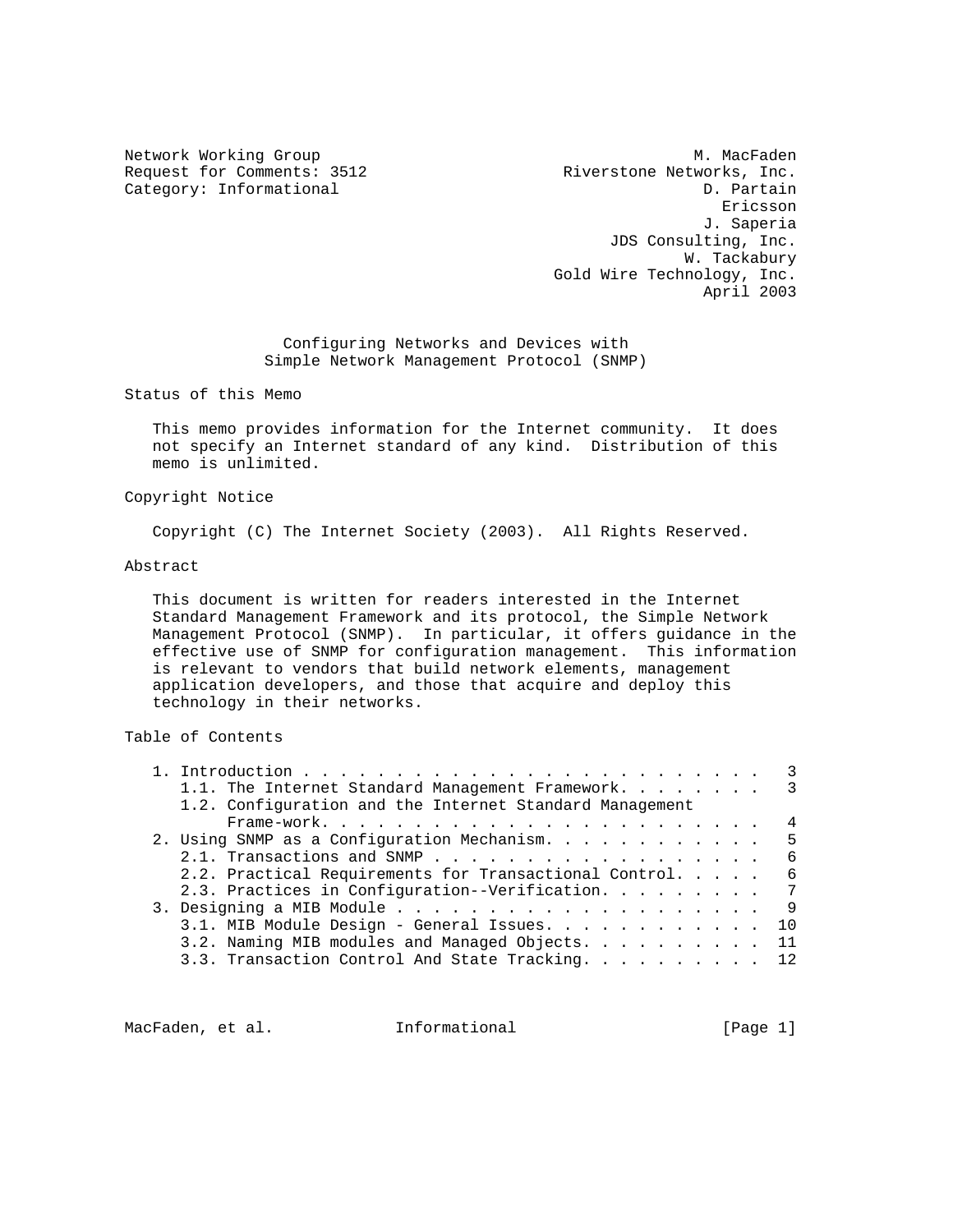| 3.3.1. Conceptual Table Row Modification Practices.   | 12 |
|-------------------------------------------------------|----|
| 3.3.2. Fate sharing with multiple tables.             | 13 |
| 3.3.3. Transaction Control MIB Objects.               | 14 |
|                                                       |    |
| 3.3.4. Creating And Activating New Table Rows         | 15 |
| 3.3.5. Summary Objects and State Tracking             | 15 |
| 3.3.6. Optimizing Configuration Data Transfer         | 18 |
| 3.4. More Index Design Issues.                        | 22 |
| 3.4.1. Simple Integer Indexing.                       | 23 |
| 3.4.2. Indexing with Network Addresses.               | 23 |
|                                                       | 24 |
| 3.6. Textual Convention Usage.                        | 25 |
| 3.7. Persistent Configuration.                        | 26 |
|                                                       |    |
| 3.8. Configuration Sets and Activation                | 28 |
| 3.8.1. Operational Activation Considerations.         | 28 |
| 3.8.2. RowStatus and Deactivation                     | 30 |
|                                                       | 31 |
| 3.9.1. Subsystem Latency, Persistence Latency,        |    |
| and Activation Latency                                | 33 |
| 3.10. Notifications and Error Reporting.              | 33 |
| 3.10.1. Identifying Source of Configuration Changes   | 34 |
| 3.10.2. Limiting Unnecessary Transmission of          |    |
| Notifications                                         | 34 |
|                                                       |    |
| 3.10.3. Control of Notification Subsystem             | 36 |
| 3.11 Application Error Reporting                      | 36 |
| 3.12 Designing MIB Modules for Multiple Managers      | 37 |
| 3.13 Other MIB Module Design Issues.                  | 39 |
| 3.13.1. Octet String Aggregations                     | 39 |
| 3.13.2 Supporting multiple instances of a MIB Module. | 40 |
| 3.13.3 Use of Special Optional Clauses.               | 41 |
|                                                       | 41 |
| 4. Implementing SNMP Configuration Agents             |    |
| 4.1. Operational Consistency                          | 41 |
| 4.2. Handling Multiple Managers.                      | 43 |
| 4.3. Specifying Row Modifiability.                    | 44 |
| 4.4. Implementing Write-only Access Objects.          | 44 |
| 5. Designing Configuration Management Software.       | 44 |
| 5.1. Configuration Application Interactions           |    |
|                                                       | 45 |
|                                                       | 46 |
| 5.1.2. Configuration Transactions                     | 46 |
|                                                       |    |
| 5.1.3. Tracking Configuration Changes                 | 47 |
| 5.1.4. Scalability of Data Retrieval.                 | 48 |
| 6. Deployment and Security Issues                     | 48 |
| 6.1. Basic assumptions about Configuration            | 48 |
| 6.2. Secure Agent Considerations                      | 49 |
| 6.3. Authentication Notifications.                    | 49 |
| 6.4. Sensitive Information Handling.                  | 50 |
|                                                       | 51 |
| 7.1. What Is the Meaning of 'Policy-based'            | 51 |
|                                                       |    |

MacFaden, et al. 1nformational 1999 [Page 2]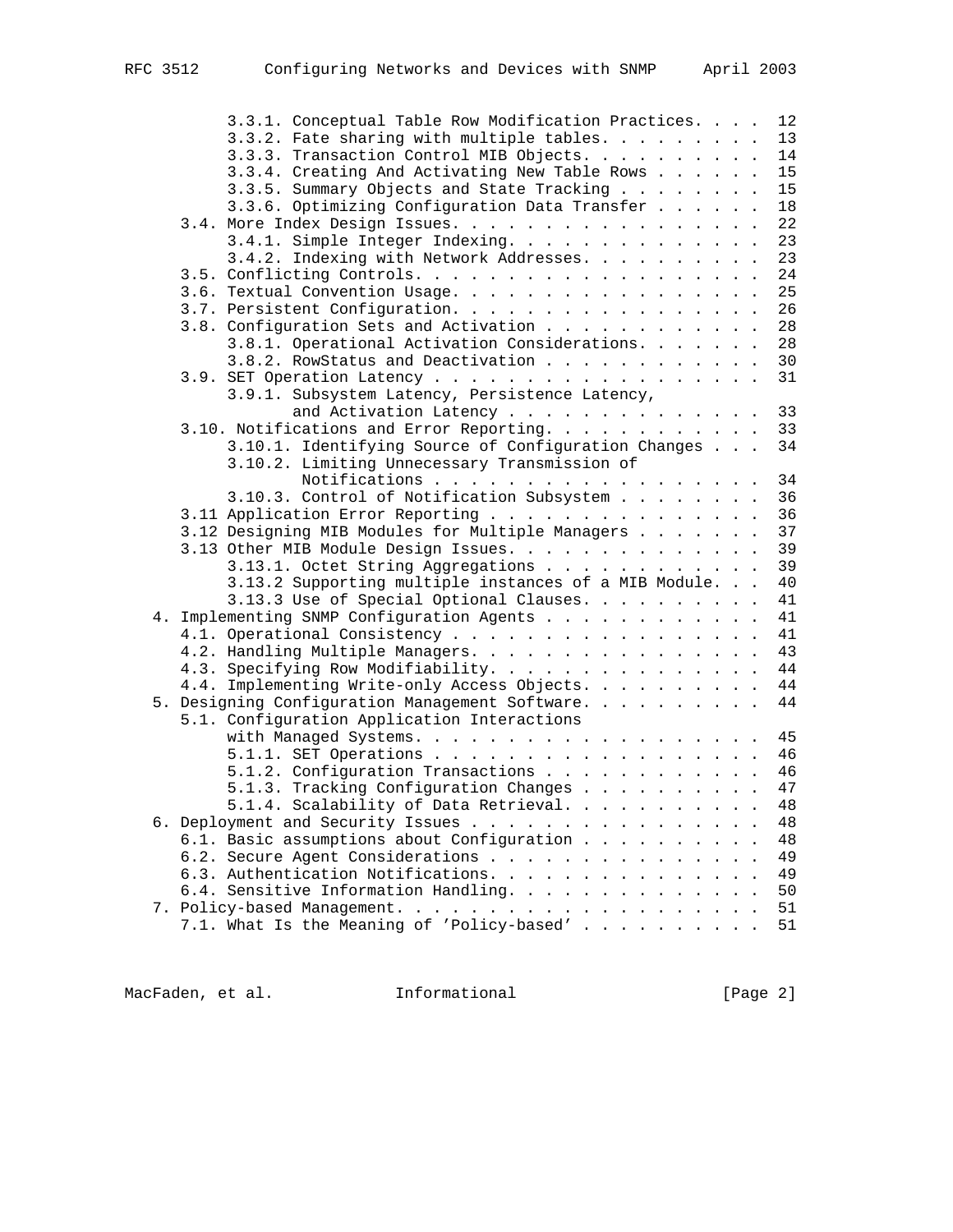| 7.2. Organization of Data in an SNMP-Based Policy System |  | 53 |
|----------------------------------------------------------|--|----|
| 7.3. Information Related to Policy-based Configuration   |  | 54 |
| 7.4. Schedule and Time Issues.                           |  | 56 |
| 7.5. Conflict Detection, Resolution and Error Reporting. |  | 56 |
| 7.5.1. Changes to Configuration Outside of the           |  |    |
| Policy System.                                           |  | 57 |
| 7.6. More about Notifications in a Policy System         |  | 57 |
| 7.7. Using Policy to Move Less Configuration Data.       |  | 57 |
| Example MIB Module With Template-based Data.<br>8.       |  | 58 |
| 8.1. MIB Module Definition.                              |  | 61 |
| 8.2. Notes on MIB Module with Template-based Data        |  | 73 |
| 8.3. Examples of Usage of the MIB                        |  | 74 |
|                                                          |  | 77 |
|                                                          |  | 78 |
|                                                          |  | 78 |
|                                                          |  | 79 |
|                                                          |  | 81 |
|                                                          |  | 82 |
|                                                          |  | 83 |
|                                                          |  |    |

#### 1. Introduction

1.1. The Internet Standard Management Framework

 The Internet Standard Management Framework has many components. The purpose of this document is to describe effective ways of applying those components to the problems of configuration management.

 For reference purposes, the Internet Standard Management Framework presently consists of five major components:

- o An overall architecture, described in RFC 3411 [1].
- o Mechanisms for describing and naming objects and events for the purpose of management. The first version of this Structure of Management Information (SMI) is called SMIv1 and described in STD 16, RFC 1155 [15], STD 16, RFC 1212 [16] and RFC 1215 [17]. The second version, called SMIv2, is described in STD 58, RFC 2578 [2], STD 58, RFC 2579 [3] and STD 58, RFC 2580 [4].
- o Message protocols for transferring management information. The first version of the SNMP message protocol is called SNMPv1 and described in STD 15, RFC 1157 [18]. A second version of the SNMP message protocol, which is not an Internet standards track protocol, is called SNMPv2c and described in RFC 1901 [19]. The third version of the message protocol is called SNMPv3 and described in RFC 3417 [5], RFC 3412 [6] and RFC 3414 [7].

MacFaden, et al. 1nformational [Page 3]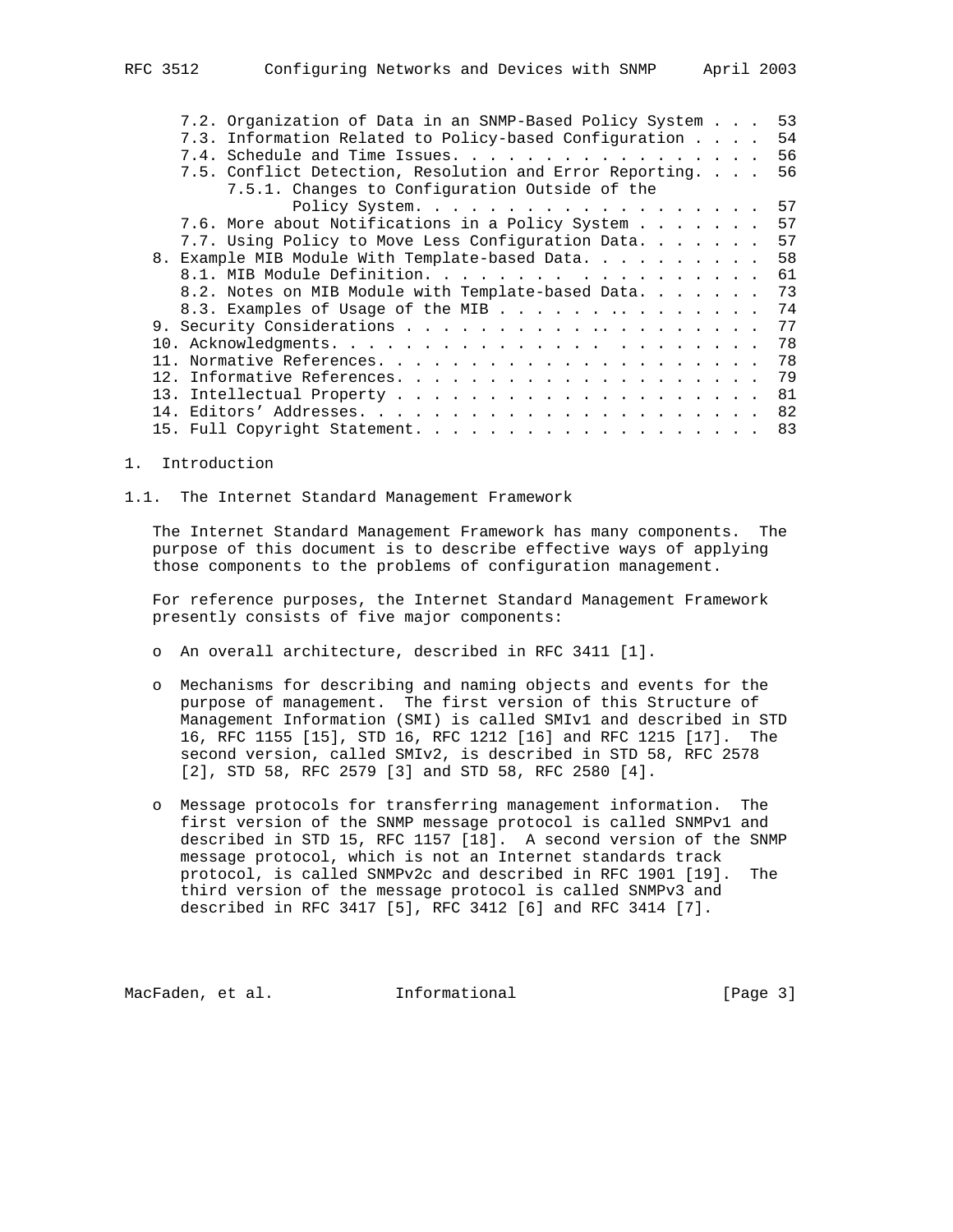- o Protocol operations for accessing management information. The first set of protocol operations and associated PDU formats is described in STD 15, RFC 1157 [18]. A second set of protocol operations and associated PDU formats is described in RFC 3416 [8].
- o A set of fundamental applications described in RFC 3413 [9] and the view-based access control mechanism described in RFC 3415 [10].

 A more detailed introduction to the current SNMP Management Framework can be found in RFC 3410 [12].

 Managed objects are accessed via a virtual information store, termed the Management Information Base or MIB. Objects in the MIB are defined using the mechanisms defined in the SMI.

1.2. Configuration and the Internet Standard Management Framework

 Data networks have grown significantly over the past decade. This growth can be seen in terms of:

- Scale Networks have more network elements, and the network elements are larger and place more demands on the systems managing them. For example, consider a typical number and speed of interfaces in a modern core network element. A managed metropolitan area network switch can have a port density much greater than the port density built into the expectations of the management systems that predated it. There are also many more interrelationships within and between devices and device functions.
- Functionality network devices perform more functions. More protocols and network layers are required for the successful deployment of network services which depend on them.
- Rate of Change the nature of modern network services causes updates, additions, and deletions of device configuration information more often than in the past. No longer can it be assumed that a configuration will be specified once and then be updated rarely. On the contrary, the trend has been towards much more frequent changes of configuration information.

 Correct configuration of network elements that make up data networks is a prerequisite to the successful deployment of the services on them. The growth in size and complexity of modern networks increases the need for a standard configuration mechanism that is tightly integrated with performance and fault management systems.

MacFaden, et al. 1nformational 1999 [Page 4]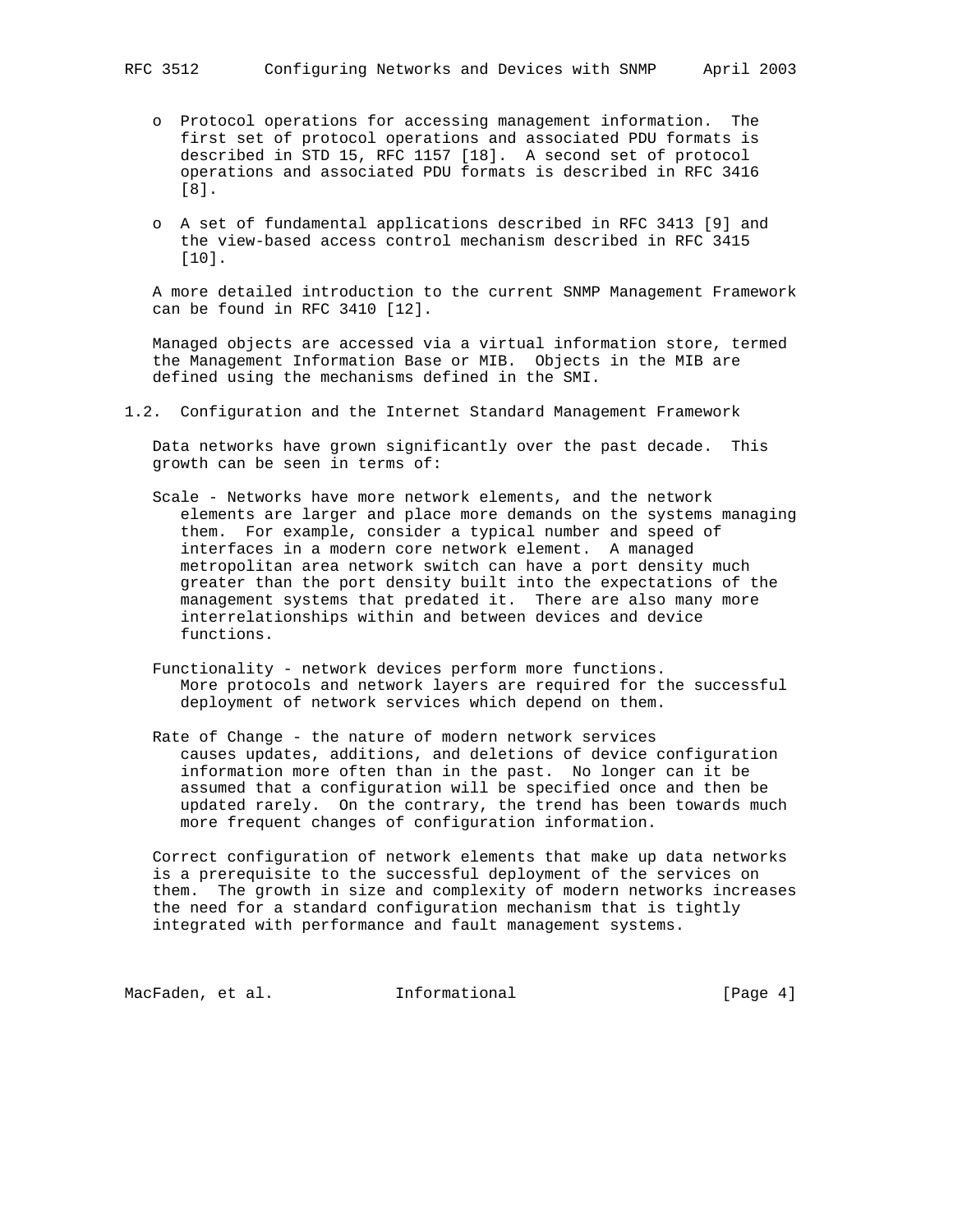The Internet Standard Management Framework has been used successfully to develop configuration management systems for a broad range of devices and networks. A standard configuration mechanism that tightly integrates with performance and fault systems is needed not only to help reduce the complexity of management, but also to enable verification of configuration activities that create revenue producing services.

 This document describes Current Practices that have been used when designing effective configuration management systems using the Internet Standard Management Framework (colloquially known as SNMP). It covers many basic practices as well as more complex agent and manager design issues that are raised by configuration management. We are not endeavoring to present a comprehensive how-to document for generalized SNMP agent, MIB module, or management application design and development. We will, however, cover points of generalized SNMP software design and implementation practice, where the practice has been seen to benefit configuration management software. So, for example, the requirement for management applications to be aware of agent limitations is discussed in the context of configuration operations, but many issues that a management application developer should consider with regard to manager-agent interactions are left for other documents and resources.

 Significant experience has been gained over the past ten years in configuring public and private data networks with SNMP. During this time, networks have grown significantly as described above. A response to this explosive growth has been the development of policy-based configuration management. Policy-Based Configuration Management is a methodology wherein configuration information is derived from rules and network-wide objectives, and is distributed to potentially many network elements with the goal of achieving consistent network behavior throughout an administrative domain.

 This document presents lessons learned from these experiences and applies them to both conventional and policy-based configuration systems based on SNMP.

2. Using SNMP as a Configuration Mechanism

 Configuration activity causes one or more state changes in an element. While it often takes an arbitrary number of commands and amount of data to make up configuration change, it is critical that the configuration system treat the overall change operation atomically so that the number of states into which an element transitions is minimized. The goal is for a change request either to be completely executed or not at all. This is called transactional integrity. Transactional integrity makes it possible to develop

MacFaden, et al. 1nformational 1999 [Page 5]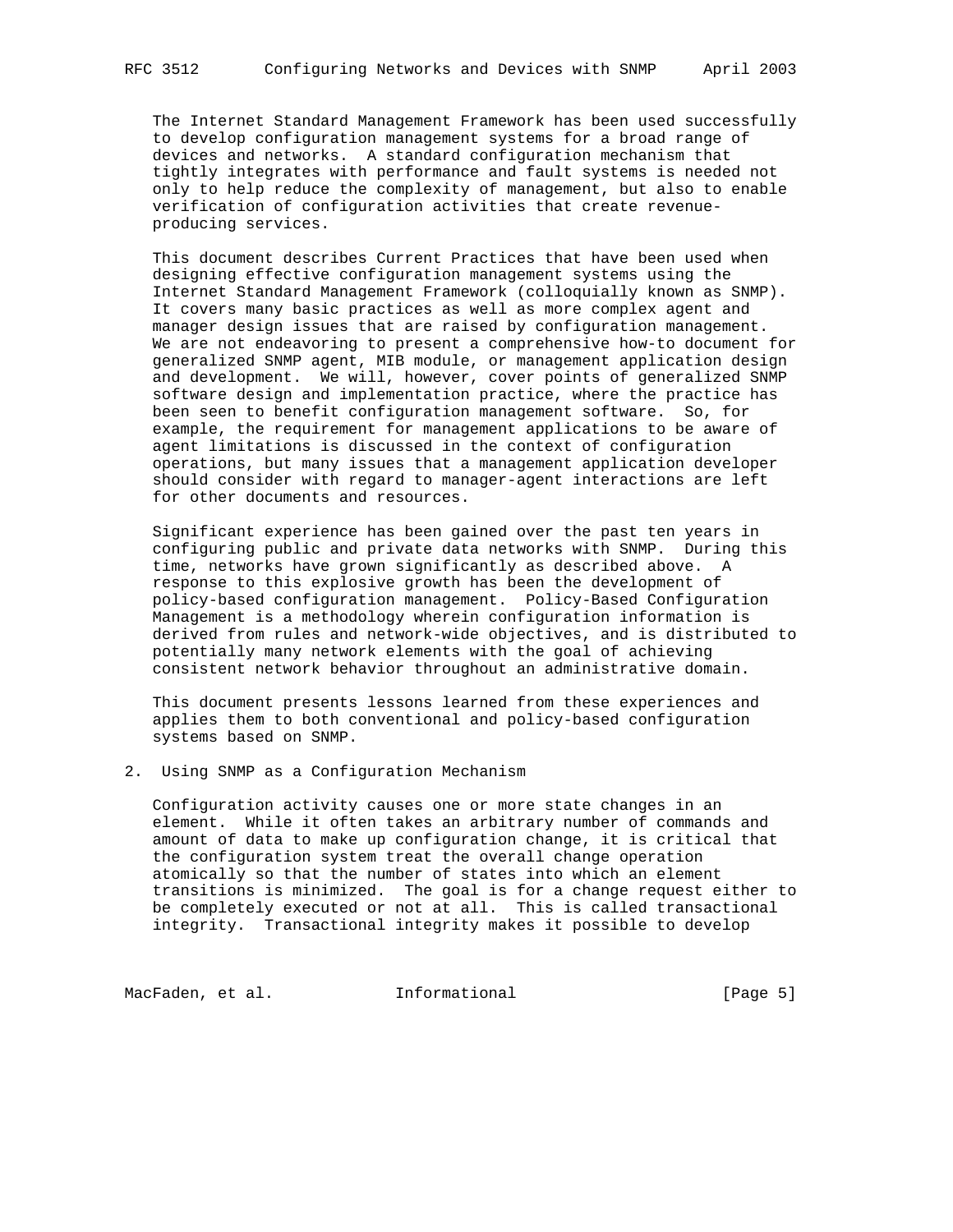reliable configuration systems that can invoke transactions and keep track of an element's overall state and work in the presence of error states.

2.1. Transactions and SNMP

 Transactions can logically take place at very fine-grained levels such as an individual object instance or in very large aggregations that could include many object instances located in many tables on a managed device. For this reason, reliance on transactional integrity only at the SNMP protocol level is insufficient.

2.2. Practical Requirements for Transactional Control

 A well-designed and deployed configuration system should have the following features with regard to transactions and transactional integrity.

- 1) Provide for flexible transaction control at many different levels of granularity. At one extreme, an entire configuration may be delivered and installed on an element, or alternately one small attribute may be changed.
- 2) The transaction control component should work at and understand a notion of the kind of multi-level "defaulting" as described in Section 7.1. The key point here is that it may make most sense to configure systems at an abstract level rather than on an individual instance by instance basis as has been commonly practiced. In some cases it is more effective to send a configuration command to a system that contains a set of 'defaults' to be applied to instances that meet certain criteria.
- 3) An effective configuration management system must allow flexibility in the definition of a successful transaction. This cannot be done at the protocol level alone, but rather must be provided for throughout the application and the information that is being managed. In the case of SNMP, the information would be in properly defined MIB modules.
- 4) A configuration management system should provide time-indexed transaction control. For effective rollback control, the configuration transactions and their successful or unsuccessful completion status must be reported by the managed elements and stored in a repository that supports such time indexing and can record the user that made the change, even if the change was not carried out by the system recording the change.

MacFaden, et al. 1nformational (Page 6)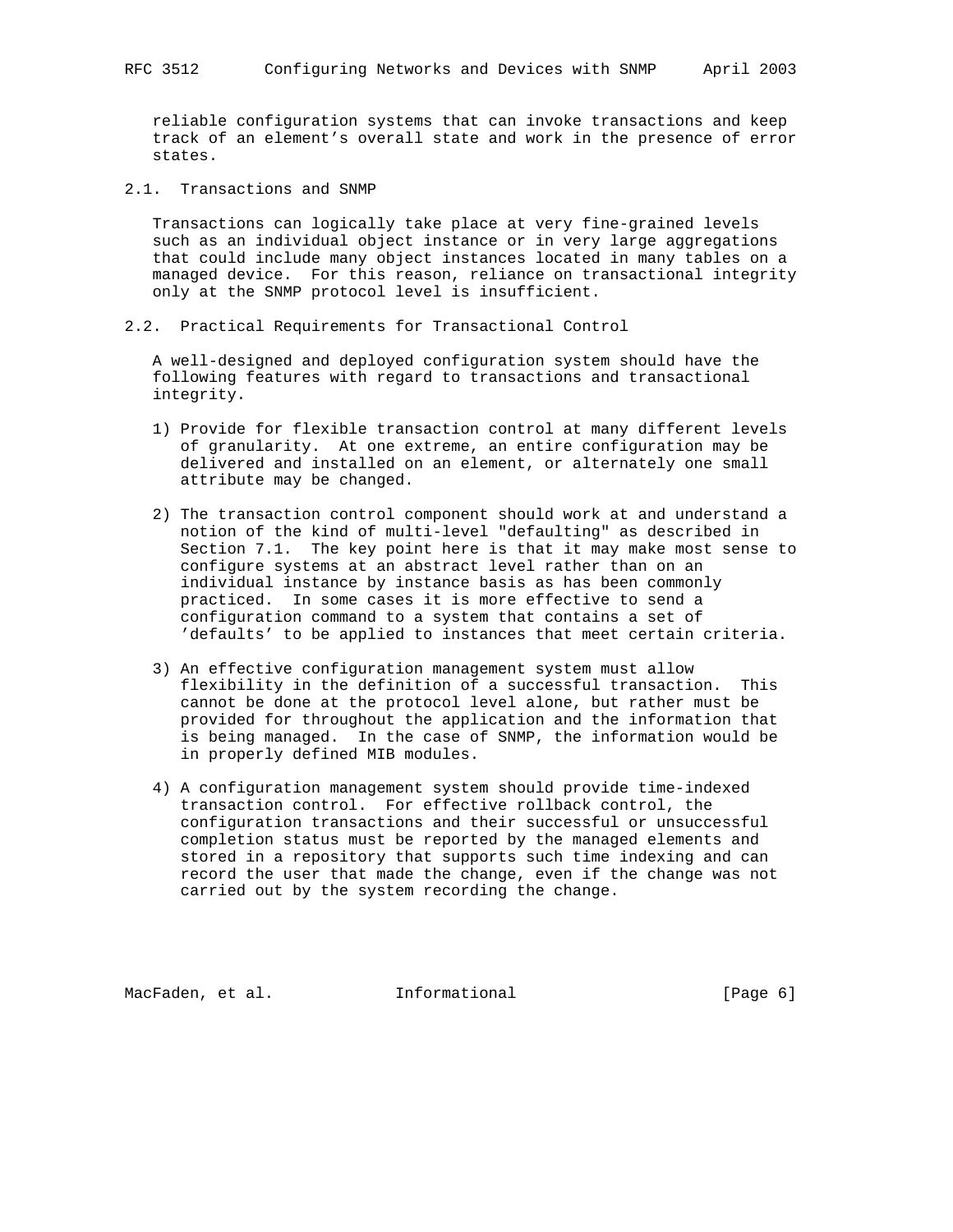5) The managed system must support transactional security. This means that depending on who is making the configuration request and where it is being made, it may be accepted or denied based on security policy that is in effect in the managed element.

 Effective transactional control is a responsibility shared between design, implementation, and operational practice. Transaction control techniques for MIB module design are discussed in Section 3.3. Transaction control considerations for the agent implementation are discussed in Section 5.2.2.

2.3. Practices in Configuration--Verification

 Verification of expected behavior subsequent to the commitment of change is an integral part of the configuration process. To reduce the chance of making simple errors in configuration, many organizations employ the following change management procedure:

pre-test - verify that the system is presently working properly

- change make configuration changes and wait for convergence (system or network stability)
- re-test verify once again that the system is working properly

 This procedure is commonly used to verify configuration changes to critical systems such as the domain name system (DNS). DNS software kits provide diagnostic tools that allow automatic test procedures/scripts to be conducted.

 A planned configuration sequence can be aborted if the pre configuration test result shows the state of the system as unstable. Debugging the unintended effects of two sets of changes in large systems is often more challenging than an analysis of the effects of a single set after test termination.

 Networks and devices under SNMP configuration readily support this change management procedure since the SNMP provides integrated monitoring, configuration and diagnostic capabilities. The key is the sequencing of SNMP protocol operations to effect an integrated change procedure like the one described above. This is usually a well-bounded affair for changes within a single network element or node. However, there are times when configuration of a given element can impact other elements in a network. Configuring network protocols such as IEEE 802.1D Spanning Tree or OSPF is especially challenging since the impact of a configuration change can directly affect stability (convergence) of the network the device is connected to.

MacFaden, et al. 1nformational 1999 [Page 7]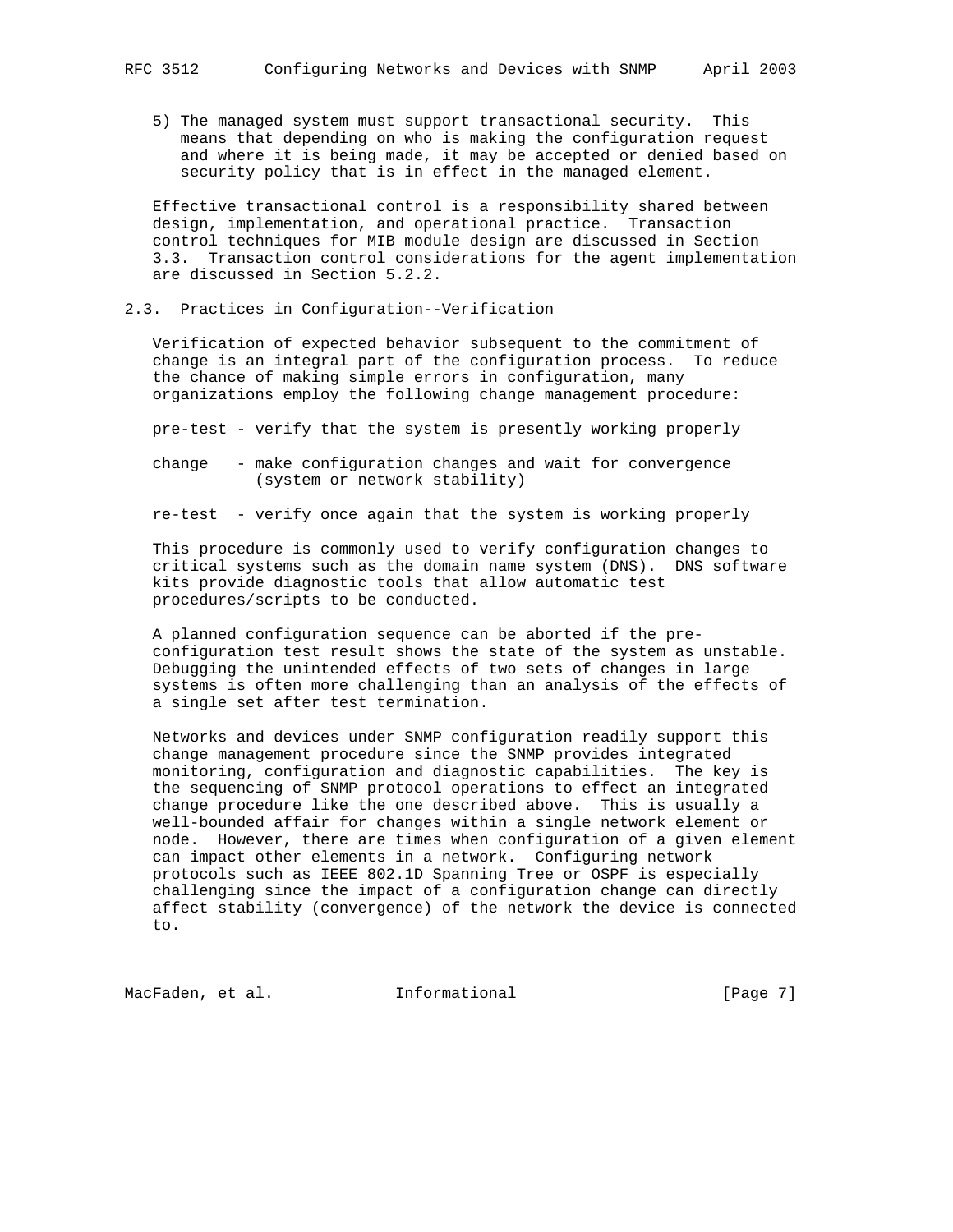An integrated view of configuration and monitoring provides an ideal platform from which to evaluate such changes. For example, the MIB module governing IEEE 802.1D Spanning Tree (RFC 1493 [24]) provides the following object to monitor stability per logical bridge.

```
 dot1dStpTopChanges OBJECT-TYPE
     SYNTAX Counter
     ACCESS read-only
     STATUS mandatory
     DESCRIPTION
        "The total number of topology changes detected by
        this bridge since the management entity was last
        reset or initialized."
     REFERENCE
        "IEEE 802.1D-1990: Section 6.8.1.1.3"
    ::= \{ dot1 dStp 4 \}
```
 Likewise, the OSPF MIB module provides a similar metric for stability per OSPF area.

```
 ospfSpfRuns OBJECT-TYPE
    SYNTAX Counter32
    MAX-ACCESS read-only
    STATUS current
    DESCRIPTION
        "The number of times that the intra-area route
        table has been calculated using this area's
        link-state database. This is typically done
        using Dijkstra's algorithm."
   ::= { ospfAreaEntry 4 }
```
 The above object types are good examples of a means of facilitating the principles described in Section 2.3. That is, one needs to understand the behavior of a subsystem before configuration change, then be able to use the same means to retest and verify proper operation subsequent to configuration change.

 The operational effects of a given implementation often differ from one to another for any given standard configuration object. The impact of a change to stability of systems such as OSPF should be documented in an agent-capabilities statement which is consistent with "Requirements for IP Version 4 Routers" [22], Section 1.3.4:

 A vendor needs to provide adequate documentation on all configuration parameters, their limits and effects.

MacFaden, et al. 1nformational 1999 [Page 8]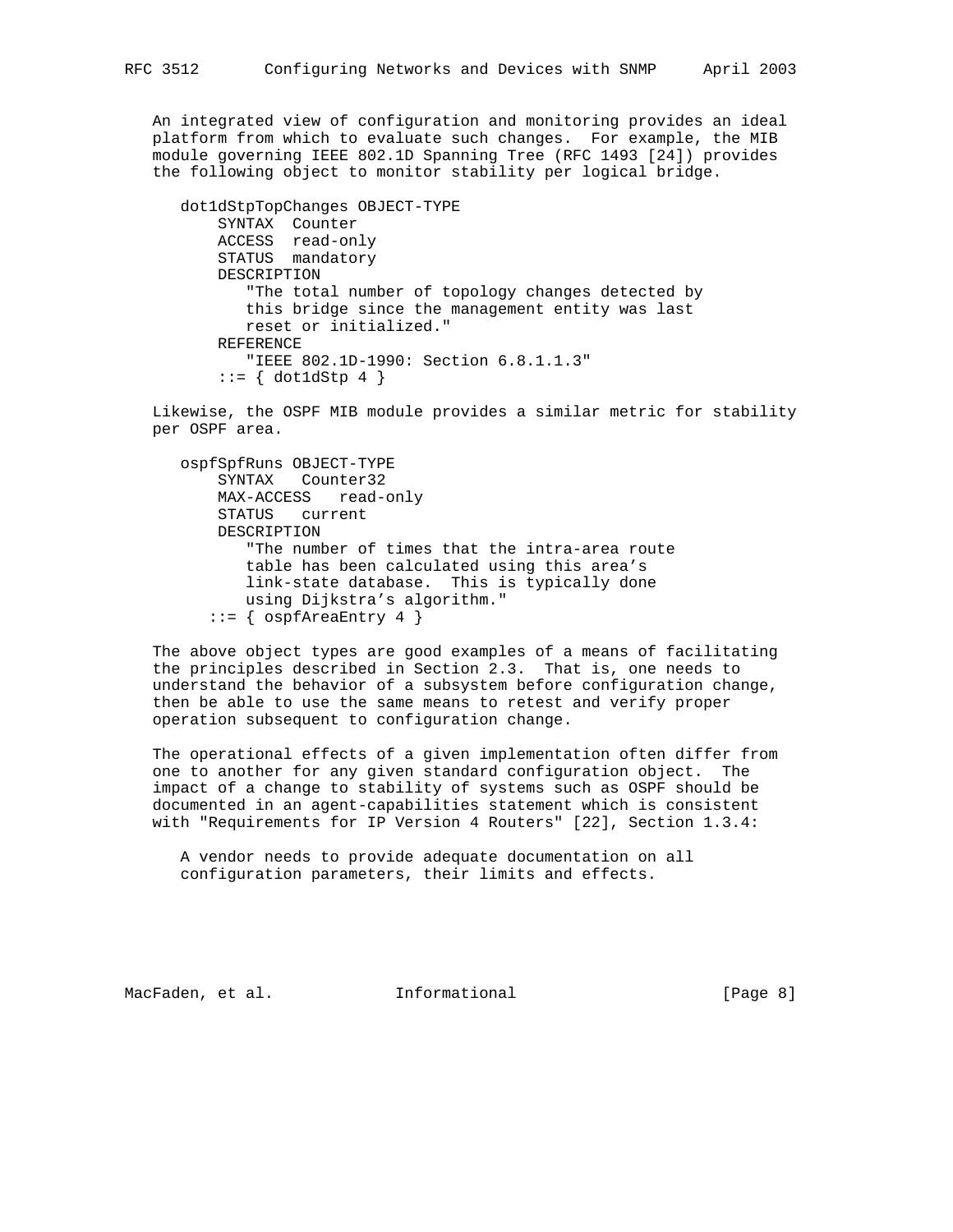Adherence to the above model is not fail-safe, especially when configuration errors are masked by long latencies or when configuration errors lead to oscillations in network stability. For example, consider the situation of loading a new software version on a device, which leads to small, slow, cumulative memory leaks brought on by a certain traffic pattern that was not caught during vendor and customer test lab trials.

 In a network-based example, convergence in an autonomous system cannot be guaranteed when configuration changes are made since there are factors beyond the control of the operator, such as the state of other network elements. Problems affecting this convergence may not be detected for a significant period of time after the configuration change. Even for factors within the operator's control, there is often little verification done to prevent mis-configuration (as shown in the following example).

 Consider a change made to ospfIfHelloInterval and ospfIfRtrDeadInterval [24] timers in the OSPF routing protocol such that both are set to the same value. Two routers may form an adjacency but then begin to cycle in and out of adjacency, and thus never reach a stable (converged) state. Had the configuration process described at the beginning of this section been employed, this particular situation would have been discovered without impacting the production network.

 The important point to remember from this discussion is that configuration systems should be designed and implemented with verification tests in mind.

### 3. Designing a MIB Module

 Carefully considered MIB module designs are crucial to practical configuration with SNMP. As we have just seen, MIB objects designed for configuration can be very effective since they can be associated with integrated diagnostic, monitoring, and fault objects. MIB modules for configuration also scale when they expose their notion of template object types. Template objects can represent information at a higher level of abstraction than instance-level ones. This has the benefit of reducing the amount of instance-level data to move from management application to the agent on the managed element, when that instance-level data is brought about by applying a template object on the agent. Taken together, all of these objects can provide a robust configuration subsystem.

 The remainder of this section provides specific practices used in MIB module design with SMIv2 and SNMPv3.

MacFaden, et al. 1nformational 1999 [Page 9]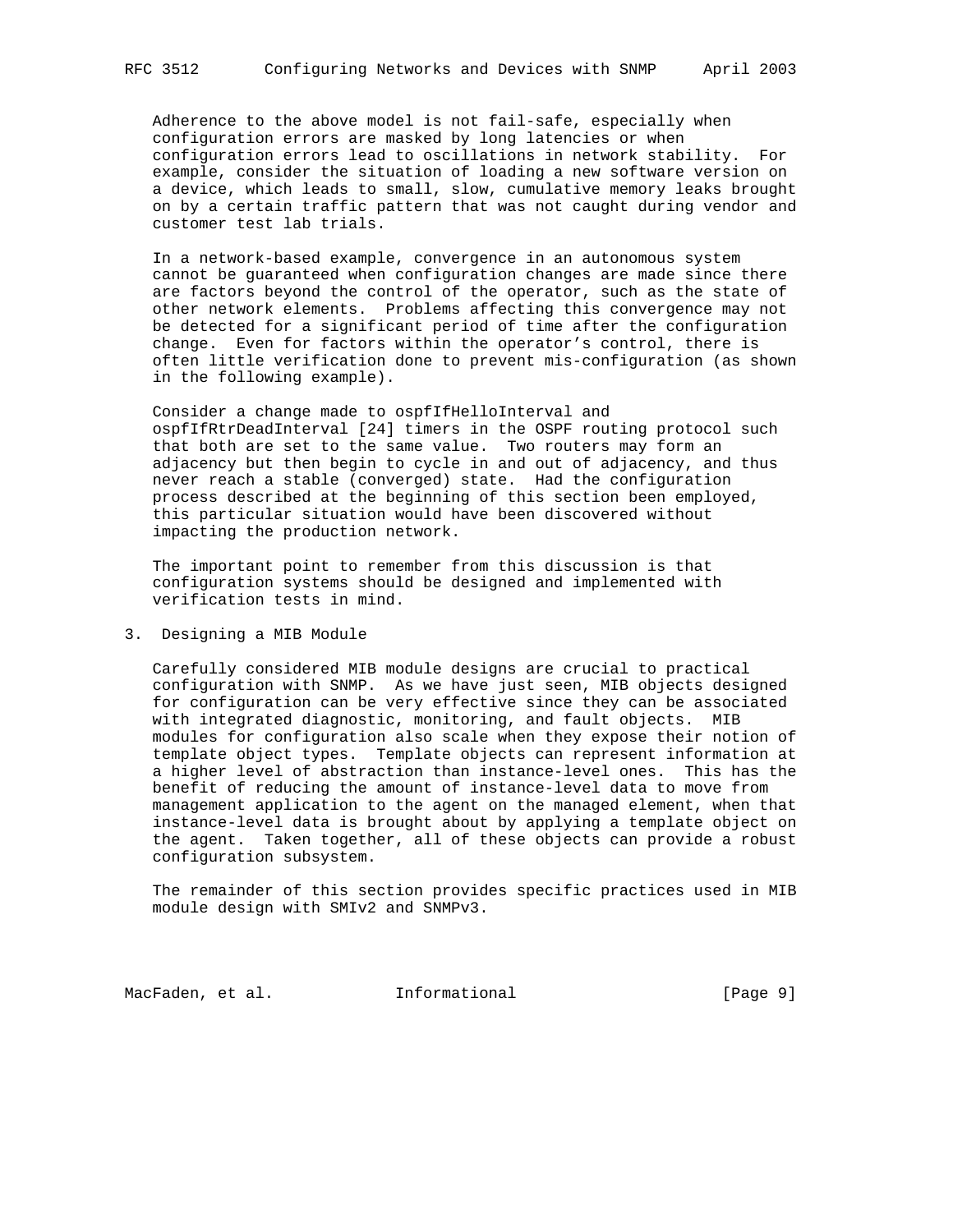## 3.1. MIB Module Design - General Issues

 One of the first tasks in defining a MIB module is the creation of a model that reflects the scope and organization of the management information an agent will expose.

 MIB modules can be thought of as logical models providing one or more aspects/views of a subsystem. The objective for all MIB modules should be to serve one or more operational requirements such as accounting information collection, configuration of one or more parts of a system, or fault identification. However, it is important to include only those aspects of a subsystem that are proven to be operationally useful.

 In 1993, one of most widely deployed MIB modules supporting configuration was published, RFC 1493, which contained the BRIDGE- MIB. It defined the criteria used to develop the MIB module as follows:

 To be consistent with IAB directives and good engineering practice, an explicit attempt was made to keep this MIB as simple as possible. This was accomplished by applying the following criteria to objects proposed for inclusion:

- (1) Start with a small set of essential objects and add only as further objects are needed.
- (2) Require objects be essential for either fault or configuration management.
- (3) Consider evidence of current use and/or utility.
- (4) Limit the total (sic) of objects.
- (5) Exclude objects which are simply derivable from others in this or other MIBs.
- (6) Avoid causing critical sections to be heavily instrumented. The guideline that was followed is one counter per critical section per layer.

 Over the past eight years additional experience has shown a need to expand these criteria as follows:

 (7) Before designing a MIB module, identify goals and objectives for the MIB module. How much of the underlying system will be exposed depends on these goals.

MacFaden, et al. **Informational** [Page 10]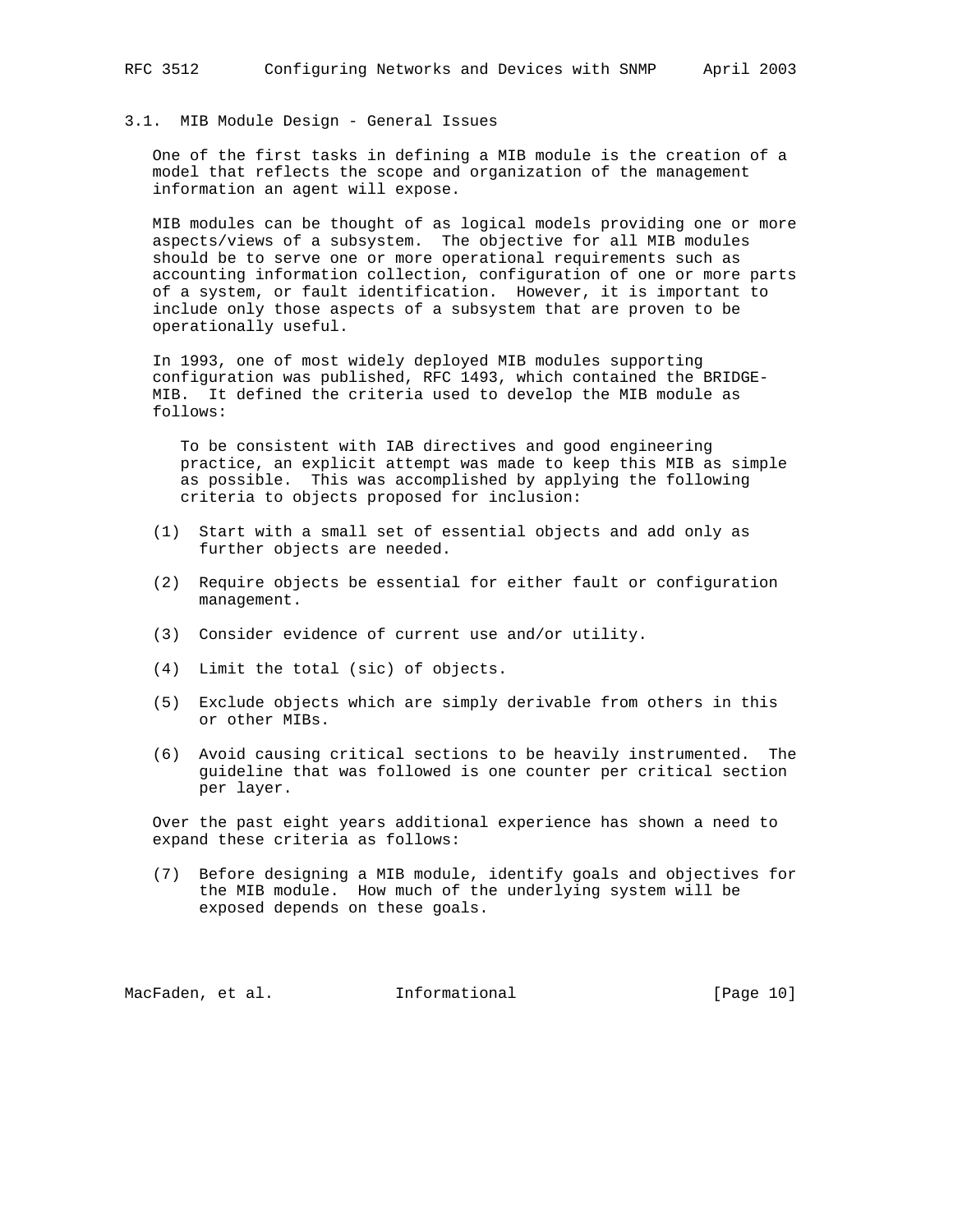- (8) Minimizing the total number of objects is not an explicit goal, but usability is. Be sure to consider deployment and usability requirements.
- (9) During configuration, consider supporting explicit error state, capability and capacity objects.
- (10) When evaluating rule (5) above, consider the impact on a management application. If an object can help reduce a management application's complexity, consider defining objects that can be derived.
- 3.2. Naming MIB modules and Managed Objects

 Naming of MIB modules and objects informally follows a set of best practices. Originally, standards track MIB modules used RFC names. As the MIB modules evolved, the practice changed to using more descriptive names. Presently, Standards Track MIB modules define a given area of technology such as ATM-MIB, and vendors then extend such MIB modules by prefixing the company name to a given MIB module as in ACME-ATM-MIB.

 Object descriptors (the "human readable names" assigned to object identifiers [2]) defined in standard MIB modules should be unique across all MIB modules. Generally, a prefix is added to each managed object that can help reference the MIB module it was defined in. For example, the IF-MIB uses "if" prefix for descriptors of object types such as ifTable, ifStackTable and so forth.

 MIB module object type descriptors can include an abbreviation for the function they perform. For example the objects that control configuration in the example MIB module in Section 8 include "Cfg" as part of the object descriptor, as in bldgHVACCfgDesiredTemp.

 This is more fully realized when the object descriptors that include the fault, configuration, accounting, performance and security [33] abbreviations are combined with an organized OID assignment approach. For example, a vendor could create a configuration branch in their private enterprises area. In some cases this might be best done on a per product basis. Whatever the approach used, "Cfg" might be included in every object descriptor in the configuration branch. This has two operational benefits. First, for those that do look at instances of MIB objects, descriptors as seen through MIB browsers or other command line tools assist in conveying the meaning of the object type. Secondly, management applications can be pointed at specific subtrees for fault or configuration, causing a more efficient retrieval of data and a simpler management application with potentially better performance.

MacFaden, et al. 1nformational 1999 [Page 11]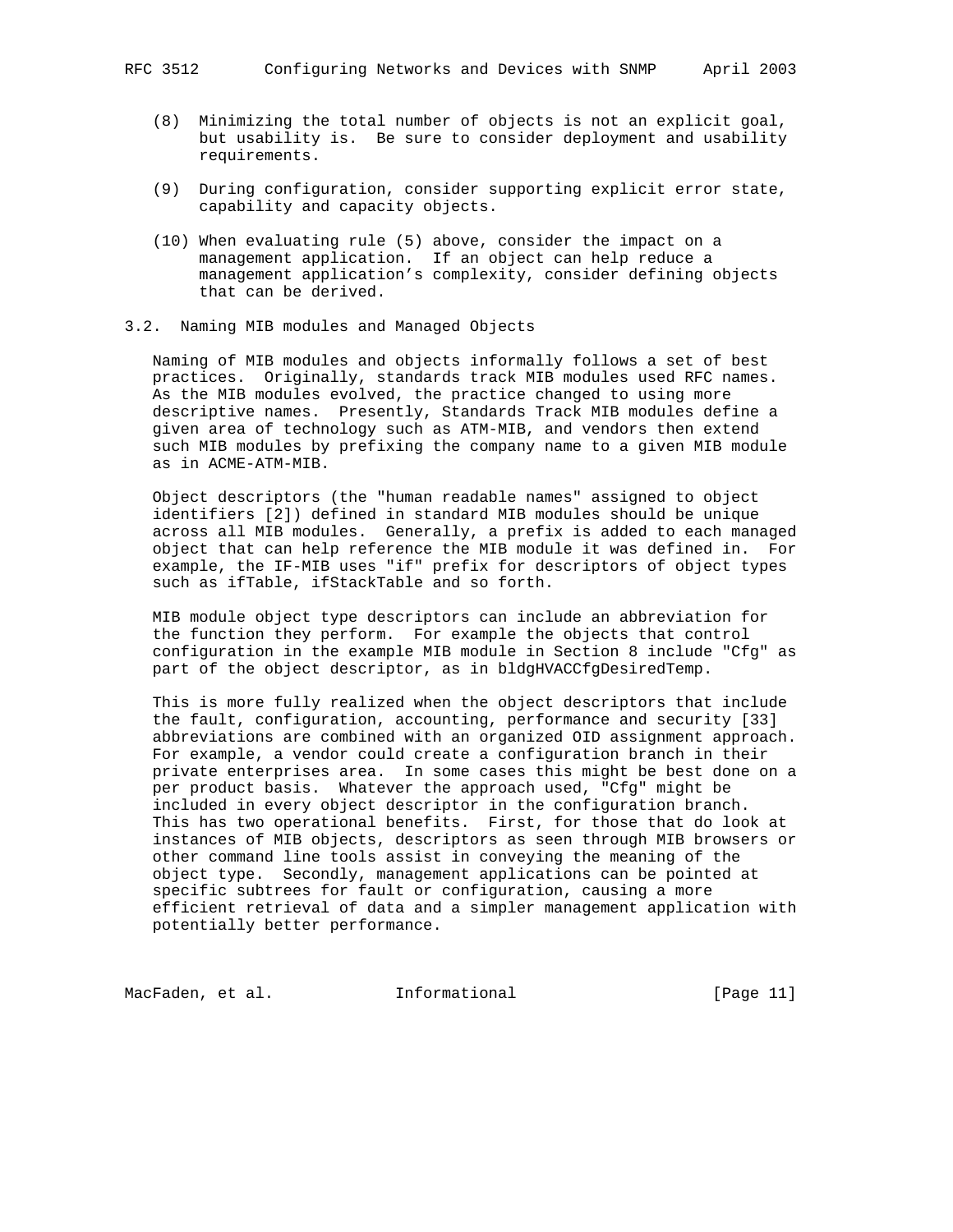#### 3.3. Transaction Control And State Tracking

 Transactions and keeping track of their state is an important consideration when performing any type of configuration activity regardless of the protocol. Here are a few areas to consider when designing transaction support into an SNMP-based configuration system.

### 3.3.1. Conceptual Table Row Modification Practices

 Any discussion of transaction control as it pertains to MIB module design often begins with how the creation or modification of object instances in a conceptual row in the MIB module is controlled.

 RowStatus [3] is a standard textual convention for the management of conceptual rows in a table. Specifically, the RowStatus textual convention that is used for the SYNTAX value of a single column in a table controls the creation, deletion, activation, and deactivation of conceptual rows of the table. When a table has been defined with a RowStatus object as one of its columns, changing an instance of the object to 'active' causes the row in which that object instance appears to become 'committed'.

 In a multi-table scenario where the configuration data must be spread over many columnar objects, a RowStatus object in one table can be used to cause the entire set of data to be put in operation or stored based on the definition of the objects.

 In some cases, very large amounts of data may need to be 'committed' all at once. In these cases, another approach is to configure all of the rows in all the tables required and have an "activate" object that has a set method that commits all the modified rows.

 The RowStatus textual convention specifies that, when used in a conceptual row, a description must define what can be modified. While the description of the conceptual row and its columnar object types is the correct place to derive this information on instance modifiability, it is often wrongly assumed in some implementations that:

- 1) objects either must all be presently set or none need be set to make a conceptual RowStatus object transition to active(1)
- 2) objects in a conceptual row cannot be modified once a RowStatus object is active(1). Restricting instance modifiability like this, so that after a RowStatus object is set to active(1) is in fact a reasonable limitation, since such a set of RowStatus may have agent system side-effects which depend on committed columnar

MacFaden, et al. 1nformational 1999 [Page 12]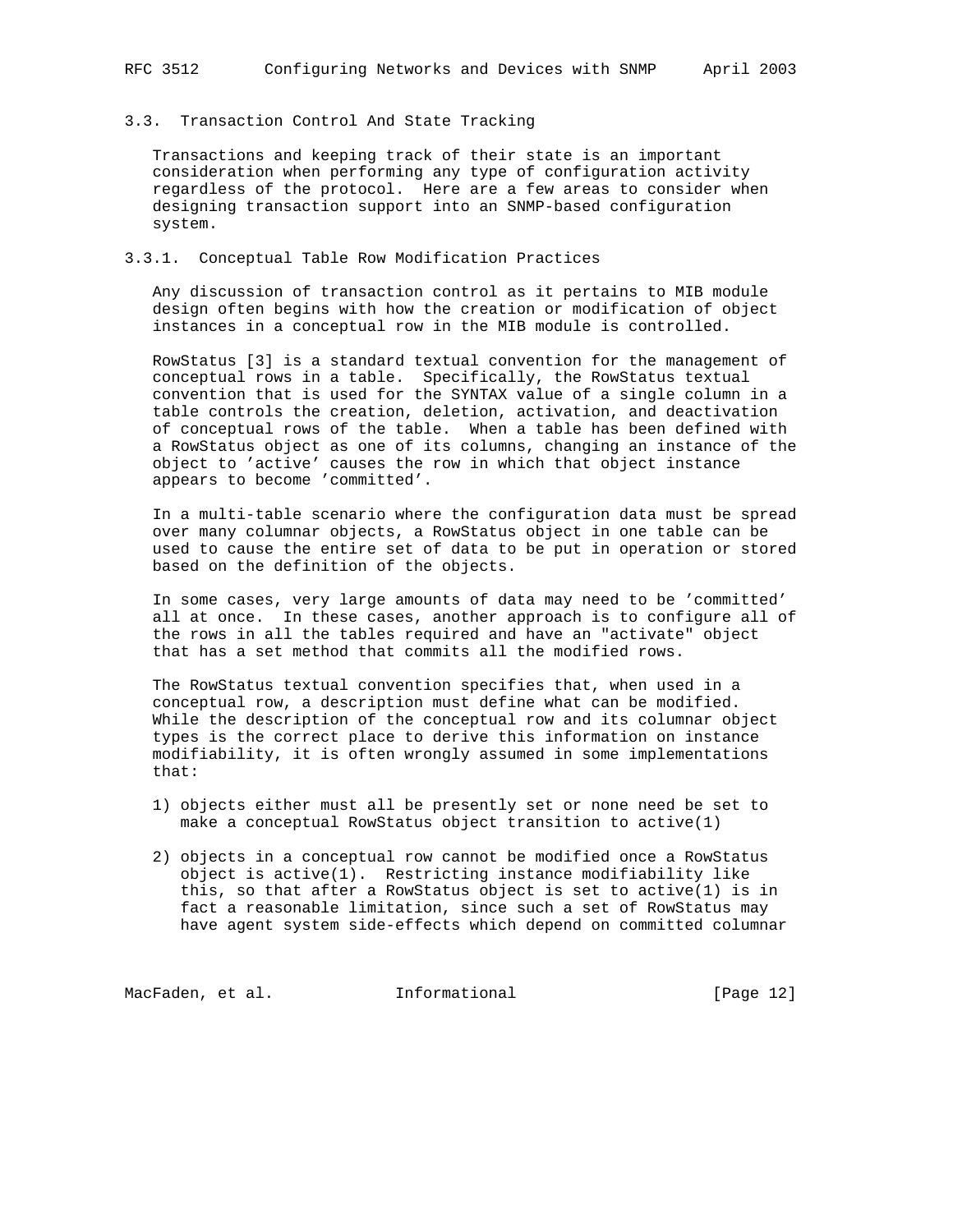object instance values. However, where this restriction exists on an object, it should be made clear in a DESCRIPTION clause such as the following:

```
 protocolDirDescr OBJECT-TYPE
  SYNTAX DisplayString (SIZE (1..64))
   MAX-ACCESS read-create
   STATUS current
   DESCRIPTION
       "A textual description of the protocol encapsulation.
       A probe may choose to describe only a subset of the
       entire encapsulation (e.g., only the highest layer).
       This object is intended for human consumption only.
       This object may not be modified if the associated
       protocolDirStatus object is equal to active(1)."
  ::= { protocolDirEntry 4 }
```
 Any such restrictions on columnar object instance modification while a row's RowStatus object instance is set to active(1) should appear in the DESCRIPTION clause of the RowStatus columnar OBJECT-TYPE as well.

## 3.3.2. Fate sharing with multiple tables

 An important principle associated with transaction control is fate sharing of rows in different tables. Consider the case where a relationship has been specified between two conceptual tables of a MIB module (or tables in two different MIB modules). In this context, fate sharing means that when a row of a table is deleted, the corresponding row in the other table is also deleted. Fate sharing in a transaction control context can also be used with the activation of very large configuration changes. If we have two tables that hold a set of configuration information, a row in one table might have to be put in the 'ready' state before the second can be put in the 'ready' state. When that second table can be placed in the 'ready' state, then the entire transaction can be considered to have been 'committed'.

 Fate sharing of SNMP table data should be explicitly defined where possible using the SMI index qualifier AUGMENTS. If the relationship between tables cannot be defined using SMIv2 macros, then the DESCRIPTION clause of the object types which particularly effect the cross-table relationship should define what should happen when rows in related tables are added or deleted.

MacFaden, et al. 1nformational [Page 13]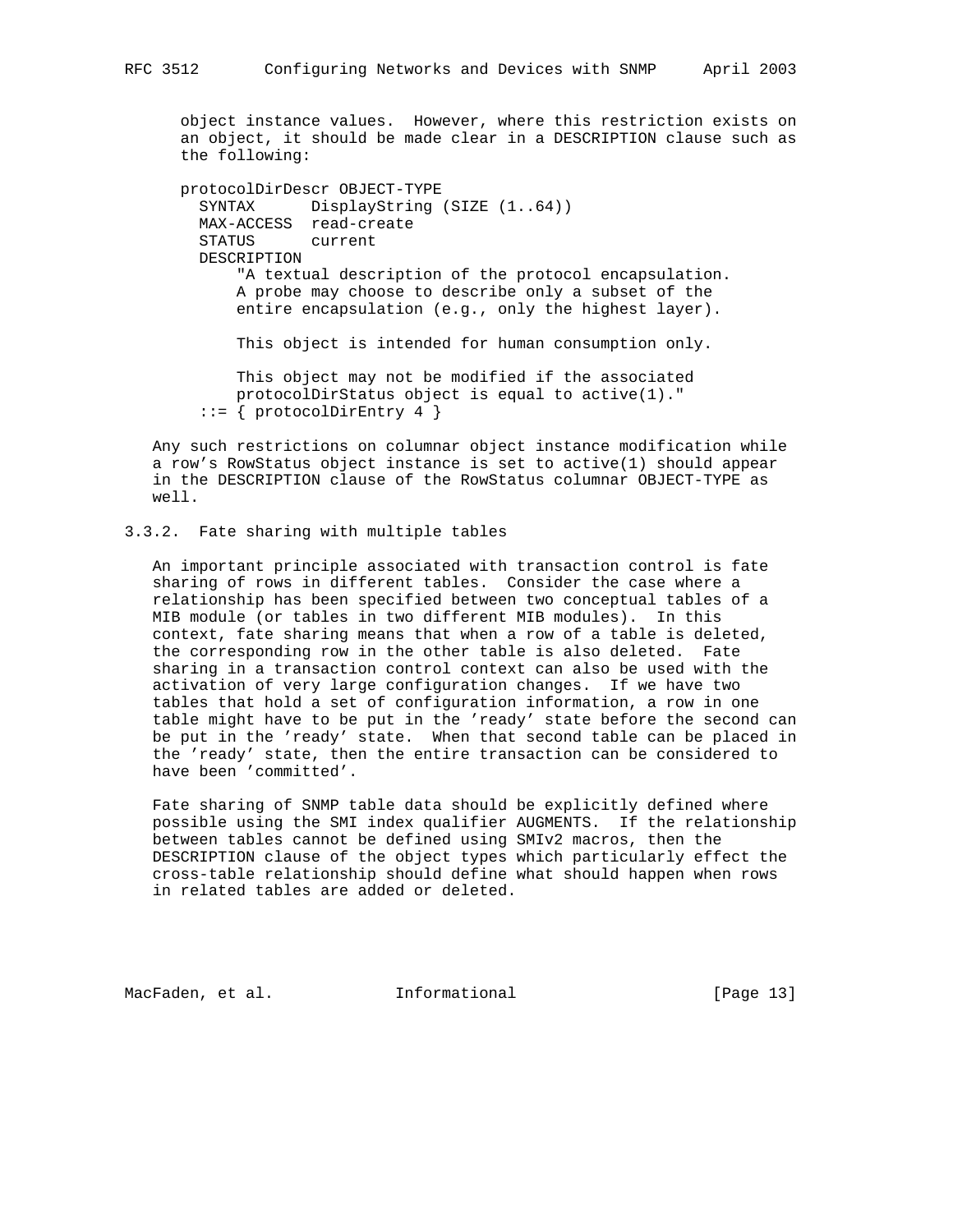Consider the relationship between the dot1dBasePortTable and the ifTable. These tables have a sparse relationship. If a given ifEntry supports 802.1D bridging then there is a dot1dBasePortEntry that has a pointer to it via dot1dBasePortIfIndex.

 Now, what should happen if an ifEntry that can bridge is deleted? Should the object dot1dBasePortIfIndex simply be set to 0 or should the dot1dBasePortEntry be deleted as well? A number of acceptable design and practice techniques can provide the answer to these questions, so it is important for the MIB module designer to provide the guidance to guarantee consistency and interoperability.

 To this end, when two tables are related in such a way, ambiguities such as this should be avoided by having the DESCRIPTION clauses of the pertinent row object types define the fate sharing of entries in the respective tables.

3.3.3. Transaction Control MIB Objects

 When a MIB module is defined that includes configuration object types, consider providing transaction control objects. These objects can be used to cause a large transaction to be committed. For example, we might have several tables that define the configuration of a portion of a system. In order to avoid churn in the operational state of the system we might create a single scalar object that, when set to a particular value, will cause the activation of the rows in all the necessary tables. Here are some examples of further usage for such object types:

o Control objects that are the 'write' or 'commit' objects.

 Such objects can cause all pending transactions (change MIB object values as a result of SET operations) to be committed to a permanent repository or operational memory, as defined by the semantics of the MIB objects.

o Control objects at different levels of configuration granularity.

 One of the decisions for a MIB module designer is what are the levels of granularity that make sense in practice. For example, in the routing area, would changes be allowed on a per protocol basis such as BGP? If allowed at the BGP level, are sub-levels permitted such as per autonomous system? The design of these control objects will be impacted by the underlying software design. RowStatus (see Section 3.3.1) also has important relevance as a general transaction control object.

MacFaden, et al. **Informational** [Page 14]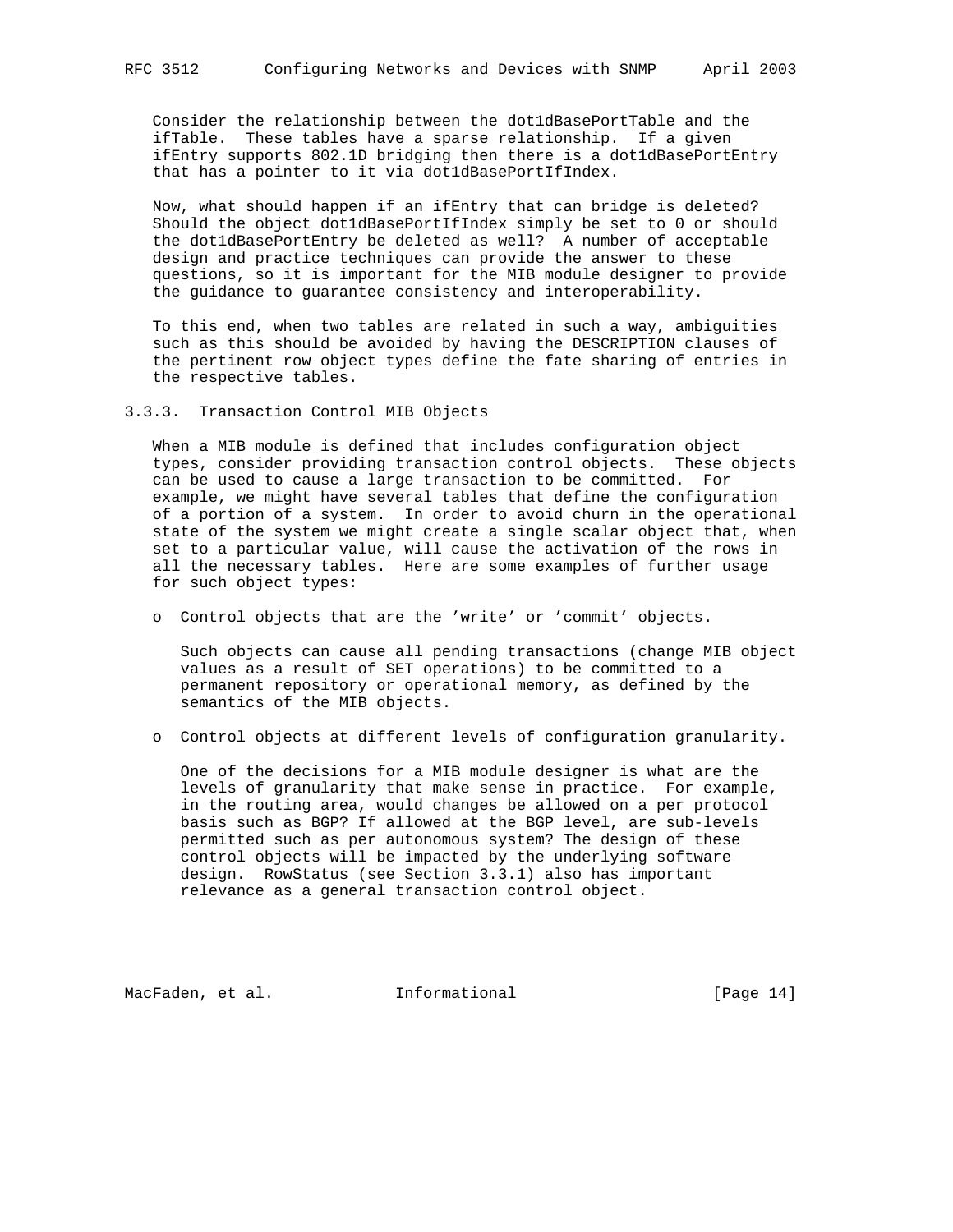## 3.3.4. Creating And Activating New Table Rows

 When designing read-create objects in a table, a MIB module designer should first consider the default state of each object in the table when a row is created. Should an implementation of a standard MIB module vary in terms of the objects that need to be set in order to create an instance of a given row, an agent capabilities statement should be used to name the additional objects in that table using the CREATION-REQUIRES clause.

 It is useful when configuring new rows to use the notReady status to indicate row activation cannot proceed.

 When creating a row instance of a conceptual table, one should consider the state of instances of required columnar objects in the row. The DESCRIPTION clause of such a required columnar object should specify it as such.

 During the period of time when a management application is attempting to create a row, there may be a period of time when not all of these required (and non-defaultable) columnar object instances have been set. Throughout this time, an agent should return a noSuchInstance error for a GET of any object instance of the row until such time that all of these required instance values are set. The exception is the RowStatus object instance, for which a notReady(3) value should be returned during this period.

 One need only be concerned with the notReady value return for a RowStatus object when the row under creation does not yet have all of the required, non-defaultable instance values for the row. One approach to simplifying in-row configuration transactions when designing MIB modules is to construct table rows that have no more instance data for columnar objects than will fit inside a single SET PDU. In this case, the createAndWait() value for the RowStatus columnar object is not required. It is possible to use createAndGo() in the same SET PDU, thus simplifying transactional management.

### 3.3.5. Summary Objects and State Tracking

 Before beginning a new set of configuration transactions, a management application might want to checkpoint the state of the managed devices whose configuration it is about to change. There are a number of techniques that a MIB module designer can provide to assist in the (re-)synchronization of the managed systems. These objects can also be used to verify that the management application's notion of the managed system state is the same as that of the managed device.

MacFaden, et al. **Informational** [Page 15]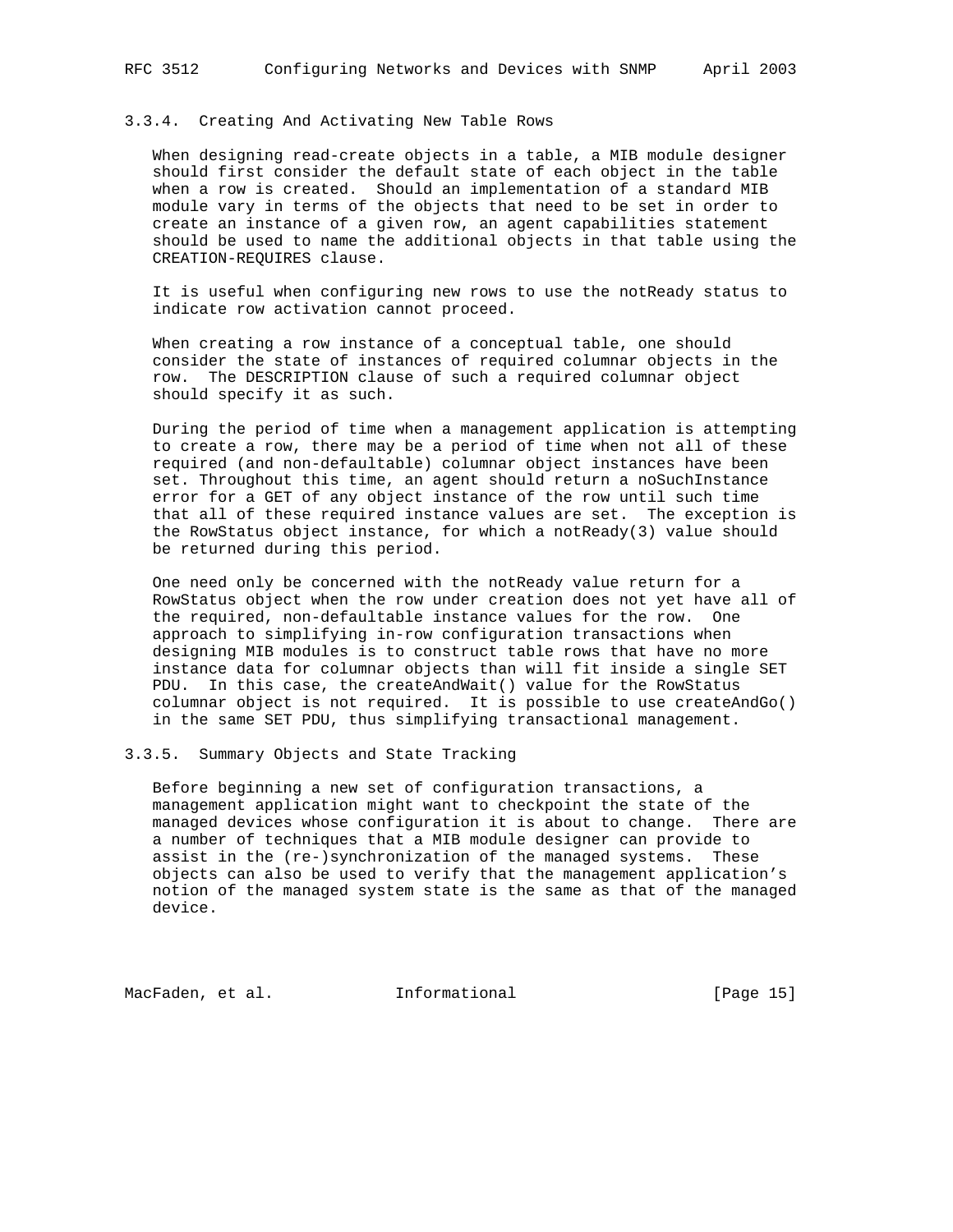These techniques include:

- 1. Provide an object that reports the number of rows in a table
- 2. Provide an object that flags when data in the table was last modified.
- 3. Send a notification message (InformRequests are preferable) to deliver configuration change.

 By providing an object containing the number of rows in a table, management applications can decide how best to retrieve a given table's data and may choose different retrieval strategies depending on table size. Note that the availability of and application monitoring of such an object is not sufficient for determining the presence of table data change over a checkpointed duration since an equal number of row creates and deletes over that duration would reflect no change in the object instance value. Additionally, table data change which does not change the number of rows in the table would not be reflected through simple monitoring of such an object instance.

 Instead, the change in the value of any table object instance data can be tracked through an object that monitors table change state as a function of time. An example is found in RFC 2790, Host Resources MIB:

 hrSWInstalledLastUpdateTime OBJECT-TYPE SYNTAX TimeTicks MAX-ACCESS read-only STATUS current DESCRIPTION "The value of sysUpTime when the hrSWInstalledTable was last completely updated. Because caching of this data will be a popular implementation strategy, retrieval of this object allows a management station to obtain a guarantee that no data in this table is older than the indicated time."  $::=$  { hrSWInstalled 2 }

 A similar convention found in many standards track MIB modules is the "LastChange" type object.

 For example, the ENTITY-MIB, RFC 2737 [34], provides the following object:

 entLastChangeTime OBJECT-TYPE SYNTAX TimeStamp

MacFaden, et al. 1nformational [Page 16]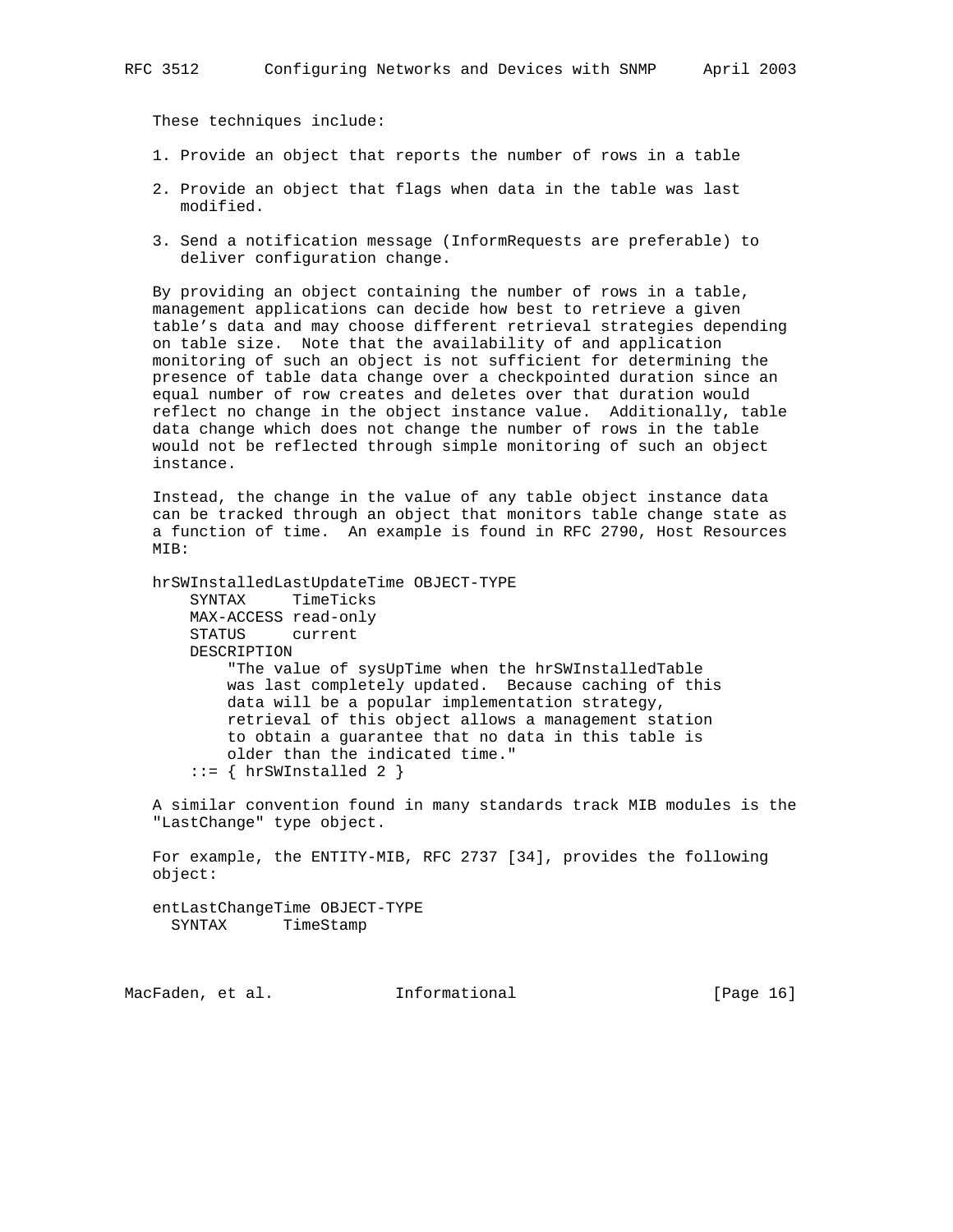```
 MAX-ACCESS read-only
 STATUS current
 DESCRIPTION
         "The value of sysUpTime at the time a conceptual row is
         created, modified, or deleted in any of these tables:
                 - entPhysicalTable
                 - entLogicalTable
                 - entLPMappingTable
                 - entAliasMappingTable
                 - entPhysicalContainsTable"
::= { entityGeneral 1 }
```
 This convention is not formalized. There tend to be small differences in what a table's LastChanged object reflects. IF-MIB (RFC 2863 [20]) defines the following:

```
 ifTableLastChange OBJECT-TYPE
    SYNTAX TimeTicks
    MAX-ACCESS read-only
    STATUS current
    DESCRIPTION
            "The value of sysUpTime at the time of the last
            creation or deletion of an entry in the ifTable. If
            the number of entries has been unchanged since the
            last re-initialization of the local network management
             subsystem, then this object contains a zero value."
    ::= { ifMIBObjects 5 }
```
 So, if an agent modifies a row with an SNMP SET on ifAdminStatus, the value of ifTableLastChange will not be updated. It is important to be specific about what can cause an object to update so that management applications will be able to detect and more properly act on these changes.

 The final way to keep distributed configuration data consistent is to use an event-driven model, where configuration changes are communicated as they occur. When the frequency of change to configuration is relatively low or polling a cache object is not desired, consider defining a notification that can be used to report all configuration change details.

 When doing so, the option is available to an SNMPv3 (or SNMPv2c) agent to deliver the notification using either a trap or an inform. The decision as to which PDU to deliver to the recipient is generally a matter of local configuration. Vendors should recommend the use of informs over traps for NOTIFICATION-TYPE data since the agent can use the presence or absence of a response to help know whether it needs

MacFaden, et al. 1nformational [Page 17]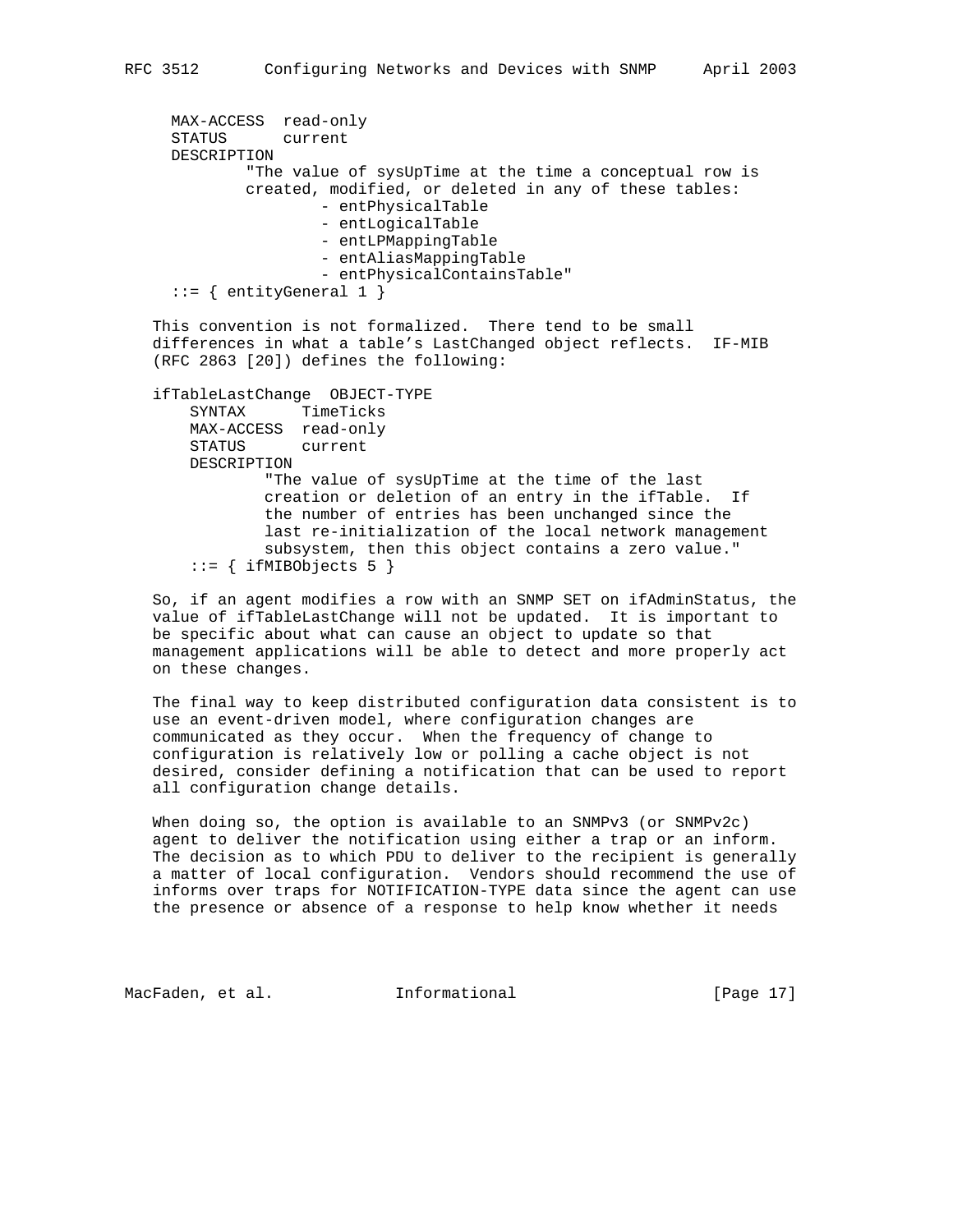to retransmit or not. Overall, it is preferable to use an inform instead of a trap so that changes have a higher likelihood of confirmed end-to-end delivery.

 As a matter of MIB module design, when practical, the NOTIFICATION- TYPE should include in the PDU all of the modified columnar objects in a row of a table. This makes it easier for the management application receiving the notification to keep track of what has changed in the row of a table and perform addition analysis on the state of the managed elements.

 However, the use of notifications to communicate the state of a rapidly changing object may not be ideal either. This leads us back to the MIB module design question of what is the right level of granularity to expose.

 Finally, having to poll many "LastChange" objects does not scale well. Consider providing a global LastChange type object to represent overall configuration in a given agent implementation.

## 3.3.6. Optimizing Configuration Data Transfer

 Configuration management software should keep track of the current configuration of all devices under its control. It should ensure that the result is a consistent view of the configuration of the network, which can help reduce inadvertent configuration errors.

 In devices that have very large amounts of configuration data, it can be costly to both the agent and the manager to have the manager periodically poll the entire contents of these configuration tables for synchronization purposes. A benefit of good synchronization between the manager and the agent is that the manager can determine the smallest and most effective set of data to send to managed devices when configuration changes are required. Depending on the table organization in the managed device and the agent implementation, this practice can reduce the burden on the managed device for activation of these configuration changes.

 In the previous section, we discussed the "LastChange" style of object. When viewed against the requirements just described, the LastChange object is insufficient for large amounts of data.

 There are three design options that can be used to assist with the synchronization of the configuration data found in the managed device with the manager:

MacFaden, et al. 1nformational 1999 [Page 18]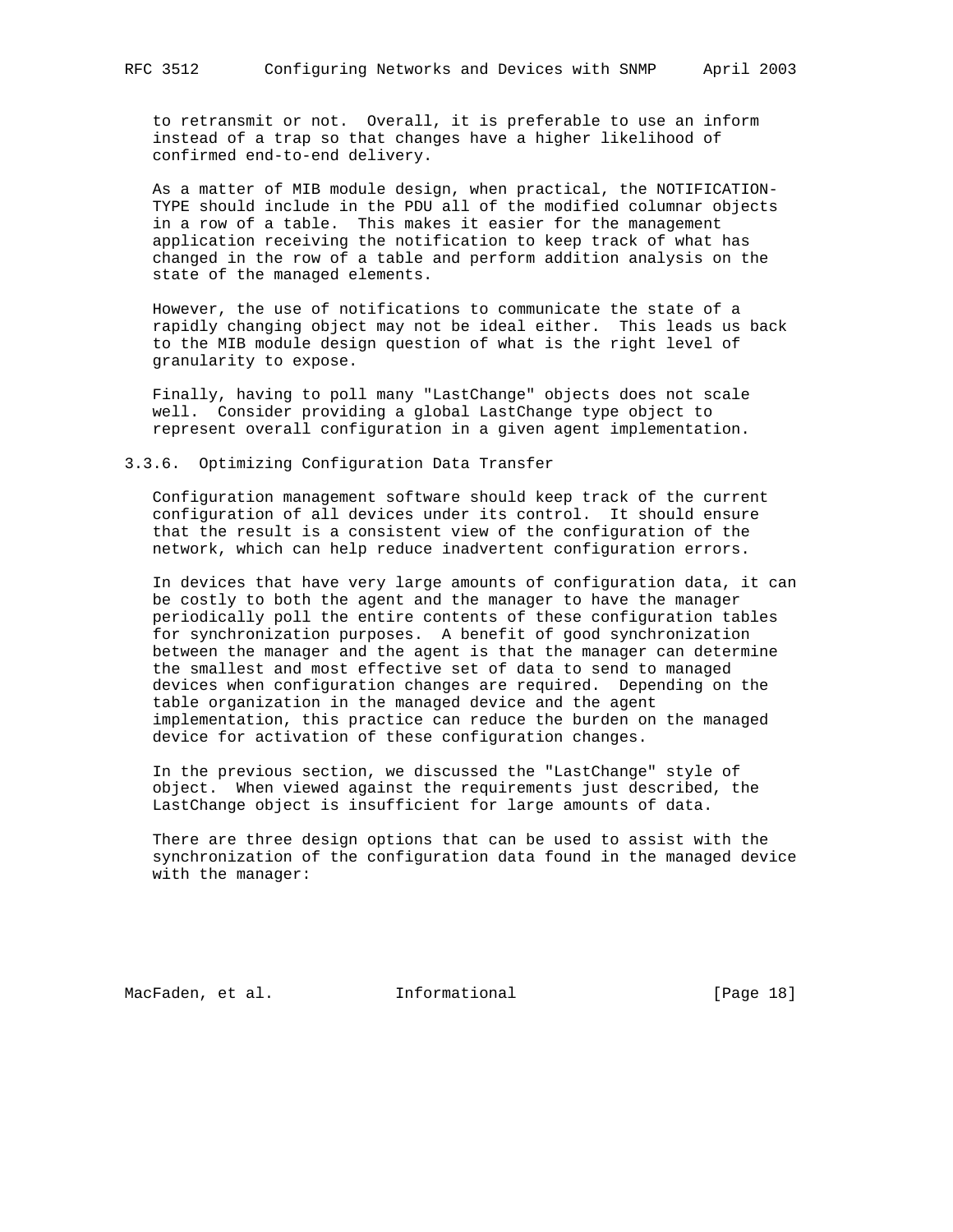- 1) Design multiple indices to partition the data in a table logically or break a table into a set of tables to partition the data based on what an application will use the table for
- 2) Use a time-based indexing technique
- 3) Define a control MIB module that manages a separate data delivery protocol
- 3.3.6.1. Index Design

 Index design has a major impact on the amount of data that must be transferred between SNMP entities and can help to mitigate scaling issues with large tables.

 Many tables in standard MIB modules follow one of two indexing models:

- Indexing based upon increasing Integer32 or Unsigned32 values of the kind one might find in an array.
- Associative indexing, which refers to the technique of using potentially sparse indices based upon a "key" of the sort one would use for a hash table.

 When tables grow to a very large number of rows, using an associative indexing scheme offers the useful ability to efficiently retrieve only the rows of interest.

 For example, if an SNMP entity exposes a copy of the default-free Internet routing table as defined in the ipCidrRouteTable, it will presently contain around 100,000 rows.

 Associative indexing is used in the ipCidrRouteTable and allows one to retrieve, for example, all routes for a given IPv4 destination 192.0.2/24.

 Yet, if the goal is to extract a copy of the table, the associative indexing reduces the throughput and potentially the performance of retrieval. This is because each of the index objects are appended to the object identifiers for every object instance returned.

 ipCidrRouteEntry OBJECT-TYPE SYNTAX IpCidrRouteEntry MAX-ACCESS not-accessible STATUS current DESCRIPTION "A particular route to a particular destination,

MacFaden, et al. 1nformational [Page 19]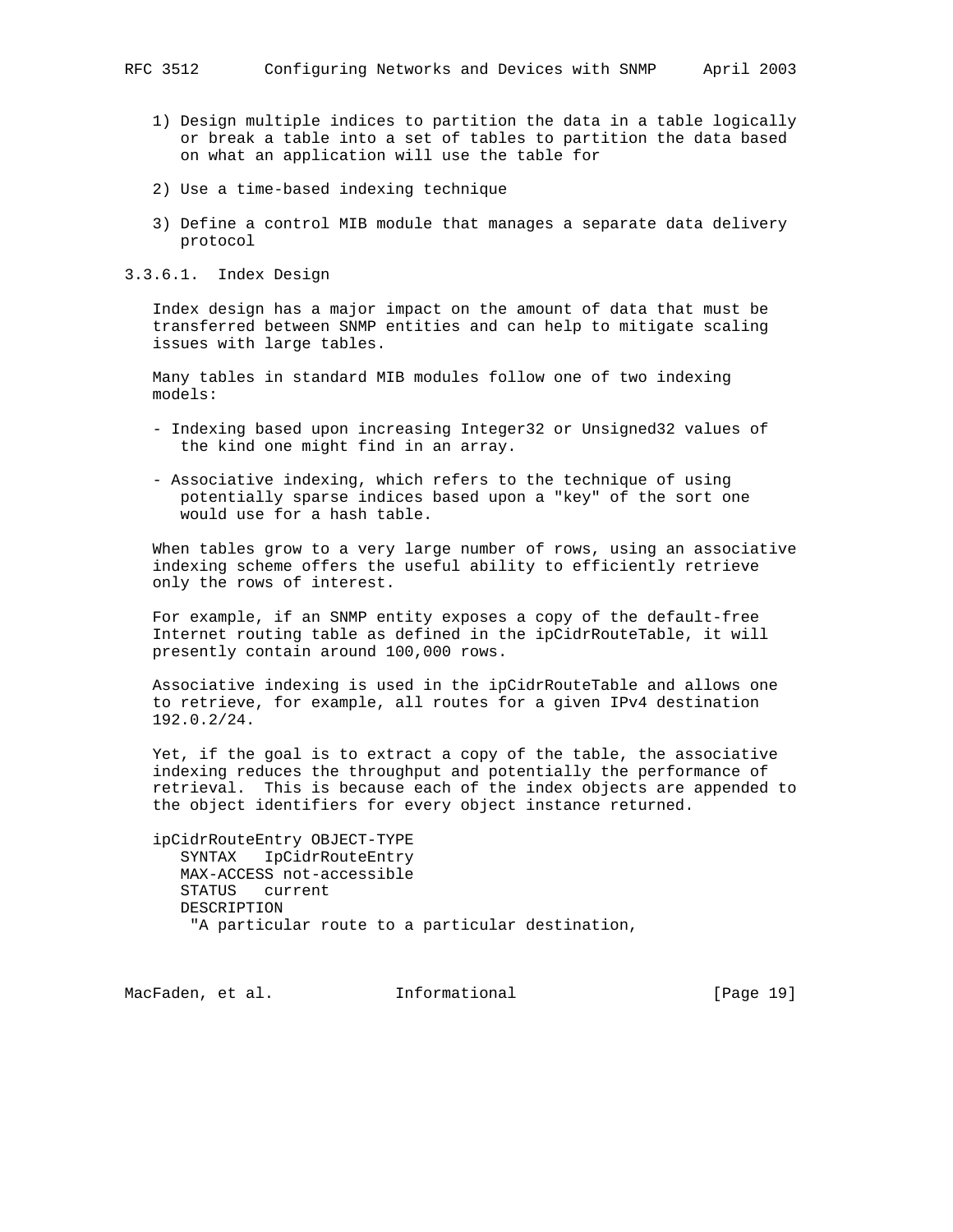```
 under a particular policy."
       INDEX {
        ipCidrRouteDest,
        ipCidrRouteMask,
        ipCidrRouteTos,
         ipCidrRouteNextHop
 }
```
 A simple array-like index works efficiently since it minimizes the index size and complexity while increasing the number of rows that can be sent in a PDU. If the indexing is not sparse, concurrency can be gained by sending multiple asynchronous non-overlapping collection requests as is explained in RFC 2819 [32], Page 41 (in the section pertaining to Host Group indexing).

 Should requirements dictate new methods of access, multiple indices can be defined such that both associative and simple indexing can coexist to access a single logical table.

Two examples follow.

 First, consider the ifStackTable found in RFC 2863 [20] and the ifInvStackTable RFC 2864 [33]. They are logical equivalents with the order of the auxiliary (index) objects simply reversed.

```
 ifStackEntry OBJECT-TYPE
       SYNTAX IfStackEntry
       MAX-ACCESS not-accessible<br>STATUS current
       STATUS
        DESCRIPTION
                "Information on a particular relationship between
                two sub-layers, specifying that one sub-layer runs
                on 'top' of the other sub-layer. Each sub-layer
                corresponds to a conceptual row in the ifTable."
                INDEX { ifStackHigherLayer, ifStackLowerLayer }
       ::= { ifStackTable 1 }
 ifInvStackEntry OBJECT-TYPE
 SYNTAX IfInvStackEntry
      MAX-ACCESS not-accessible
      STATUS current
      DESCRIPTION
          "Information on a particular relationship between two
          sub-layers, specifying that one sub-layer runs underneath
          the other sub-layer. Each sub-layer corresponds to a
          conceptual row in the ifTable."
          INDEX { ifStackLowerLayer, ifStackHigherLayer }
     ::= { ifInvStackTable 1 }
```
MacFaden, et al. 1nformational [Page 20]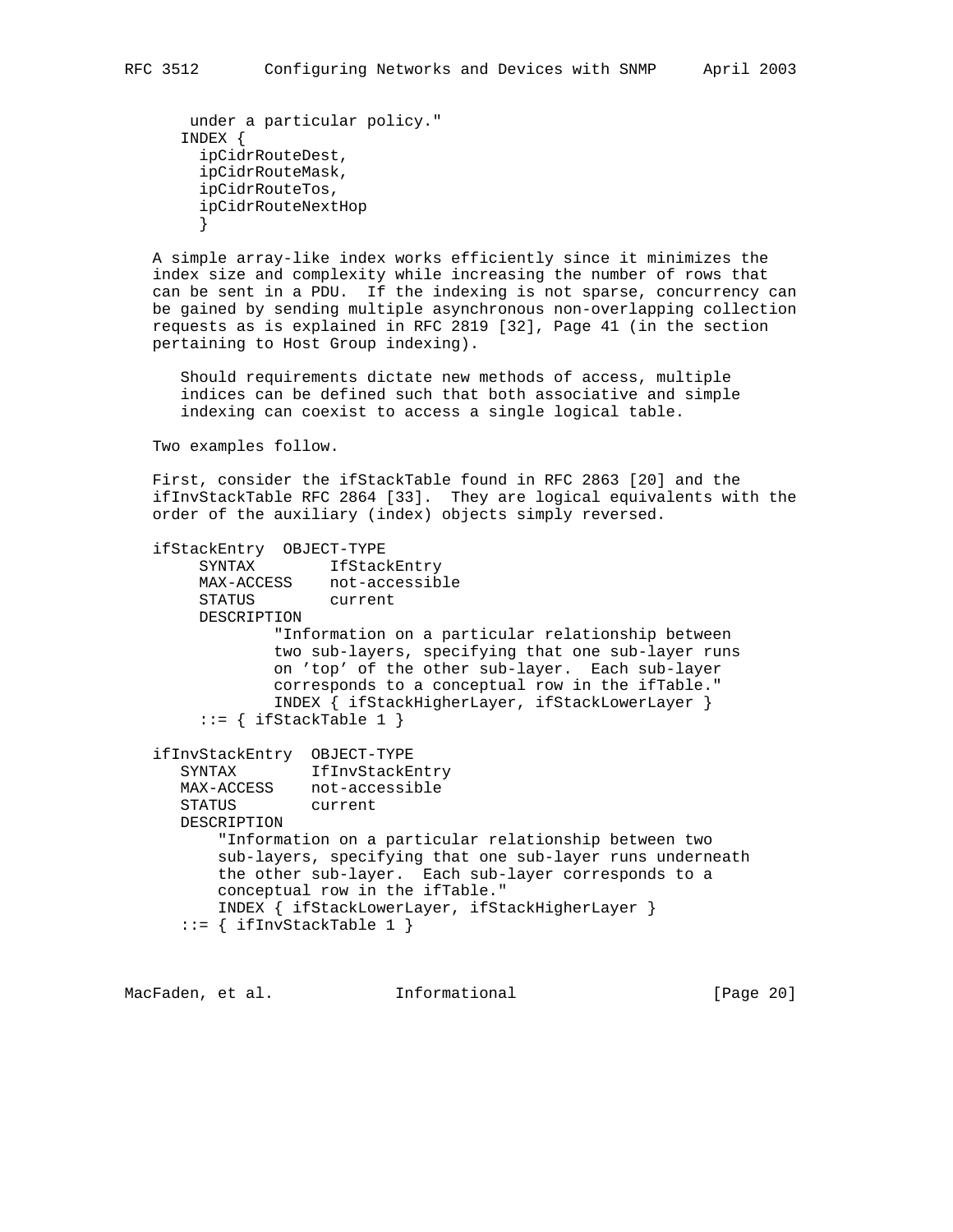Second, table designs that can factor data into multiple tables with well-defined relationships can help reduce overall data transfer requirements. The RMON-MIB, RFC 2819 [32], demonstrates a very useful technique of organizing tables into control and data components. Control tables contain those objects that are configured and change infrequently, and the data tables contain information to be collected that can be large and may change quite frequently.

 As an example, the RMON hostControlTable provides a way to specify how to collect MAC addresses learned as a source or destination from a given port that provides transparent bridging of Ethernet packets.

 Configuration is accomplished using the hostControlTable. It is indexed by a simple integer. While this may seem to be array-like, it is common practice for command generators to encode the ifIndex into this simple integer to provide associative lookup capability.

 The RMON hostTable and hostTimeTable represent dependent tables that contain the results indexed by the hostControlTable entry.

 The hostTable is further indexed by the MAC address which provides the ability to reasonably search for a collection, such as the Organizationally Unique Identifier (OUI), the first three octets of the MAC address.

 The hostTimeTable is designed explicitly for fast transfer of bulk RMON data. It demonstrates how to handle collecting large number of rows in the face of deletions and insertions by providing hostControlLastDeleteTime.

 hostControlLastDeleteTime OBJECT-TYPE SYNTAX TimeTicks MAX-ACCESS read-only STATUS current DESCRIPTION "The value of sysUpTime when the last entry was deleted from the portion of the hostTable associated with this hostControlEntry. If no deletions have occurred, this value shall be zero." ::= { hostControlEntry 4 }

3.3.6.2. Time Based Indexing

 The TimeFilter as defined in RFC 2021 [44] and used in RMON2-MIB and Q-BRIDGE-MIB (RFC 2674 [26]) provides a way to obtain only those rows that have changed on or after some specified period of time has passed.

MacFaden, et al. 1nformational 1999 [Page 21]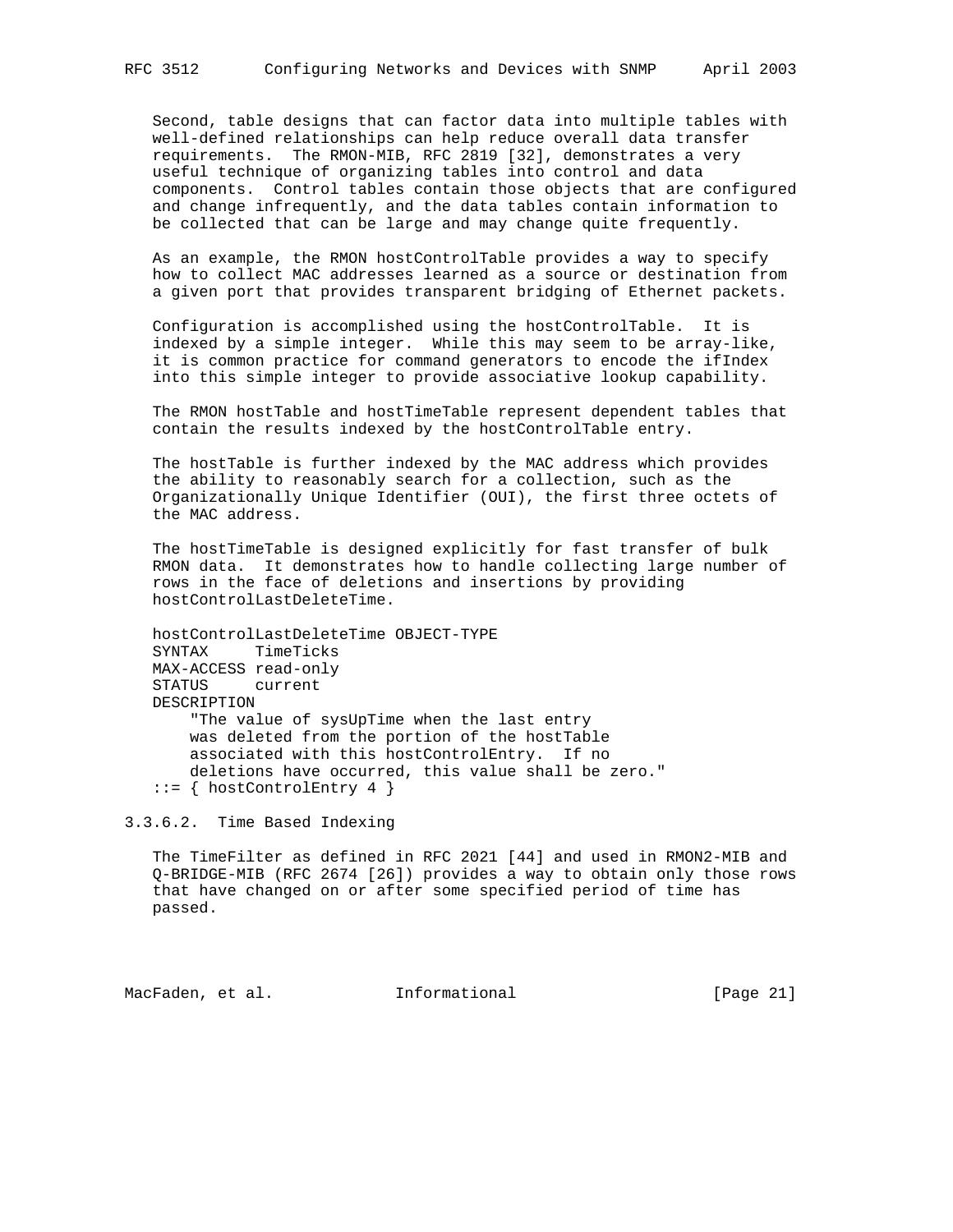One drawback to TimeFilter index tables is that a given row can appear at many points in time, which artificially inflates the size of the table when performing standard getNext or getBulk data retrieval.

### 3.3.6.3. Alternate Data Delivery Mechanisms

 If the amount of data to transfer is larger than current SNMP design restrictions permit, as in the case of OCTET STRINGS (64k minus overhead of IP/UDP header plus SNMP header plus varbind list plus varbind encoding), consider delivery of the data via an alternate method, such as FTP and use a MIB module to control that data delivery process. In many cases, this problem can be avoided via effective MIB design. In other words, object types requiring this kind of transfer size should be used judiciously, if at all.

 There are many enterprise MIB modules that provide control of the TFTP or FTP protocol. Often the SNMP part defines what to send where and setting an object initiates the operation (for an example, refer to the CISCO-FTP-CLIENT-MIB, discussed in [38]).

 Various approaches exist for allowing a local agent process running within the managed node to take a template for an object instance (for example for a set of interfaces), and adapt and apply it to all of the actual instances within the node. This is an architecture for one form of policy-based configuration (see [36], for example). Such an architecture, which must be designed into the agent and some portions of the MIB module, affords the efficiency of specifying many copies of instance data only once, along with the execution efficiency of distributing the application of the instance data to the agent.

 Other work is currently underway to improve efficiency for bulk SNMP transfer operations [37]. The objective of these efforts is simply the conveyance of more information with less overhead.

3.4. More Index Design Issues

 Section 3.3.5 described considerations for table row index design as it pertains to the synchronization of changes within sizable table rows. This section simply considers how to specify this syntactically and how to manage indices semantically.

 In many respects, the design issues associated with indices in a MIB module are similar to those in a database. Care must be taken during the design phase to determine how often and what kind of information must be set or retrieved. The next few points provide some guidance.

MacFaden, et al. 1nformational 1999 [Page 22]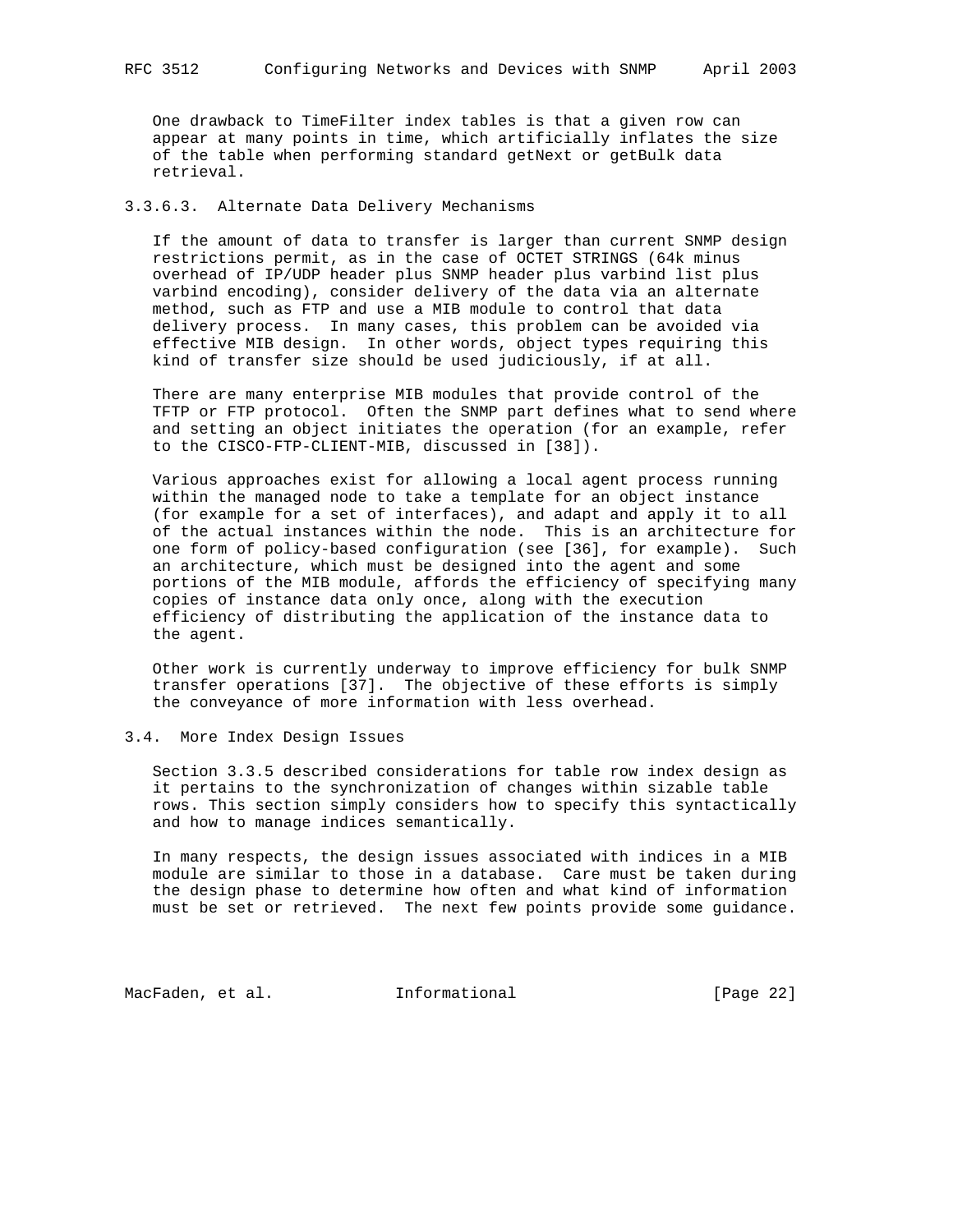## 3.4.1. Simple Integer Indexing

 When indexing tables using simple Integer32 or Unsigned32, start with one (1) and specify the maximum range of the value. Since object identifiers are unsigned long values, a question that arises is why not index from zero (0) instead of one(1)?

 RFC 2578 [2], Section 7.7, page 28 states the following: Instances identified by use of integer-valued objects should be numbered starting from one (i.e., not from zero). The use of zero as a value for an integer-valued index object type should be avoided, except in special cases. Consider the provisions afforded by the following textual convention from the Interfaces Group MIB module [33]:

 InterfaceIndexOrZero ::= TEXTUAL-CONVENTION DISPLAY-HINT "d" STATUS current DESCRIPTION "This textual convention is an extension of the InterfaceIndex convention. The latter defines a greater than zero value used to identify an interface or interface sub-layer in the managed system. This extension permits the additional value of zero. the value zero is object-specific and must therefore be defined as part of the description of any object which uses this syntax. Examples of the usage of zero might include situations where interface was unknown, or when none or all interfaces need to be referenced." SYNTAX Integer32 (0..2147483647)

# 3.4.2. Indexing with Network Addresses

 There are many objects that use IPv4 addresses (SYNTAX IpAddress) as indexes. One such table is the ipAddrTable from RFC 2011 [14] IP- MIB. This limits the usefulness of the MIB module to IPv4. To avoid such limitations, use the addressing textual conventions INET- ADDRESS-MIB [13] (or updates to that MIB module), which provides a generic way to represent addresses for Internet Protocols. In using the InetAddress textual convention in this MIB, however, pay heed to the following advisory found in its description clause:

 When this textual convention is used as the syntax of an index object, there may be issues with the limit of 128 sub-identifiers specified in SMIv2, STD 58. In this case, the OBJECT-TYPE declaration MUST include a 'SIZE' clause to limit the number of potential instance sub-identifiers.

MacFaden, et al. 1nformational [Page 23]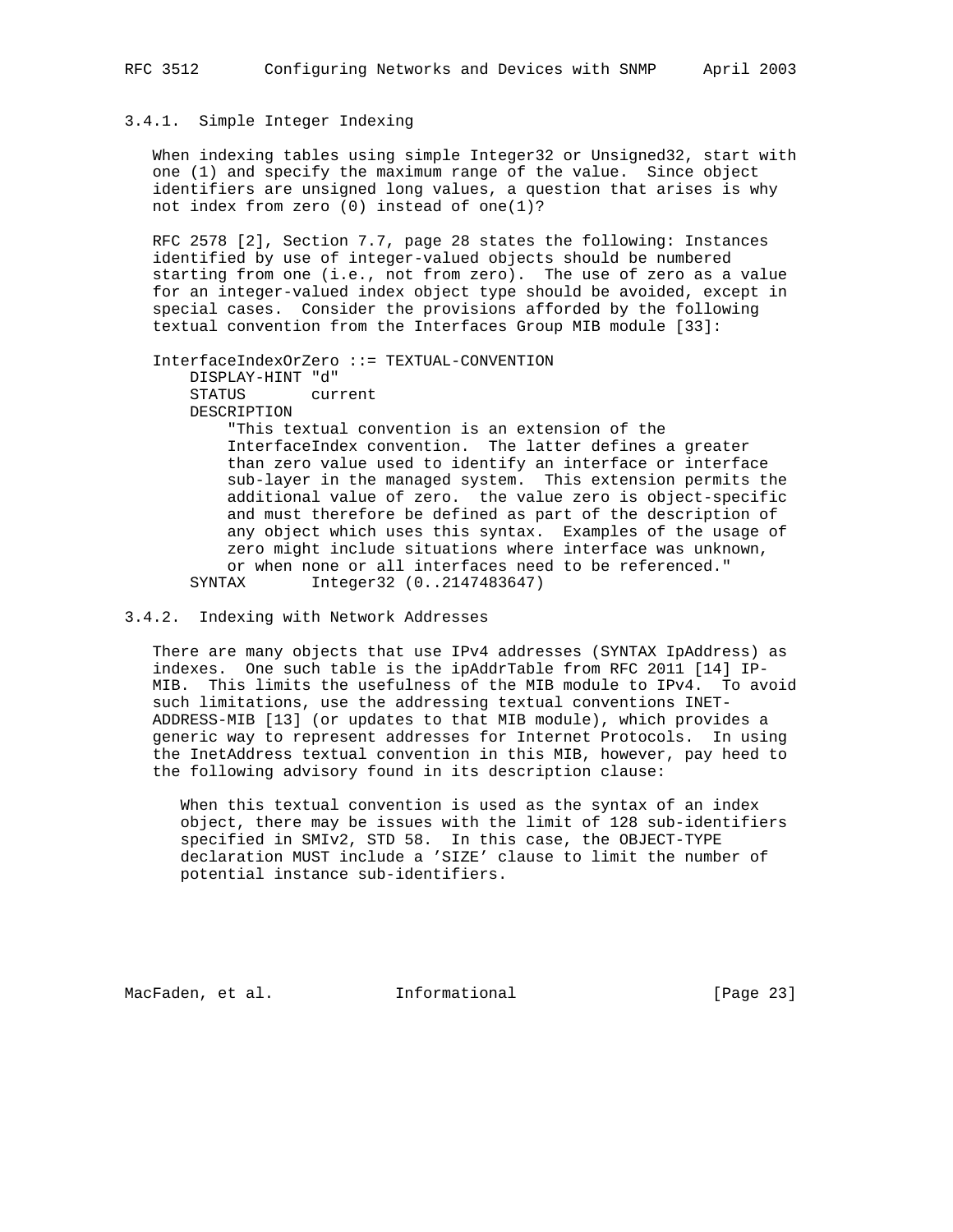One should consider the SMI limitation on the 128 sub-identifier specification when using certain kinds of network address index types. The most likely practical liability encountered in practice has been with DNS names, which can in fact be in excess of 128 bytes. The problem can be, of course, compounded when multiple indices of this type are specified for a table.

3.5. Conflicting Controls

 MIB module designers should avoid specifying read-write objects that overlap in function partly or completely.

 Consider the following situation where two read-write objects partially overlap when a dot1dBasePortEntry has a corresponding ifEntry.

The BRIDGE-MIB defines the following managed object:

```
 dot1dStpPortEnable OBJECT-TYPE
    SYNTAX INTEGER {
                enabled(1),
               disabled(2) }
    ACCESS read-write
    STATUS mandatory
    DESCRIPTION
         "The enabled/disabled status of the port."
    REFERENCE
         "IEEE 802.1D-1990: Section 4.5.5.2"
    ::= { dot1dStpPortEntry 4 }
```
The IF-MIB defines a similar managed object:

```
 ifAdminStatus OBJECT-TYPE
       SYNTAX INTEGER {
                   up(1), -- ready to pass packets
                   down(2),
                  testing(3) -- in some test mode
 }
       MAX-ACCESS read-write
       STATUS current
       DESCRIPTION
           "The desired state of the interface. The testing(3)
           state indicates that no operational packets can be
           passed. When a managed system initializes, all
           interfaces start with ifAdminStatus in the down(2) state.
           As a result of either explicit management action or per
           configuration information retained by the managed system,
           ifAdminStatus is then changed to either the up(1) or
```
MacFaden, et al. 1nformational 1999 [Page 24]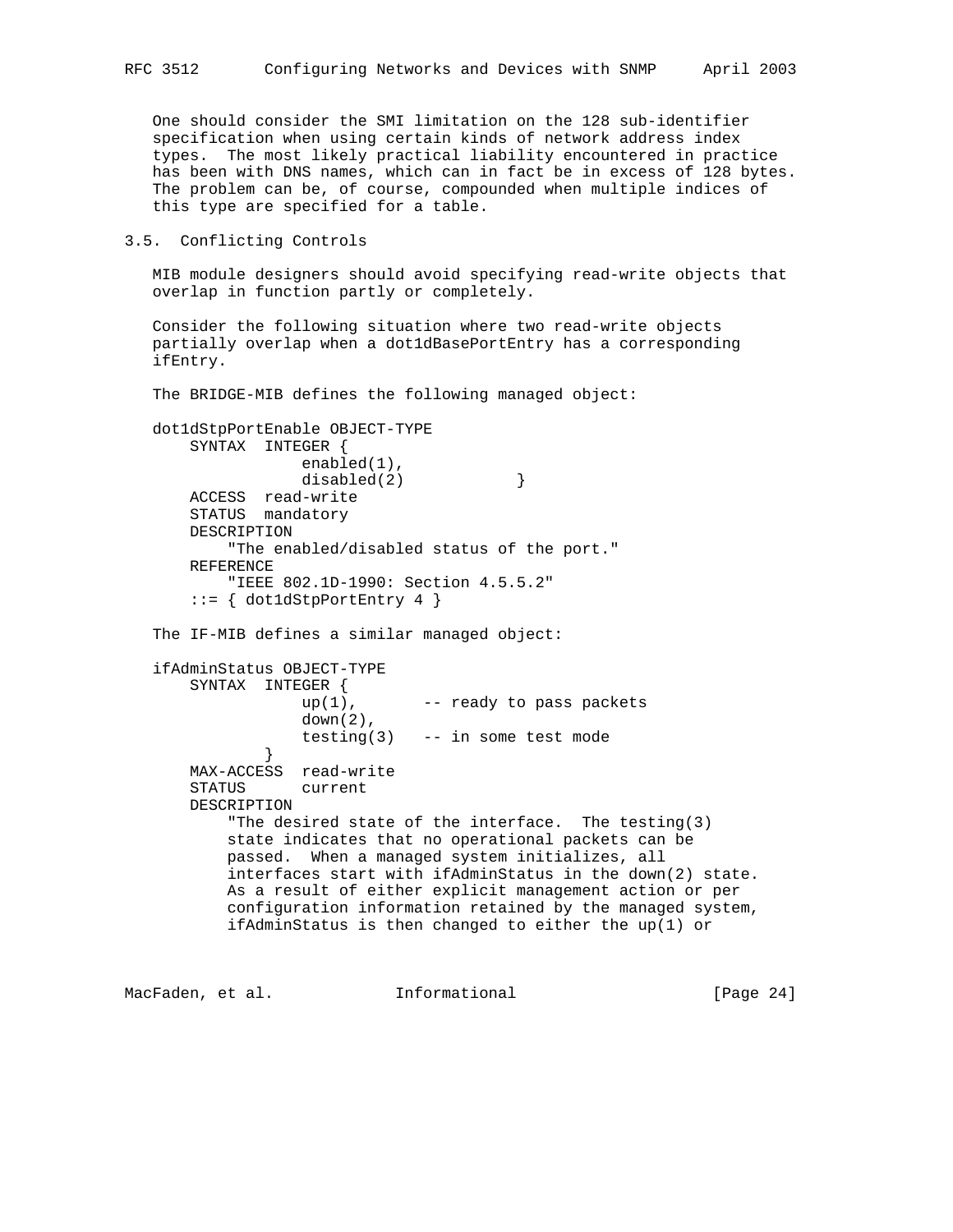testing(3) states (or remains in the down(2) state)."  $::=$  { ifEntry 7 }

 If ifAdminStatus is set to testing(3), the value to be returned for dot1dStpPortEnable is not defined. Without clarification on how these two objects interact, management implementations will have to monitor both objects if bridging is detected and correlate behavior.

 The dot1dStpPortEnable object type could have been written with more information about the behavior of this object when values of ifAdminStatus which impact it change. For example, text could be added that described proper return values for the dot1dStpPortEnable object instance for each of the possible values of ifAdminStatus.

 In those cases where overlap between objects is unavoidable, then as we have just described, care should be taken in the description of each of the objects to describe their possible interactions. In the case of an object type defined after an incumbent object type, it is necessary to include in the DESCRIPTION of this later object type the details of these interactions.

3.6. Textual Convention Usage

 Textual conventions should be used whenever possible to create a consistent semantic for an oft-recurring datatype.

 MIB modules often define a binary state object such as enable/disable or on/off. Current practice is to use existing Textual Conventions and define the read-write object in terms of a TruthValue from SNMPv2-TC [3]. For example, the Q-BRIDGE-MIB [26] defines:

```
 dot1dTrafficClassesEnabled OBJECT-TYPE
    SYNTAX TruthValue
    MAX-ACCESS read-write
    STATUS current
    DESCRIPTION
       "The value true(1) indicates that Traffic Classes are
       enabled on this bridge. When false(2), the bridge
       operates with a single priority level for all traffic."
    DEFVAL { true }
    ::= { dot1dExtBase 2 }
```
 Textual conventions that have a reasonable chance of being reused in other MIB modules ideally should also be defined in a separate MIB module to facilitate sharing of such object types. For example, all ATM MIB modules draw on the ATM-TC-MIB [39] to reference and utilize common definitions for addressing, service class values, and the like.

MacFaden, et al. **Informational** [Page 25]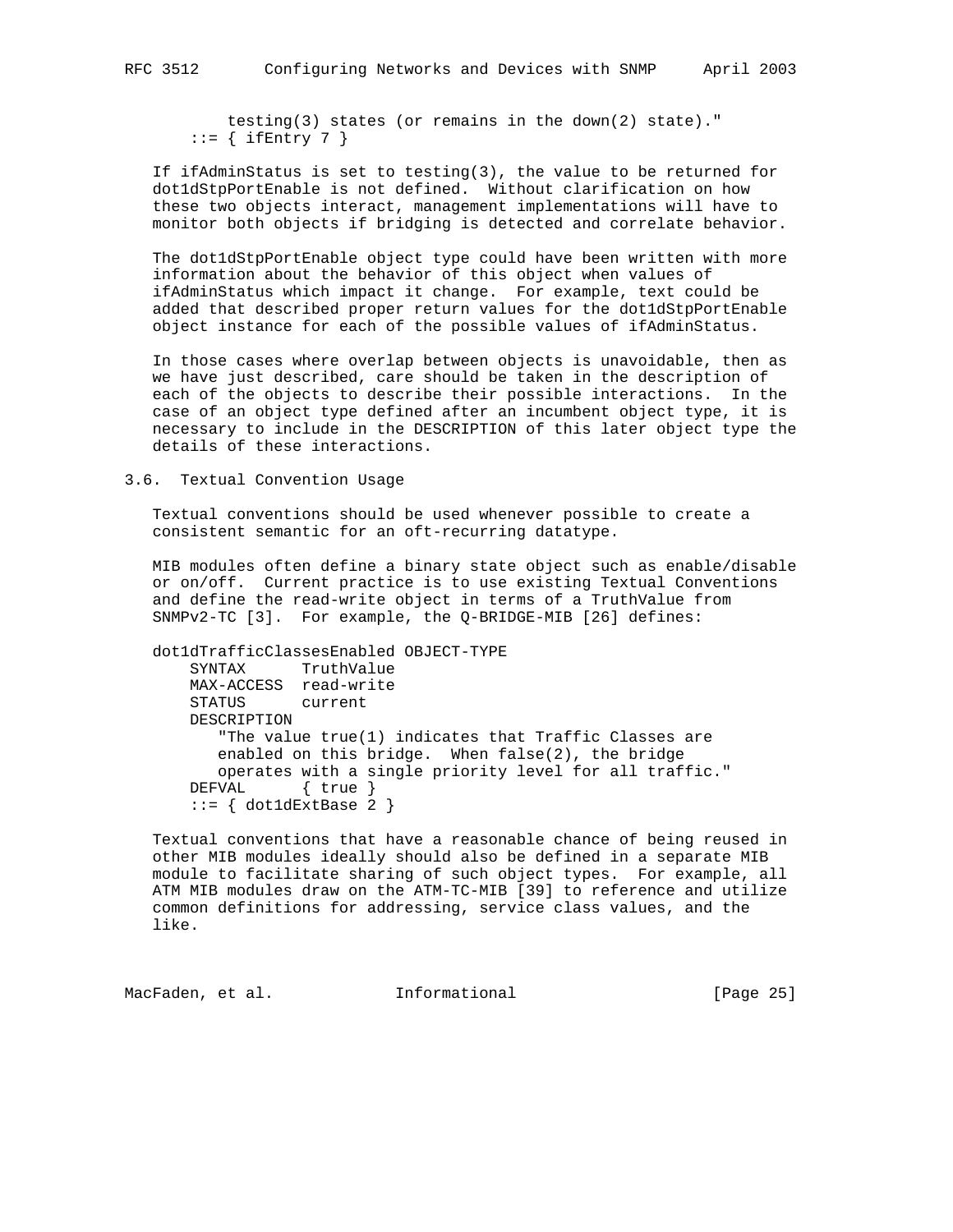To simplify management, it is recommended that existing SNMPv2-TC based definitions be used when possible. For example, consider the following object definition:

```
 acmePatioLights OBJECT-TYPE
     SYNTAX INTEGER {
                on(1),
                 off(2),
     }
     MAX-ACCESS read-write
     STATUS current
     DESCRIPTION
         "Current status of outdoor lighting."
     ::= { acmeOutDoorElectricalEntry 3 }
```
This could be defined as follows using existing SNMPv2-TC TruthValue.

 acmePatioLightsOn OBJECT-TYPE SYNTAX TruthValue MAX-ACCESS read-write STATUS current DESCRI2096PTION "Current status of outdoor lighting. When set to true (1), this means that the lights are enabled and turned on. When set to false (2), the lights are turned off." ::= { acmeOutDoorElectricalEntry 3 }

### 3.7. Persistent Configuration

 Many network devices have two levels of persistence with regard to configuration data. In the first case, the configuration data sent to the device is persistent only until changed with a subsequent configuration operation, or the system is reinitialized. The second level is where the data is made persistent as an inherent part of the acceptance of the configuration information. Some configuration shares both these properties, that is, that on acceptance of new configuration data it is saved permanently and in memory. Neither of these necessarily means that the data is used by the operational code. Sometimes separate objects are required to activate this new configuration data for use by the operational code.

 However, many SNMP agents presently implement simple persistence models, which do not reflect all the relationships of the configuration data to the actual persistence model as described above. Some SNMP set requests against MIB objects with MAX-ACCESS read-write are written automatically to a persistent store. In other cases, they are not. In some of the latter cases, enterprise MIB

MacFaden, et al. **Informational** [Page 26]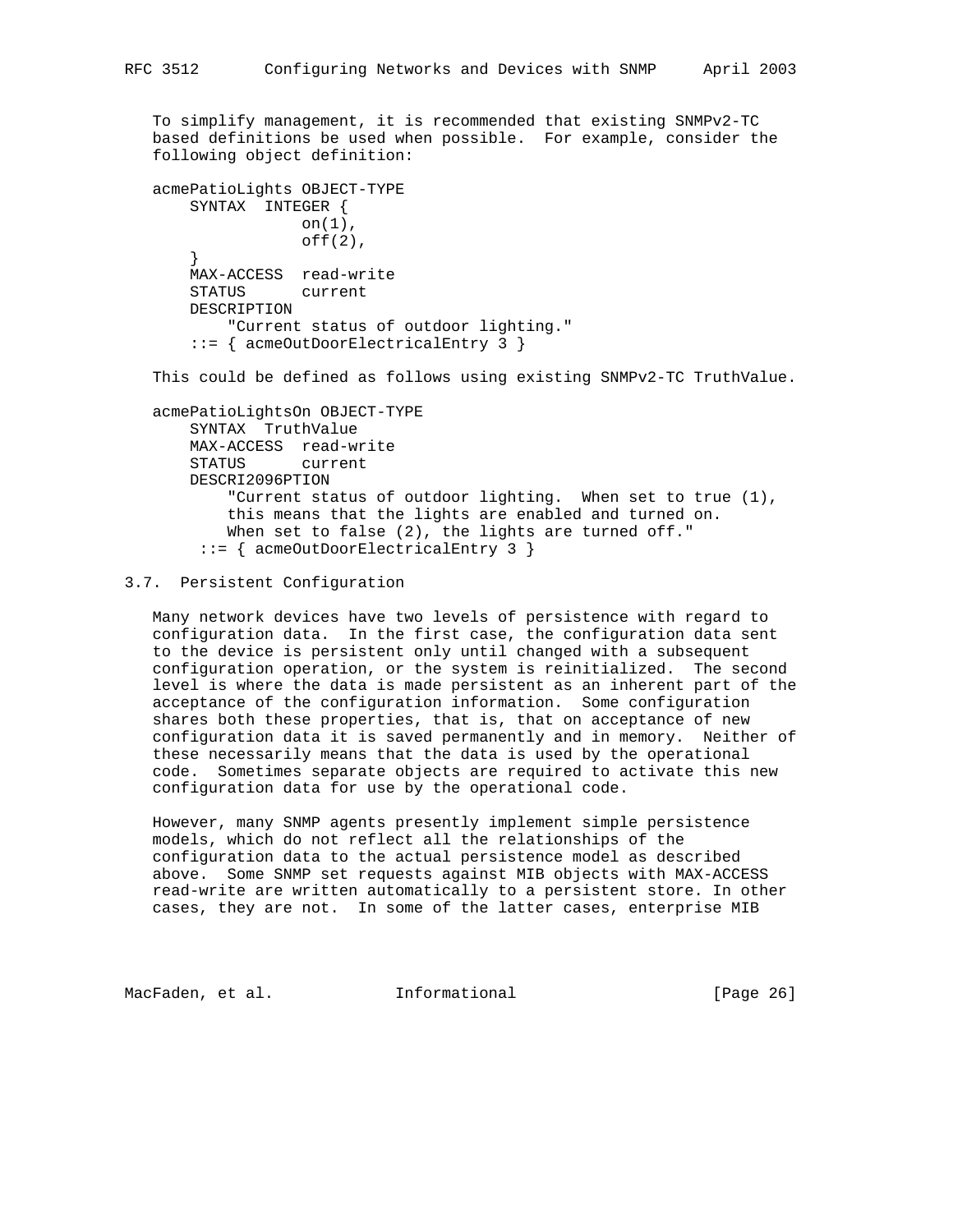objects are required in order to get standard configuration stored, thus making it difficult for a generic application to have a consistent effect.

 There are standard conventions for saving configuration data. The first method uses the Textual Convention known as StorageType [3] which explicitly defines a given row's persistence requirement.

 Examples include the RFC 3231 [25] definition for the schedTable row object schedStorageType of syntax StorageType, as well as similar row objects for virtually all of the tables of the SNMP View-based Access Control Model MIB [10].

 A second method for persistence simply uses the DESCRIPTION clause to define how instance data should persist. RFC 2674 [26] explicitly defines Dot1qVlanStaticEntry data persistence as follows:

dot1qVlanStaticTable OBJECT-TYPE

 SYNTAX SEQUENCE OF Dot1qVlanStaticEntry MAX-ACCESS not-accessible STATUS current DESCRIPTION "A table containing static configuration information for each VLAN configured into the device by (local or network) management. All entries are permanent and will be restored after the device is reset." ::= { dot1qVlan 3 }

 The current practice is a dual persistence model where one can make changes to run-time configuration as well as to a non-volatile configuration read at device initialization. The DISMAN-SCHEDULE-MIB module [25] provides an example of this practice. A row entry of its SchedTable specifies the parameters by which an agent MIB variable instance can be set to a specific value at some point in time and governed by other constraints and directives. One of those is:

#### schedStorageType OBJECT-TYPE

 SYNTAX StorageType MAX-ACCESS read-create STATUS current DESCRIPTION "This object defines whether this scheduled action is kept in volatile storage and lost upon reboot or if this row is

 backed up by non-volatile or permanent storage. Conceptual rows having the value 'permanent' must allow write access to the columnar objects schedDescr, schedInterval, schedContextName, schedVariable, schedValue, and schedAdminStatus. If an implementation supports the

MacFaden, et al. **Informational** [Page 27]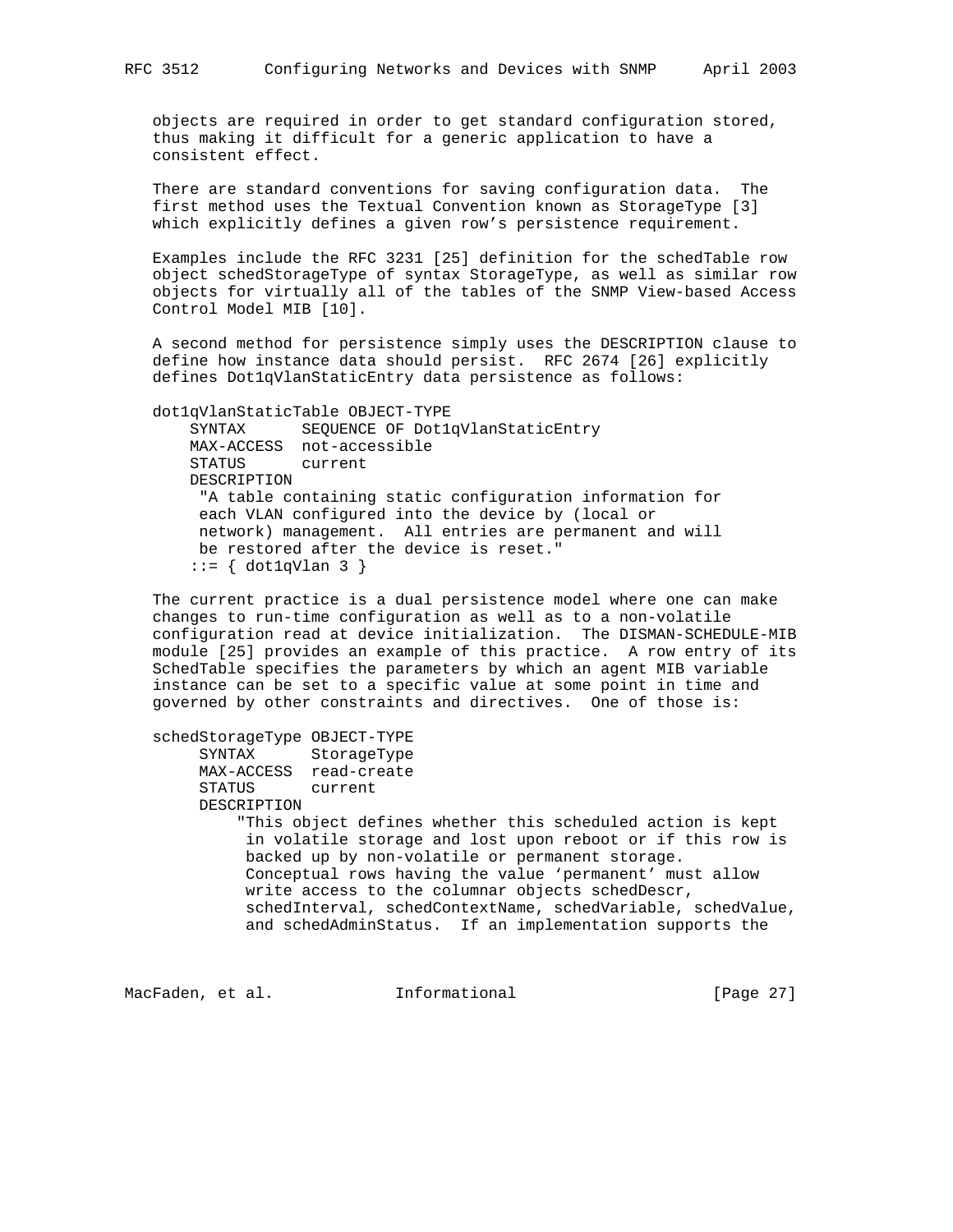schedCalendarGroup, write access must be also allowed to the columnar objects schedWeekDay, schedMonth, schedDay, schedHour, schedMinute."

 DEFVAL { volatile }  $::=$  { schedEntry 19 }

 It is important, however, to reiterate that the persistence is ultimately controlled by the capabilities and features (with respect to the storage model of management data) of the underlying system on which the MIB Module agent is being implemented. This falls into very much the same kind of issue set as, for example, the situation where the size of data storage in the system for a Counter object type is not the same as that in the corresponding MIB Object Type. To generalize, the final word on the "when" and "how" of storage of persistent data is dictated by the system and the implementor of the agent on the system.

3.8. Configuration Sets and Activation

 An essential notion for configuration of network elements with SNMP is awareness of the difference between the set of one or more configuration objects from the activation of those configuration changes in the actual subsystem. That is, it often only makes sense to activate a group of objects as a single 'transaction'.

### 3.8.1. Operational Activation Considerations

 A MIB module design must consider the implications of the preceding in the context of changes that will occur throughout a subsystem when changes are activated. This is particularly true for configuration changes that are complex. This complexity can be in terms of configuration data or the operational ramifications of the activation of the changes in the managed subsystem. A practical technique to accommodate this kind of activation is the partitioning of contained configuration sets, as it pertains to their being activated as changes. Any complex configuration should have a master on/off switch (MIB object type) as well as strategically placed on/off switches that partition the activation of configuration data in the managed subsystem. These controls play a pivotal role during the configuration process as well as during subsequent diagnostics. Generally, a series of set operations should not cause an agent to activate each object, causing operational instability to be introduced with every changed object instance. To avoid this liability, ideally a series of Set PDUs can install the configuration and a final set series of PDUs can activate the changes.

MacFaden, et al. 1nformational [Page 28]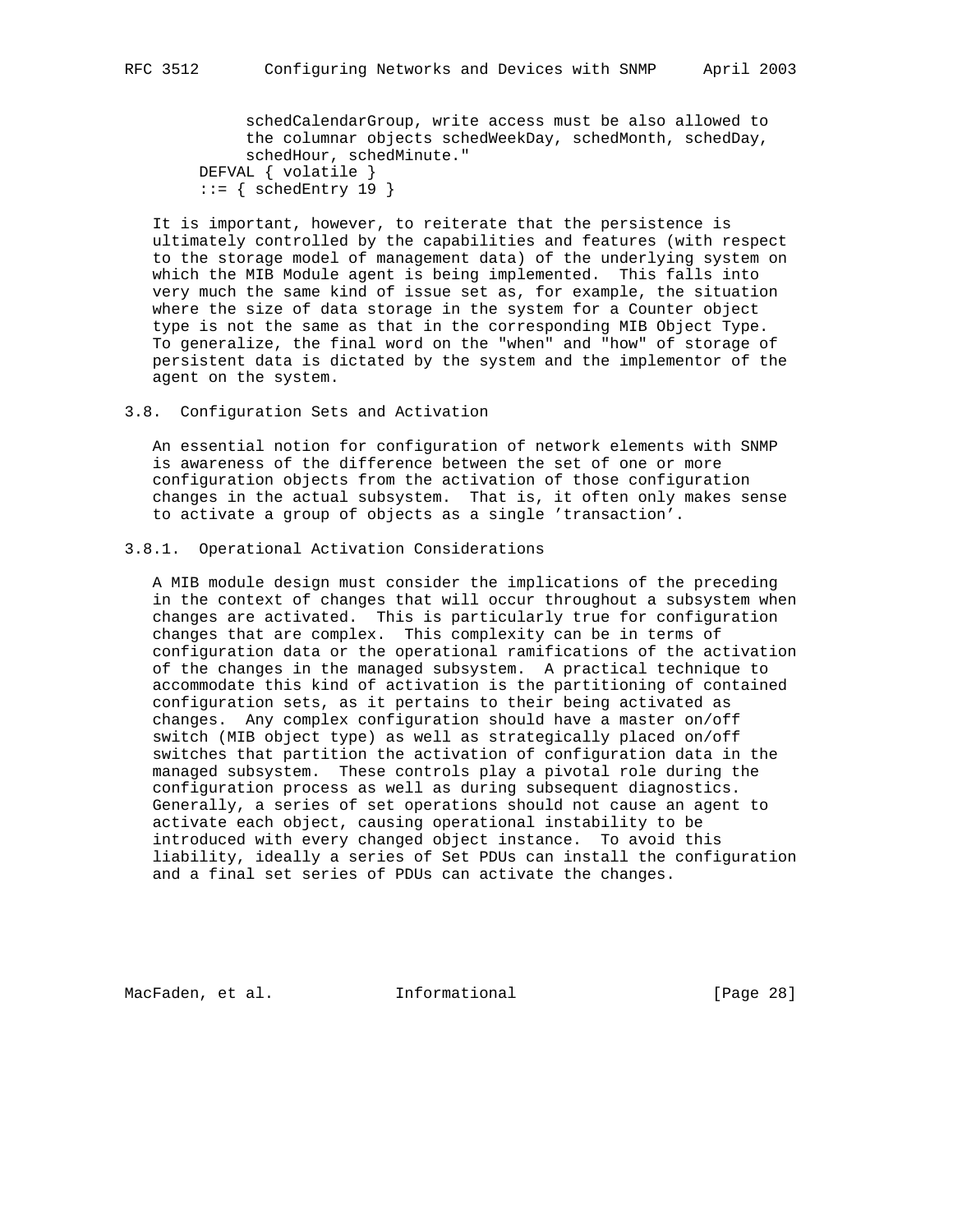During diagnostic situations, certain on/off switches can be set to localize the perceived error instead of having to remove the configuration.

 An example of such an object from the OSPF Version 2 MIB [29] is the global ospfAdminStat:

 ospfAdminStat OBJECT-TYPE SYNTAX Status MAX-ACCESS read-write STATUS current DESCRIPTION "The administrative status of OSPF in the router. The value 'enabled' denotes that the OSPF Process is active on at least one interface; 'disabled' disables it on all interfaces."  $::=$  {  $ospfGeneralGroup 2$  }

 Elsewhere in the OSPF MIB, the semantics of setting ospfAdminStat to enabled(2) are clearly spelled out.

 The Scheduling MIB [25] exposes such an object on each entry in the scheduled actions table, along with the corresponding stats object type (with read-only ACCESS) on the scheduled actions row instance.

 This reflects a recurring basic design pattern which brings about semantic clarity in the object type usage. A table can expose one columnar object type which is strictly for administrative control. When read, an instance of this object type will reflect its last set or defaulted value. A companion operational columnar object type, with MAX-ACCESS of read-only, provides the current state of activation or deactivation resulting from the last set of the administrative columnar instance. It is fully expected that these administrative and operational columnar instances may reflect different values over some period of time of activation latency, which is why they are separate. Further sections display some of the problems which can result from attempting to combine the operational and administrative row columns into a single object type.

 Note that all of this is independent of the RowStatus columnar object, and the notion of 'activation' as it pertains to RowStatus. A defined RowStatus object type should be strictly concerned with the management of the table row itself (with 'activation' indicating "the conceptual row is available for use by the managed device" [3], and not to be confused with any operational activation semantics).

MacFaden, et al. 1nformational [Page 29]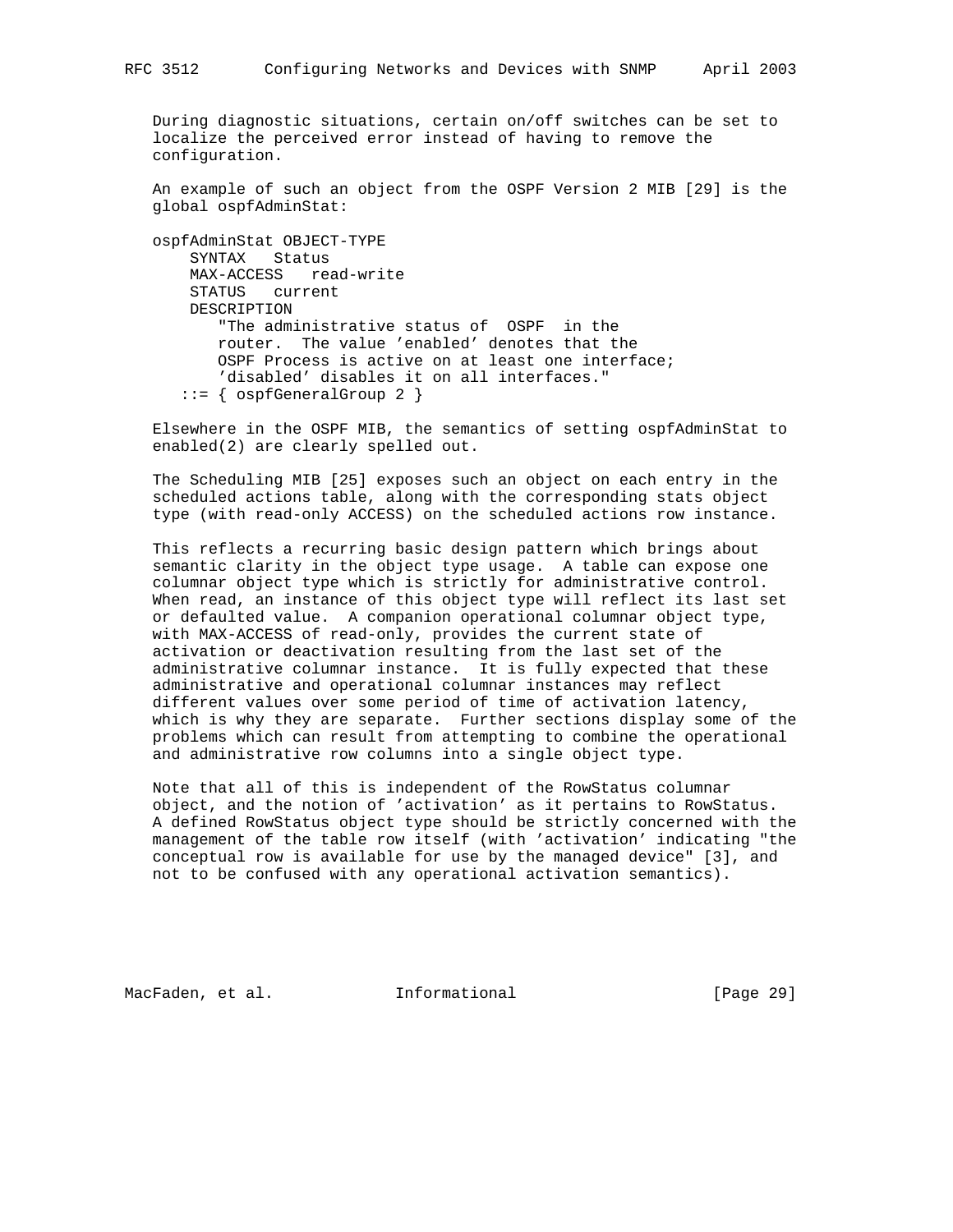In the following example, schedAdminStatus controls activation of the scheduled action, and schedOperStatus reports on its operational status:

```
 schedAdminStatus OBJECT-TYPE
       SYNTAX INTEGER {
                     enabled(1),
                  disabled(2)<br>}
 }
       MAX-ACCESS read-create
       STATUS current
       DESCRIPTION
          "The desired state of the schedule."
       DEFVAL { disabled }
      ::= { schedEntry 14 }
   schedOperStatus OBJECT-TYPE
      SYNTAX INTEGER {
                      enabled(1),
                      disabled(2),
                  finished(3)<br>}
 }
       MAX-ACCESS read-only
       STATUS current
       DESCRIPTION
           "The current operational state of this schedule. The state
            enabled(1) indicates this entry is active and that the
            scheduler will invoke actions at appropriate times. The
            disabled(2) state indicates that this entry is currently
            inactive and ignored by the scheduler. The finished(3)
            state indicates that the schedule has ended. Schedules
            in the finished(3) state are ignored by the scheduler.
            A one-shot schedule enters the finished(3) state when it
           deactivates itself."
      ::= { schedEntry 15 }
```
3.8.2. RowStatus and Deactivation

 RowStatus objects should not be used to control activation/deactivation of a configuration. While RowStatus looks ideally suited for such a purpose since a management application can set a row to active(1), then set it to notInService(2) to disable it then make it active(1) again, there is no guarantee that the agent won't discard the row while it is in the notInService(2) state. RFC 2579 [3], page 15 states:

MacFaden, et al. 1nformational [Page 30]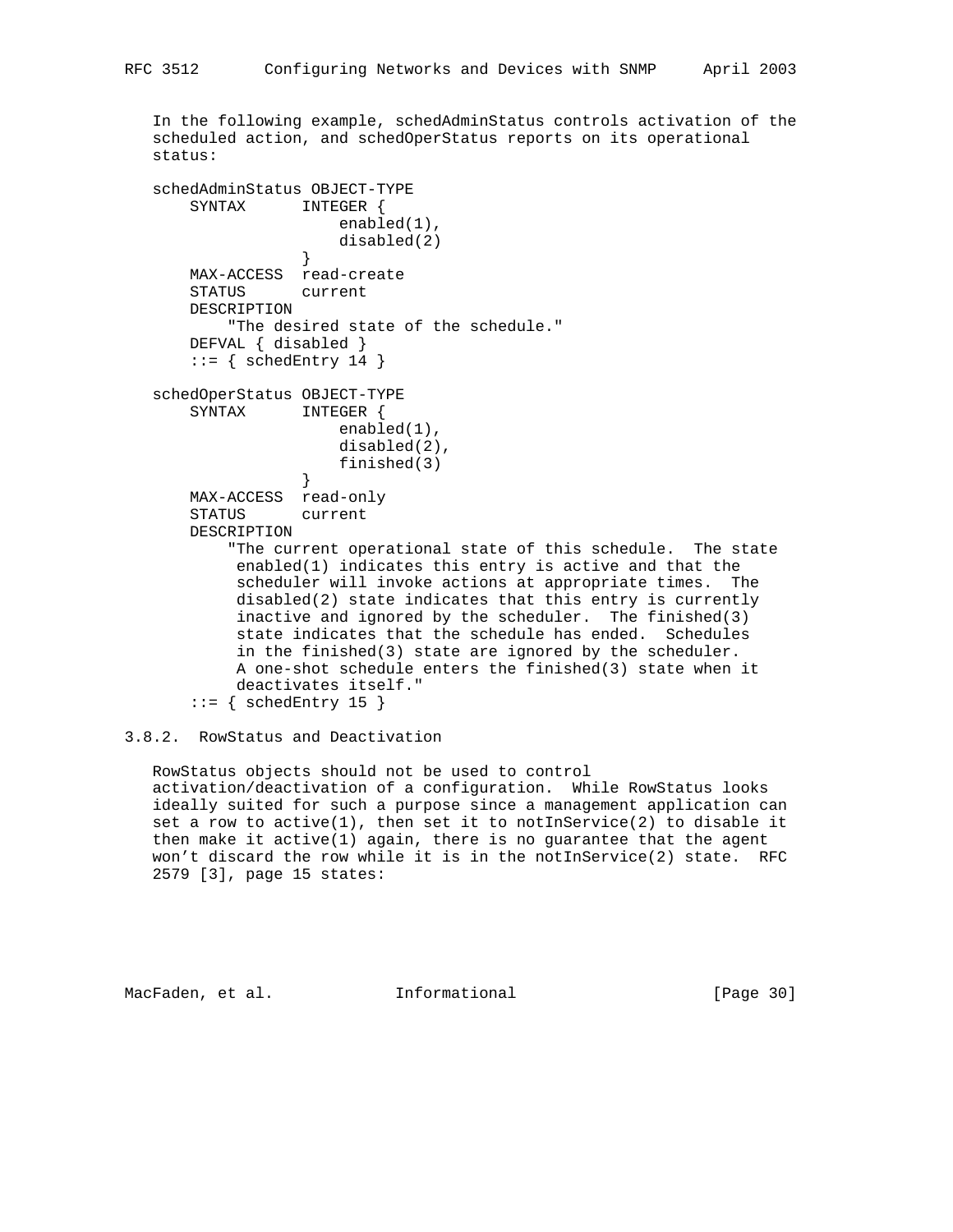The agent must detect conceptual rows that have been in either state for an abnormally long period of time and remove them. It is the responsibility of the DESCRIPTION clause of the status column to indicate what an abnormally long period of time would be.

 The DISMAN-SCHEDULE-MIB's managed object schedAdminStatus demonstrates how to separate row control from row activation. Setting the schedAdminStatus to disabled(2) does not cause the row to be aged out/removed from the table.

 Finally, a reasonable agent implementation must consider how many rows will be allowed to be created in the notReady/notInService state such that resources are not exhausted by an errant application.

3.9. SET Operation Latency

 Many standards track and enterprise MIB modules that contain read write objects assume that an agent can complete a set operation as quickly as an agent can send back the status of the set operation to the application.

 Consider the subtle operational shortcomings in the following object. It both reports the current state and allows a SET operation to change to a possibly new state.

| wheelRotationState<br>SYNTAX | OBJECT-TYPE<br>INTEGER<br>$unknown(0)$ ,<br>$idle(1)$ ,<br>$spinClockwise(2)$ ,<br>spinCounterClockwise(3) |
|------------------------------|------------------------------------------------------------------------------------------------------------|
| MAX-ACCESS                   | read-write                                                                                                 |
| <b>STATUS</b>                | current                                                                                                    |
| DESCRIPTION                  |                                                                                                            |
|                              | "The current state of a wheel."                                                                            |
| XXX 2                        |                                                                                                            |

MacFaden, et al. 1nformational 1999 [Page 31]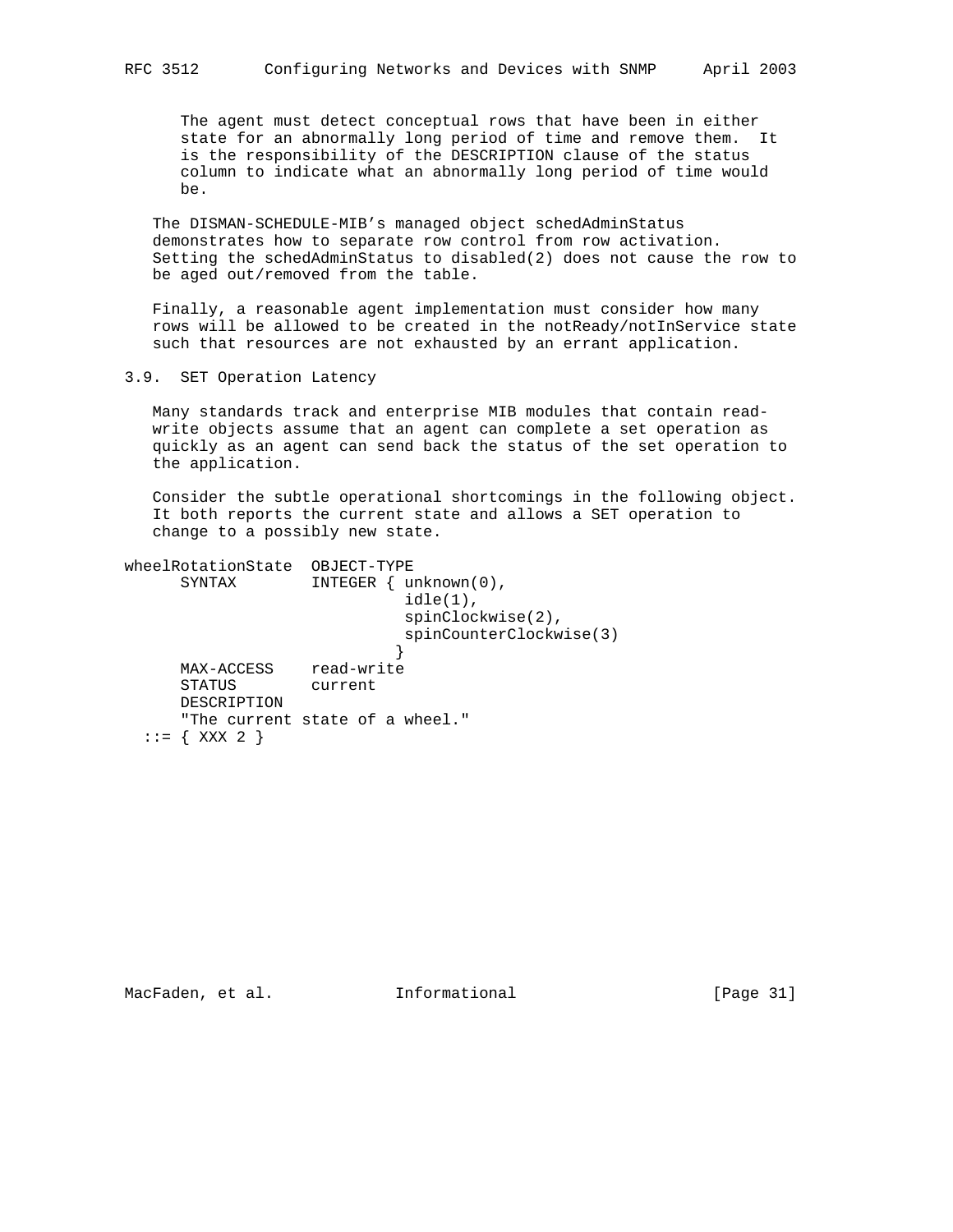With the object defined, the following example represents one possible transaction. Time Command Generator --------> <--- Command Responder ----- ----------------- ----------------- | A GetPDU(wheelRotationState.1.1) | | ResponsePDU(error-index 0, | error-code 0) | B wheelRotationState.1.1 == spinClockwise(2) | C SetPDU(wheelRotationState.1.1 = | spinCounterClockwise(3) | | ResponsePDU(error-index 0, | error-code 0) | D wheelRotationState.1.1 == spinCounterClockwise(3) | E GetPDU(wheelRotationState.1.1) | F ResponsePDU(error-index 0, | error-code 0) | V wheelRotationState.1.1 == spinClockwise(2) ....some time, perhaps seconds, later.... | G GetPDU(wheelRotationState.1.1)  $\blacksquare$ H ResponsePDU(error-index 0, | error-code 0) | wheelRotationState.1.1 V == spinCounterClockwise(3)

 The response to the GET request at time E will often confuse management applications that assume the state of the object should be spinCounterClockwise(3). In reality, the wheel is slowing down in order to come to the idle state then begin spinning counter clockwise.

 This possibility of confusing and paradoxical interactions of administrative and operational state is inevitable when a single object type is used to control and report on both types of state. One common practice which we have already seen is to separate out the

MacFaden, et al. 1nformational [Page 32]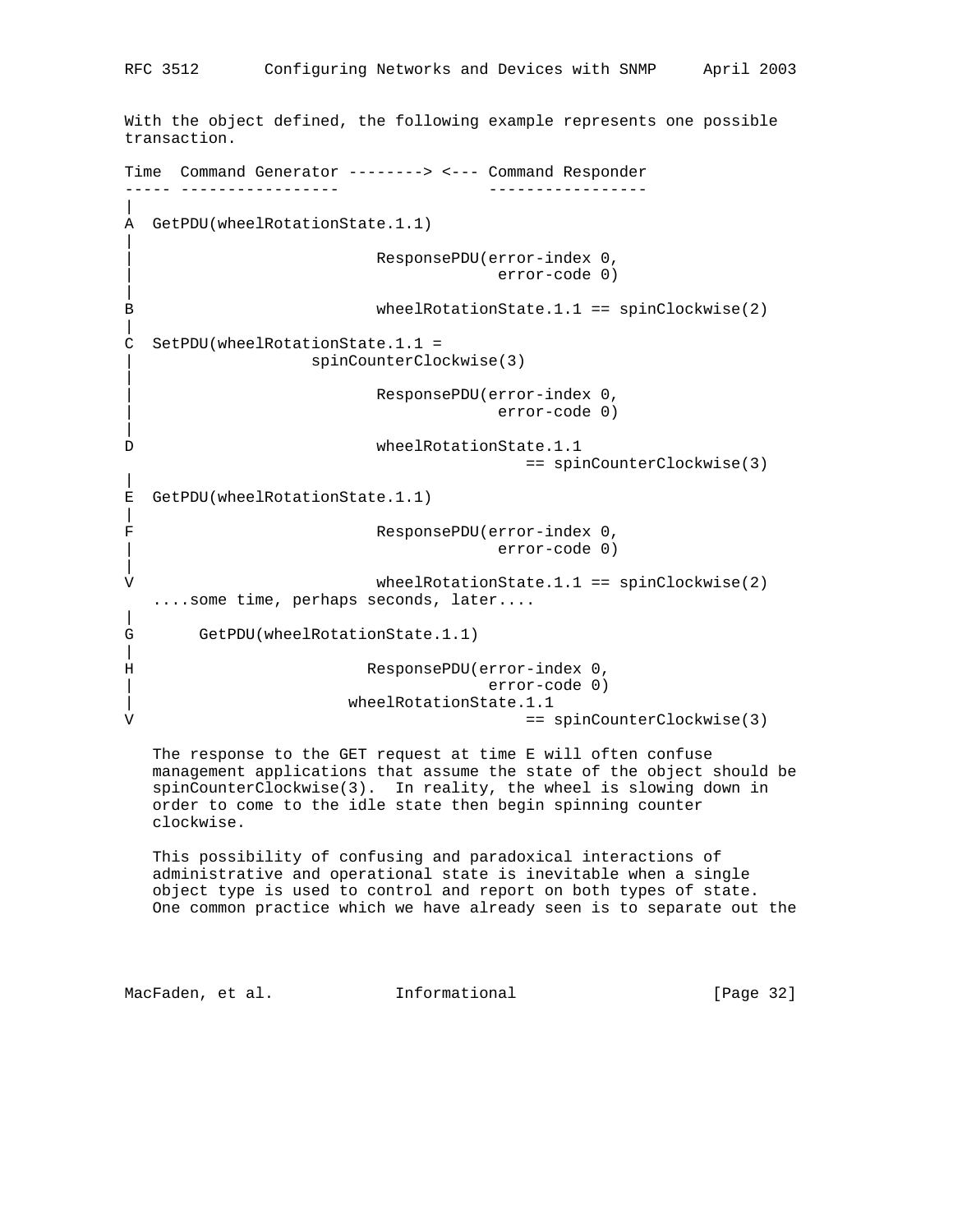desired (settable) state from current state. The objects ifAdminStatus and ifOperStatus from RFC 2863 [20] provide such an example of the separation of objects into desired and current state.

## 3.9.1. Subsystem Latency, Persistence Latency, and Activation Latency

 A second way latency can be introduced in SET operations is caused by delay in agent implementations that must interact with loosely coupled subsystems. The time it takes the instrumented system to accept the new configuration information from the SNMP agent, process it and 'install' the updated configuration in the system or otherwise process the directives can often be longer than the SNMP response timeout.

 In these cases, it is desirable to provide a "current state" object type which can be polled by the management application to determine the state of control of the loosely coupled subsystem which was affected by its configuration update.

 More generally, some MIB objects may have high latencies associated with changes to their values. This could be either a function of saving the changed value to a persistent storage type, and/or activating a subsystem that inherently has high latency as discussed above. When defining such MIB objects, it might be wise to have the agent process set operations in the managed subsystem as soon as the Set PDU has been processed, and then update appropriate status objects when the save-to- persistent storage and (if applicable) activation has succeeded or is otherwise complete. Another approach would be to cause a notification to be sent that indicates that the operation has been completed.

 When you describe an activation object, the DESCRIPTION clauses for these objects should give a hint about the likely latency for the completion of the operation. Keep in mind that from a management software perspective (as presented in the example of schedAdminStatus in Section 3.8.1), the combined latency of saving-to-persistence and activation are not distinguishable when they are part of a single operation.

## 3.10. Notifications and Error Reporting

 For the purpose of this section, a 'notification' is as described in the SMIv2, RFC 2578 [2], by the NOTIFICATION-TYPE macro. Notifications can be sent in either SNMPv2c [19] or SNMPv3 TRAP or InformRequest PDUs. Given the sensitivity of configuration information, it is recommended that configuration operations always be performed using SNMPv3 due to its enhanced security capabilities. InformRequest PDUs should be used in preference to TRAP PDUs since

MacFaden, et al. 1nformational 1999 [Page 33]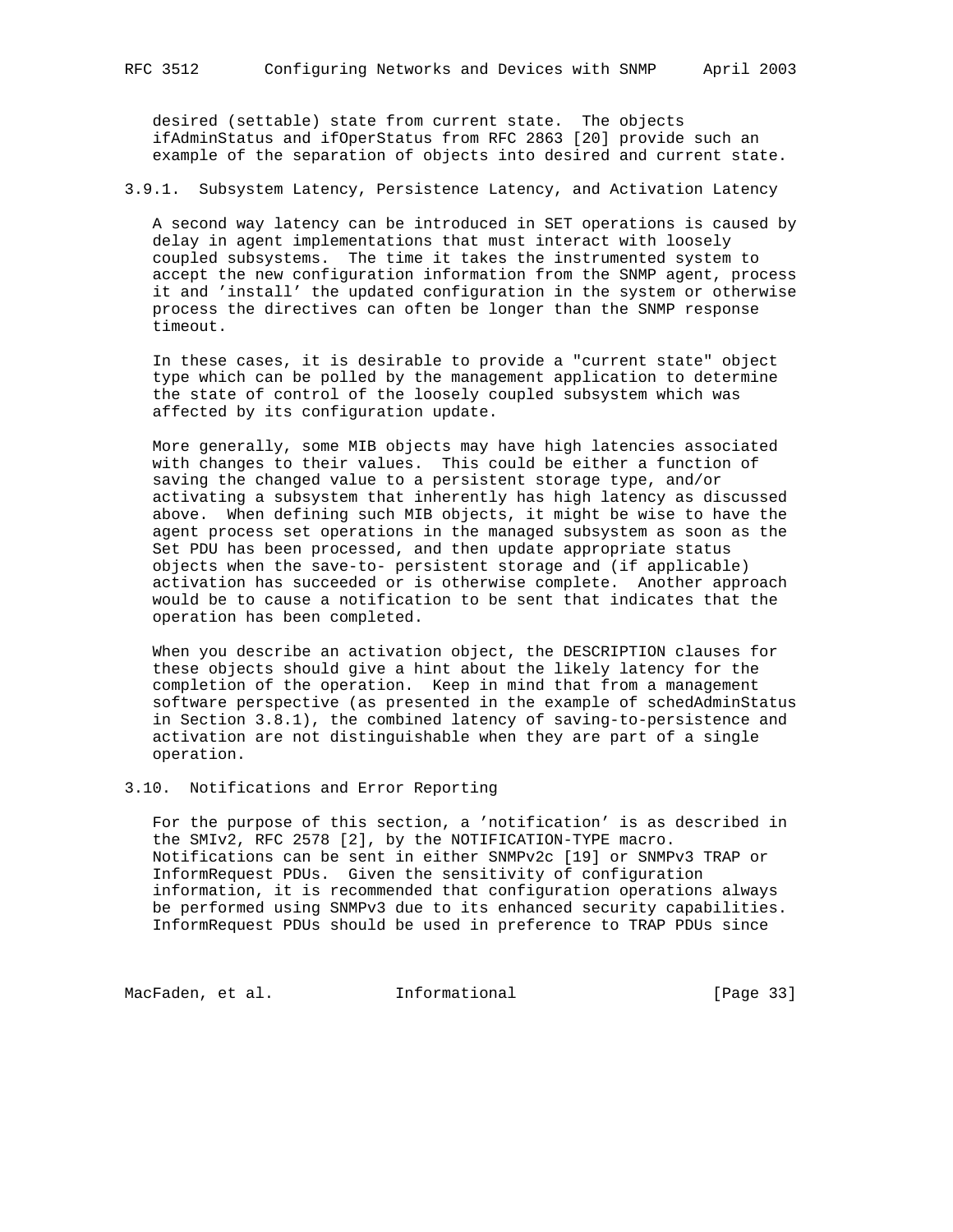the recipient of the InformRequest PDUs responds with a Response PDU. This acknowledgment can be used to avoid unnecessary retransmission of NOTIFICATION-TYPE information when retransmissions are in fact required. The use of InformRequest PDUs (as opposed to TRAPs) is not at the control of the MIB module designer or agent implementor. The determination as to whether or not a TRAP or InformRequest PDU is sent from an SNMPv2c or SNMPv3 agent is generally a function of the agent's local configuration (but can be controlled with MIB objects in SNMPv3). To the extent notification timeout and retry values are determined by local configuration parameters, care should be taken to avoid unnecessary retransmission of InformRequest PDUs.

 Configuration change and error information conveyed in InformRequest PDUs can be an important part of an effective SNMP-based management system. They also have the potential to be overused. This section offers some guidance for effective definition of NOTIFICATION-TYPE information about configuration changes that can be carried in InformRequest PDUs. Notifications can also play a key role for all kinds of error reporting from hardware failures to configuration and general policy errors. These types of notifications should be designed as described in Section 3.11 (Application Error Reporting).

3.10.1. Identifying Source of Configuration Changes

 A NOTIFICATION-TYPE designed to report configuration changes should report the identity of the management entity initiating the configuration change. Specifically, if the entity is known to be a SNMP command generator, the transport address and SNMP parameters as found in table snmpTargetParamsTable from RFC 3413 SNMP-TARGET-MIB should be reported where possible. For reporting of configuration changes outside of the SNMP domain, the applicable change mechanism (for example, CLI vs. HTTP-based management client access) should be reported, along with whatever notion of "user ID" of the change initiator is applicable and available.

3.10.2. Limiting Unnecessary Transmission of Notifications

 The design of event-driven synchronization models, essential to configuration management, can use notifications as an important enabling technique. Proper usage of notifications allows the manager's view of the managed element's configuration to be in close synchronization with the actual state of the configuration of the managed element.

 When designing new NOTIFICATION-TYPEs, consider how to limit the number of notifications PDUs that will be sent with the notification information defined in the NOTIFICATION-TYPE in response to a configuration change or error event.

MacFaden, et al. 1nformational 1999 [Page 34]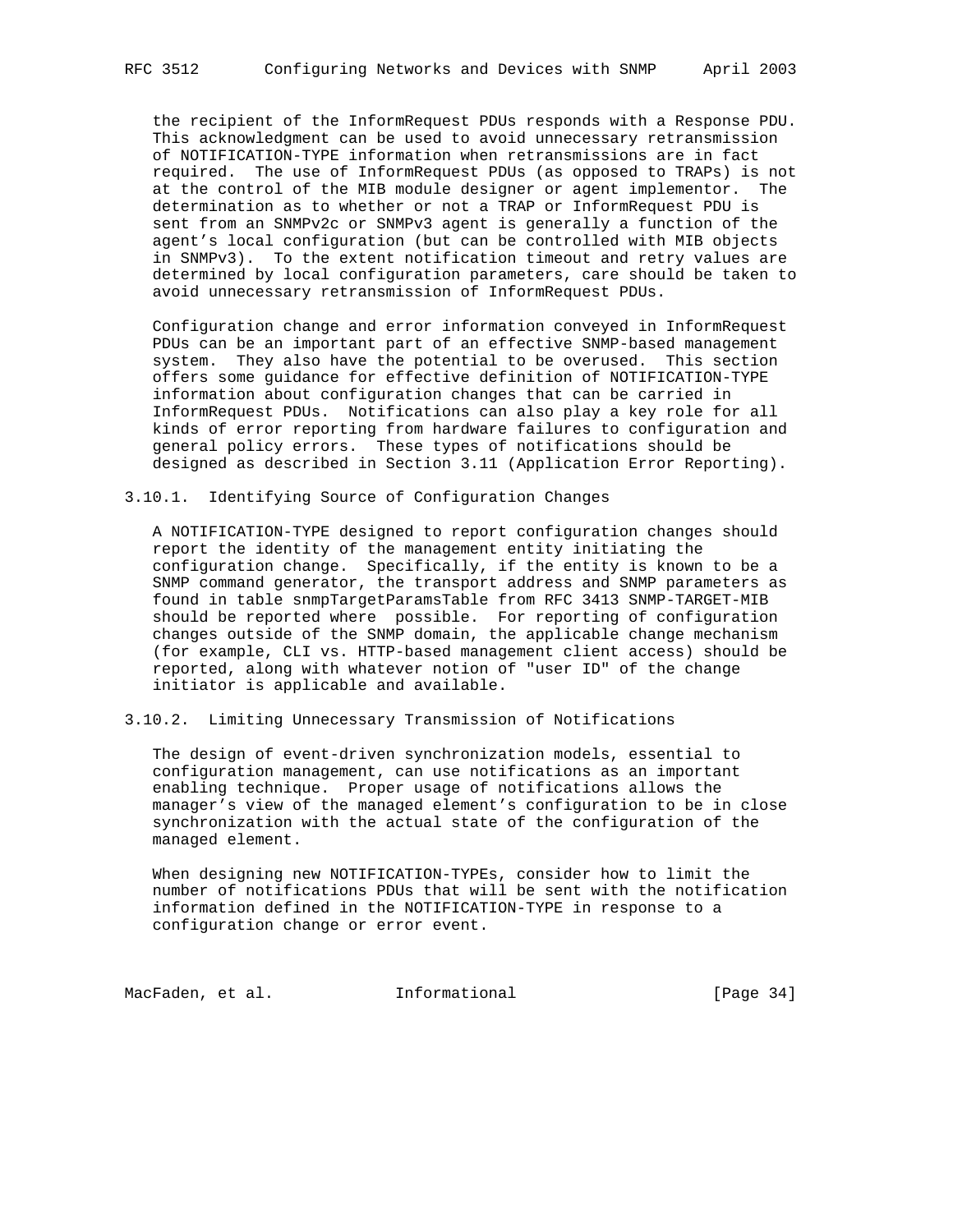InformRequest PDUs, when compared to TRAP PDUs, have an inherent advantage when the concern is the reduction of unnecessary messages from the system generating the NOTIFICATION-TYPE data, when in fact retransmission of this data is required. That is, an InformRequest PDU is acknowledged by the receiving entity with a Response PDU. The receipt of this response allows the entity which generated the InformRequest PDU to verify (and record an audit entry, where such facilities exist on the agent system) that the message was received. As a matter of notification protocol, this receipt guarantee is not available when using TRAP PDUs, and if it is required, must be accomplished by the agent using some mechanism out of band to SNMP, and usually requiring the penalty of polling.

 Regardless of the specific PDUs used to convey them, one way to limit the unnecessary generation of notifications is to include in the NOTIFICATION-TYPE definition situations where it need not be sent. A good example is the frDLCIStatusChange defined in FRAME-RELAY-DTE- MIB, RFC 2115 [21].

 frDLCIStatusChange NOTIFICATION-TYPE OBJECTS { frCircuitState } STATUS current DESCRIPTION "This trap indicates that the indicated Virtual Circuit has changed state. It has either been created or

 invalidated, or has toggled between the active and inactive states. If, however, the reason for the state change is due to the DLCMI going down, per-DLCI traps should not be generated."

::= { frameRelayTraps 1 }

 There are a number of other techniques which can be used to reduce the unwanted generation of NOTIFICATION-TYPE information. When defining notifications, the designer can specify a number of temporal limitations on the generation of specific instances of a NOTIFICATION-TYPE. For example, a definition could specify that messages will not be sent more frequently than once every 60 seconds while the condition which led to the generation of the notification persists. Alternately, a NOTIFICATION-TYPE DESCRIPTION clause could provide a fixed limit on the number of messages sent over the duration of the condition leading to sending the notification.

 If NOTIFICATION-TYPE transmission is "aggregated" in some way bounded either temporally or by absolute system state change as described above - the optimal design technique is to have the data delivered with the notification reference the actual number of underlying managed element transitions which brought about the notification. No matter which threshold is chosen to govern the

MacFaden, et al. 1nformational 1999 [Page 35]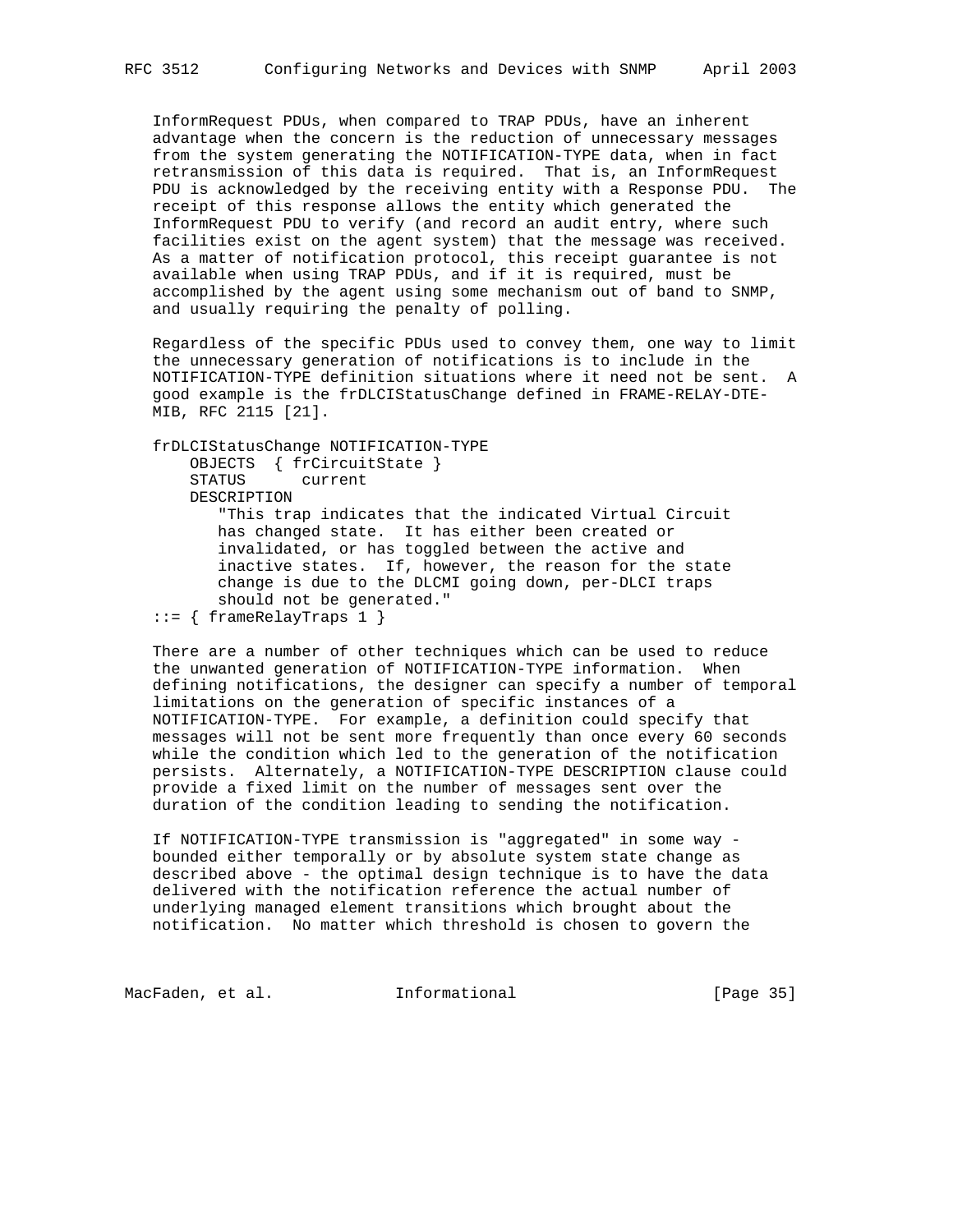actual transmission of NOTIFICATION-TYPEs, the idea is to describe an aggregated event or related set of events in as few PDUs as possible.

#### 3.10.3. Control of Notification Subsystem

 There are standards track MIB modules that define objects that either augment or overlap control of notifications. For instance, FRAME- RELAY-DTE-MIB RFC 2115 defines frTrapMaxRate and DOCS-CABLE-DEVICE- MIB defines a set of objects in docsDevEvent that provide for rate limiting and filtering of notifications.

 In the past, agents did not have a standard means to configure a notification generator. With the availability of the SNMP- NOTIFICATION-MIB module in RFC 3413 [9], it is strongly recommended that the filtering functions of this MIB module be used. This MIB facilitates the mapping of given NOTIFICATION-TYPEs and their intended recipients.

 If the mechanisms of the SNMP-NOTIFICATION-MIB are not suitable for this application, a explanation of why they are not suitable should be included in the DESCRIPTION clause of any replacement control objects.

### 3.11. Application Error Reporting

 MIB module designers should not rely on the SNMP protocol error reporting mechanisms alone to report application layer error state for objects that accept SET operations.

 Most MIB modules that exist today provide very little detail as to why a configuration request has failed. Often the only information provided is via SNMP protocol errors which generally does not provide enough information about why an agent rejected a set request. Typically, there is an incumbent and sizable burden on the configuration application to determine if the configuration request failure is the result of a resource issue, a security issue, or an application error.

 Ideally, when a "badValue" error occurs for a given set request, an application can query the agent for more details on the error. A badValue does not necessarily mean the command generator sent bad data. An agent could be at fault. Additional detailed diagnostic information may aid in diagnosing conditions in the integrated system.

MacFaden, et al. 1nformational 1999 [Page 36]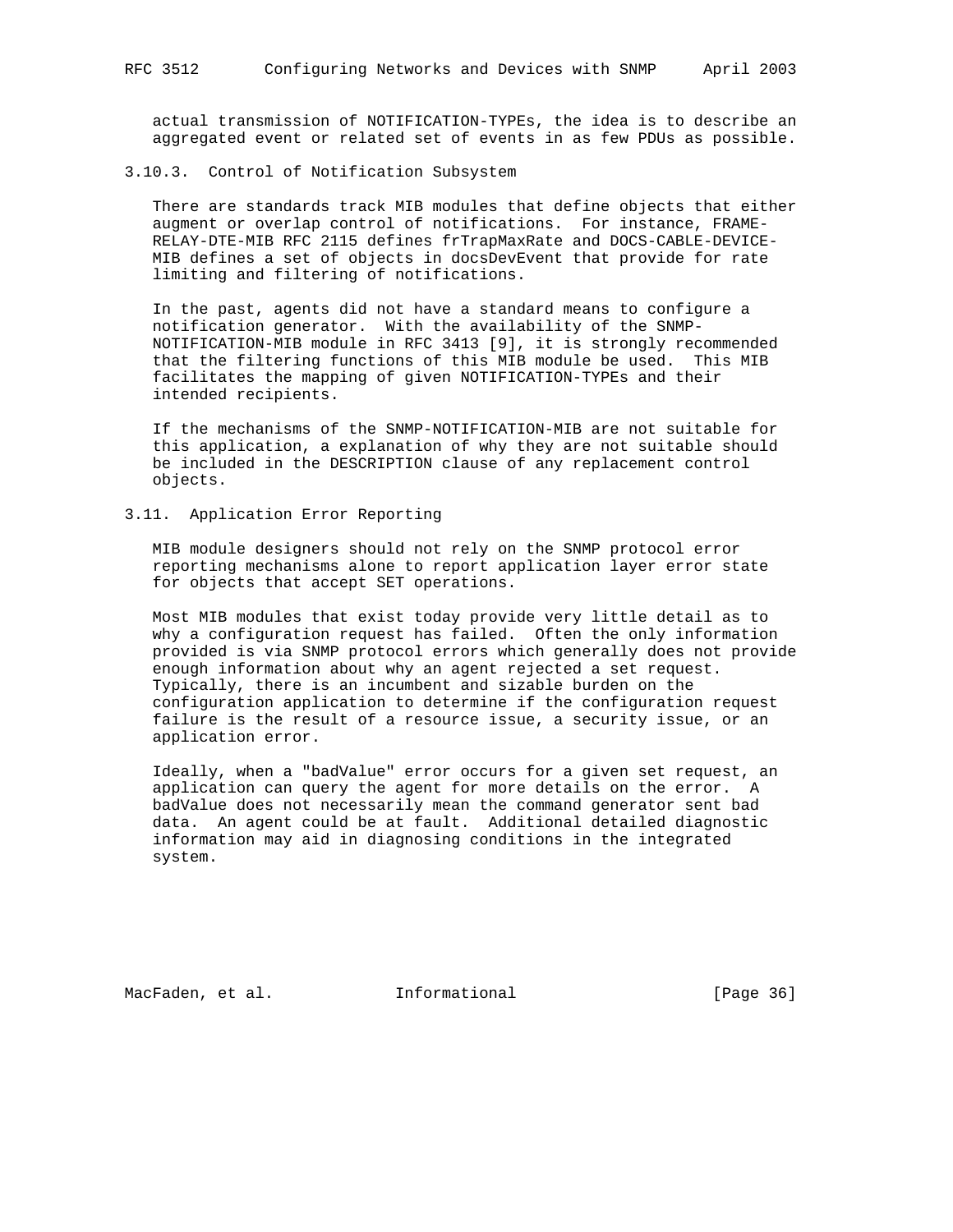Consider the requirement of conveying error information about a MIB expression 'object' set within the DISMAN-EXPRESSION-MIB [40] that occurs when the expression is evaluated. Clearly, none of the available protocol errors are relevant when reporting an error condition that occurs when an expression is evaluated. Instead, the DISMAN-EXPRESSION-MIB provides objects to report such errors (the expErrorTable). Instead, the expErrorTable maintains information about errors that occur at evaluation time:

 expErrorEntry OBJECT-TYPE SYNTAX ExpErrorEntry MAX-ACCESS not-accessible STATUS current DESCRIPTION "Information about errors in processing an expression. Entries appear in this table only when there is a matching expExpressionEntry and then only when there has been an error for that expression as reflected by the error codes defined for expErrorCode."

INDEX { expExpressionOwner, expExpressionName }

 More specifically, a MIB module can provide configuration applications with information about errors on the managed device by creating columnar object types in log tables that contain error information particular to errors that occur on row activation.

 Notifications with detailed failure information objects can also be used to signal configuration failures. If this approach is used, the configuration of destinations for NOTIFICATION-TYPE data generated from configuration failures should be considered independently of the those for other NOTIFICATION-TYPEs which are generated for other operational reasons. In other words, in many management environments, the network operators interested in NOTIFICATION-TYPEs generated from configuration failures may not completely overlap with the community of network operators interested in NOTIFICATION-TYPEs generated from, for example, network interface failures.

3.12. Designing MIB Modules for Multiple Managers

 When designing a MIB module for configuration, there are several pertinent considerations to provide support for multiple managers.

 The first is to avoid any race conditions between two or more authorized management applications issuing SET protocol operations spanning over more than a single PDU.

 The standard textual convention document [3] defines TestAndIncr, often called a spinlock, which is used to avoid race conditions.

MacFaden, et al. 1nformational 1999 [Page 37]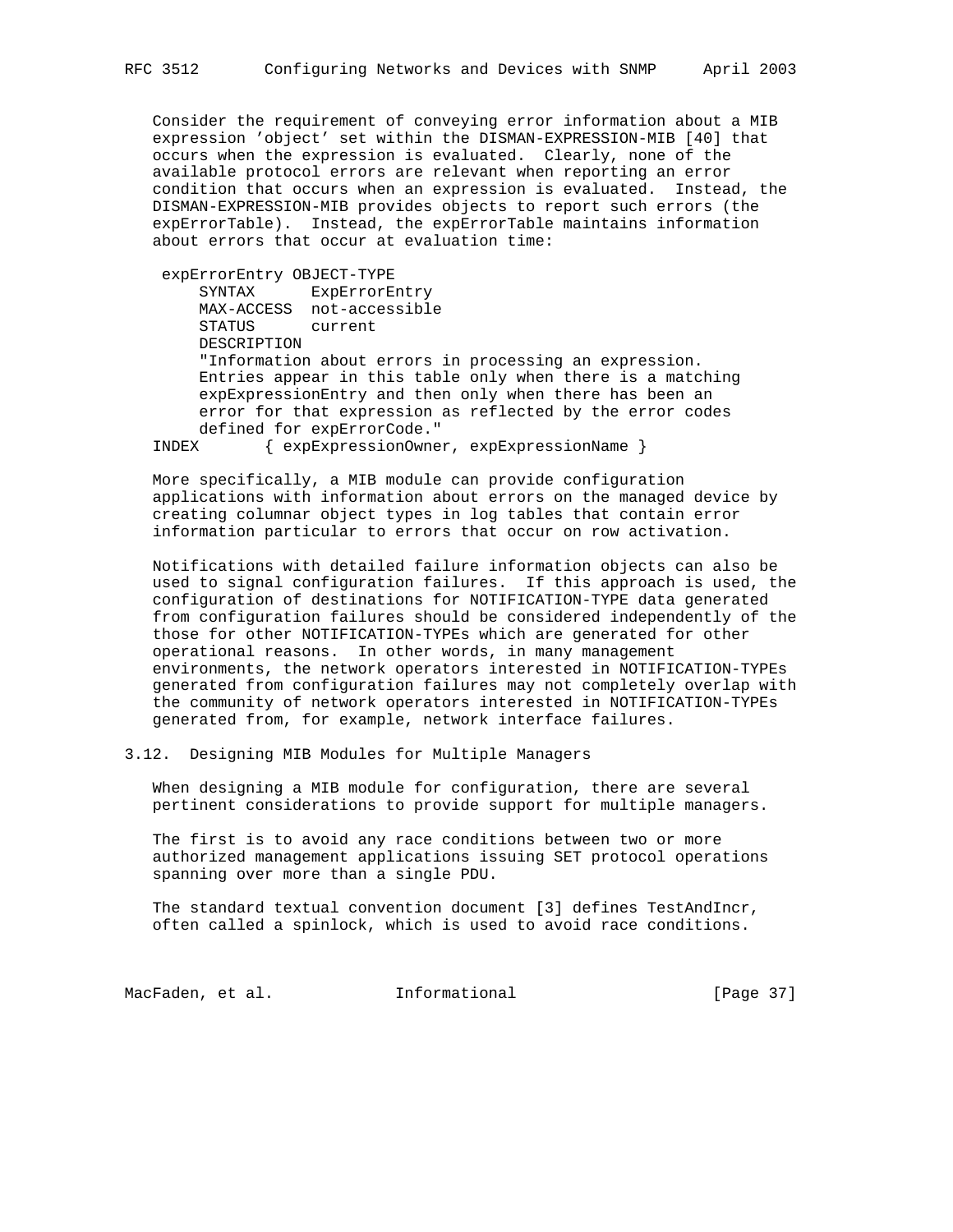A MIB module designer may explicitly define a synchronization object of syntax TestAndIncr or may choose to rely on snmpSetSerialNo (a global spinlock object) as defined in SNMPv2-MIB.

```
 snmpSetSerialNo OBJECT-TYPE
 SYNTAX TestAndIncr
 MAX-ACCESS read-write
 STATUS current
 DESCRIPTION
         "An advisory lock used to allow several cooperating
         command generator applications to coordinate their
         use of the SNMP set operation.
         This object is used for coarse-grain coordination.
         To achieve fine-grain coordination, one or more similar
         objects might be defined within each MIB group, as
         appropriate."
::= { snmpSet 1 }
```
 Another prominent TestAndIncr example can be found in the SNMP- TARGET- MIB [9], snmpTargetSpinLock.

 Secondly, an agent should be able to report configuration as set by different entities as distinguishable from configuration defined external to the SNMP domain, such as application of a default or through an alternate management interface like a command line interface. Section 3.10.1 describes considerations for this practice when designing NOTIFICATION-TYPEs. The OwnerString textual convention from RMON-MIB RFC 2819 [32] has been used successfully for this purpose. More recently, RFC 3411 [1] introduced the SnmpAdminString which has been designed as a UTF8 string. This is more suitable for representing names in many languages.

 Experience has shown that usage of OwnerString to represent row ownership can be a useful diagnostic tool as well. Specifically, the use of the string "monitor" to identify configuration set by an agent/local management has been prevalent and useful in applications.

 Thirdly, consider whether there is a need for multiple managers to configure the same set of tables. If so, an "OwnerString" may be used as the first component of a table's index to allow VACM to be used to protect access to subsets of rows, at least at the level of securityName or groupName provided. RFC 3231 [25], Section 6 presents this technique in detail. This technique does add complexity to the managed device and to the configuration management application since the manager will need to be aware of these additional columnar objects in configuration tables and act appropriately to set them. Additionally, the agent must be

MacFaden, et al. 1nformational 1999 [Page 38]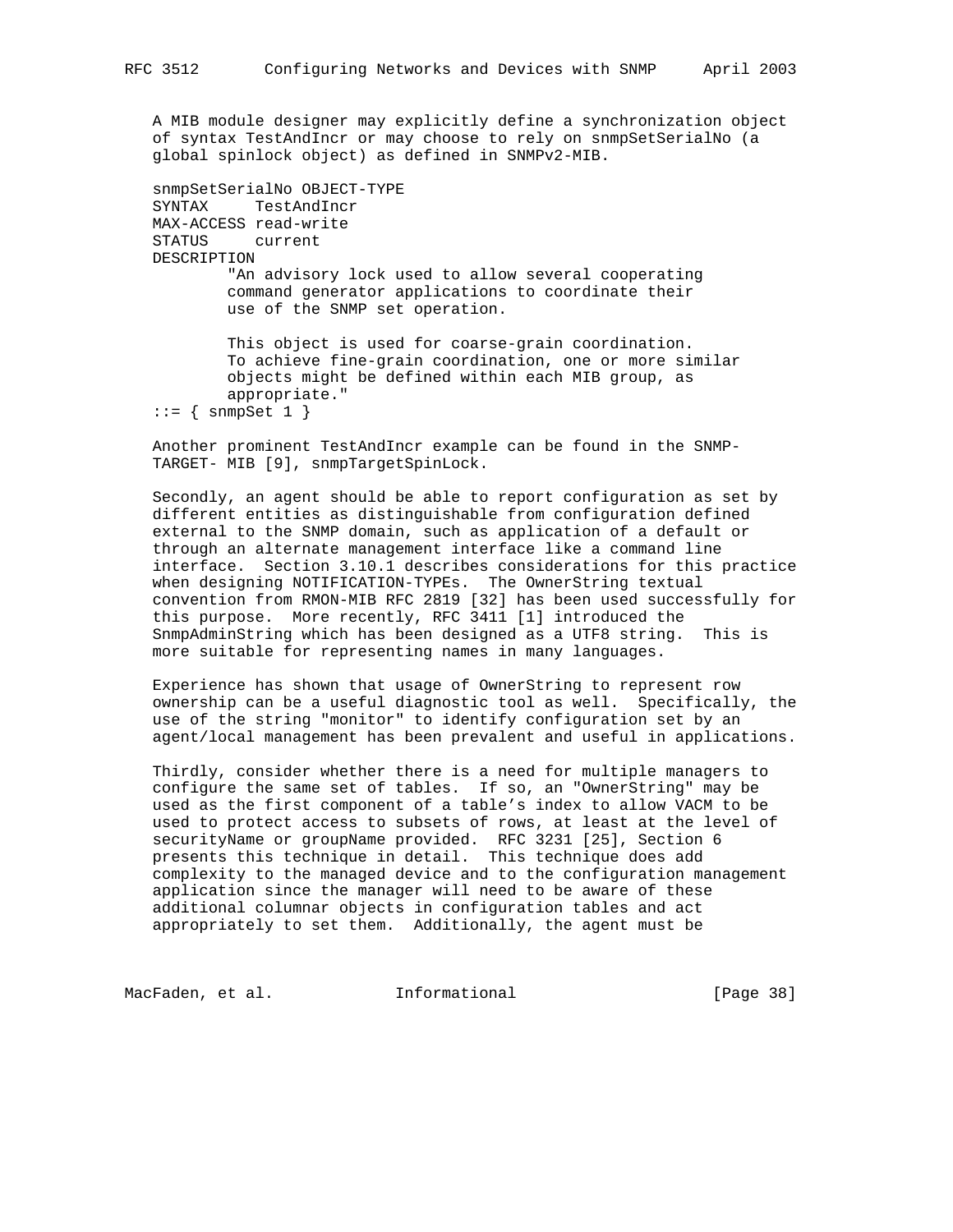configured to provide the appropriate instance-level restrictions on the modifiability of the instances.

3.13. Other MIB Module Design Issues

3.13.1. Octet String Aggregations

 The OCTET STRING syntax can be used as an extremely flexible and useful datatype when defining managed objects that allow SET operation. An octet string is capable of modeling many things and is limited in size to 65535 octets by SMIv2[2].

 Since OCTET STRINGS are very flexible, the need to make them useful to applications requires careful definition. Otherwise, applications will at most simply be able to display and set them.

Consider the following object from RFC 3418 SNMPv2-MIB [11].

 sysLocation OBJECT-TYPE SYNTAX DisplayString (SIZE (0..255)) MAX-ACCESS read-write STATUS current DESCRIPTION "The physical location of this node (e.g., 'telephone closet, 3rd floor'). If the location is unknown, the value is the zero-length string."  $::=$  { system 6 }

 Such informational object types have come to be colloquially known as "scratch pad objects". While often useful, should an application be required to do more with this information than be able to read and set the value of this object, a more precise definition of the contents of the OCTET STRING is needed, since the actual format of an instance for such an object is unstructured. Hence, alternatively, dividing the object type into several object type definitions can provide the required additional structural detail.

 When using OCTET STRINGS, avoid platform dependent data formats. Also avoid using OCTET STRINGS where a more precise SMI syntax such as SnmpAdminString or BITS would work.

 There are many MIB modules that attempt to optimize the amount of data sent/received in a SET/GET PDU by packing octet strings with aggregate data. For example, the PortList syntax as defined in the Q-BRIDGE-MIB (RFC 2674 [26]) is defined as follows:

MacFaden, et al. 1nformational [Page 39]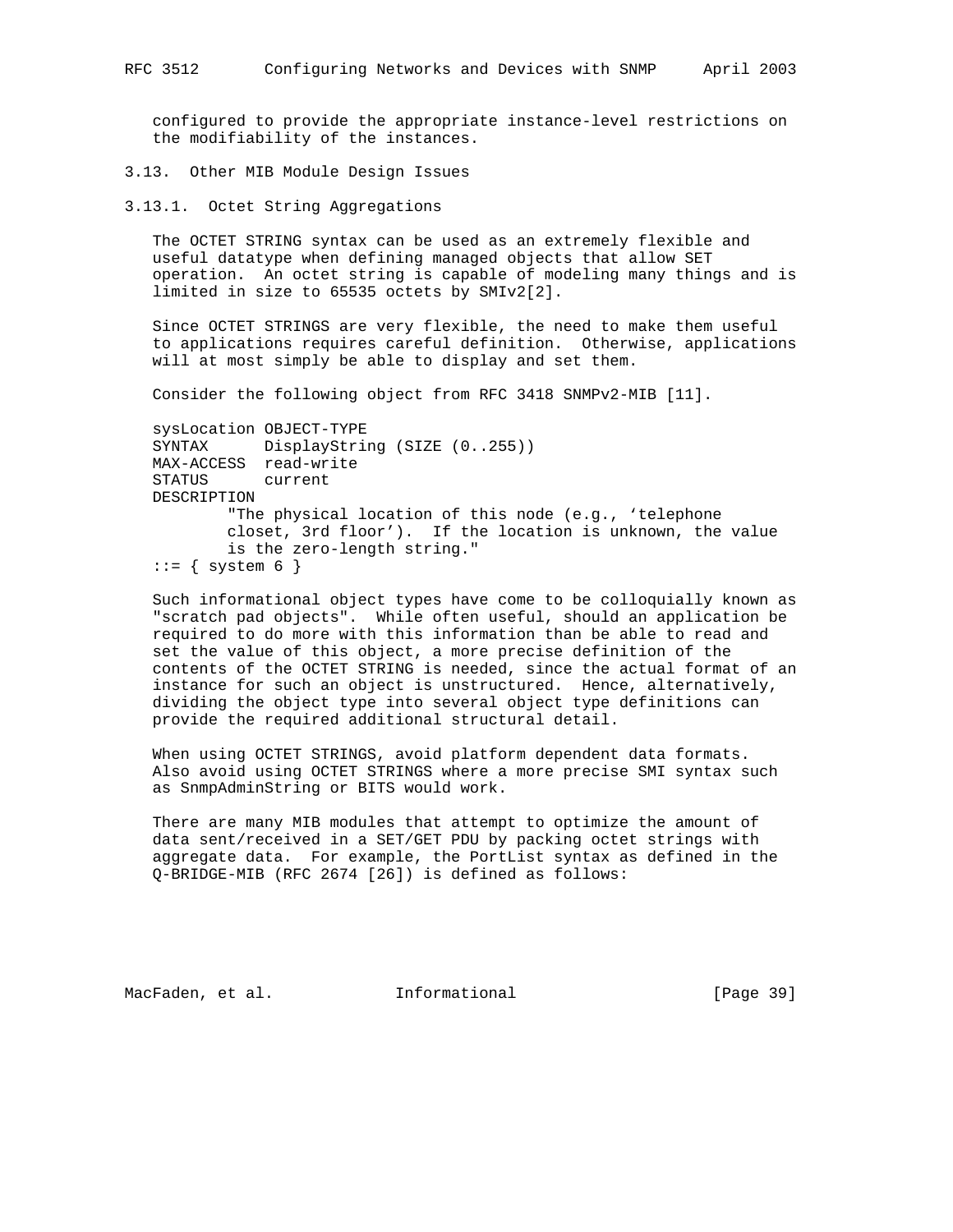PortList ::= TEXTUAL-CONVENTION STATUS current DESCRIPTION "Each octet within this value specifies a set of eight ports, with the first octet specifying ports 1 through 8, the second octet specifying ports 9 through 16, etc. Within each octet, the most significant bit represents the lowest numbered port, and the least significant bit represents the highest numbered port. Thus, each port of the bridge is represented by a single bit within the value of this object. If that bit has a value of '1' then that port is included in the set of ports; the port is not included if its bit has a value of '0'." SYNTAX OCTET STRING

 This compact representation saves on data transfer but has some limitations. Such complex instance information is difficult to reference outside of the object or use as an index to a table. Additionally, with this approach, if a value within the aggregate requires change, the entire aggregated object instance must be written.

 Providing an SNMP table to represent aggregate data avoids the limitations of encoding data into OCTET STRINGs and is thus the better general practice.

 Finally, as previously mentioned in Section 3.3.6.3, one should consider the practical ramifications of instance transfer for object types of SYNTAX OCTET STRING where they have typical instance data requirements close to the upper boundary of SMIv2 OCTET STRING instance encoding. Where such object types are truly necessary at all, SNMP/UDP may not be a very scalable means of transfer and alternatives should be explored.

### 3.13.2. Supporting multiple instances of a MIB Module

 When defining new MIB modules, one should consider if there could ever be multiple instances of this MIB module in a single SNMP entity.

 MIB modules exist that assume a one to many relationship, such as MIBs for routing protocols which can accommodate multiple "processes" of the underlying protocol and its administrative framework. However, the majority of MIB modules assume a one-to-one relationship between the objects found in the MIB module and how many instances will exist on a given SNMP agent. The OSPF-MIB, IP-MIB, BRIDGE-MIB are all examples that are defined for a single instance of the technology.

MacFaden, et al. 1nformational 1999 [Page 40]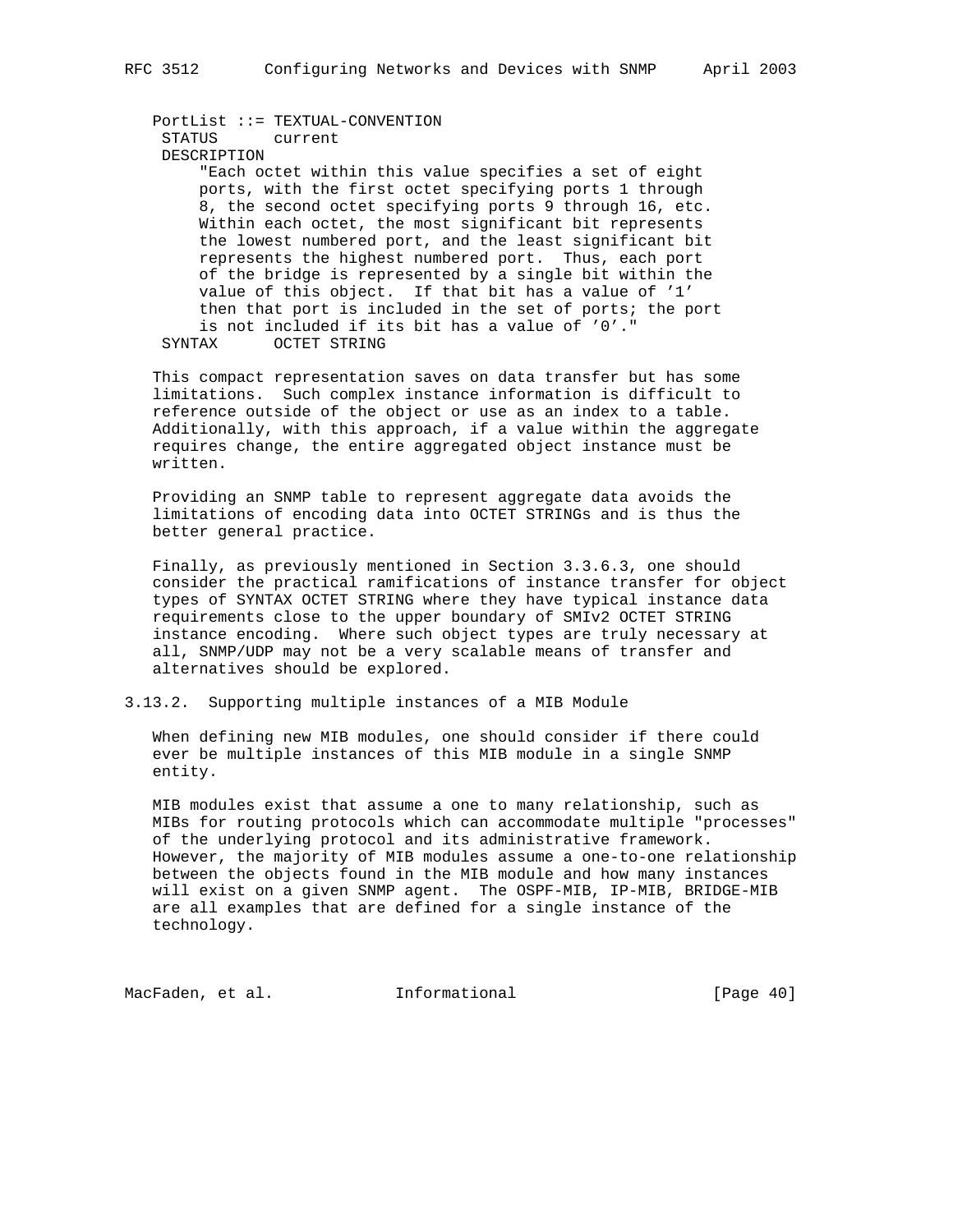It is clear that single instancing of these MIB modules limits implementations that might support multiple instances of OSPF, IP stacks or logical bridges.

 In such cases, the ENTITY-MIB [RFC2737] can provide a means for supporting the one-to-many relationship through naming scopes using the entLogicalTable. Keep in mind, however, that there are some drawbacks to this approach.

- 1) One cannot issue a PDU request that spans naming scopes. For example, given two instances of BRIDGE-MIB active in a single agent, one PDU cannot contain a request for dot1dBaseNumPorts from both the first and second instances.
- 2) Reliance on this technique creates a dependency on the Entity MIB for an application to be able to access multiple instances of information.

 Alternately, completely independently of the Entity MIB, multiple MIB module instances can be scoped by different SNMP contexts. This does, however, require the coordination of this technique with the administrative establishment of contexts in the configured agent system.

3.13.3. Use of Special Optional Clauses

 When defining integer-based objects for read-create, read-write and read-only semantics, using the UNITS clause is recommended in addition to specification in the DESCRIPTION clause of any particular details of how UNITs are to be interpreted.

 The REFERENCE clause is also recommended as a way to help an implementer track down related information on a given object. By adding a REFERENCE clause to the specific underlying technology document, multiple separate implementations will be more likely to interoperate.

- 4. Implementing SNMP Configuration Agents
- 4.1. Operational Consistency

 Successful deployment of SNMP configuration systems depends on understanding the roles of MIB module design and agent design.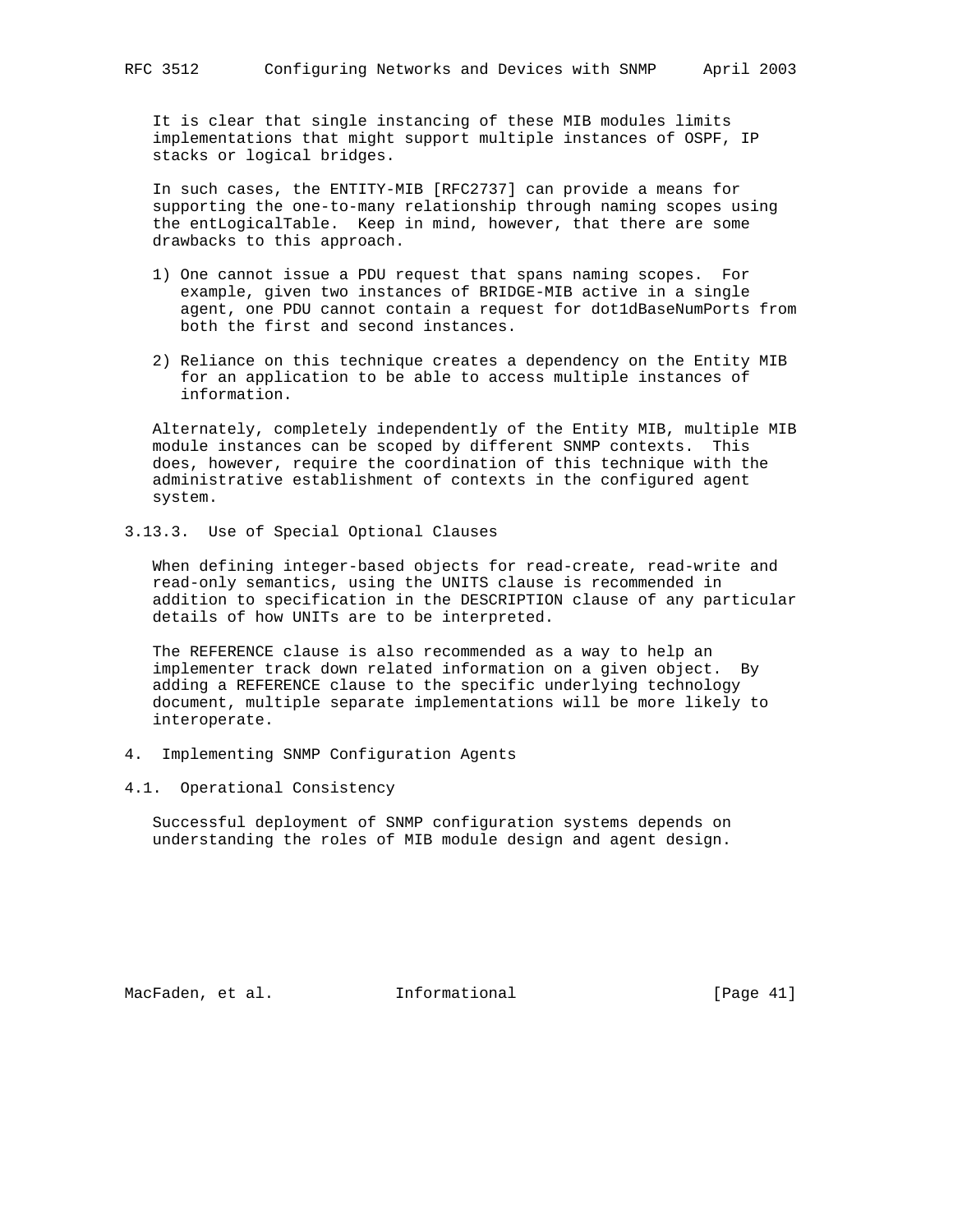Both module and agent design need to be undertaken with an understanding of how UDP/IP-based SNMP behaves. A current practice in MIB design is to consider the idempotency of settable objects. Idempotency basically means being able to invoke the same set operation repeatedly but resulting in only a single activation.

Here is an example of the idempotency in action:

Manager **Agent** Agent -------- ------ Set1 (Object A, Value B) ---> receives set OK and responds X<-------- Response PDU(OK) is dropped by network Manager times out and sends again Set2 (Object A, Value B) ---> receives set OK (does nothing), responds <-------- with a Response PDU(OK)

Manager receives OK

 Had object A been defined in a stateful way, the set operation might have caused the Set2 operation to fail as a result of interaction with Set1. If the agent implementation is not aware of such a possible situation on the second request, the agent may behave poorly by performing the set request again rather than doing nothing.

 The example above shows that all of the software that runs on a managed element and in managed applications should be designed in concert when possible. Particular emphasis should be placed at the logical boundaries of the management system components in order to ensure correct operation.

- 1. The first interface is between SNMP agents in managed devices and the management applications themselves. The MIB document is a contract between these two entities that defines expected behavior - it is a type of API.
- 2. The second interface is between the agent and the instrumented subsystem. In some cases, the instrumented subsystem will require modification to allow for the dynamic nature of SNMP-based configuration, control and monitoring operations. Agent implementors must also be sensitive to the operational code and device in order to minimize the impact of management on the primary subsystems.

 Additionally, while the SNMP protocol-level and MIB module-level modeling of configuration operations may be idempotent and stateless from one set operation to another, it may not be that way in the

MacFaden, et al. 1nformational 1999 [Page 42]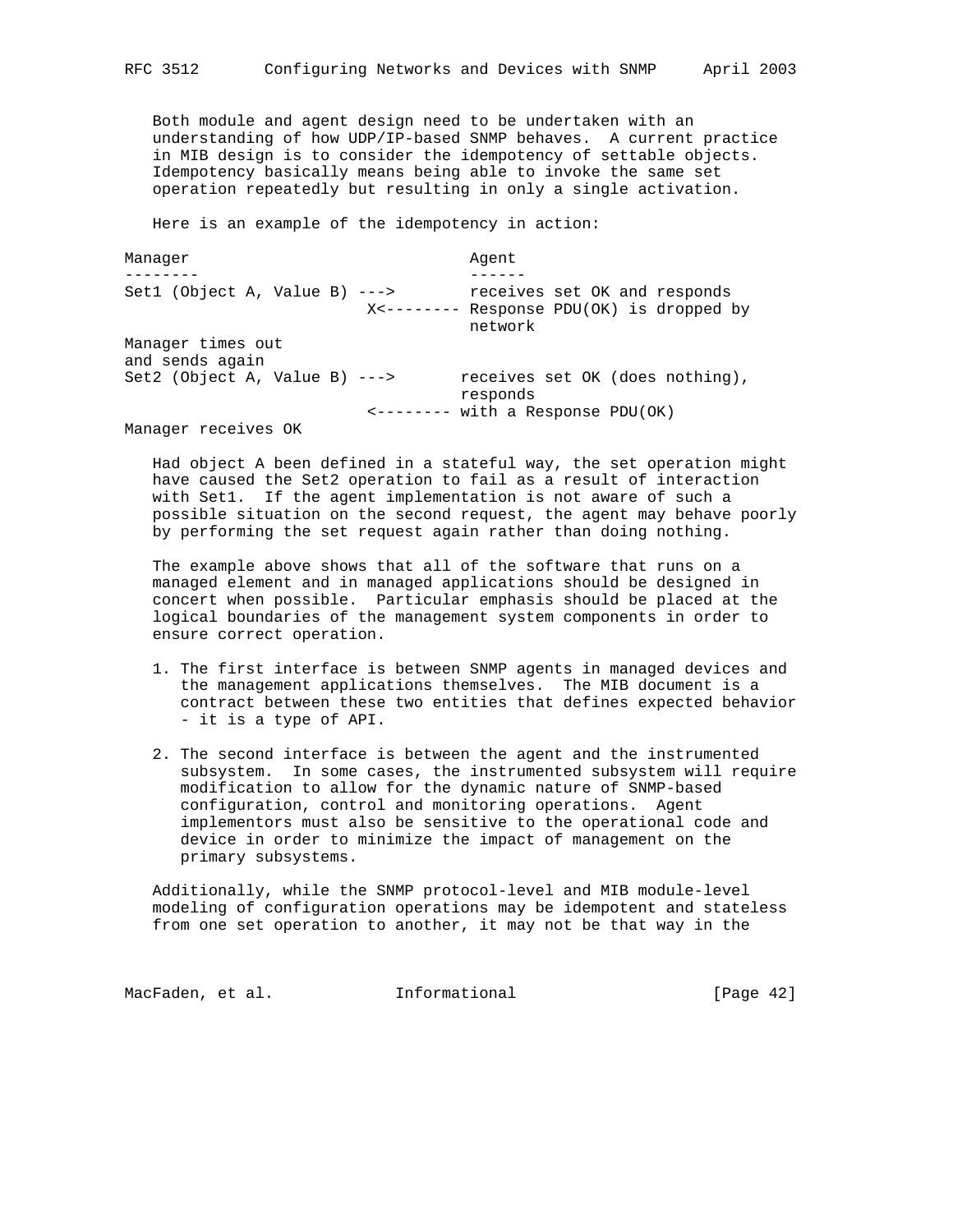underlying subsystem. It is possible that an agent may need to manage this state in these subsystem architectures explicitly when it has placed the underlying subsystem into an "intermediate" state at a point in processing a series of SET PDUs. Alternatively, depending on the underlying subsystem in question, the agent may be able to buffer all of the configuration set operations prior to activating them in the subsystem all at once (to accommodate the nature of the subsystem).

 As an example, it would be reasonable to define a MIB module to control Virtual Private Network (VPN) forwarding, in which a management station could set a set of ingress/egress IP addresses for the VPN gateway. Perhaps the MIB module presumes that the level of transactionality is the establishment of a single row in a table defining the address of the ingress/egress gateway, along with some prefix information to assist in routing at the VPN layer to that gateway. However, it would be conceivable that in an underlying Layer 2 VPN subsystem instrumentation, the requirement is that all existing gateways for a VPN be deleted before a new one can be defined--that, in other words, in order to add a new gateway,  $g(n)$ , to a VPN, gateways  $g(1) \cdot g(n-1)$  need to be removed, and then all n gateways reestablished with the VPN forwarding service. In this case, one could imagine an agent which has some sort of timer to establish a bounded window for receipt of SETs for new VPN gateways, and to activate them in this removal-then-reestablishment of existing and new gateways at the end of this window.

4.2. Handling Multiple Managers

 Devices are often modified by multiple management entities and with different management techniques. It is sometimes the case that an element is managed by different organizations such as when a device sits between administrative domains.

 There are a variety of approaches that management software can use to ensure synchronization of information between the manager(s) and the managed elements.

 An agent should report configuration changes performed by different entities. It should also distinguish configuration defined locally such as a default or locally specified configuration made through an alternate management interface such as a command line interface. When a change has been made to the system via SNMP, CLI, or other method, a managed element should send an notification to the manager(s) configured as recipients of these applicable notifications. These management applications should update their

MacFaden, et al. 1nformational [Page 43]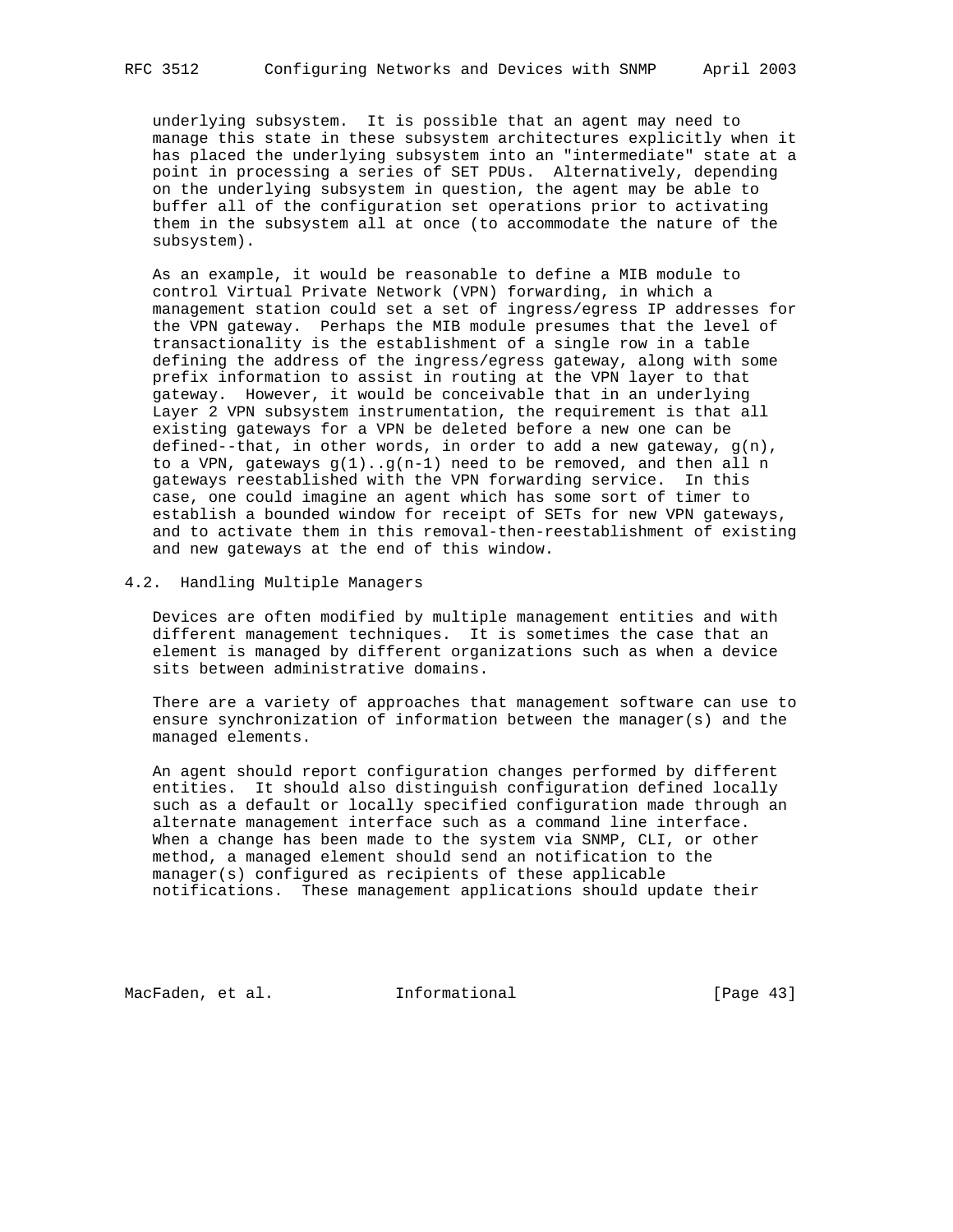local configuration repositories and then take whatever additional action is appropriate. This approach can also be an early warning of undesired configuration changes.

 Managers should also develop mechanisms to ensure that they are synchronized with each other.

## 4.3. Specifying Row Modifiability

Once a RowStatus value is  $active(1)$  for a given row, the management application should be able to determine what the semantics are for making additional changes to a row. The RMON MIB control table objects spell out explicitly what managed objects in a row can and cannot be changed once a given RowStatus goes active.

 As described earlier, some operations take some time to complete. Some systems also require that they remain in a particular state for some period before moving to another. In some cases, a change to one value may require re-initialization of the system. In all of these cases, the DESCRIPTION clause should contain information about requirements of the managed system and special restrictions that managers should observe.

4.4. Implementing Write-only Access Objects

 The second version of the SNMP SMI dropped direct support for a write-only object. It is therefore necessary to return something when reading an object that you may have wished to have write-only semantics. Such objects should have a DESCRIPTION clause that details what the return values should be. However, regardless of the approach, the value returned when reading the object instance should be meaningful in the context of the object's semantics.

5. Designing Configuration Management Software

 In this section, we describe practices that should be used when creating and deploying management software that configures one or more systems using SNMP. Functions all configuration management software should provide, regardless of the method used to convey configuration information to the managed systems are backup, fail over, and restoration. A management system should have the following features:

 1. A method for restoring a previous configuration to one or more devices. Ideally this restoration should be time indexed so that a network can be restored to a configured state as of a specific time and date.

MacFaden, et al. **Informational** [Page 44]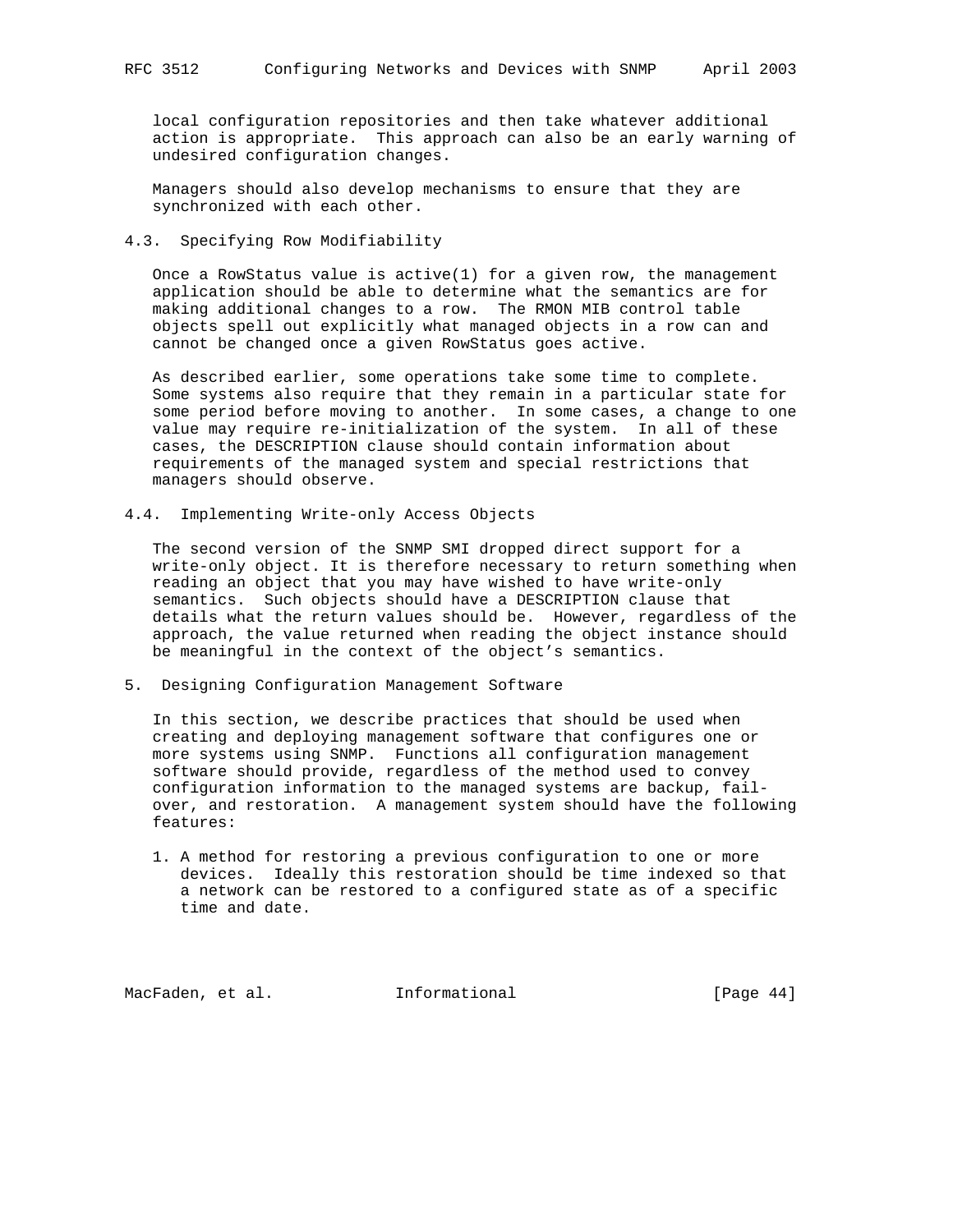- 2. A method for saving back up versions of the configuration data in case of hardware or software failure.
- 3. A method of providing fail-over to a secondary (management) system in case of a primary failure. This capability should be deployed in such a way that it does not cause duplicate polling of configuration.

 These three capabilities are of course important for other types of management that are not the focus of this BCP.

### 5.1. Configuration Application Interactions with Managed Systems

 From the point of view of the design of the management application, there are three basic requirements to evaluate relevant to SNMP protocol operations and configuration:

- o Set and configuration activation operations
- o Notifications from the device
- o Data retrieval and collection

 Depending on the requirements of the specific services being configured, many other requirements may, and probably will, also be present.

 The design of the system should not assume that the objects in a device that represent configuration data will remain unchanged over time.

 As standard MIB modules evolve and vendors add private extensions, the specific configuration parameters for a given operation are likely to change over time. Even in the case of a configuration application that is designed for a single vendor, the management application should allow for variability in the MIB objects that will be used to configure the device for a particular purpose. The best method to accomplish this is by separating, as much as possible, the operational semantics of a configuration operation from the actual data. One way that some applications achieve this is by having the specific configuration objects that are associated with a particular device be table driven rather than hard coded. Ideally, management software should verify the support in the devices it is expected to manage and report any unexpected deviations to the operator. This approach is particularly valuable when developing applications that are intended to support equipment or software from multiple vendors.

MacFaden, et al. 1nformational [Page 45]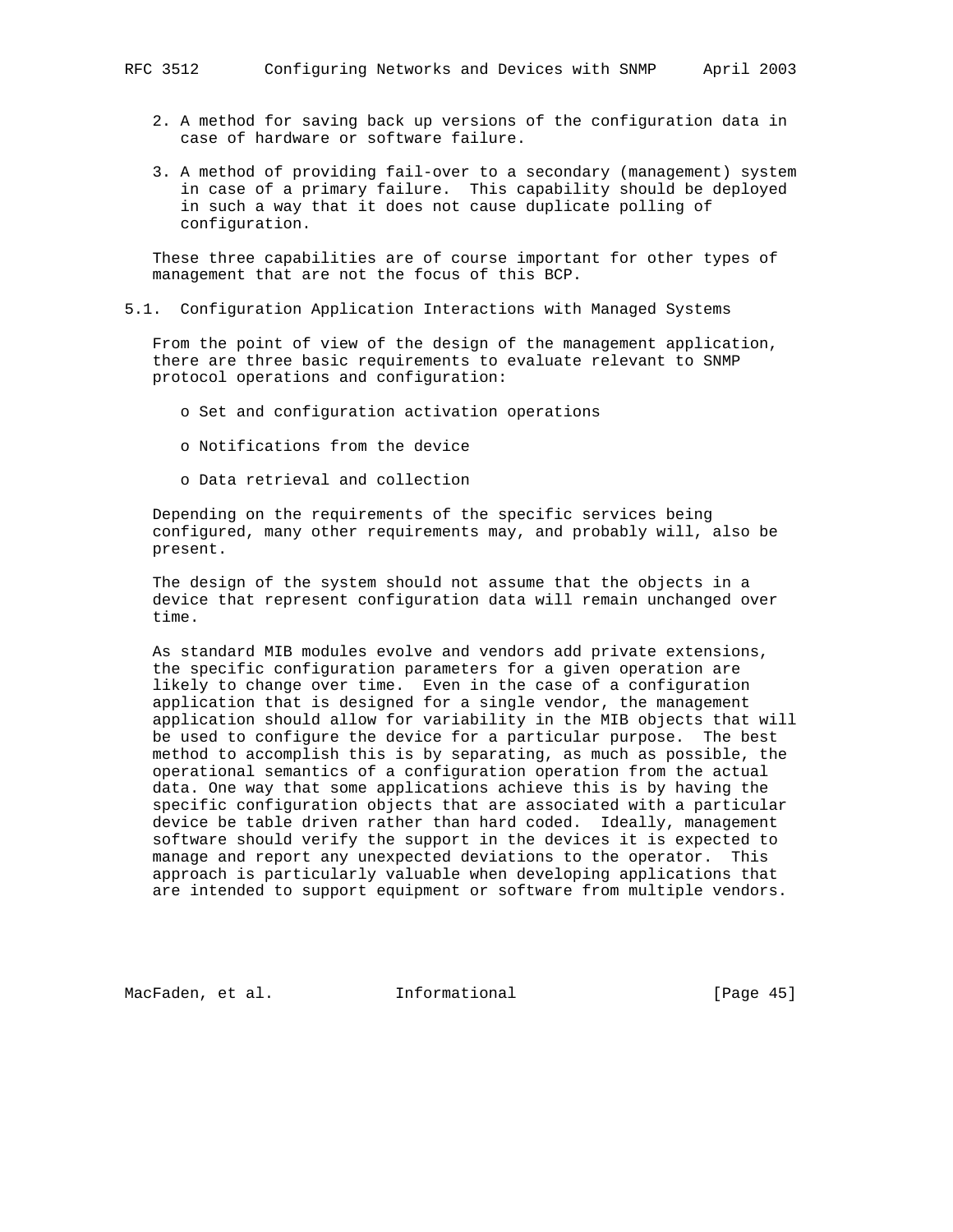### 5.1.1. SET Operations

 Management software should be mindful of the environment in which SET operations are being deployed. The intent here is to move configuration information as efficiently as possible to the managed device. There are many ways to achieve efficiency and some are specific to given devices. One general case that all management software should employ is to reduce the number of SET PDU exchanges between the managed device and the management software to the smallest reasonable number. One approach to this is to verify the largest number of variable bindings that can fit into a SET PDU for a managed device. In some cases, the number of variable bindings to be sent in a particular PDU will be influenced by the device, the specific MIB objects and other factors.

 Maximizing the number of variable bindings in a SET PDU also has benefits in the area of management application transaction initiation, as we will discuss in the following section.

 There are, though, agents that may have implementation limitations on the number and order of varbinds they can handle in a single SET PDU. In this case, sending fewer varbinds will be necessary.

 As stated at the outset of this section, the management application software designer must be sensitive to the design of the SNMP software in the managed device. For example, the software in the managed device may require that all that all related configuration information for an operation be conveyed in a single PDU because it has no concept of a transaction beyond a single SNMP PDU. Another example has to do with the RowStatus textual convention. Some SNMP agents implement a subset of the features available and as such the management application must avoid using features that may not be supported in a specific table implementation (such as createAndWait).

## 5.1.2. Configuration Transactions

 There are several types of configuration transactions that can be supported by SNMP-based configuration applications. They include transactions on a scalar object, transactions in a single table (within and across row instances), transactions across several tables in a managed device and transactions across many devices. The manager's ability to support these different transactions is partly dependent on the design of the MIB objects used in the configuration operation.

 To make use of any kind of transaction semantics effectively, SNMP management software must be aware of the information in the MIB modules that it is to configure so that it can effectively utilize

MacFaden, et al. 1nformational 1998 [Page 46]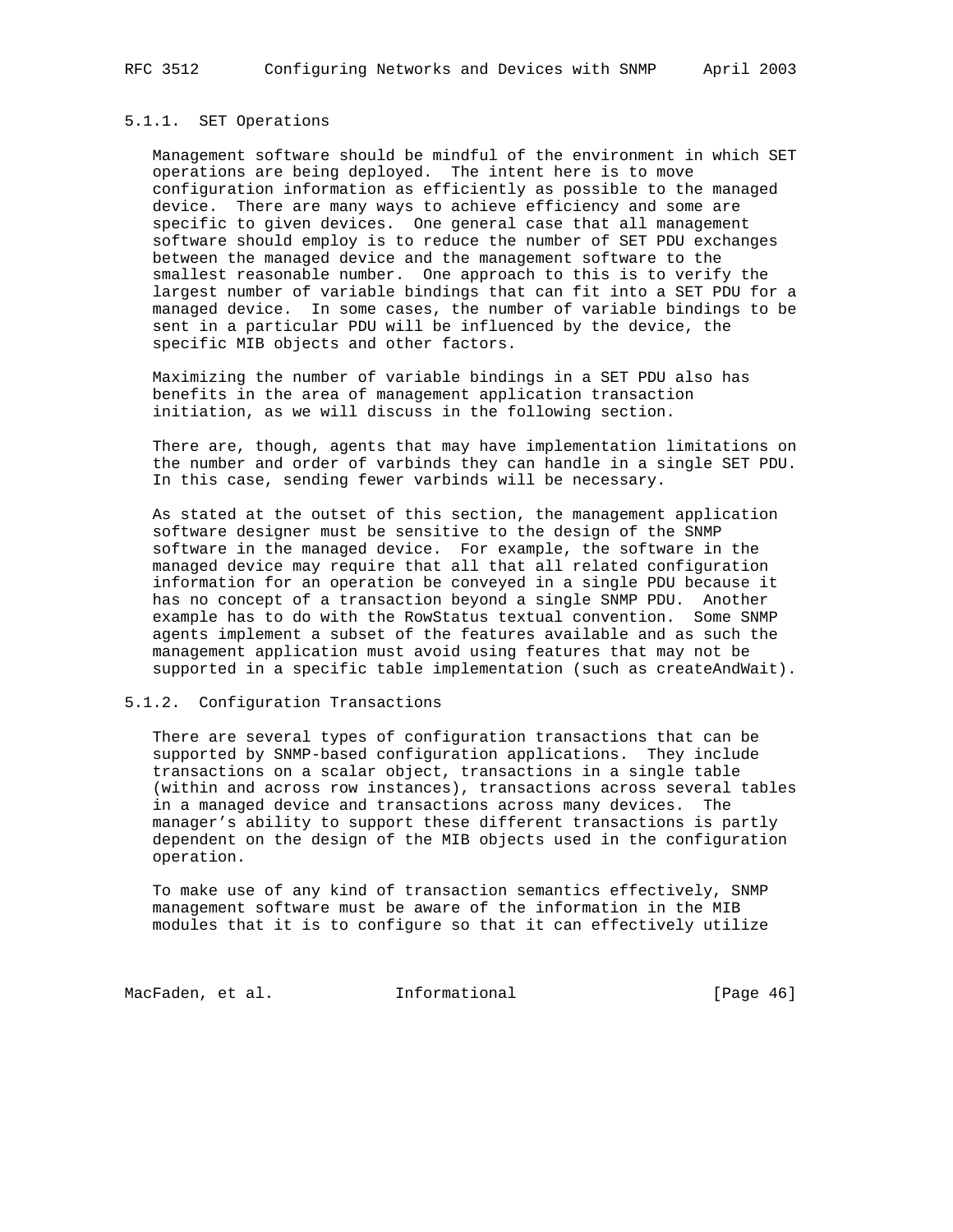RowStatus objects for the control of transactions on one or more tables. Such software must also be aware of control tables that the device supports that are used to control the status of one or more other tables.

 To the greatest extent possible, the management application should provide the facility to support transactions across multiple devices. This means that if a configuration operation is desired across multiple devices, the manager can coordinate these configuration operations such that they become active as close to simultaneously as possible.

 Several practical means are present in the SNMP model that support management application level transactions. One was mentioned in the preceding section, that transactions can be optimized by including the maximum number of SET variable bindings possible in a single PDU sent to the agent.

 There is an important refinement to this. The set of read-create row data objects for tables should be sent in a single PDU, and only placed across multiple PDUs if absolutely necessary. The success of these set operations should be verified through the response(s) to the Set PDU or subsequent polling of the row data objects. The applicable RowStatus object(s), may be set to active only after this verification. This is the only tractable means of affording an opportunity for per-row rollback, particularly when the configuration change is across table row instances on multiple managed devices.

 Finally, where a MIB module exposes the kind of helpful transaction management object types that were discussed in Section 3.3.5, it is clearly beneficial to the integrity of the management application's capacity to handle transactions to make use of them.

### 5.1.3. Tracking Configuration Changes

 As previously described in Section 3.3.5 (Summary Objects and State Tracking), agents should provide the capability for notifications to be sent to their configured management systems whenever a configuration operation is completed or is detected to have failed. The management application must be prepared to accept these notifications so that it knows the current configured state of the devices under its control. Upon receipt of the notification, the management application should use getBulk or getNext to retrieve the configuration from the agent and store the relevant contents in the management application database. The GetBulkRequest-PDU is useful for this whenever supported by the managed device, since it is more efficient than the GetNextRequest-PDU when retrieving large amounts

MacFaden, et al. 1nformational 1999 [Page 47]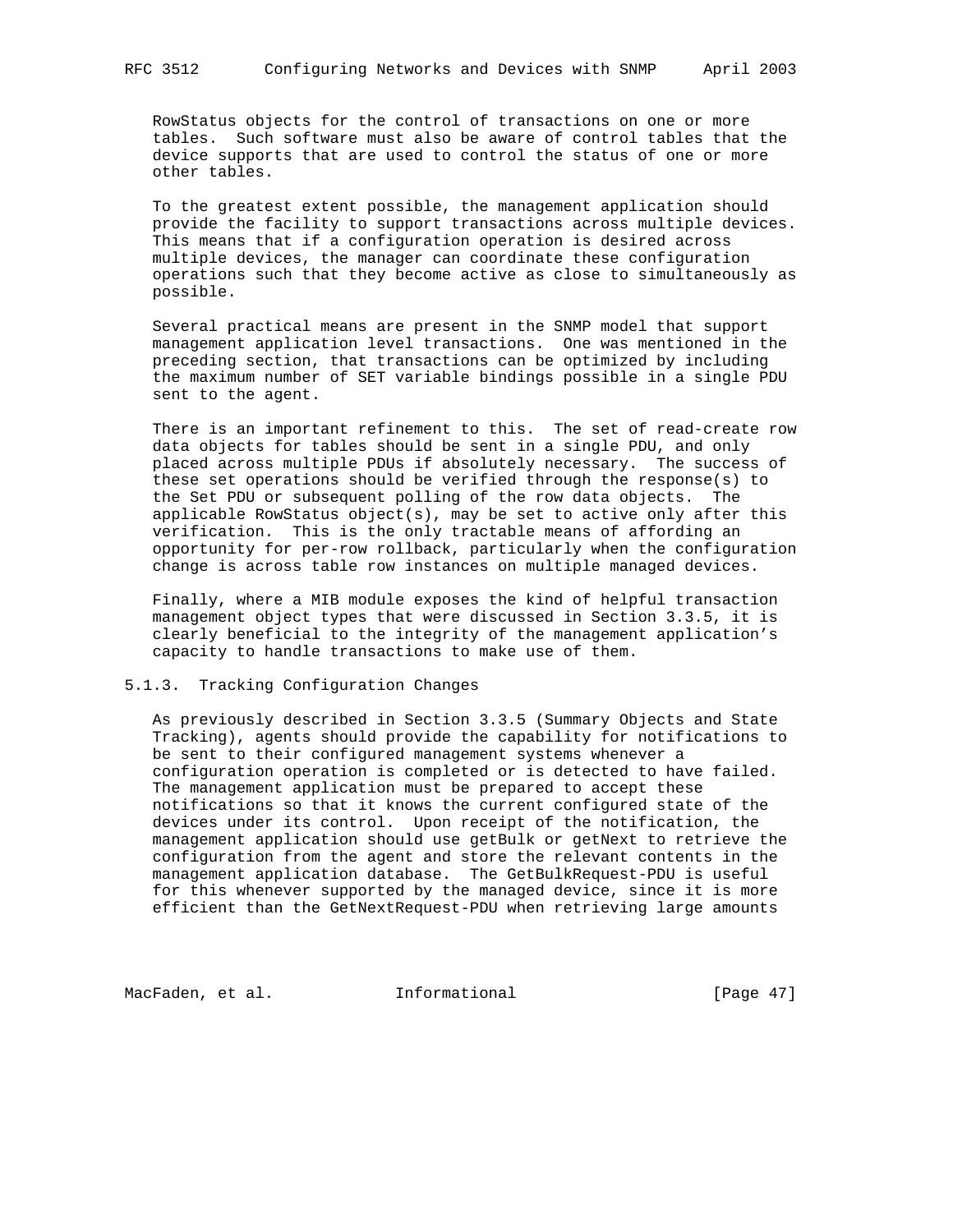of data. For the purposes of backward compatibility, the management station should also support and make use of the GetNextRequest-PDU when the agent does not support the GetBulkRequest-PDU.

 Management systems should also provide configuration options with defaults for users that tend to retrieve the smallest amount of data to achieve the particular goal of the application, to avoid unnecessary load on managed devices for the most common retrieval operations.

5.1.4. Scalability of Data Retrieval

 The techniques for efficient data retrieval described in the preceding sections comprise only one aspect of what application developers should consider in this regard when developing configuration applications. Management applications should provide for distributed processing of the configuration operations. This also extends to management functions that are not the focus of this document. Techniques of distributed processing can also be used to provide resilience in the case of network failures. An SNMP-based configuration management system might be deployed in a distributed fashion where three systems in different locations keep each other synchronized. This synchronization can be accomplished without additional polling of network devices through a variety of techniques. In the case of a failure, a 'backup' system can take over the configuration responsibilities from the failed manager without having to re-synchronize with the managed elements since it will already be up to date.

6. Deployment and Security Issues

 Now that we have considered the design of SNMP MIB data for configuration, agent implementation of its access, and management application issues in configuration using SNMP, we turn to a variety of operational considerations which transcend all three areas.

6.1. Basic assumptions about Configuration

 The following basic assumptions are made about real world configuration models.

- 1) Operations must understand and must be trained in the operation of a given technology. No configuration system can prevent an untrained operator from causing outages due to misconfiguration.
- 2) Systems undergoing configuration changes must be able to cope with unexpected loss of communication at any time.

MacFaden, et al. 1nformational 1999 [Page 48]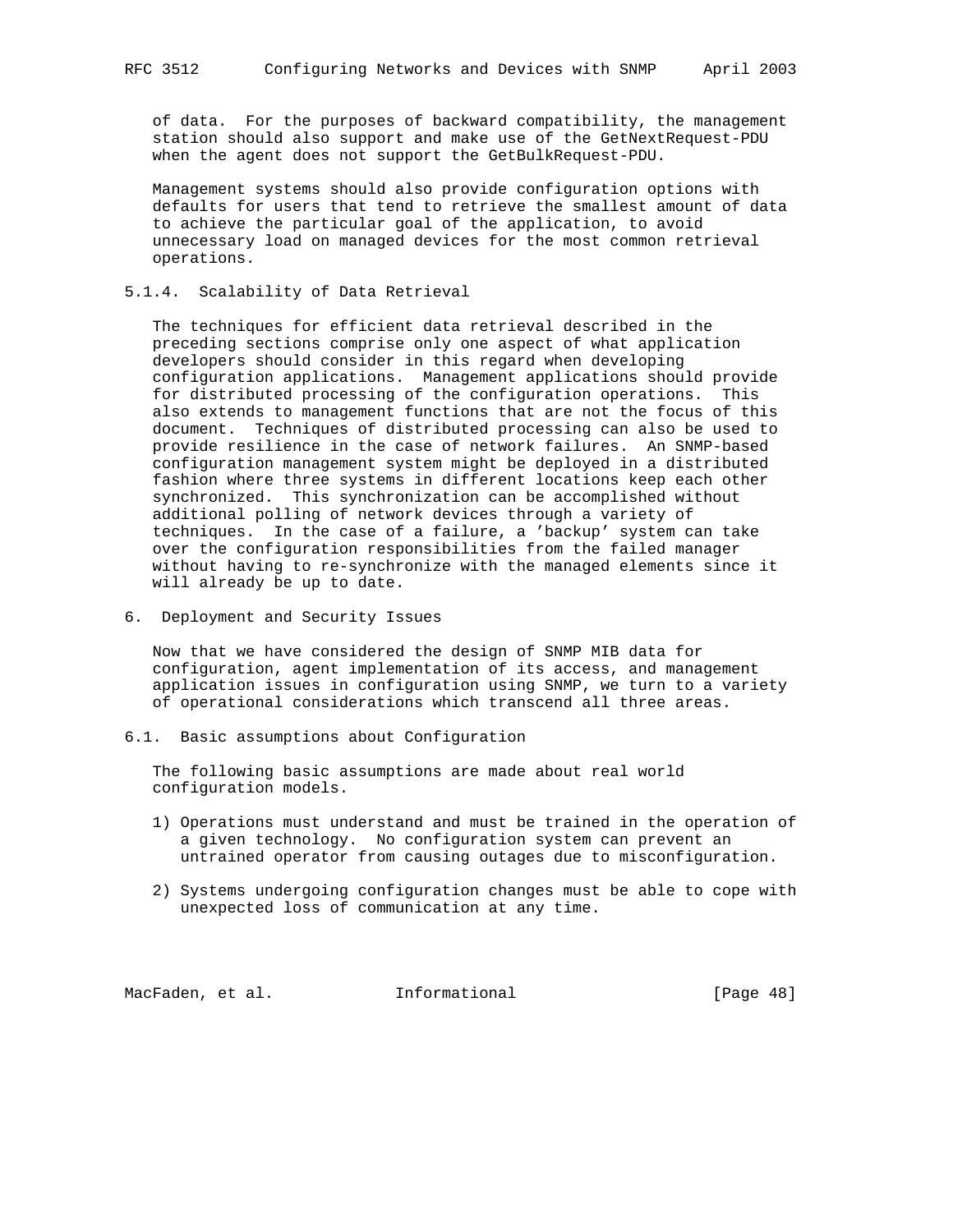During configuration operations, network elements must take appropriate measures to leave the configuration in a consistent/recognizable state by either rolling back to a previously valid state or changing to a well-defined or default state.

 3) Configuration exists on a scale from relatively unchanging to a high volume, high rate of change. The former is often referred to as "set and forget" to indicate that the configuration changes quite infrequently. The latter, "near real-time change control" implies a high frequency of configuration change. Design of configuration management must take into account the rate and volume of change expected in a given configuration subsystem.

### 6.2. Secure Agent Considerations

 Vendors should not ship a device with a community string 'public' or 'private', and agents should not define default community strings except when needed to bootstrap devices that do not have secondary management interfaces. Defaults lead to security issues that have been recognized and exploited. When using SNMPv1, supporting read only community strings is a common practice.

 Version 3 of the SNMP represents the current standard for the Internet Management Framework and is recommended for all network management applications. In particular, SNMPv3 provides authorization, authentication, and confidentiality protection and is essential to meeting the security considerations for all management of devices that support SNMP-based configuration.

# 6.3. Authentication Notifications

 The default state of RFC 1215 [17] Authentication notifications should be off. One does not want to risk accidentally sending out authentication failure information, which by itself could constitute a security liability. Enabling authentication Notifications should be done in the context of a management security scheme which considers the proper recipients of this information.

 There are other liabilities where authentication notifications are generated without proper security infrastructure. When notifications are sent in SNMPv1 trap PDUs, unsolicited packets to a device can causes one or more trap PDUs to be created and sent to management stations. If these traps flow on shared access media and links, the community string from the trap may be gleaned and exploited to gain access to the device. At the very least, this risk should be mitigated by having the authentication trap PDU be conveyed with a

MacFaden, et al. **Informational** [Page 49]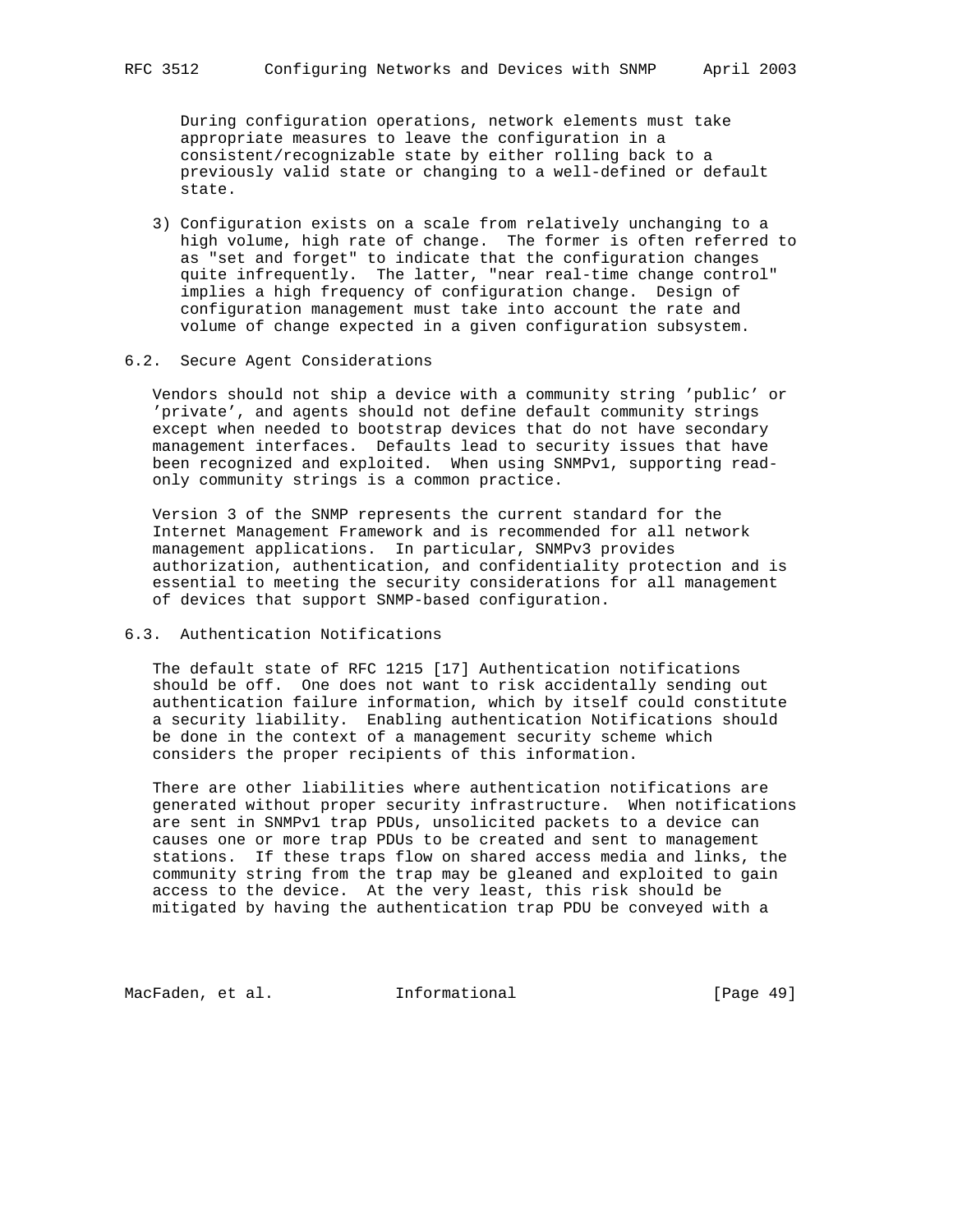community string which is only used for authentication traps from the agent, and would be useless for access inbound to the agent to get at other management data.

 A further liability of authentication traps can be seen when they are being generated in the face of a Denial Of Service (DOS) attack, in the form of a flood of PDUs with invalid community strings, on the agent system. If it is bad enough that the system is having to respond to and recover from the invalid agent data accesses, but the problem will be compounded if a separate Authentication notification PDU is sent to each recipient on the management network.

### 6.4. Sensitive Information Handling

 Some MIB modules contain objects that may contain data for keys, passwords and other such sensitive information and hence must be protected from unauthorized access. MIB documents that are created in the IETF must have a 'Security Considerations' section, which details how sensitive information should be protected. Similarly, MIB module designers who create MIB documents for private MIB objects should include similar information so that users of the products containing these objects can take appropriate precautions.

 Even if a device does support DES, it should be noted that configuration of keys for other protocols via SNMP Sets protected by DES should not be allowed if the other keys are longer than the 56 bit DES keys protecting the SNMP transmission.

 The DESCRIPTION clause for these object types and their Security Considerations sections in the documents which define them should make it clear how and why these specific objects are sensitive and that a user should only make them accessible for encrypted SNMP access. Vendors should also document sensitive objects in a similar fashion.

 Confidentiality is not a mandatory portion of the SNMPv3 management framework [6].

 Prior to SNMPv3, providing customized views of MIB module data was difficult. This led to objects being defined such as the following from [41].

MacFaden, et al. 1nformational 1999 [Page 50]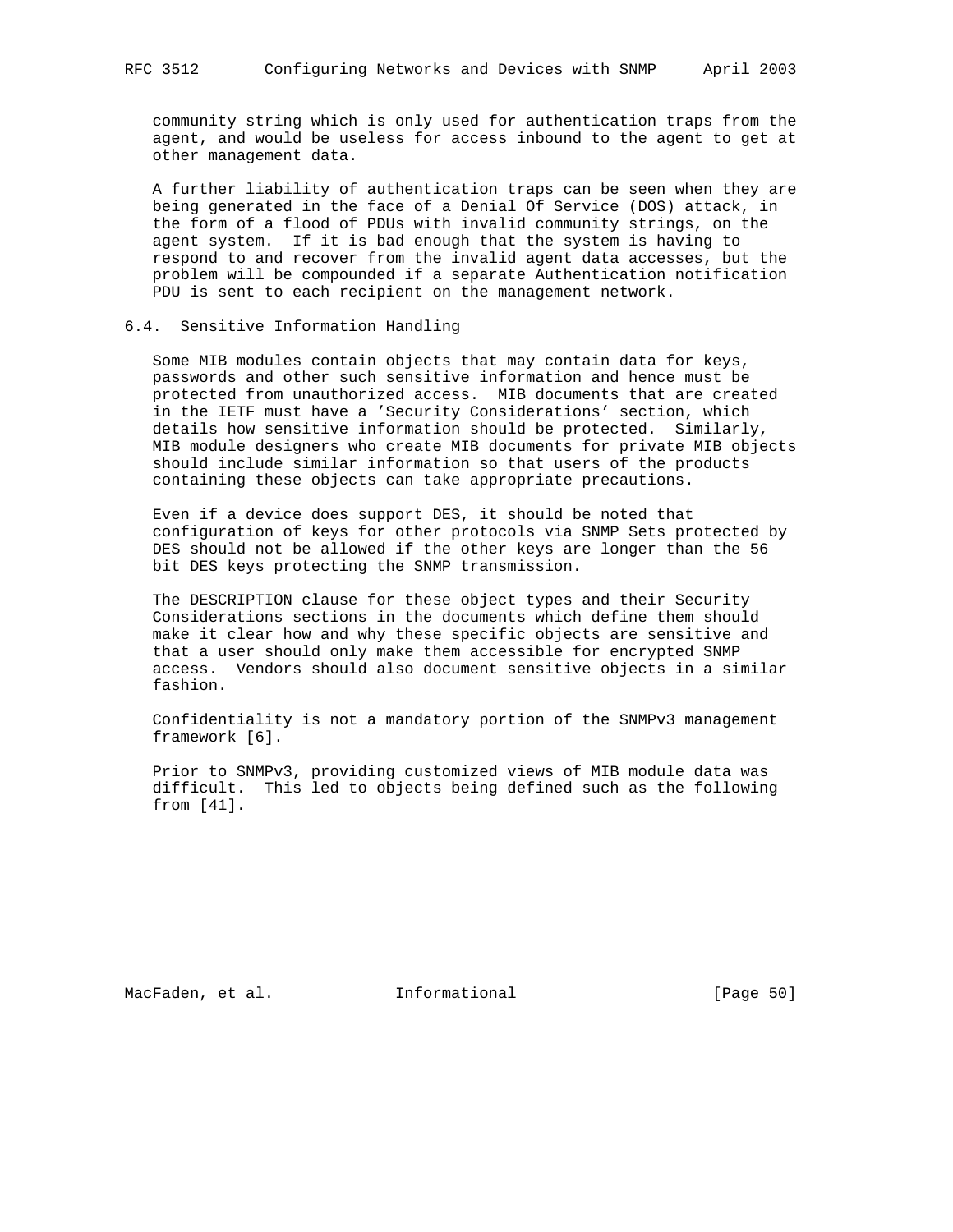docsDevNmAccessEntry OBJECT-TYPE SYNTAX DocsDevNmAccessEntry MAX-ACCESS not-accessible STATUS current DESCRIPTION "An entry describing access to SNMP objects by a particular network management station. An entry in this table is not readable unless the management station has read-write permission (either implicit if the table is empty, or explicit through an entry in this table. Entries are ordered by docsDevNmAccessIndex. The first matching entry (e.g., matching IP address and community string) is used to derive access." INDEX { docsDevNmAccessIndex } ::= { docsDevNmAccessTable 1 }

 New MIB modules should capitalize on existing security capabilities of SNMPv3 Framework. One way they can do this is by indicating the level of security appropriate to different object types. For example, objects that change the configuration of the system might be protected by using the authentication mechanisms in SNMPv3. Specifically, it is useful to design MIB module object grouping with considerations for VACM views definition, such that users can define and properly scope what tables are visible to a given user and view.

7. Policy-based Management

 In some designs and implementations, a common practice used to move large amounts of data involves using SNMP as a control channel in combination with other protocols defined for transporting bulk data. This approach is sub-optimal since it raises a number of security and other concerns. Transferring large amounts of configuration data via SNMP can be efficiently performed with several of the techniques described earlier in this document. This policy section shows how even greater efficiency can be achieved using a set of relatively new design mechanisms. This section gives background and defines terms that are relevant to this field and describes some deployment approaches.

7.1. What Is the Meaning of 'Policy-based'?

 In the past few years of output from standards organizations and networking vendor marketing departments, the term 'policy' has been heavily used, touted, and contorted in meaning. The result is that the true meaning of 'policy' is unclear without greater qualification where it is used.

[42] gives the term 'policy' two explicit definitions:

MacFaden, et al. 1nformational 1999 [Page 51]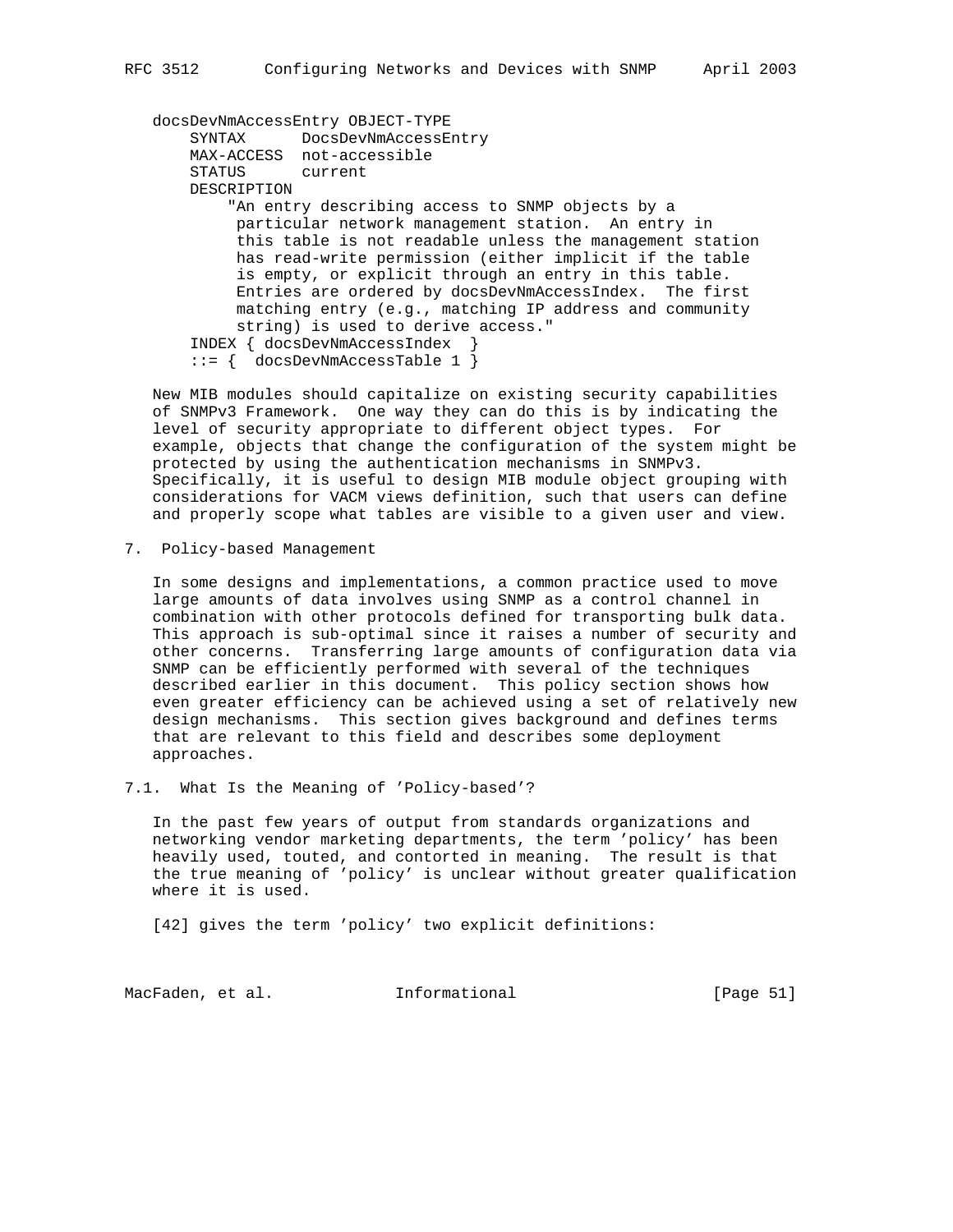- A definite goal, course or method of action to guide and determine present and future decisions. "Policies" are implemented or executed within a particular context (such as policies defined within a business unit).
- Policies as a set of rules to administer, manage, and control access to network resources.

 Note that these two views are not contradictory since individual rules may be defined in support of business goals.

 As it pertains to our discussion of the term 'policy-based configuration', the meaning is significantly more specific. In this context, we refer to a way of integrating data and the management actions which use it in such a way that:

- there is the ability to specify "default" configuration data for a number of instances of managed elements, where those instances can be correlated in some data driven or algorithmic way. The engine to do this correlation and activate instances from defaults may reside in the agent or externally. Where the representation of these defaults are in the MIB design itself, the object types supporting this notion are referred to as "template objects".
- the activation of instance data derived from template object types results from minimal activation directives from the management application, once the instances of the template object types have been established.
- somewhat independently, the architecture of the overall management agent may accommodate the definition and evaluation of management and configuration policies. The side-effects of the evaluation of these policies typically include the activation of certain configuration directives. Where management data design exposes template object types, the policy-driven activation can (and ideally, should) include the application of template object instances to the analogous managed element instance-level values.

 As it pertains to template object data, the underlying notions implied here have been prevalent for some time in non-SNMP management regimes. A common feature of many command line interfaces for configuring routers is the specification of one or more access control lists. These typically provide a set of IP prefixes, BGP autonomous system numbers, or other such identifying constructs (see, for example, [42]). Once these access control lists are assembled, their application to various interfaces, routing processes, and the like are specified typically in the configuration of what the access control list is applied to. Consistent with the prior properties to

MacFaden, et al. 1nformational 1999 [Page 52]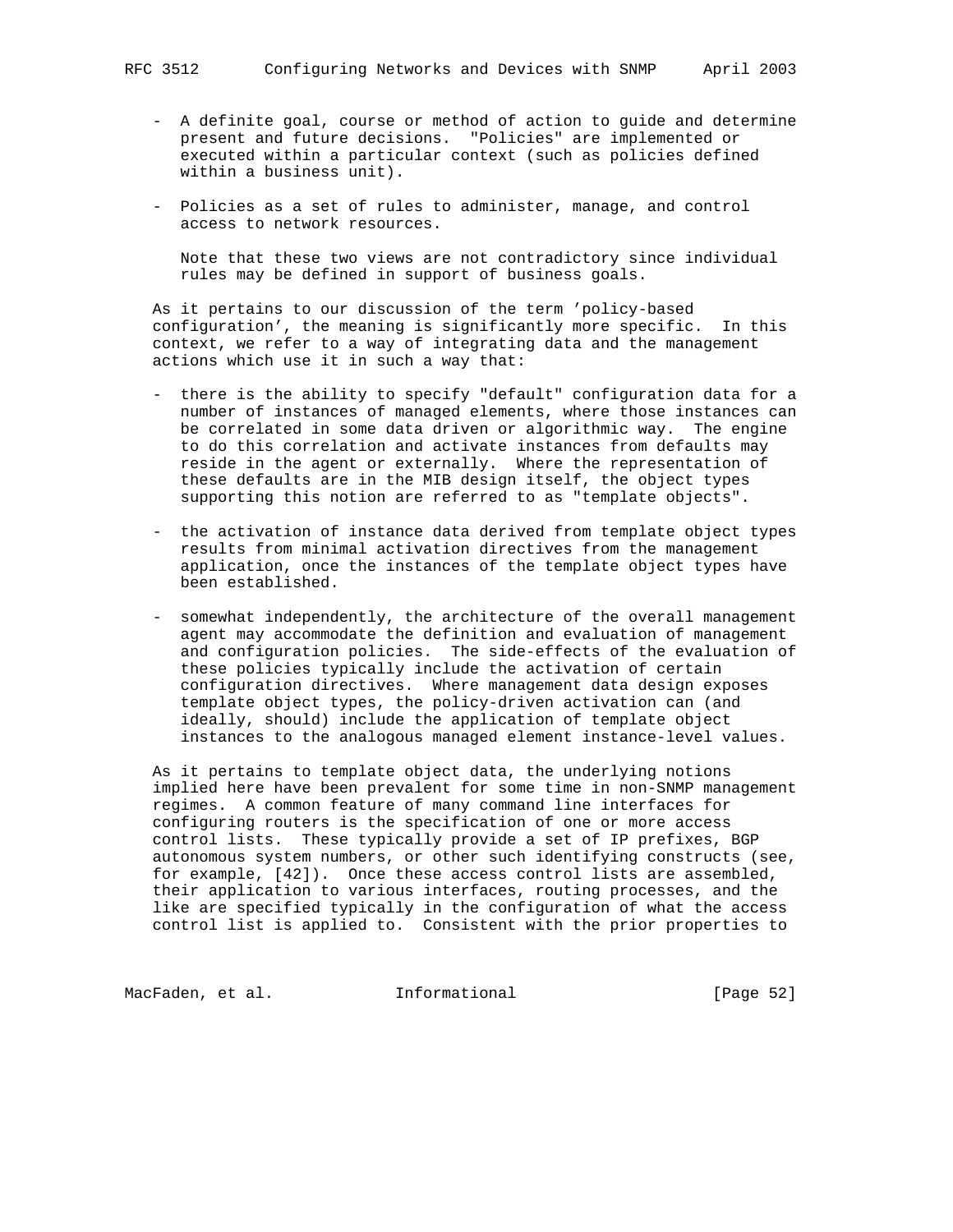define our use of policy-based configuration, a) the access list is defined independent from its point of application, and b) its application is independent of the access list definition. For example, changing the application of an access list from one interface to the other does not require a change in the access list itself. The first point just mentioned suggests what is necessary for template-based data organization. The second suggests its application in a policy-based manner.

 Let us now examine the motivation for such a system or subsystem (perhaps bounded at the level of a 'template-enabled' MIB module, given the above definition). Let us explore the importance of policy-based techniques to configuration specifically.

### 7.2. Organization of Data in an SNMP-Based Policy System

 The number of configurable parameters and 'instances' such as interfaces has increased as equipment has become larger and more complex.

 At the same time, there is a need to configure many of these systems to operate in a coordinated fashion. This enables the delivery of new specialized services that require this coordinated configuration. Examples include delivery of virtual private networks and connections that guarantee specific service levels.

 The growth in size and complexity of configuration information has significant implications for its organization as well as its efficient transfer to the management agent. As an example, an agent that implements the Bridge MIB [24] could be used to represent a large VLAN with some 65,000 port entries. Configuring such a VLAN would require the establishment of dot1dStpPortTable and dot1DStaticTable entries for each such virtual port. Each table entry would contain several parameters. A more efficient approach is to provide default values for the creation of new entries that are appropriate to the VLAN environment in our example. The local management infrastructure should then iterate across the system setting the default values to the selected ports as groups.

 To date, this kind of large-scale configuration has been accomplished with file transfer, by setting individual MIB objects, or with many CLI commands. In each of these approaches the details for each instance are contained in the file, CLI commands or MIB objects. That is, they contain not only the value, and type of object, but also the exact instance of the object to which to apply the value. It is this property that tends to make configuration operations explode as the number of instances (such as interfaces) grows. This per-instance approach can work for a few machines configured by

MacFaden, et al. 1nformational 1999 [Page 53]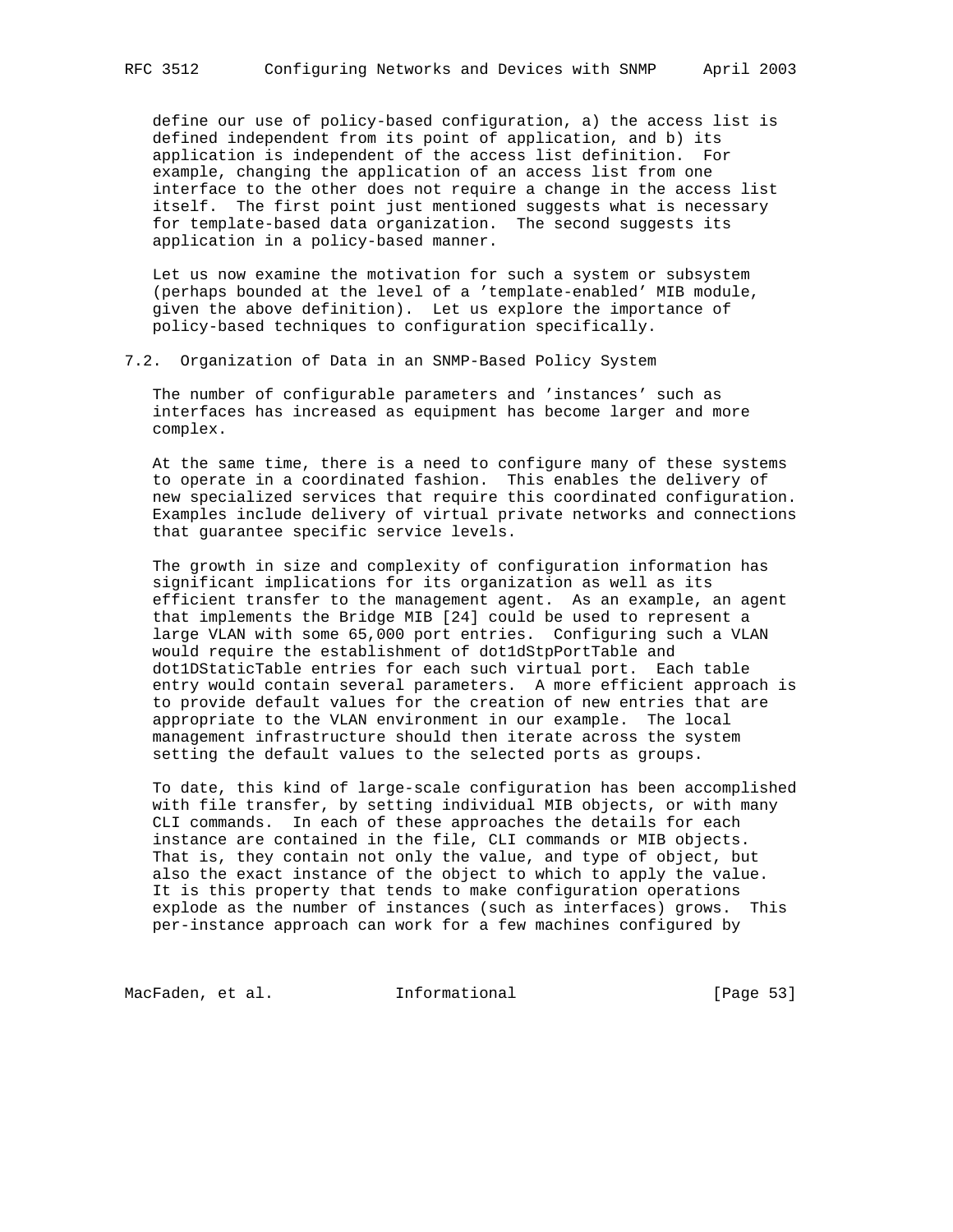experts, but there is a need for a more scalable solution. Template-based data organization and policy-based management abstracts the details above the instance level, which means that fewer SET requests are sent to a managed device.

 Realization of such a policy-driven system requires agents that can take defaults and apply them to instances based on a rule that defines under what conditions the defaults (policy) are to be applied. A policy-driven configuration system which is to be scalable needs to expose a means of layering its application of defaults at discrete ranges of granularity. The spectrum of that granularity might have a starting hierarchy point to apply defaults at the breadth of a network service.

 Ultimately, such a layering ends up with features to support instance-level object instance data within the running agent.

 An example of this kind of layering is implicit in the principle of operations of a SNMPCONF Policy-Based Management MIB [36] (PM-MIB) implementation. However, other entity management systems have been employing these kinds of techniques end-to-end for some time, in some cases using SNMP, in some cases using other encodings and transfer technologies. What the PM-MIB seeks to establish, in an environment ideal for its deployment, is an adaptation between MIB module data which was not designed using template object types, and the ability to allow the PM-MIB agent engine to apply instances of that data as though it were template-based.

7.3. Information Related to Policy-based Configuration

 In order for effective policy management to take place, a range of information about the network elements is needed to avoid making poor policy decisions. Even in those cases where policy-based configuration is not in use, much of the information described in this section can be useful input to the decision-making process about what type of configuration operations to do.

 For this discussion it is important to make distinctions between distribution of policy to a system, activation of a policy in a system, and changes/failures that take place during the time the policy is expected to be active. For example, if an interface is down that is included in a policy that is distributed, there may not be an error since the policy may not be scheduled for activation until a later time.

 On the other hand, if a policy is distributed and applied to an interface that should be operational and it is not, clearly this is a problem, although it is not an error in the configuration policy

MacFaden, et al. 1nformational 1999 [Page 54]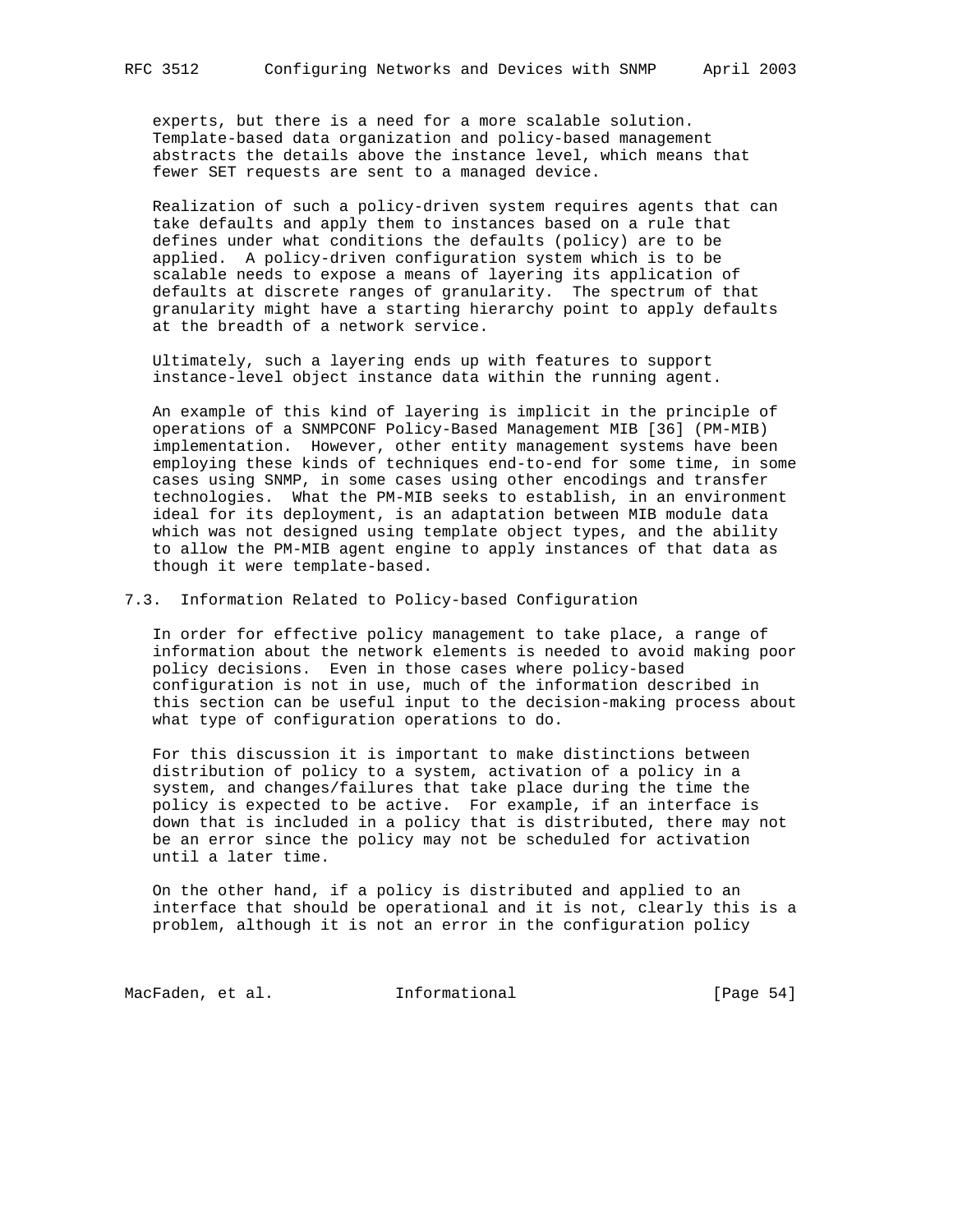itself. With this as background, here are some areas to consider that are important to making good policy configuration decisions and establishing when a policy has 'failed'.

 o The operational state of network elements that are to be configured.

 Care should be taken to determine if the sub-components to be configured are available for use. In some cases the elements may not be available. The policy configuration software should determine if this is a prerequisite to policy installation or if the condition is even acceptable. This decision is separate from the one to be made about policy activation. Installation is when the policy is sent from the policy manager to the managed device and activation is turning on the policy. In those cases where policy is distributed when the sub-component such as an interface or disk is not available, the managed system should send a notification to the designated management station when the policy is to become active or if the resource is still not available.

o The capabilities of the devices in the network.

 A capability can be almost any unit of work a network element can perform. These include routing protocols supported, Web server and OS versions, queuing mechanisms supported on each interface that can be used to support different qualities of service, and many others. This information can be obtained from the capabilities table of the Policy MIB module [36].

 Historically, management applications have had to obtain this type of information by issuing get requests for objects they might want to use. This approach is far less efficient since it requires many get requests and is more error prone since some instances will not exist until configured. The new capabilities table is an improvement on the current technique.

o The capacity of the devices to perform the desired work.

 Capability is an ability to perform the desired work while a capacity is a measure of how much of that capability the system has. The policy configuration application should, wherever possible, evaluate the capacity of the network element to perform the work identified by the policy. In some systems it will not be possible to obtain the capacity of the managed elements to perform the desired work directly, even though it may be possible to monitor the amount of work the element performs. In these cases, the management application may benefit from pre-configured

MacFaden, et al. 1nformational 1999 [Page 55]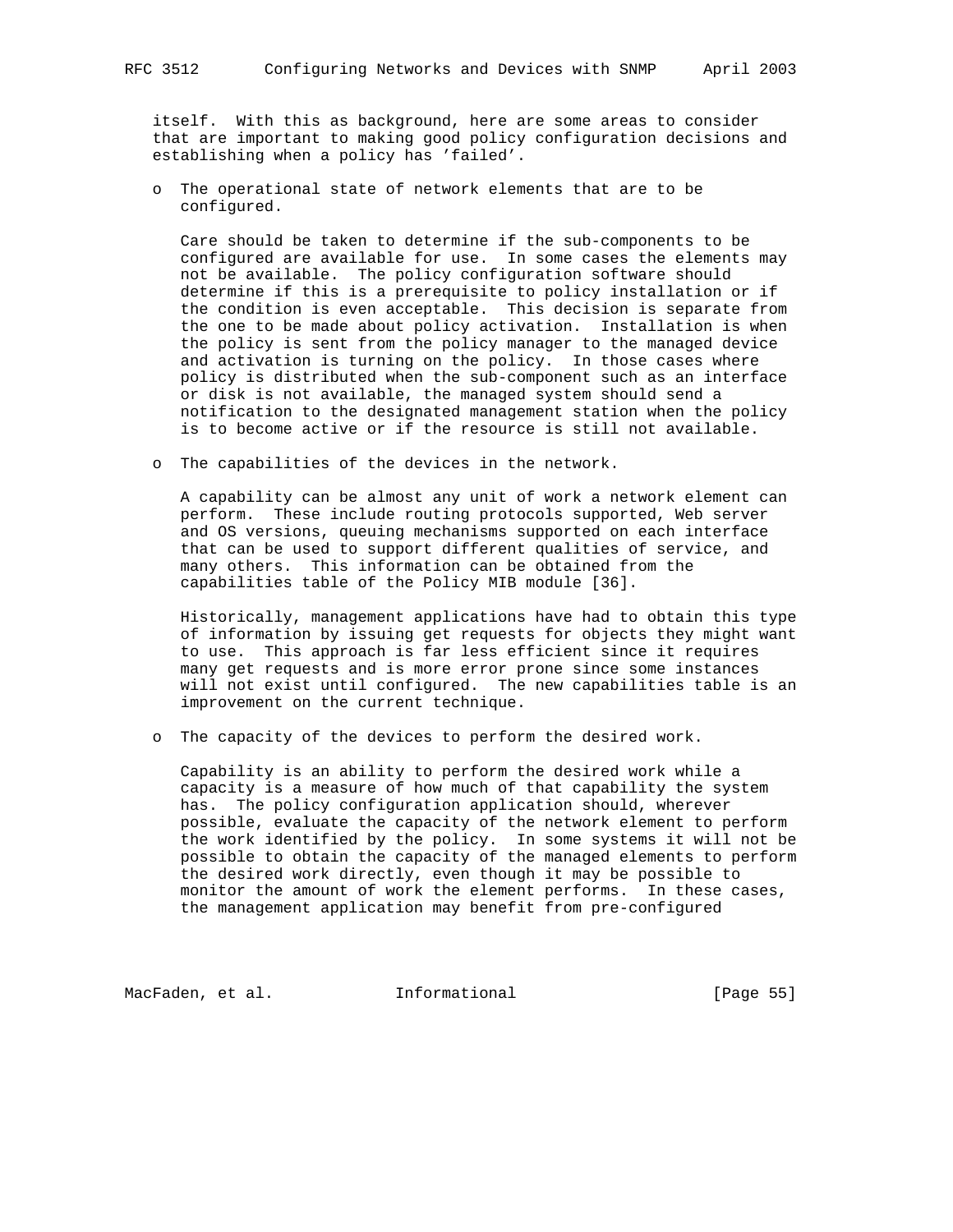information about the capacity of different network elements so that evaluations of the resources available can be done before distributing new policies.

 Utilization refers to how much capacity for a particular capability has been consumed. For devices that have been under policy configuration control for any period of time, a certain percentage of the available capacity of the managed elements will be used. Policies should not be distributed to systems that do not have the resources to carry out the policy in a reasonable period of time.

## 7.4. Schedule and Time Issues

 This section applies equally to systems that are not policy-based as well as policy-based systems, since configuration operations often need to be synchronized across time zones. Wherever possible, the network elements should support time information using the standard DateAndTime TC that includes local time zone information. Policy based management often requires more complex time expressions than can be conveyed with the DateAndTime TC. See the Policy-Based Management MIB document [36] for more information. Some deployed systems do not store complex notions of local time and thus may not be able to process policy directives properly that contain time zone relevant data. For this reason, policy management applications should have the ability to ascertain the time keeping abilities of the managed system and make adjustments to the policy for those systems that are time-zone challenged.

## 7.5. Conflict Detection, Resolution and Error Reporting

 Policies sent to a device may contain conflicting instructions. Detection of such commands can occur at the device or management level and may be resolved using any number of mechanisms (examples are, last configuration set wins, or abort change). These unintended conflicts should be reported. Conflicts can occur at different levels in a chain of commands. Each 'layer' in policy management system should be able to check for some errors and report them. This is conceptually identical to programs raising an exception and passing that information on to software that can do something meaningful with it.

 At the instance level, conflict detection has been performed in a limited way for some time in software that realizes MIB objects at this level of resolution. This detection is independent of policy. The types of 'conflicts' usually checked for are resource availability and validity of the set operations. In a policy enabled

MacFaden, et al. 1nformational 1999 [Page 56]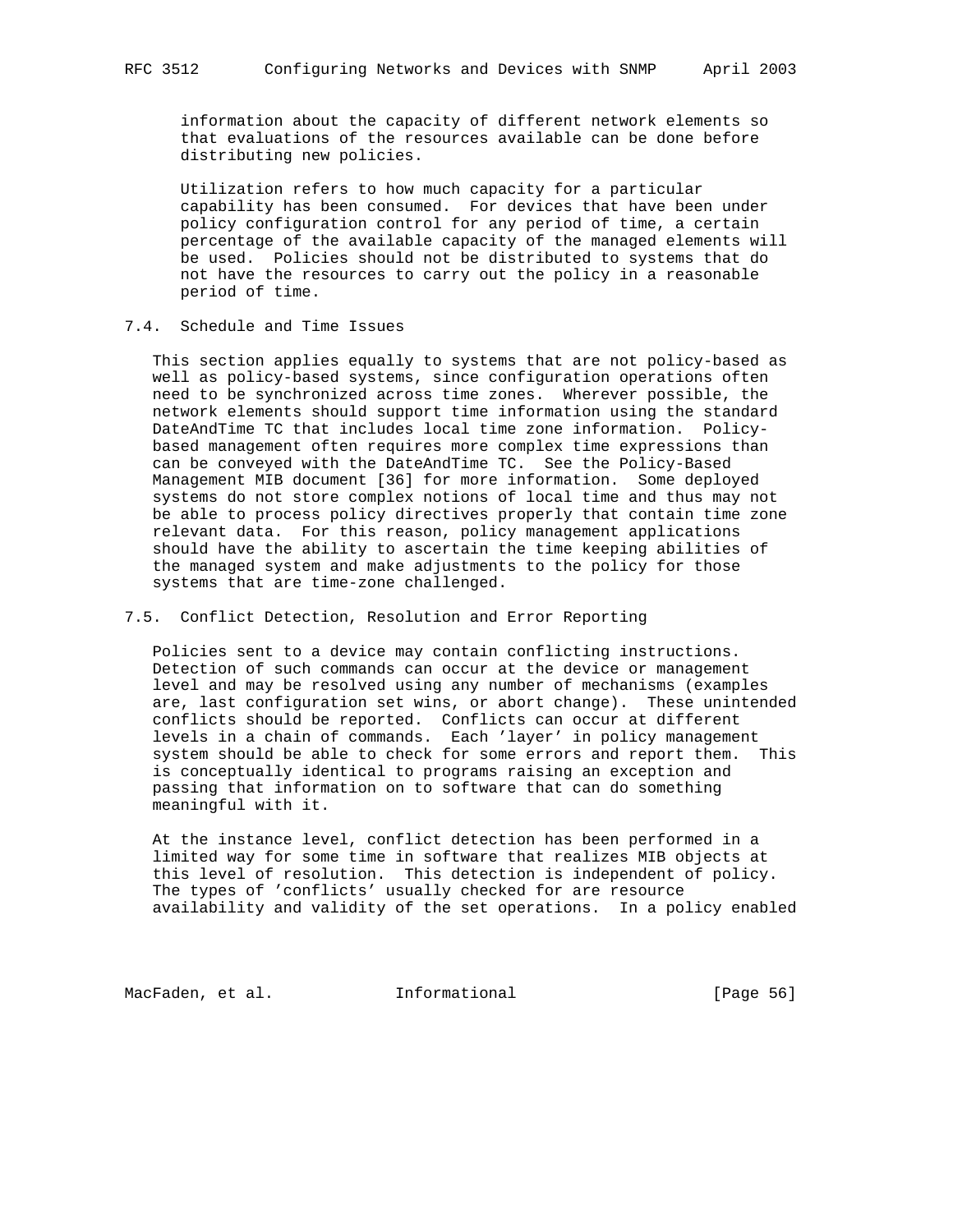system, there are no additional requirements for this software assuming that good error detection and reporting appropriate to this level have already been implemented.

7.5.1. Changes to Configuration Outside of the Policy System

 It is essential to consider changes to configuration that are initiated outside of the policy system. A goal of SNMP-based policy management is to coexist with other kinds of management software that have historically been instance based management. The best example is the command line interface.

 A notification should be sent whenever an out-of-policy control change is made to an element that is under the control of policy. This notification should include the policy that was affected, the instance of the element that was changed and the object and value that it was changed to.

 Even for those systems that have no concept of policy control, the ideas presented above make sense. That is, if SNMP co-exists with other access methods such as a CLI, it is essential that the management station remain synchronized with changes that might have been made to the managed device using other methods. As a result, the approach of sending a notification when another access method makes a change is a good one. Of course this should be configurable by the user.

7.6. More about Notifications in a Policy System

 Notifications can be useful in determining a failure of a policy as a result of an error in the policy or element(s) under policy control. As with all notifications, they should be defined and controlled in such a way that they do not create a problem by sending more than are helpful over a specific period of time. For example, if a policy is controlling 1,000 interfaces and fails, one notification rather than 1,000 may be the better approach. In addition, such notifications should be defined to include as much information as possible to aid in problem resolution.

7.7. Using Policy to Move Less Configuration Data

 One of the advantages of policy-based configuration with SNMP is that many configuration operations can be conveyed with a small amount of data. Changing a single configuration parameter for each of 100 interfaces on a system might require 100 CLI commands or 100 SNMP variable bindings using conventional techniques.

MacFaden, et al. 1nformational 1999 [Page 57]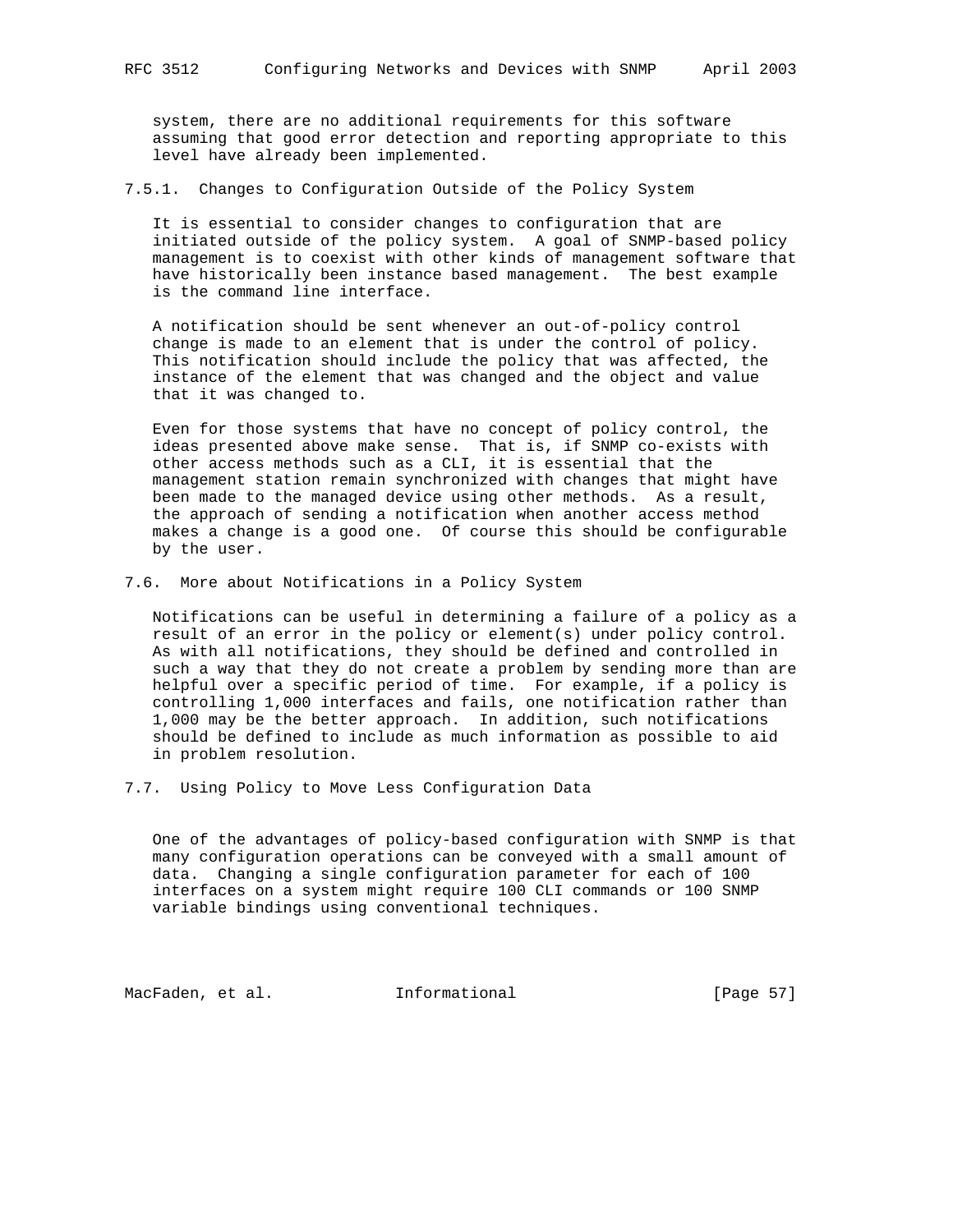Using policy-based configuration with SNMP, a single SET PDU can be sent with the policy information necessary to apply a configuration change to 100 similar interfaces. This efficiency gain is the result of eliminating the need to send the value for each instance to be configured. The 'default' for each of the instances included in the policy is sent, and the rule for selection of the instances that the default is to be applied to can also be carried (see the Policy MIB module [36]).

 To extend the example above, assume that there are 10 parameters that need to change. Using conventional techniques, there would now be 1,000 variable bindings, one for each instance of each new value for each interface. Using policy-based configuration with SNMP, it is still likely that all the information can be conveyed in one SET PDU. The only difference in this case is that there are ten parameters sent that will be the 'template' used to create instances on the managed interfaces.

 This efficiency gain not only applies to SET operations, but also to those management operations that require configuration information. Since the policy is also held in the storage for cross-instance defaults (for example, the pmPolicyTable in [36]), an entire data set that potentially controls hundreds of rows of information can be retrieved in a single GET request.

 A policy-friendly data organization such as this is consistent and integrates well with MIB module objects which support "summary" activation and activation reporting, of the kind discussed in Section 3.3.5.

#### 8. Example MIB Module With Template-based Data

 This section defines a MIB module that controls the heating and air conditioning system for a large building. It contains both configuration and counter objects that allow operators to see how much cooling or heating a particular configuration has consumed. Objects that represent the configuration information at a "default" level (as referenced above) are also included.

 These tables, in combination with the application of the tables' row instance data as templated 'defaults', will allow operators to configure and monitor many rooms at once, change the configuration parameters based on time of day, and make a number of other sophisticated decisions based on the 'policy' implied by these defaults and their application. For this reason, these configuration controls have their instances specified from template object types.

MacFaden, et al. **Informational** [Page 58]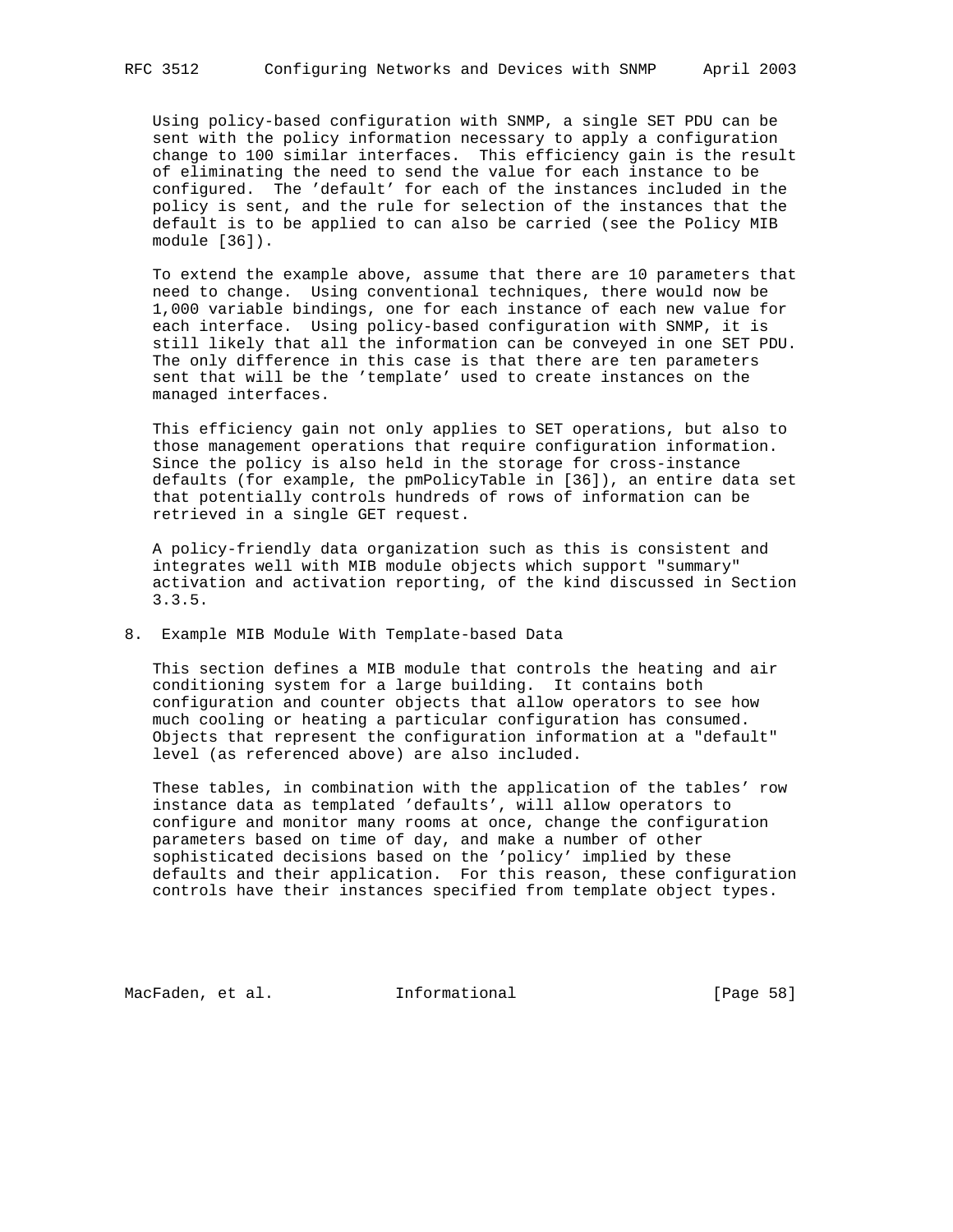Step 1: As with any other MIB module design, the first step is to determine what objects are necessary for configuration and control operations. The first table to be created is a fairly traditional monitoring table. It includes indices so that we will know what rooms the counters and status objects are for. It includes an object that is a RowPointer to a table that contains configuration information. The objects for the bldgHVACTable, our first table in the HVAC MIB module are:

Index objects that identify what floor and office we are managing:

> bldgHVACFloor bldgHVACOffice

A single index reference to a table that 'glues' configuration information defaults with descriptive information:

bldgHVACCfgTemplate

A set of objects that show status and units of work (bldgHVACCoolOrHeatMins) and standard per-row SnmpAdminString, StorageType, and RowStatus columnar objects:

> bldgHVACFanSpeed bldgHVACCurrentTemp bldgHVACCoolOrHeatMins bldgHVACDiscontinuityTime bldgHVACOwner bldgHVACStatus

Step 2: A configuration description table. The purpose of this table is to provide a unique string identifier for templates. These may be driven by policies in a network. If it were necessary to configure devices to deliver a particular quality of service, the index string of this table could be the name and the description part, it could be a brief description of the underlying motivation such as: "provides extra heat to corner offices to counteract excessive exterior wind

MacFaden, et al. 1nformational [Page 59]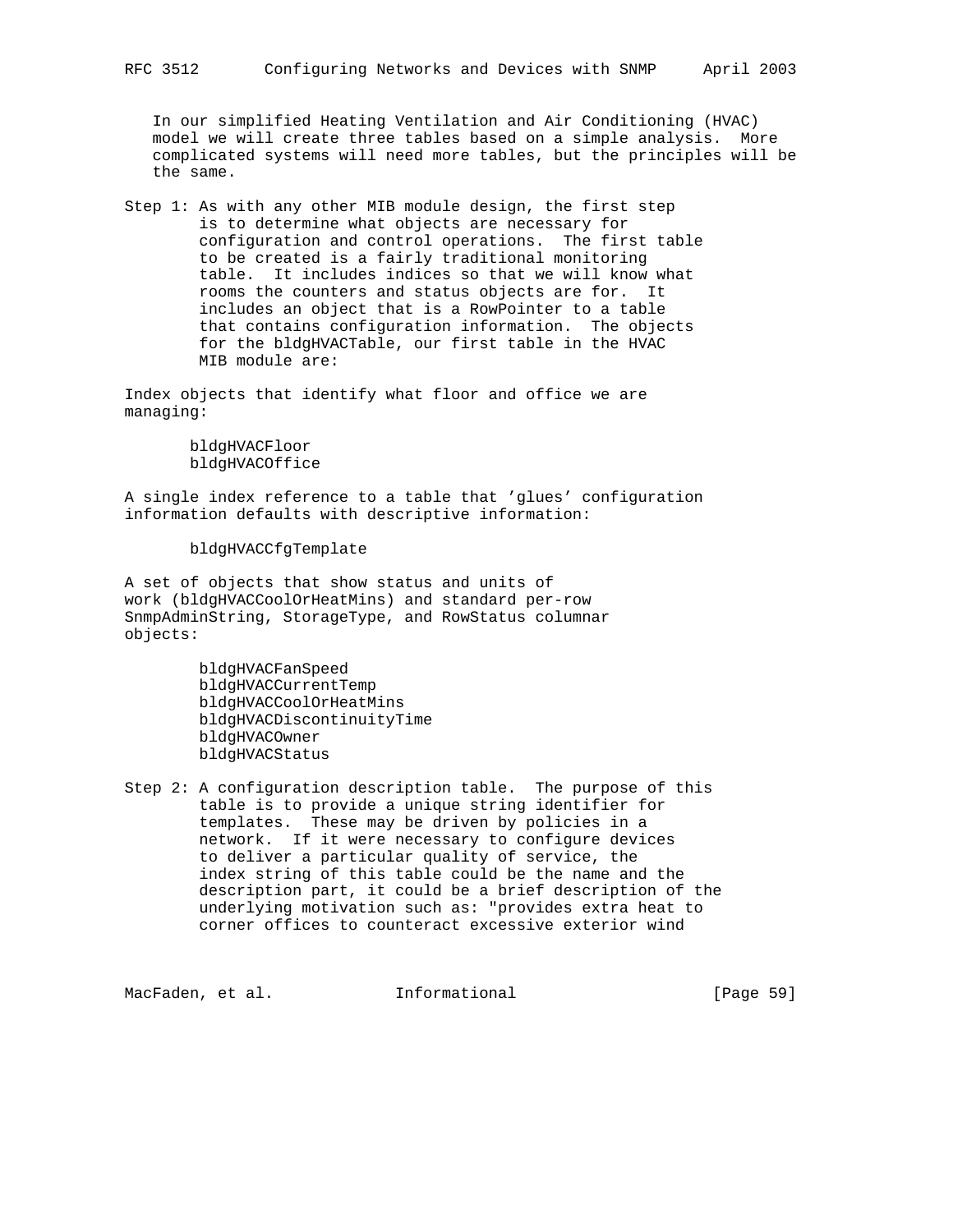chill". Standard owner and status objects may also be helpful and are included here. The row columnar objects are:

 bldgHVACCfgTemplateInfoIndex bldgHVACCfgTemplateInfoID bldgHVACCfgTemplateInfoDescr bldgHVACCfgTemplateInfoOwner bldgHVACCfgTemplateInfoStatus

Notice that to this point we have provided no configuration information. That will be in the next table. Some readers may wonder why this table is not combined with the configuration template table described in the next step. In fact, they can be. The reason for having a separate table is that as systems become more complex, there may be more than one configuration table that points to these descriptions. Another reason for two tables is that this in not reproduced for every template and instance, which can save some additional data movement. Every designer will have to evaluate the tradeoffs between number of objects and data movement efficiency just as with other MIB modules.

Step 3: The bldgHVACCfgTemplateTable contains the specific configuration parameters that are pointed to by the bldgHVACConfigPtr object. Note that many rows in the bldgHVACTable can point to an entry in this table. It is also possible for entries to be used by 1 or 0 rows of the bldgHVACTable. It is the property of allowing multiple rows (instances) in the bldgHVACTable to point to a row in this table that can produce such efficiency gains from policy-based management with SNMP. Also notice that the configuration data is tied directly to the counter data so that people can see how configurations impact behavior.

The objects in this table are all that are necessary for configuration and connection to the other tables as well as the usual SnmpAdminString, StorageType, and RowStatus objects:

A simple index to the table:

bldgHVACCfgTemplateIndex

The configuration objects:

MacFaden, et al. 1nformational [Page 60]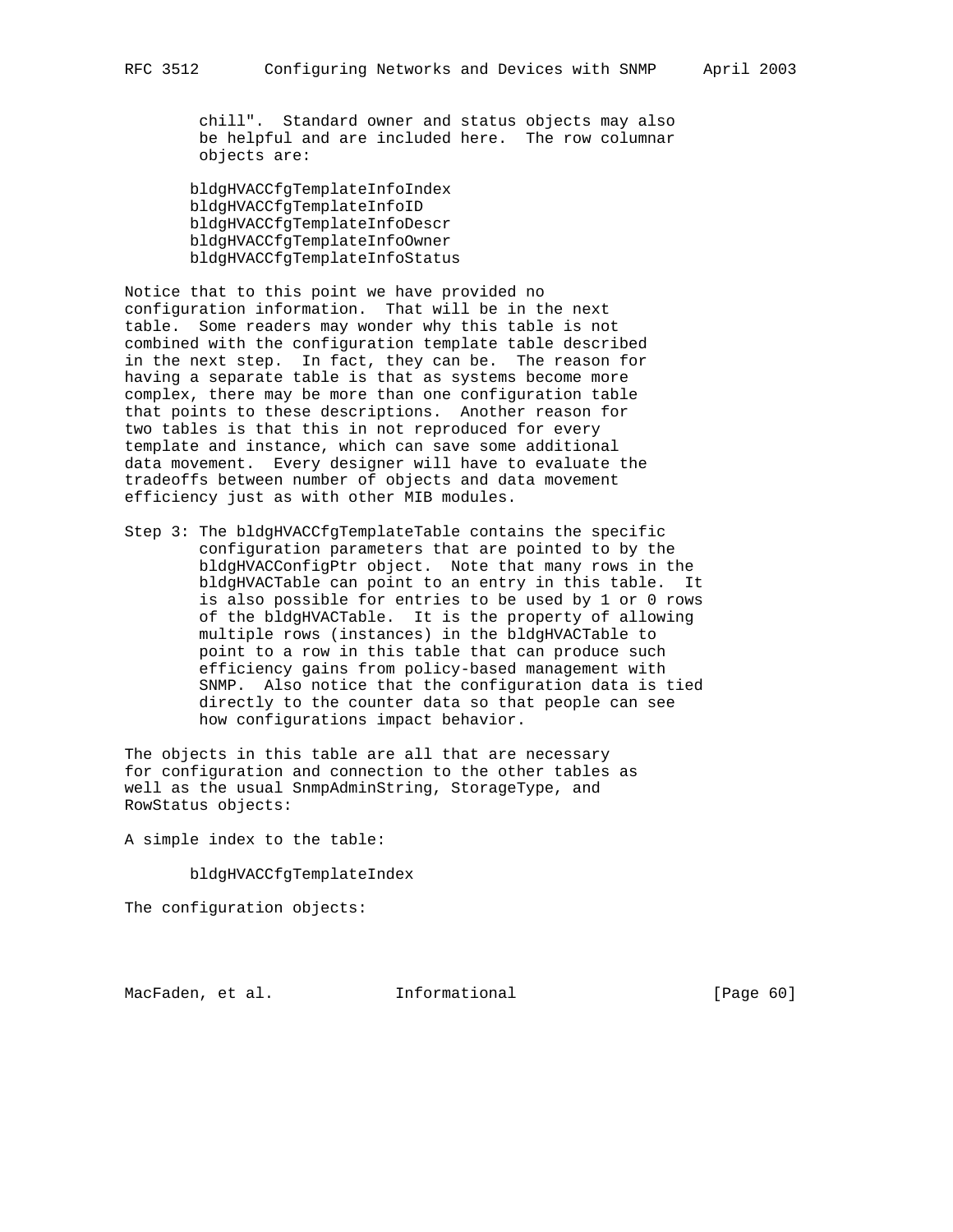bldgHVACCfgTemplateDesiredTemp bldgHVACCfgTemplateCoolOrHeat

```
Administrative objects for SnmpAdminString and
RowStatus:
```
 bldgHVACCfgTemplateInfo bldgHVACCfgTemplateOwner bldgHVACCfgTemplateStorage bldgHVACCfgTemplateStatus

8.1. MIB Module Definition

```
BLDG-HVAC-MIB DEFINITIONS ::= BEGIN
IMPORTS
     MODULE-IDENTITY, Counter32,
     Gauge32, OBJECT-TYPE, Unsigned32, experimental
         FROM SNMPv2-SMI
     MODULE-COMPLIANCE, OBJECT-GROUP
        FROM SNMPv2-CONF
     TEXTUAL-CONVENTION,
     TimeStamp, RowStatus, StorageType
         FROM SNMPv2-TC
     SnmpAdminString
         FROM SNMP-FRAMEWORK-MIB;
```
bldgHVACMIB MODULE-IDENTITY LAST-UPDATED "200303270000Z" ORGANIZATION "SNMPCONF working group E-mail: snmpconf@snmp.com" CONTACT-INFO "Jon Saperia Postal: JDS Consulting 174 Chapman Street Watertown, MA 02472 U.S.A. Phone: +1 617 744 1079<br>E-mail: saperia@jdscons saperia@jdscons.com Wayne Tackabury Postal: Gold Wire Technology 411 Waverley Oaks Rd. Waltham, MA 02452 U.S.A. Phone: +1 781 398 8800 E-mail: wayne@goldwiretech.com

MacFaden, et al. **Informational** [Page 61]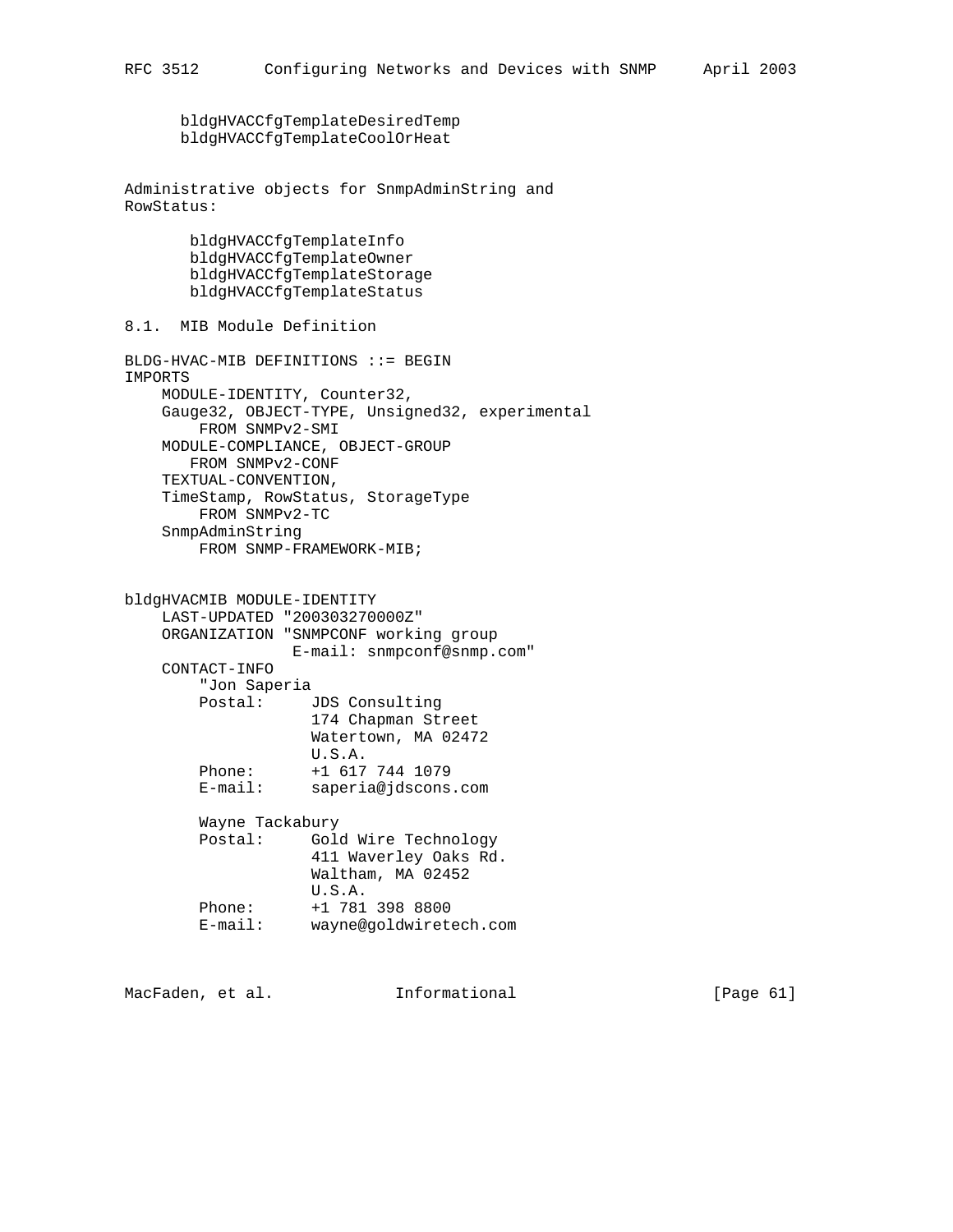```
 Michael MacFaden
         Postal: Riverstone Networks
                    5200 Great America Pkwy.
                    Santa Clara, CA 95054
                    U.S.A.
 Phone: +1 408 878 6500
 E-mail: mrm@riverstonenet.com
        David Partain
         Postal: Ericsson AB
                    P.O. Box 1248
                    SE-581 12 Linkoping
                    Sweden
         E-mail: David.Partain@ericsson.com"
     DESCRIPTION
         "This example MIB module defines a set of management objects
         for heating ventilation and air conditioning systems. It
         also includes objects that can be used to create policies
         that are applied to rooms. This eliminates the need to send
        per-instance configuration commands to the system.
         Copyright (C) The Internet Society (2003). This version of
         this MIB module is part of RFC 3512; see the RFC itself for
        full legal notices."
     REVISION "200303270000Z"
     DESCRIPTION
         "Initial version of BLDG-HVAC-MIB as published in RFC 3512."
    ::= { experimental 122 }
bldgHVACObjects OBJECT IDENTIFIER ::= { bldgHVACMIB 1 }<br>bldgConformance OBJECT IDENTIFIER ::= { bldgHVACMIB 2 }
                      OBJECT IDENTIFIER ::= { bldgHVACMIB 2 }
--
-- Textual Conventions
--
BldgHvacOperation ::= TEXTUAL-CONVENTION
     STATUS current
     DESCRIPTION
         "Operations supported by a heating and cooling system.
        A reference to underlying general systems would go here."
     SYNTAX INTEGER {
                        heat(1),
                \{2\} }
--
-- HVAC Objects Group
```
MacFaden, et al. 1nformational [Page 62]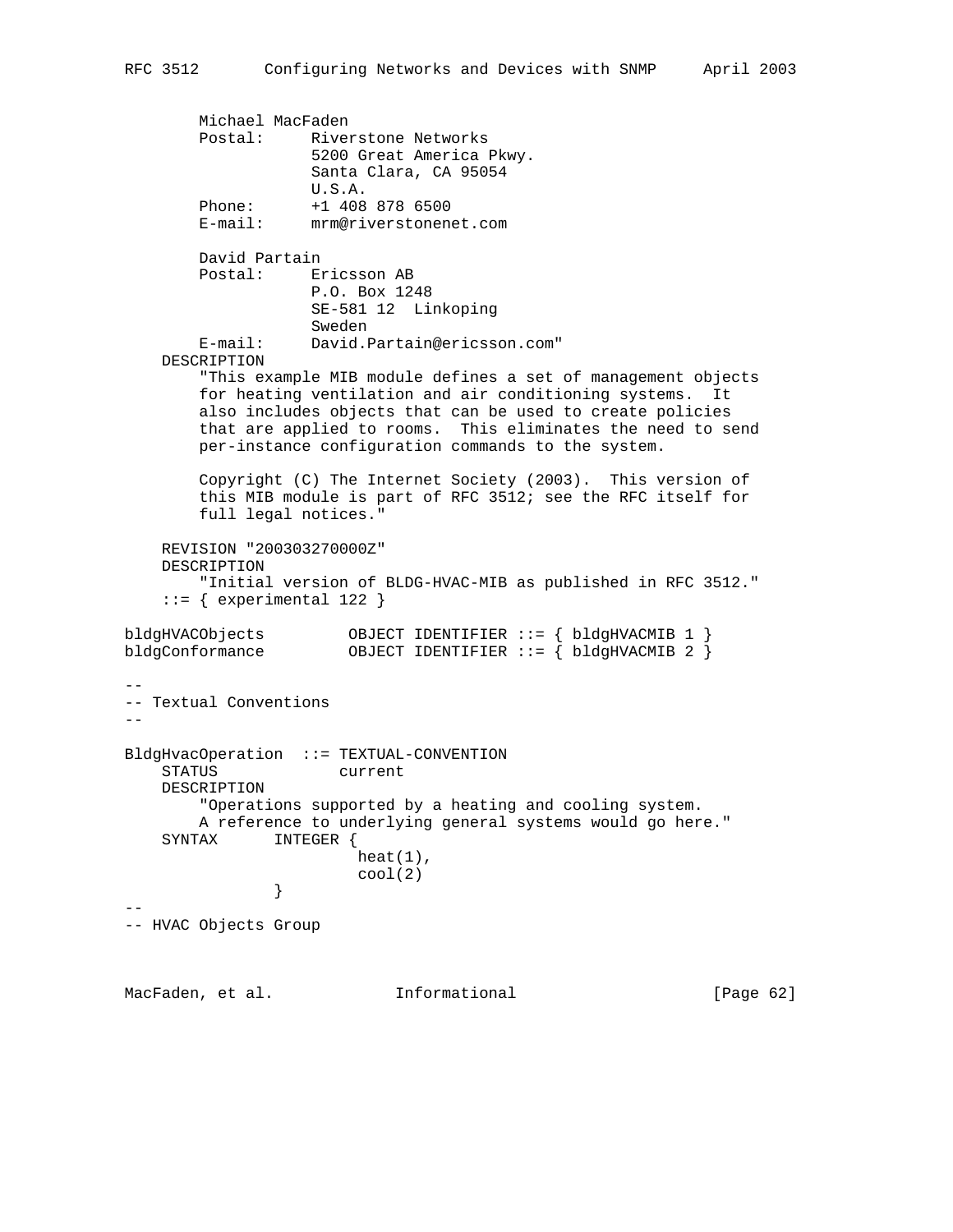$- -$ 

```
bldgHVACTable OBJECT-TYPE
 SYNTAX SEQUENCE OF BldgHVACEntry
    MAX-ACCESS not-accessible
    STATUS current
    DESCRIPTION
        "This table is the representation and data control
        for building HVAC by each individual office.
        The table has rows for, and is indexed by a specific
        floor and office number. Each such row includes
        HVAC statistical and current status information for
        the associated office. The row also contains a
        bldgHVACCfgTemplate columnar object that relates the
        bldgHVACTable row to a row in the bldgHVACCfgTemplateTable.
        If this value is nonzero, then the instance in the row
        that has a value for how the HVAC has been configured
        in the associated template (bldgHVACCfgTeplateTable row).
        Hence, the bldgHVACCfgTeplateTable row contains the
        specific configuration values for the offices as described
        in this table."
    ::= { bldgHVACObjects 1 }
bldgHVACEntry OBJECT-TYPE
    SYNTAX BldgHVACEntry
    MAX-ACCESS not-accessible
    STATUS current
    DESCRIPTION
        "A row in the bldgHVACTable. Each row represents a particular
        office in the building, qualified by its floor and office
        number. A given row instance can be created or deleted by
        set operations upon its bldgHVACStatus columnar
        object instance."
    INDEX { bldgHVACFloor, bldgHVACOffice }
       ::= \{ bldgHVACTable 1 \}BldgHVACEntry ::= SEQUENCE {
       bldgHVACFloor Unsigned32,
       bldgHVACOffice Unsigned32,
bldgHVACCfgTemplate Unsigned32,
bldgHVACFanSpeed Gauge32,
bldgHVACCurrentTemp Gauge32,
 bldgHVACCoolOrHeatMins Counter32,
        bldgHVACDiscontinuityTime TimeStamp,
bldgHVACOwner SnmpAdminString,
bldgHVACStorageType StorageType,
 bldgHVACStatus RowStatus
        }
```
MacFaden, et al. 1nformational [Page 63]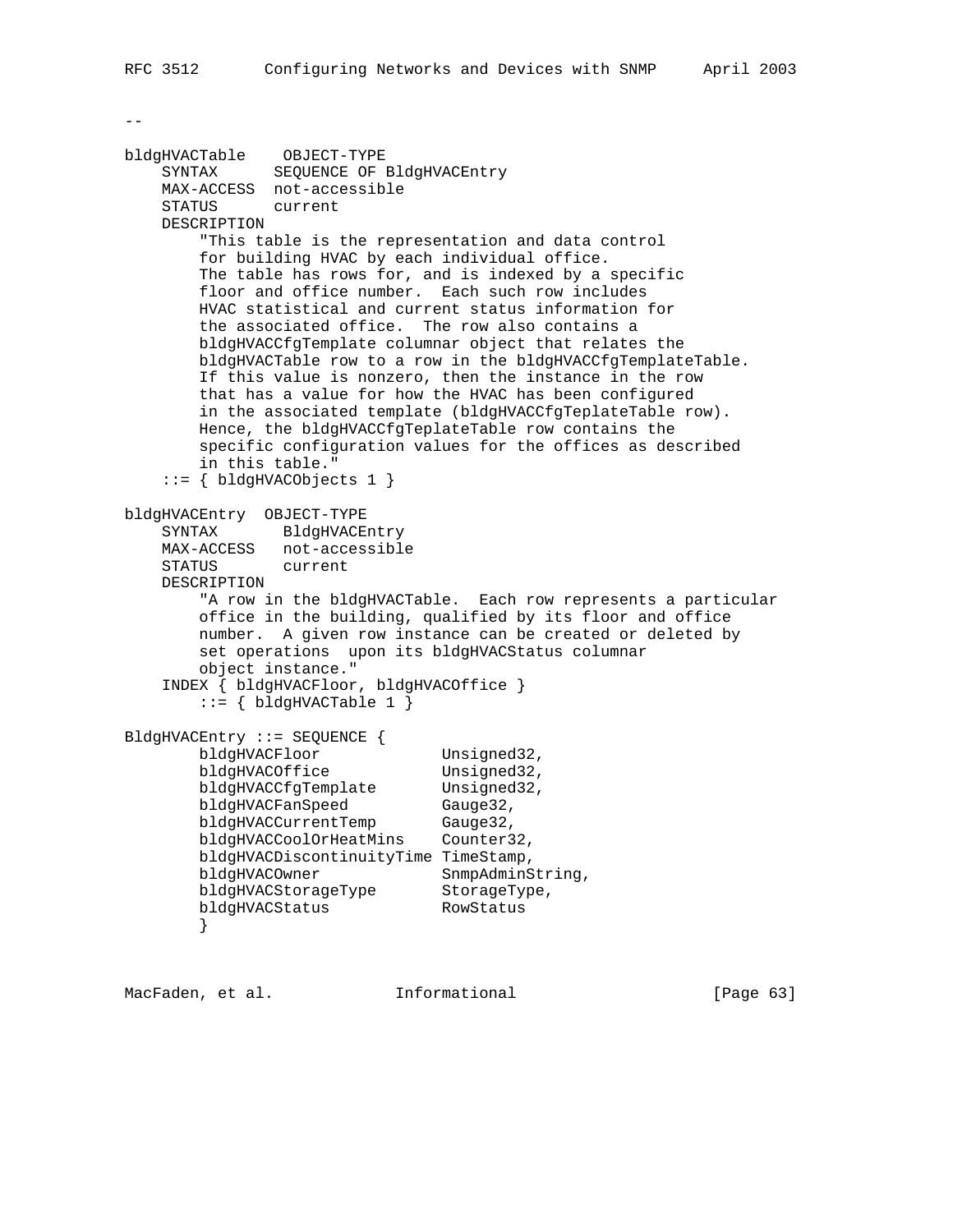```
bldgHVACFloor OBJECT-TYPE
     SYNTAX Unsigned32 (1..1000)
    MAX-ACCESS not-accessible
     STATUS current
    DESCRIPTION
         "This portion of the index indicates the floor of the
         building. The ground floor is considered the
         first floor. For the purposes of this example,
          floors under the ground floor cannot be
         controlled using this MIB module."
    ::= \{ bldgHVACENTry 1 \}bldgHVACOffice OBJECT-TYPE
     SYNTAX Unsigned32 (1..2147483647)
    MAX-ACCESS not-accessible
     STATUS current
    DESCRIPTION
         "This second component of the index specifies the
        office number."
    ::= { bldgHVACEntry 2 }
bldgHVACCfgTemplate OBJECT-TYPE
   SYNTAX Unsigned32<br>
MAX-ACCESS read-create
                 read-create
    STATUS current
    DESCRIPTION
         "The index (bldgHVACCfgTemplateIndex instance)
         of an entry in the 'bldgHVACCfgTemplateTable'.
         The bldgHVACCfgTable row instance referenced
         is a pre-made configuration 'template'
         that represents the configuration described
        by the bldgHVACCfgTemplateInfoDescr object. Note
         that not all configurations will be under a
         defined template. As a result, a row in this
        bldgHVACTable may point to an entry in the
        bldgHVACCfgTemplateTable that does not in turn
        have a reference (bldgHVACCfgTemplateInfo) to an
         entry in the bldgHVACCfgTemplateInfoTable. The
         benefit of this approach is that all
         configuration information is available in one
         table whether all elements in the system are
        derived from configured templates or not.
         Where the instance value for this colunmar object
         is zero, this row represents data for an office
        whose HVAC status can be monitored using the
        read-only columnar object instances of this
        row, but is not under the configuration control
```
MacFaden, et al. 1nformational 1999 [Page 64]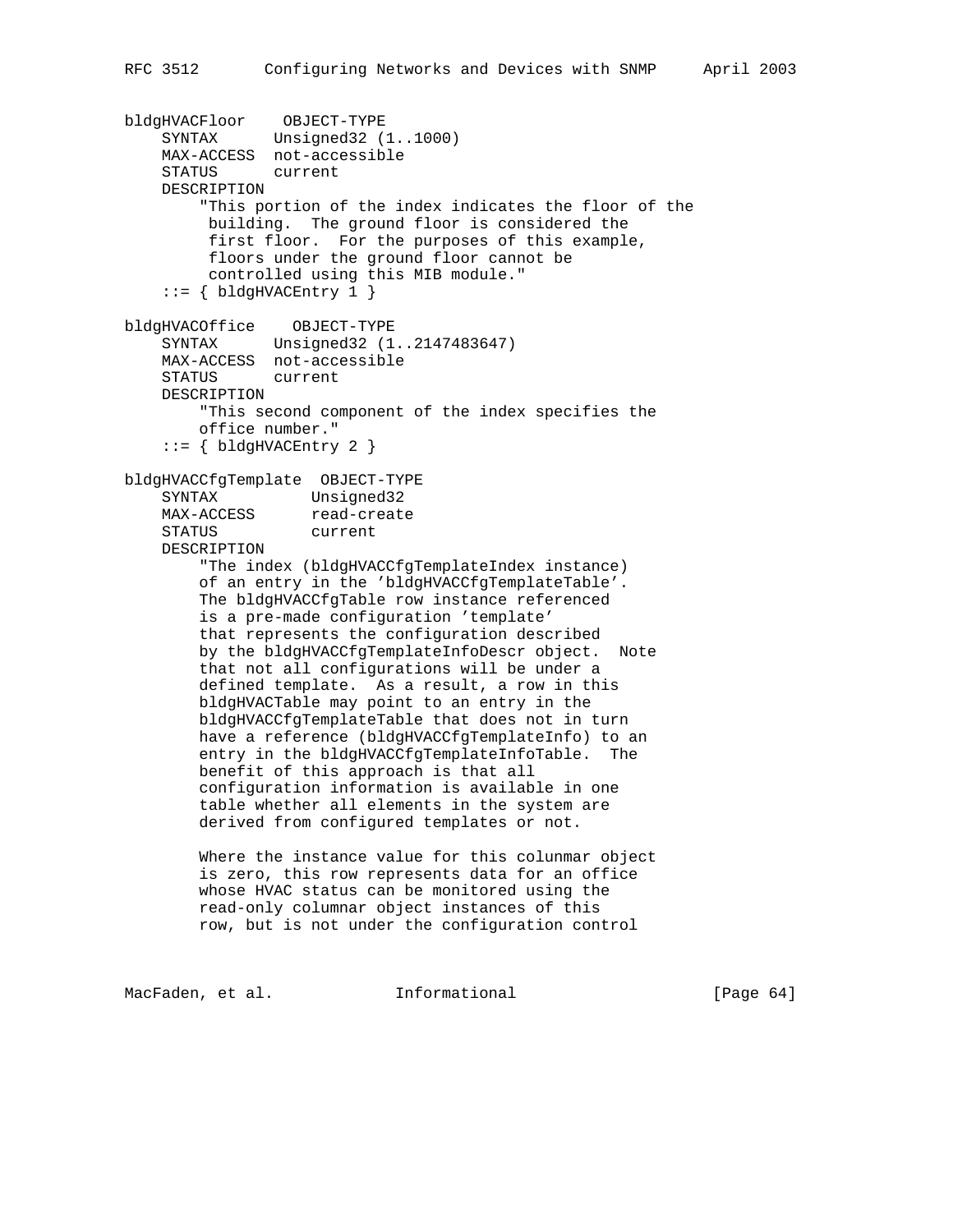```
 of the agent."
   ::= \{ bldgHVACEntry 3 \}bldgHVACFanSpeed OBJECT-TYPE
   SYNTAX Gauge32
    UNITS "revolutions per minute"
   MAX-ACCESS read-only
    STATUS current
    DESCRIPTION
        "Shows the revolutions per minute of the fan. Fan speed
        will vary based on the difference between
        bldgHVACCfgTemplateDesiredTemp and bldgHVACCurrentTemp. The
        speed is measured in revolutions of the fan blade per minute."
   ::= \{ bldgHVACENTry 4 \}bldgHVACCurrentTemp OBJECT-TYPE
    SYNTAX Gauge32
    UNITS "degrees in celsius"
   MAX-ACCESS read-only
    STATUS current
    DESCRIPTION
        "The current measured temperature in the office. Should
        the current temperature be measured at a value of less
        than zero degrees celsius, a read of the instance
        for this object will return a value of zero."
   ::= \{ bldgHVACENTry 5 \}bldgHVACCoolOrHeatMins OBJECT-TYPE
    SYNTAX Counter32
    UNITS "minutes"
   MAX-ACCESS read-only
    STATUS current
    DESCRIPTION
        "The total number of heating or cooling minutes that have
        been consumed since the row was activated. Notice that
        whether the minutes represent heating or cooling is a
        function of the configuration of this row. If the system
        is re-initialized from a cooling to heating function or
        vice versa, then the counter would start over again. This
        effect is similar to a reconfiguration of some network
        interface cards. When parameters that impact
        configuration are changed, the subsystem must be
        re-initialized. Discontinuities in the value of this counter
        can occur at re-initialization of the management system,
        and at other times as indicated by the value of
        bldgHVACDiscontinuityTime."
   ::= { bldgHVACEntry 6 }
```
MacFaden, et al. **Informational** [Page 65]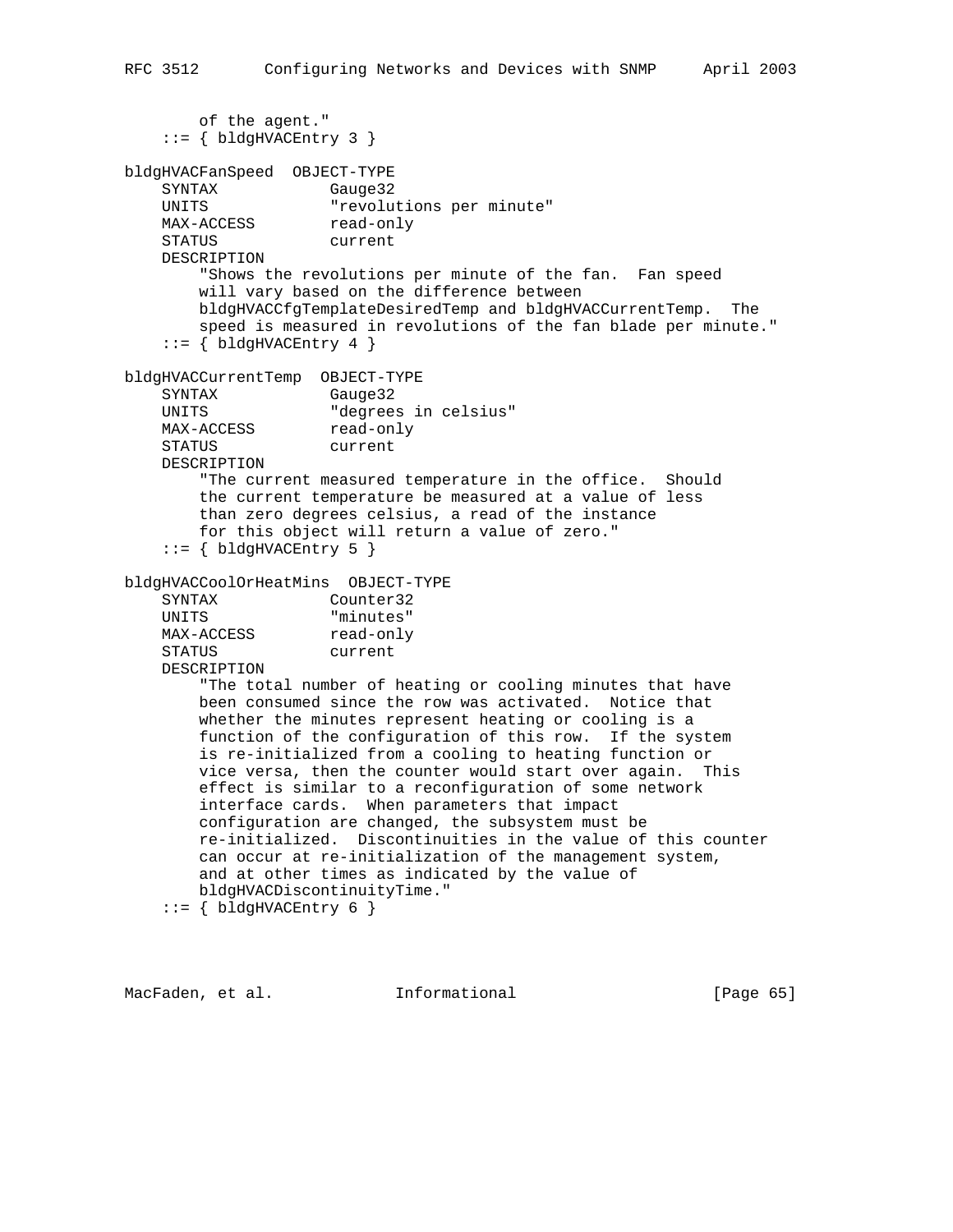```
bldgHVACDiscontinuityTime OBJECT-TYPE
     SYNTAX TimeStamp
    MAX-ACCESS read-only
     STATUS current
    DESCRIPTION
         "The value of sysUpTime on the most recent occasion at which
        any heating or cooling operation for the office designated
        by this row instance experienced a discontinuity. If
        no such discontinuities have occurred since the last re-
        initialization of the this row, then this object contains a
        zero value."
    ::= { bldgHVACEntry 7 }
bldgHVACOwner OBJECT-TYPE
    SYNTAX SnmpAdminString<br>MAX-ACCESS read-create
   SINIAAN<br>MAX-ACCESS
    STATUS current
    DESCRIPTION
         "The identity of the operator/system that
         last modified this entry. When a new entry
         is created, a valid SnmpAdminString must
        be supplied. If, on the other hand, this
        entry is populated by the agent 'discovering'
        unconfigured rooms, the empty string is a valid
        value for this object."
    ::= \{ bldgHVACEntry 8 \}bldgHVACStorageType OBJECT-TYPE
SYNTAX StorageType
MAX-ACCESS read-create
    STATUS current
    DESCRIPTION
         "The persistence of this row of the table in system storage,
        as it pertains to permanence across system resets. A columnar
        instance of this object with value 'permanent' need not allow
        write-access to any of the columnar object instances in the
        containing row."
    ::= \{ b1dgHVACEntry 9 \}bldgHVACStatus OBJECT-TYPE
   SYNTAX RowStatus<br>
MAX-ACCESS read-create
   MAX-ACCESS
    STATUS current
    DESCRIPTION
        "Controls and reflects the creation and activation status of
        a row in this table.
        No attempt to modify a row columnar object instance value in
MacFaden, et al. Informational [Page 66]
```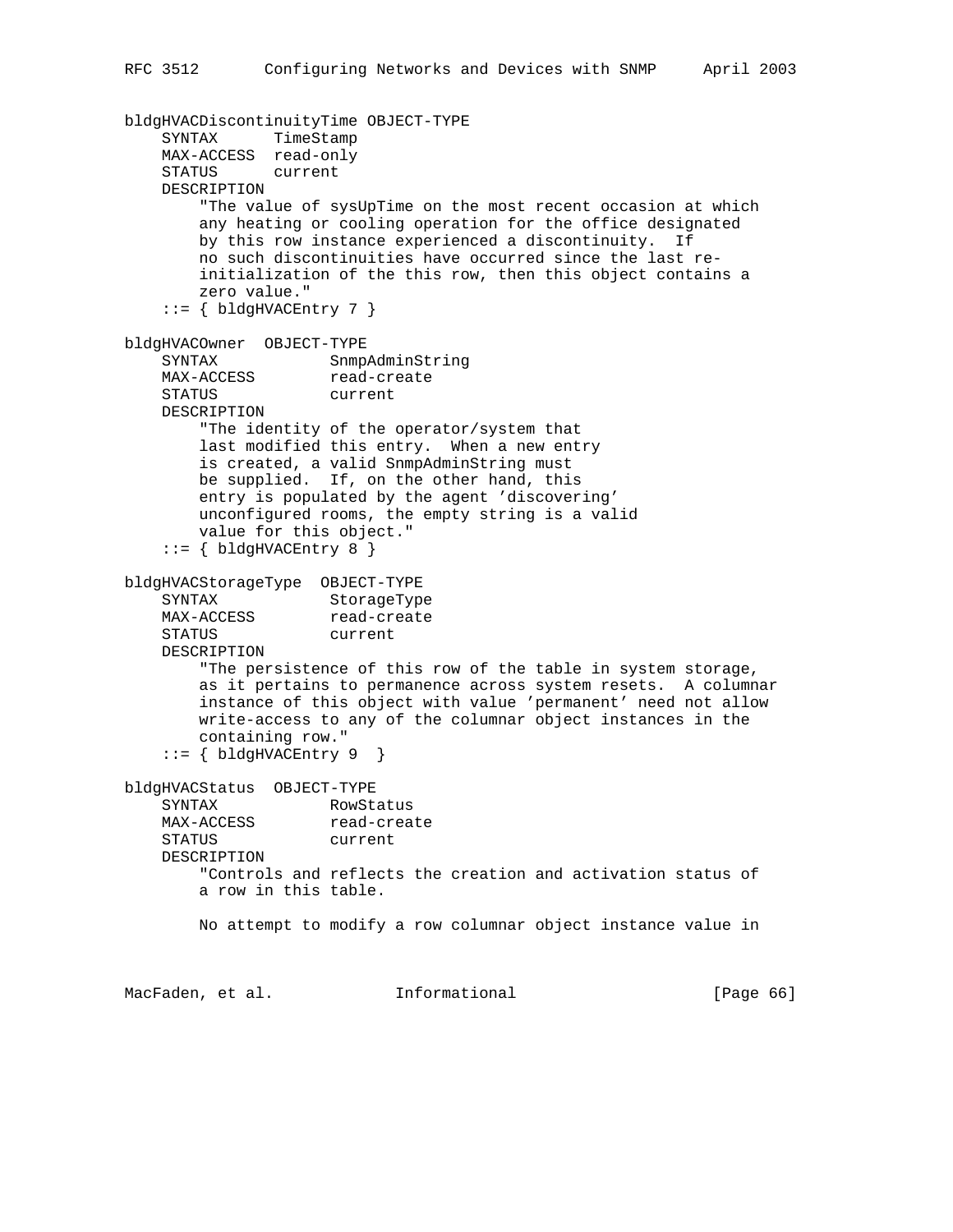```
 the bldgHVACTable should be issued while the value of
         bldgHVACStatus is active(1). Should an agent receive a SET
         PDU attempting such a modification in this state, an
         inconsistentValue error should be returned as a result of
         the SET attempt."
    ::= { bldgHVACEntry 10 }
--
-- HVAC Configuration Template Table
--
bldgHVACCfgTemplateInfoTable OBJECT-TYPE
     SYNTAX SEQUENCE OF BldgHVACCfgTemplateInfoEntry
     MAX-ACCESS not-accessible
     STATUS current
     DESCRIPTION
         "This table provides unique string identification for
        HVAC templates in a network. If it were necessary to
         configure rooms to deliver a particular quality of climate
         control with regard to cooling or heating, the index string
         of a row in this table could be the template name.
        The bldgHVACCfgCfgTemplateInfoDescription
         contains a brief description of the template service objective
         such as: provides summer cooling settings for executive
        offices. The bldgHVACCfgTemplateInfo in the
        bldgHVACCfgTemplateTable will contain the pointer to the
         relevant row in this table if it is intended that items
         that point to a row in the bldgHVACCfgTemplateInfoTable be
         identifiable as being under template control though this
        mechanism."
     ::= { bldgHVACObjects 2 }
bldgHVACCfgTemplateInfoEntry OBJECT-TYPE
    SYNTAX BldgHVACCfgTemplateInfoEntry
     MAX-ACCESS not-accessible
    STATUS
     DESCRIPTION
         "Each row represents a particular template and
         description. A given row instance can be created or
         deleted by set operations upon its
        bldgHVACCfgTemplateInfoStatus columnar object
         instance."
     INDEX { bldgHVACCfgTemplateInfoIndex }
     ::= { bldgHVACCfgTemplateInfoTable 1 }
BldgHVACCfgTemplateInfoEntry ::= SEQUENCE {
        bldgHVACCfgTemplateInfoIndex Unsigned32,
       bldgHVACCfgTemplateInfoID SnmpAdminString,
```
MacFaden, et al. **Informational** [Page 67]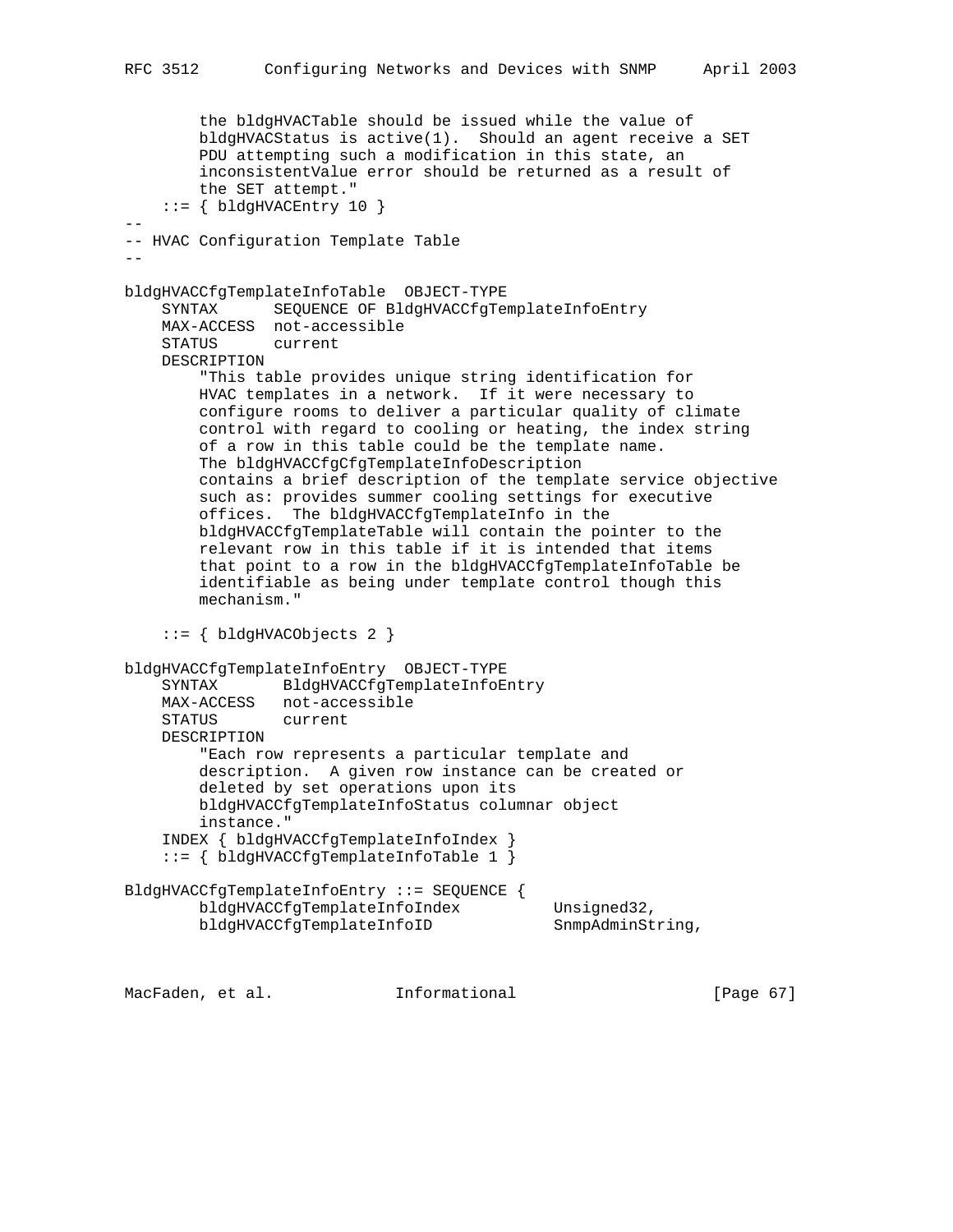```
bldgHVACCfgTemplateInfoDescr SnmpAdminString,<br>bldgHVACCfgTemplateInfoOwner SnmpAdminString,
        bldgHVACCfgTemplateInfoOwner SnmpAdminS<br>bldgHVACCfgTemplateInfoStatus RowStatus,
        bldgHVACCfgTemplateInfoStatus RowStatus,<br>bldgHVACCfgTemplateInfoStorType StorageType
        bldgHVACCfgTemplateInfoStorType
 }
bldgHVACCfgTemplateInfoIndex OBJECT-TYPE
        SYNTAX Unsigned32 (1..2147483647)
        MAX-ACCESS not-accessible
        STATUS current
        DESCRIPTION
            "The unique index to a row in this table."
         ::= { bldgHVACCfgTemplateInfoEntry 1 }
bldgHVACCfgTemplateInfoID OBJECT-TYPE
     SYNTAX SnmpAdminString
    MAX-ACCESS read-create<br>STATUS current
    STATUS
     DESCRIPTION
         "Textual identifier for this table row, and, consequently
         the template. This should be a unique name within
         an administrative domain for a particular template so that
         all systems in a network that are under the same template
         can have the same 'handle' (e.g., 'Executive Offices',
         'Lobby Areas')."
     ::= { bldgHVACCfgTemplateInfoEntry 2 }
bldgHVACCfgTemplateInfoDescr OBJECT-TYPE
     SYNTAX SnmpAdminString
     MAX-ACCESS read-create
     STATUS current
     DESCRIPTION
         "A general description of the template. One example might
         be - Controls the cooling for offices on higher floors
         during the summer."
     ::= { bldgHVACCfgTemplateInfoEntry 3 }
bldgHVACCfgTemplateInfoOwner OBJECT-TYPE
    SYNTAX SnmpAdminString<br>MAX-ACCESS read-create
MAX-ACCESS read-create
 STATUS current
     DESCRIPTION
         "The identity of the operator/system that last modified
         this entry."
     ::= { bldgHVACCfgTemplateInfoEntry 4 }
bldgHVACCfgTemplateInfoStatus OBJECT-TYPE
```
MacFaden, et al. **Informational** [Page 68]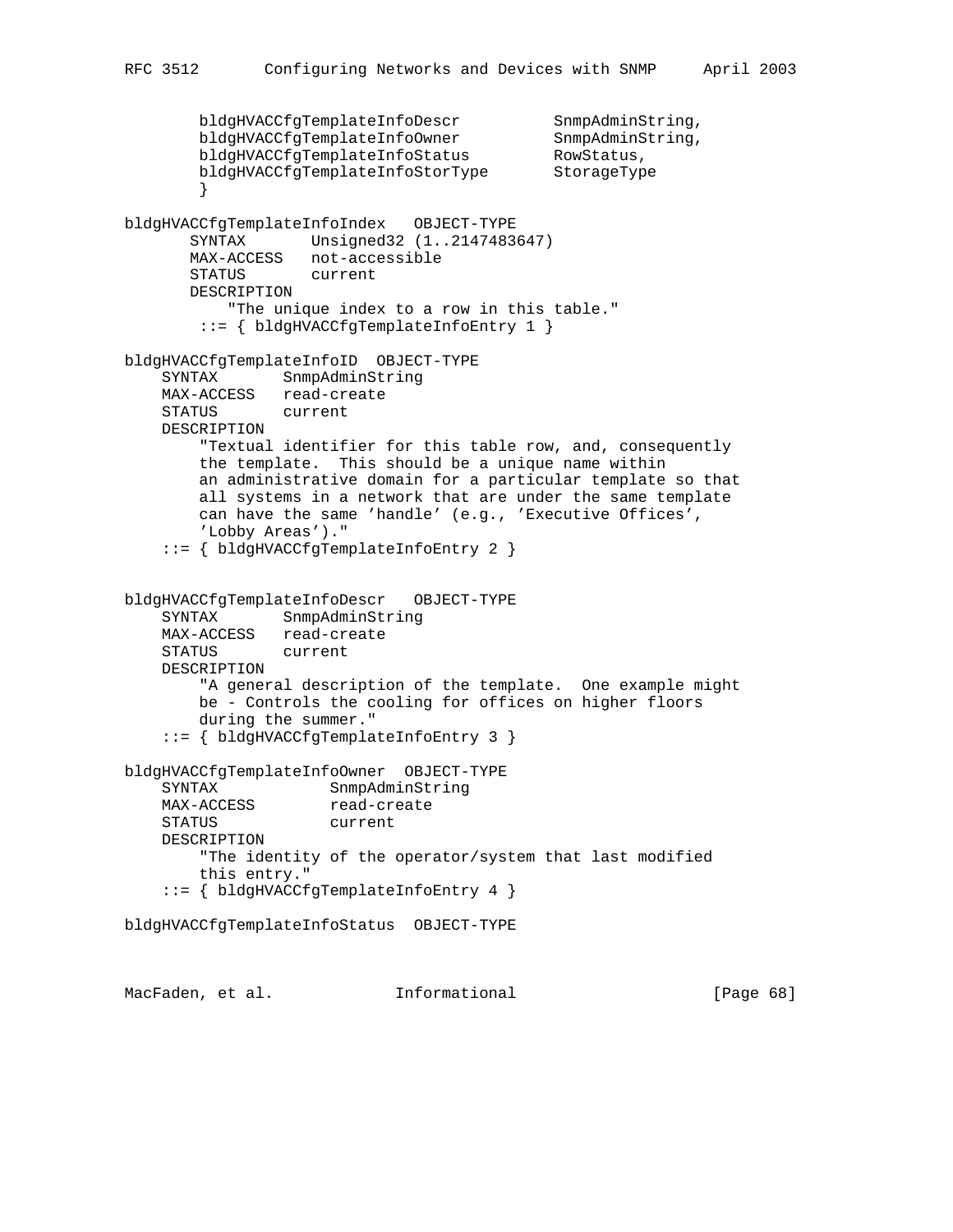SYNTAX RowStatus MAX-ACCESS read-create STATUS current DESCRIPTION "The activation status of this row. No attempt to modify a row columnar object instance value in the bldgHVACCfgTemplateInfo Table should be issued while the value of bldgHVACCfgTemplateInfoStatus is active(1). Should an agent receive a SET PDU attempting such a modification in this state, an inconsistentValue error should be returned as a result of the SET attempt." ::= { bldgHVACCfgTemplateInfoEntry 5 } bldgHVACCfgTemplateInfoStorType OBJECT-TYPE SYNTAX StorageType<br>MAX-ACCESS read-create MAX-ACCESS read-cre<br>STATUS current STATUS DESCRIPTION "The persistence of this row of the table in system storage, as it pertains to permanence across system resets. A columnar instance of this object with value 'permanent' need not allow write-access to any of the columnar object instances in the containing row." ::= { bldgHVACCfgTemplateInfoEntry 6 } -- -- HVAC Configuration Template Table - bldgHVACCfgTemplateTable OBJECT-TYPE SYNTAX SEQUENCE OF BldgHVACCfgTemplateEntry MAX-ACCESS not-accessible STATUS current DESCRIPTION "This table contains the templates, which can be used to set defaults that will be applied to specific offices. The application of those values is accomplished by having a row instance of the bldgHVACTable reference a row of this table (by the value of the former's bldgHVACCfgTemplate columnar instance). Identifying information concerning a row instance of this table can be found in the columnar data of the row instance of the bldgHVACCfgTemplateInfoTable entry referenced by the bldgHVACCfgTemplateInfo columnar object of this table."

```
 ::= { bldgHVACObjects 3 }
```
MacFaden, et al. 1nformational [Page 69]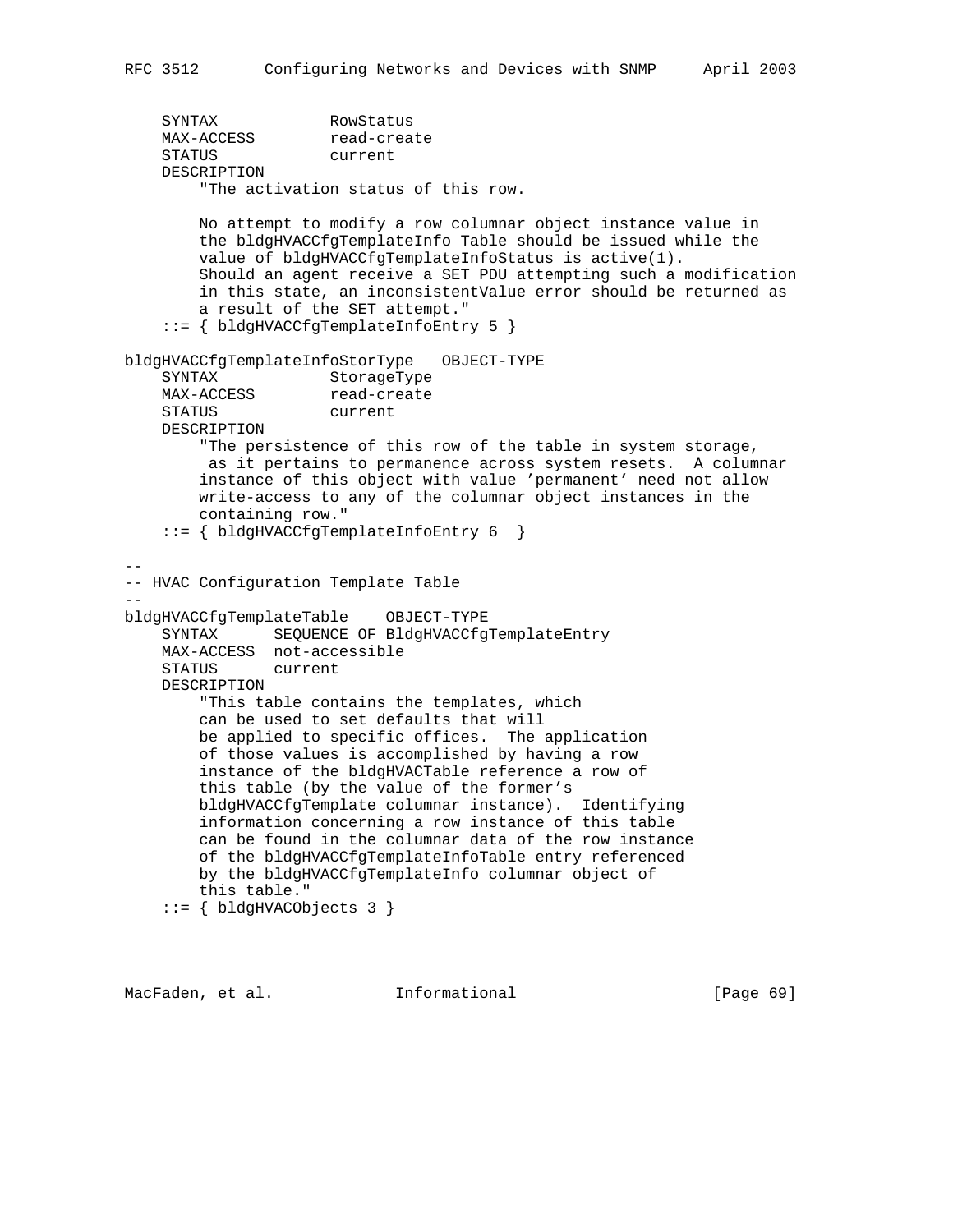bldgHVACCfgTemplateEntry OBJECT-TYPE SYNTAX BldgHVACCfgTemplateEntry MAX-ACCESS not-accessible STATUS current DESCRIPTION "Each row represents a single set of template parameters that can be applied to selected instances - in this case offices. These policies will be turned on and off by the policy module through its scheduling facilities. A given row instance can be created or deleted by set operations upon its bldgHVACCfgTemplateStatus columnar object instance." INDEX { bldgHVACCfgTemplateIndex } ::= { bldgHVACCfgTemplateTable 1 } BldgHVACCfgTemplateEntry ::= SEQUENCE { bldgHVACCfgTemplateIndex Unsigned32, bldgHVACCfgTemplateDesiredTemp Gauge32, bldgHVACCfgTemplateCoolOrHeat BldgHvacOperation, bldgHVACCfgTemplateInfo Unsigned32, bldgHVACCfgTemplateOwner SnmpAdminString,<br>bldgHVACCfgTemplateStorage StorageType,<br>bldqHVACCfgTemplateStatus RowStatus bldgHVACCfgTemplateStorage bldgHVACCfgTemplateStatus } bldgHVACCfgTemplateIndex OBJECT-TYPE SYNTAX Unsigned32 (1..2147483647) MAX-ACCESS not-accessible STATUS current DESCRIPTION "A unique value for each defined template in this table. This value can be referenced as a row index by any MIB module that needs access to this information. The bldgHVACCfgTemplate will point to entries in this table." ::= { bldgHVACCfgTemplateEntry 1 } bldgHVACCfgTemplateDesiredTemp OBJECT-TYPE SYNTAX Gauge32 UNITS "degrees in celsius"<br>MAX-ACCESS read-create MAX-ACCESS STATUS current DESCRIPTION "This is the desired temperature setting. It might be changed at different times of the day or based on seasonal conditions. It is permitted to change this value by first moving the row to an inactive state, making the

MacFaden, et al. 1nformational 1999 [Page 70]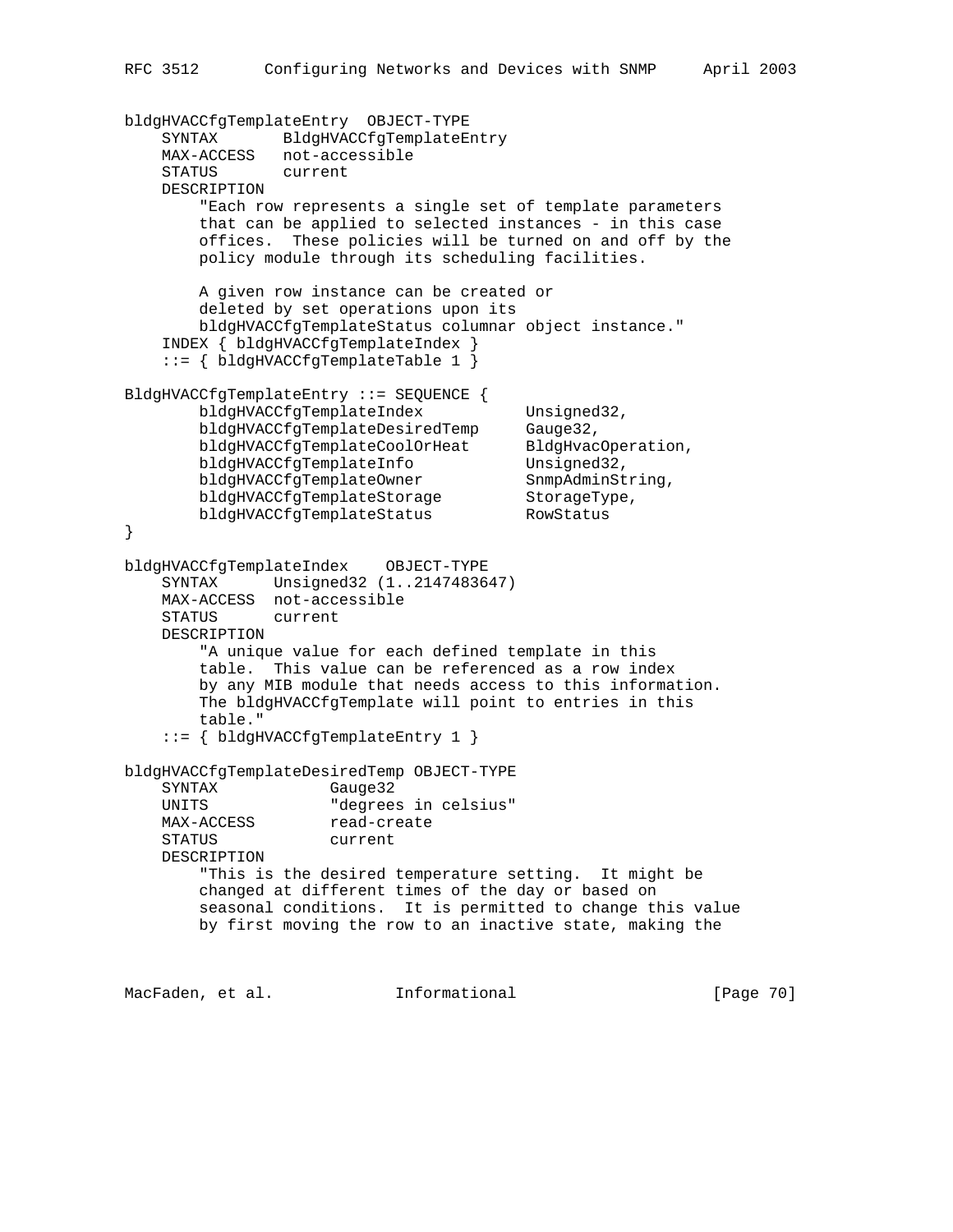change and then reactivating the row." ::= { bldgHVACCfgTemplateEntry 2 } bldgHVACCfgTemplateCoolOrHeat OBJECT-TYPE SYNTAX BldgHvacOperation<br>
MAX-ACCESS read-create read-create STATUS current DESCRIPTION "This controls the heating and cooling mechanism and is set-able by building maintenance. It is permitted to change this value by first moving the row to an inactive state, making the change and then reactivating the row." ::= { bldgHVACCfgTemplateEntry 3 } bldgHVACCfgTemplateInfo OBJECT-TYPE SYNTAX Unsigned32<br>MAX-ACCESS read-create  $MAX-ACCESS$  STATUS current DESCRIPTION "This object points to a row in the bldgHVACCfgTemplateInfoTable. This controls the heating and cooling mechanism and is set-able by building maintenance. It is permissible to change this value by first moving the row to an inactive state, making the change and then reactivating the row. A value of zero means that this entry is not associated with a named template found in the bldgHVACCfgTemplateInfoTable." ::= { bldgHVACCfgTemplateEntry 4 } bldgHVACCfgTemplateOwner OBJECT-TYPE SYNTAX SnmpAdminString MAX-ACCESS read-create STATUS current DESCRIPTION "The identity of the administrative entity that created this row of the table." ::= { bldgHVACCfgTemplateEntry 5 } bldgHVACCfgTemplateStorage OBJECT-TYPE SYNTAX StorageType MAX-ACCESS read-create STATUS current DESCRIPTION "The persistence of this row of the table across system resets. A columnar instance of this object with value 'permanent' need not allow write-access to any of the columnar object instances in the containing row."

MacFaden, et al. 1nformational 1999 [Page 71]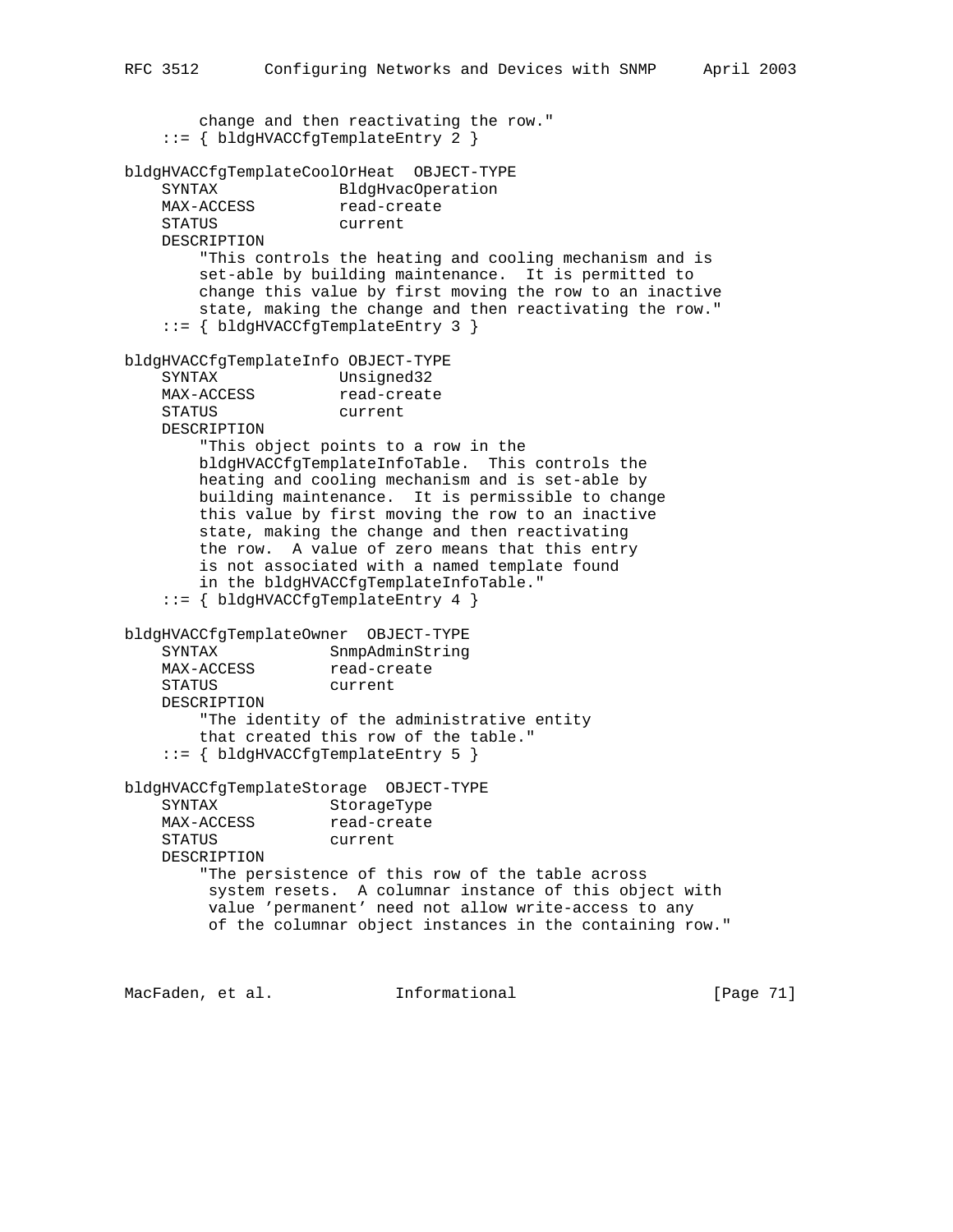```
 ::= { bldgHVACCfgTemplateEntry 6 }
bldgHVACCfgTemplateStatus OBJECT-TYPE
     SYNTAX RowStatus
    MAX-ACCESS read-create<br>STATUS current
    STATUS
     DESCRIPTION
         "The activation status of this row of the table.
         No attempt to modify a row columnar object instance value in
         the bldgHVACCfgTemplateTable should be issued while the
         value of bldgHVACCfgTemplateStatus is active(1).
         Should an agent receive a SET PDU attempting such a modification
         in this state, an inconsistentValue error should be returned as
         a result of the SET attempt."
     ::= { bldgHVACCfgTemplateEntry 7 }
--
-- Conformance Information
--bldgCompliances OBJECT IDENTIFIER ::= { bldgConformance 1 }
bldgGroups 0BJECT IDENTIFIER ::= { bldgConformance 2 }
-- Compliance Statements
bldgCompliance MODULE-COMPLIANCE
     STATUS current
     DESCRIPTION
         "The requirements for conformance to the BLDG-HVAC-MIB. The
          bldgHVACObjects group must be implemented to conform to the
          BLDG-HVAC-MIB."
     MODULE -- this module
     GROUP bldgHVACObjectsGroup
     DESCRIPTION
         "The bldgHVACObjects is mandatory for all systems that
         support HVAC systems."
    ::= \{ bldgCompliances 1 \}bldgHVACObjectsGroup OBJECT-GROUP
     OBJECTS {
         bldgHVACCfgTemplate,
         bldgHVACFanSpeed, bldgHVACCurrentTemp,
         bldgHVACCoolOrHeatMins, bldgHVACDiscontinuityTime,
         bldgHVACOwner, bldgHVACStatus,
         bldgHVACStorageType, bldgHVACCfgTemplateInfoID,
         bldgHVACCfgTemplateInfoDescr, bldgHVACCfgTemplateInfoOwner,
```
RFC 3512 Configuring Networks and Devices with SNMP April 2003

MacFaden, et al. **Informational** [Page 72]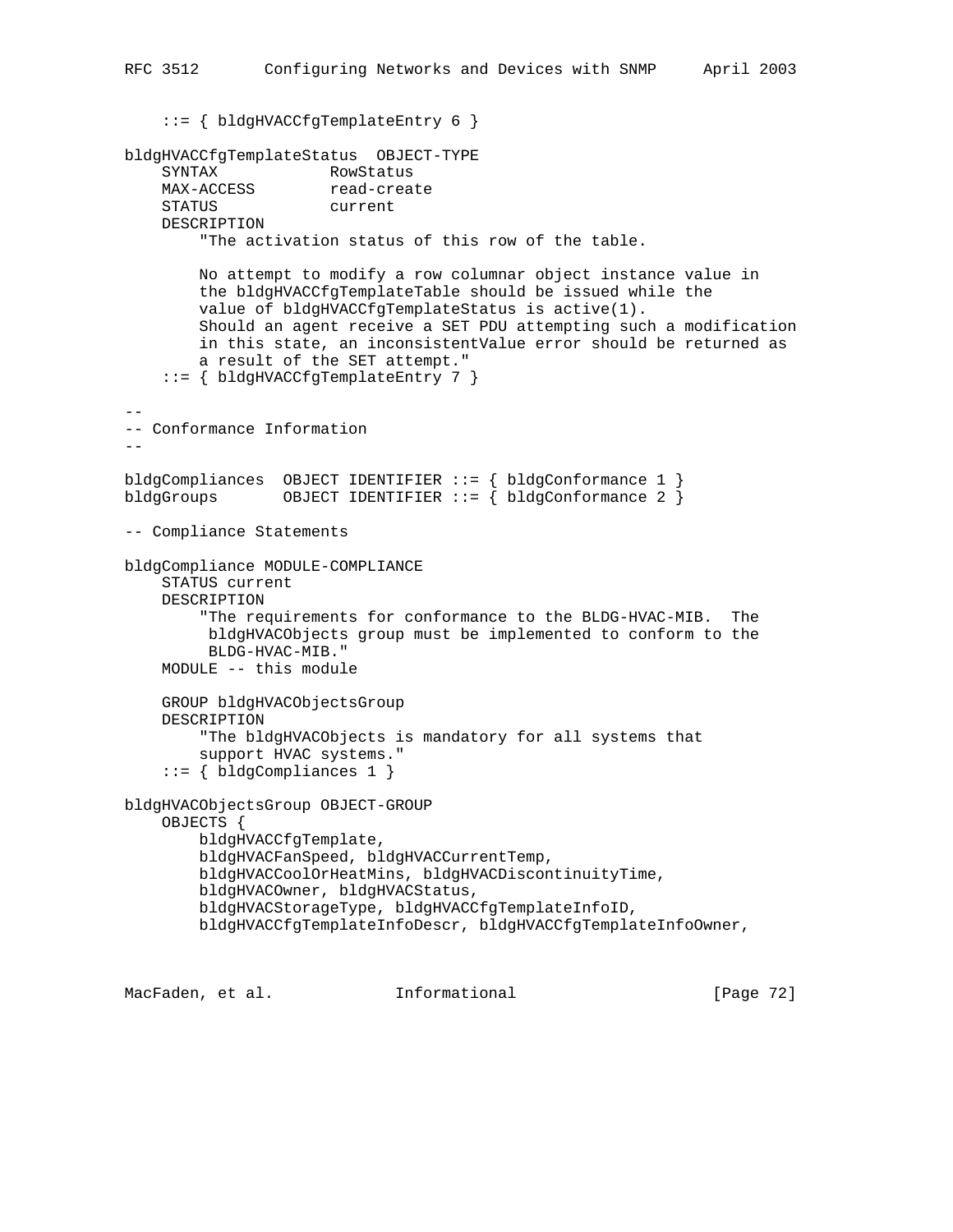```
 bldgHVACCfgTemplateInfoStatus,
     bldgHVACCfgTemplateInfoStorType,
     bldgHVACCfgTemplateDesiredTemp,
     bldgHVACCfgTemplateCoolOrHeat,
     bldgHVACCfgTemplateInfo,
     bldgHVACCfgTemplateOwner,bldgHVACCfgTemplateStorage,
     bldgHVACCfgTemplateStatus
 }
 STATUS current
 DESCRIPTION
     "The bldgHVACObjects Group."
::= { bldgGroups 1 }
```
END

## 8.2. Notes on MIB Module with Template-based Data

 The primary purpose of the example "HVAC" MIB module is to show how to construct a single module that includes configuration, template, counter and state information in a single module. If this were a 'real' module we would also have included definitions for notifications for the configuration change operations as previously described. We also would have included notifications for faults and other counter threshold events.

Implementation and Instance Extensions:

 Just as with networking technologies, vendors may wish to add extensions that can distinguish their products from the competition. If an HVAC vendor also wanted to support humidity control, they could add that facility to their equipment and use AUGMENTS for the bldgHVACTemplateTable with two objects, one that indicates the desired humidity and the other, the actual. The bldgHVACTemplateTable could also be extended using this same approach so that HVAC policies could easily be extended to support this vendor.

MacFaden, et al. 1nformational [Page 73]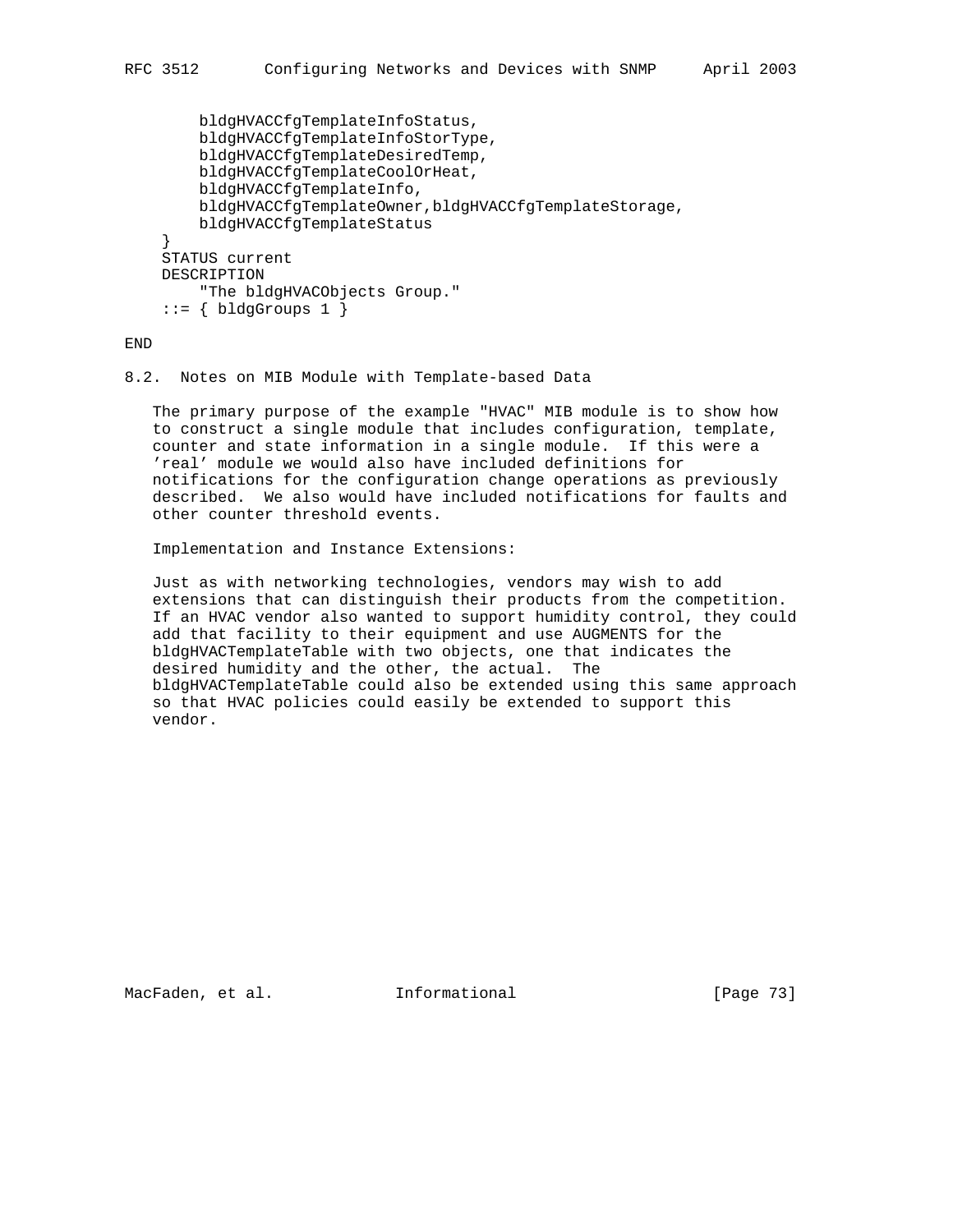## 8.3. Examples of Usage of the MIB

 The following two examples use two templates to configure the temperature in executive offices and in conference rooms. The "conference rooms" template is applied to all conference rooms (which happen to be office 104 on each floor), and the "executive offices" template is applied to executive offices.

 If offices 24, 25, and 26 on the third floor are executive offices, the values in the bldgHVACTable might be:

```
 bldgHVACCfgTemplate.3.24 = 2
 bldgHVACFanSpeed.3.24 = 2989
 bldgHVACCurrentTemp.3.24 = 24
 bldgHVACCoolOrHeatMins.3.24 = 123
 bldgHVACDiscontinuityTime.3.24 = sysUpTime + 12h + 21m
 bldgHVACOwner.3.24 = "policy engine"
 bldgHVACStorageType.3.24 = nonVolatile(3)
 bldgHVACStatus.3.24 = active(1)
```

```
 bldgHVACCfgTemplate.3.25 = 2
 bldgHVACFanSpeed.3.25 = 0
 bldgHVACCurrentTemp.3.25 = 22
 bldgHVACCoolOrHeatMins.3.25 = 298
 bldgHVACDiscontinuityTime.3.25 = sysUpTime + 4h + 2m
 bldgHVACOwner.3.25 = "policy engine"
 bldgHVACStorageType.3.25 = nonVolatile(3)
 bldgHVACStatus.3.25 = active(1)
```

```
 bldgHVACCfgTemplate.3.26 = 2
 bldgHVACFanSpeed.3.26 = 0
 bldgHVACCurrentTemp.3.26 = 22
 bldgHVACCoolOrHeatMins.3.26 = 982
 bldgHVACOwner.3.26 = "policy engine"
 bldgHVACStorageType.3.26 = nonVolatile(3)
 bldgHVACStatus.3.26 = active(1)
```

```
 The second entry in the bldgHVACCfgTemplateTable, to which all of the
 above point, might have the following configuration:
```

```
 bldgHVACCfgTemplateDesiredTemp.2 = 22
 bldgHVACCfgTemplateCoolOrHeat.2 = cool(2)
 bldgHVACCfgTemplateInfo.2 = 2
 bldgHVACCfgTemplateOwner.2 = "Senior Executive assistant"
 bldgHVACCfgTemplateStorage.2 = nonVolatile(3)
 bldgHVACCfgTemplateStatus.2 = active(1)
```
MacFaden, et al. 1nformational 1999 [Page 74]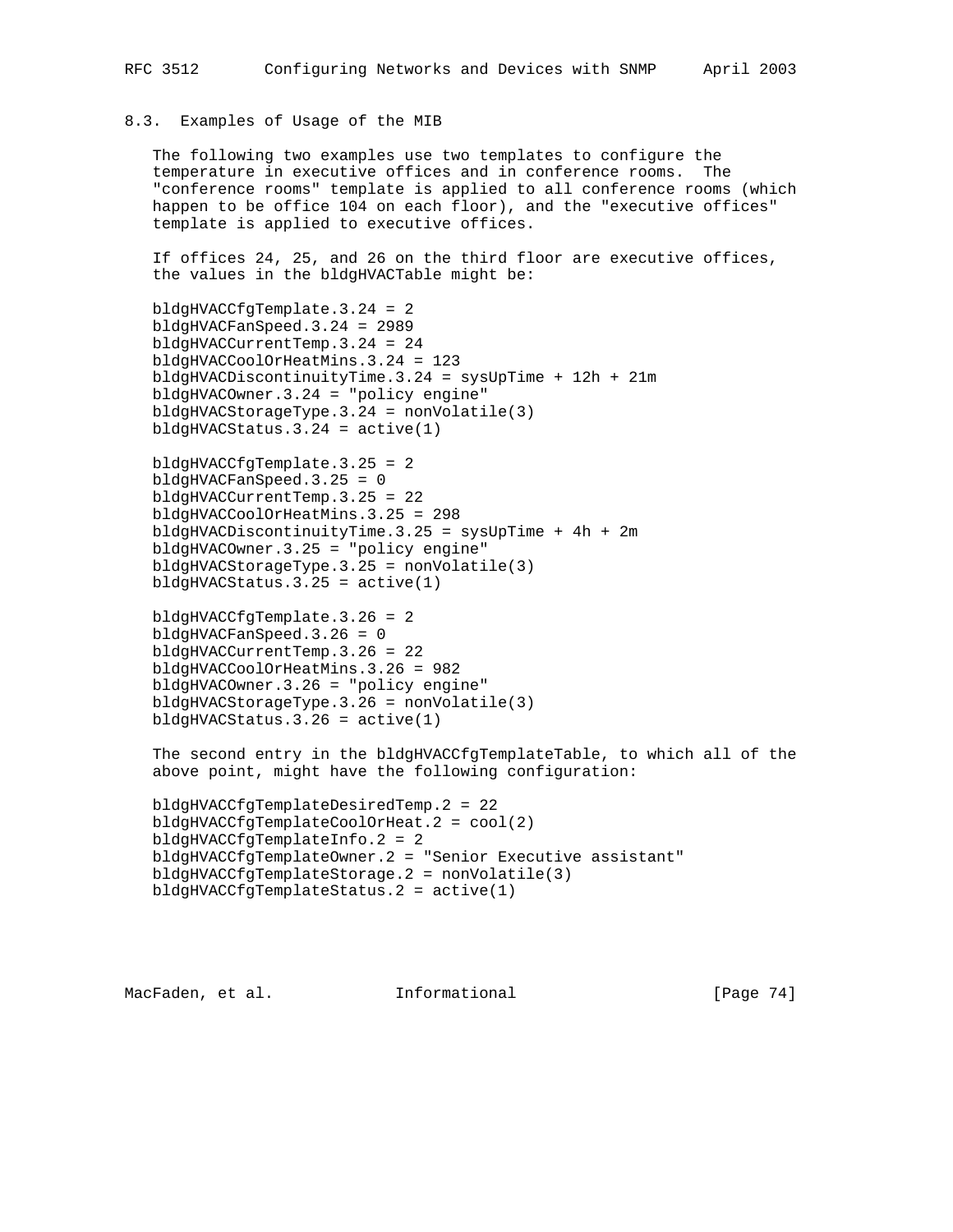and the associated template information ("executive offices") might be:

 bldgHVACCfgTemplateInfoID.2 = "executive offices" bldgHVACCfgTemplateInfoDescr.2 = "Controls temperature for executive offices" bldgHVACCfgTemplateInfoOwner.2 = "Senior Executive assistant" bldgHVACCfgTemplateInfoStorType.2 = nonVolatile(3) bldgHVACCfgTemplateInfoStatus.2 = active(1)

 The policy engine can now associate instances of executive offices with the template called "executive offices" and apply the values in the second entry of the bldgHVACCfgTemplateTable to each of the instances of the executive offices. This will then attempt to set the temperature in executive offices to 22 degrees celsius.

 It is also possible that there may be an office configured for a particular temperature, but without using a template. For example, office 28 on the third floor might look like this:

 bldgHVACCfgTemplate.3.28 = 3 bldgHVACFanSpeed.3.28 = 50 bldgHVACCurrentTemp.3.28 = 26 bldgHVACCoolOrHeatMins.3.28 = 0 bldgHVACDiscontinuityTime.3.28 = 0 bldgHVACOwner.3.28 = "Executive with poor circulation" bldgHVACStorageType.3.28 = nonVolatile(3) bldgHVACStatus.3.28 = active(1)

 The entry in the bldgHVACCfgTemplateTable (to which bldgHVACCfgTemplate.3.28 points) might instead look like:

 bldgHVACCfgTemplateDesiredTemp.3 = 28 bldgHVACCfgTemplateCoolOrHeat.3 = cool(2) bldgHVACCfgTemplateInfo.3 = 0.0 bldgHVACCfgTemplateOwner.3 = "Executive with poor circulation" bldgHVACCfgTemplateStorage.3 = nonVolatile(3) bldgHVACCfgTemplateStatus.3 = active(1)

Note that this entry does not point to a template.

 If the executive's circulation improves so that the temperature should be aligned with other executive offices, this is accomplished by changing the value of bldgHVACCfgTemplate.3.28 from bldgHVACCfgTemplateInfoID.3 to bldgHVACCfgTemplateInfoID.2 (shown above).

MacFaden, et al. 1nformational [Page 75]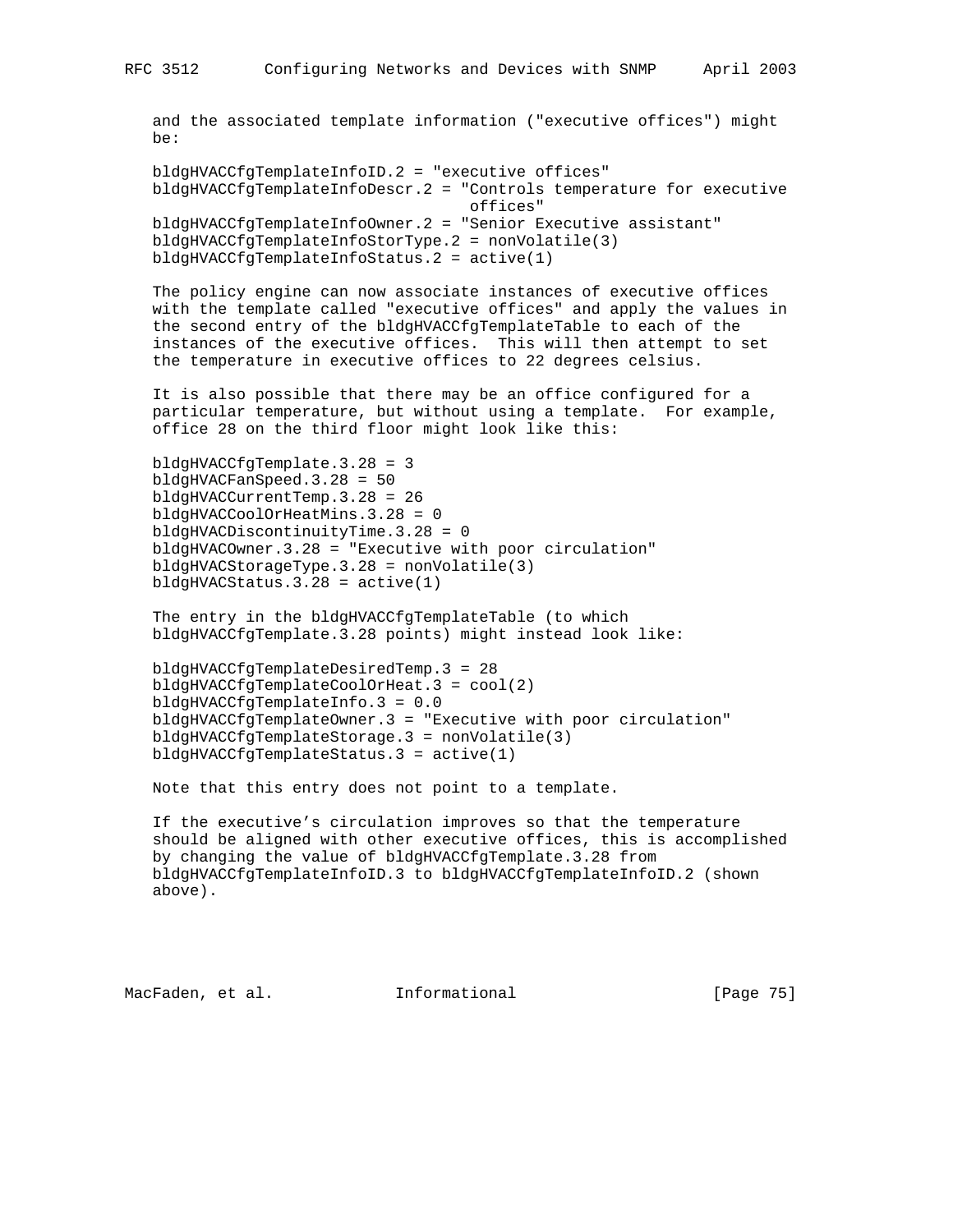Finally, there might be offices for which there is no configured temperature but management applications can read the current temperature, fan speed, and cooling or heating minutes from the bldgHVACTable. In that case, the value of bldgHVACCfgTemplate will be a zero index ("null"), as will the value of bldgHVACOwner.

```
 bldgHVACCfgTemplate.4.2 = 0
 bldgHVACFanSpeed.3.28 = 50
 bldgHVACCurrentTemp.3.28 = 26
 bldgHVACCoolOrHeatMins.3.28 = 0
 bldgHVACDiscontinuityTime.3.28 = 0
 bldgHVACOwner.3.28 = ""
 bldgHVACStorageType.3.28 = nonVolatile(3)
bldgHVACStatus.3.28 = active(1)
```
 As a second example, the conference rooms on several floors are configured using the "conference rooms" template. When the values in the bldgHVACTable pertaining to conference rooms are read, it might look like:

```
 bldgHVACCfgTemplate.12.104 = bldgHVACCfgTemplateDesiredTemp.1
 bldgHVACFanSpeed.12.104 = 1423
 bldgHVACCurrentTemp.12.104 = 21
 bldgHVACCoolOrHeatMins.12.104 = 2193
 bldgHVACDiscontinuityTime.12.104 = sysUpTime + 36h + 15m
 bldgHVACOwner.12.104 = = "Bob the Conference Guy"
 bldgHVACStorageType.12.104 = nonVolatile(3)
 bldgHVACStatus.12.104 = active(1)
```

```
 bldgHVACCfgTemplate.14.104 = bldgHVACCfgTemplateDesiredTemp.1
 bldgHVACFanSpeed.14.104 = 1203
 bldgHVACCurrentTemp.14.104 = 20
 bldgHVACCoolOrHeatMins.14.104 = 293
 bldgHVACDiscontinuityTime.14.104 = sysUpTime + 5h + 54m
bldgHVACOWner.14.104 = = "Bob the Conference Guy"
 bldgHVACStorageType.14.104 = nonVolatile(3)
bldqHVACStatus.14.104 = active(1)
```

```
 bldgHVACCfgTemplate.15.104 = bldgHVACCfgTemplateDesiredTemp.1
 bldgHVACFanSpeed.15.104 = 12
 bldgHVACCurrentTemp.15.104 = 19
 bldgHVACCoolOrHeatMins.15.104 = 1123
 bldgHVACDiscontinuityTime.15.103 = sysUpTime + 2d + 2h + 7m
 bldgHVACOwner.15.104 = = "Bob the Conference Guy"
 bldgHVACStorageType.15.104 = nonVolatile(3)
 bldgHVACStatus.15.104 = active(1)
```
MacFaden, et al. 1nformational 1999 [Page 76]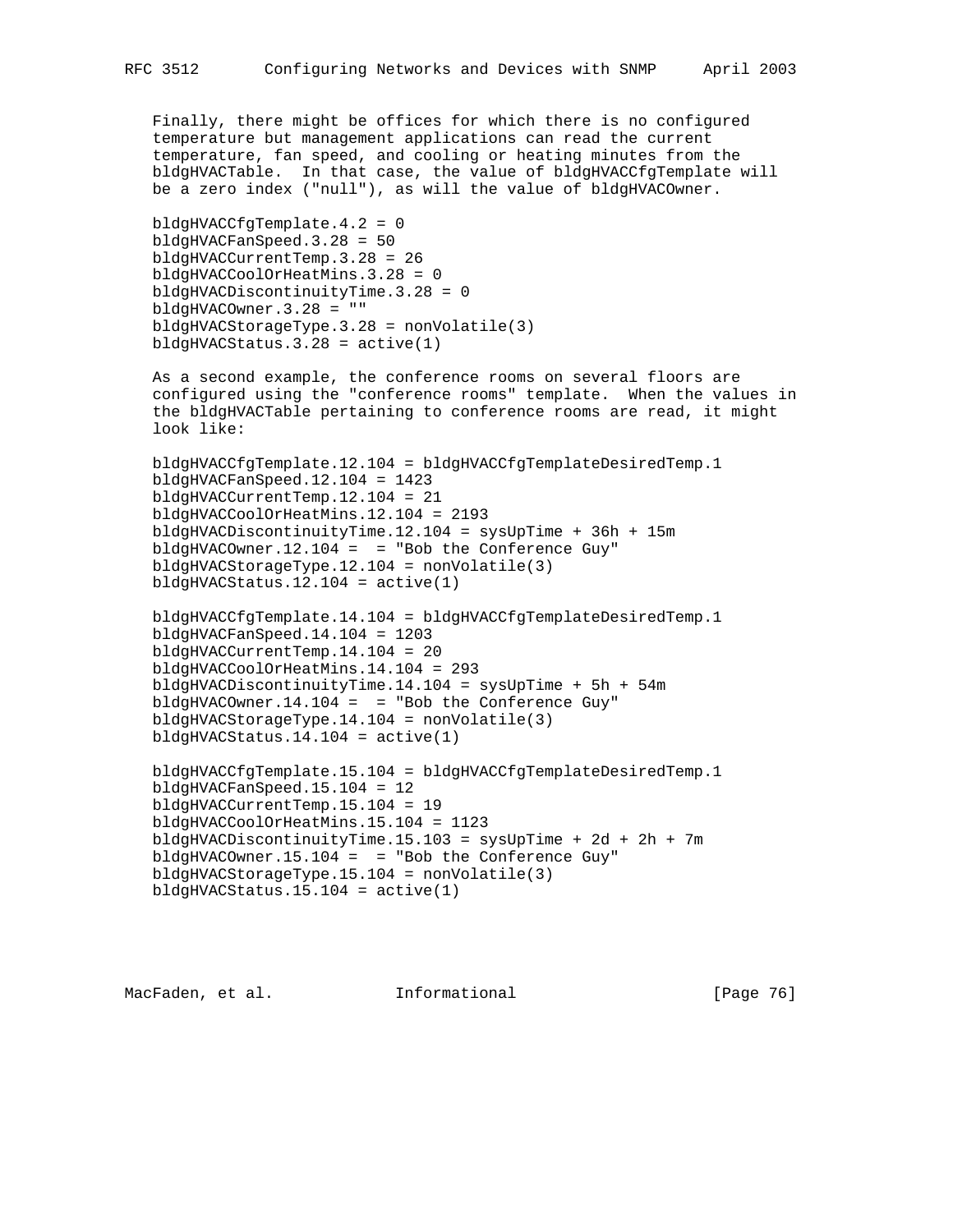The desired temperature and whether to heat or cool is configured in the first entry of the bldgHVACCfgTemplateTable, which tries to set the temperature to 19 degrees celsius in conference rooms:

 bldgHVACCfgTemplateDesiredTemp.1 = 19 bldgHVACCfgTemplateCoolOrHeat.1 = cool(2) bldgHVACCfgTemplateInfo.1 = bldgHVACCfgTemplateInfoID.1 bldgHVACCfgTemplateOwner.1 = "Bob the Conference Guy" bldgHVACCfgTemplateStorage.1 = nonVolatile(3) bldgHVACCfgTemplateStatus.1 = active(1)

The associated template information would then have:

 bldgHVACCfgTemplateInfoID.1 = "conference rooms" bldgHVACCfgTemplateInfoDescr.1 = "Controls temperature in conference rooms" bldgHVACCfgTemplateInfoOwner.1 = "Bob the Conference Guy" bldgHVACCfgTemplateInfoStorType.1 = nonVolatile(3) bldgHVACCfgTemplateInfoStatus.1 = active(1)

 The policy system can then apply this template (cool to 19 degrees Celsius) to its notion of all of the conference rooms in the building.

9. Security Considerations

 This document discusses practices and methods for using the SNMP for management and distribution of configuration information for network elements. Any effective use of the SNMP in this application must concern itself with issues of authentication of the management entities initiating configuration change and management, in addition to the integrity of the configuration data itself. Other more subtle considerations also exist.

 To that end, the section of this document entitled "Deployment and Security Issues" covers these security considerations to the extent they affect the current practices described throughout this document. In particular, in the subsection entitled "Secure Agent Considerations", there is a recommendation for the usage of Version 3 of the SNMP, and its essential presumption as a foundation for other practices described throughout. With the exception of a small number of cases where a mention is made to the contrary to illustrate techniques for coexistence with application entities dependent upon earlier versions of the SNMP, that recommendation of usage of Version 3 of the SNMP is reiterated here.

MacFaden, et al. 1nformational 1999 [Page 77]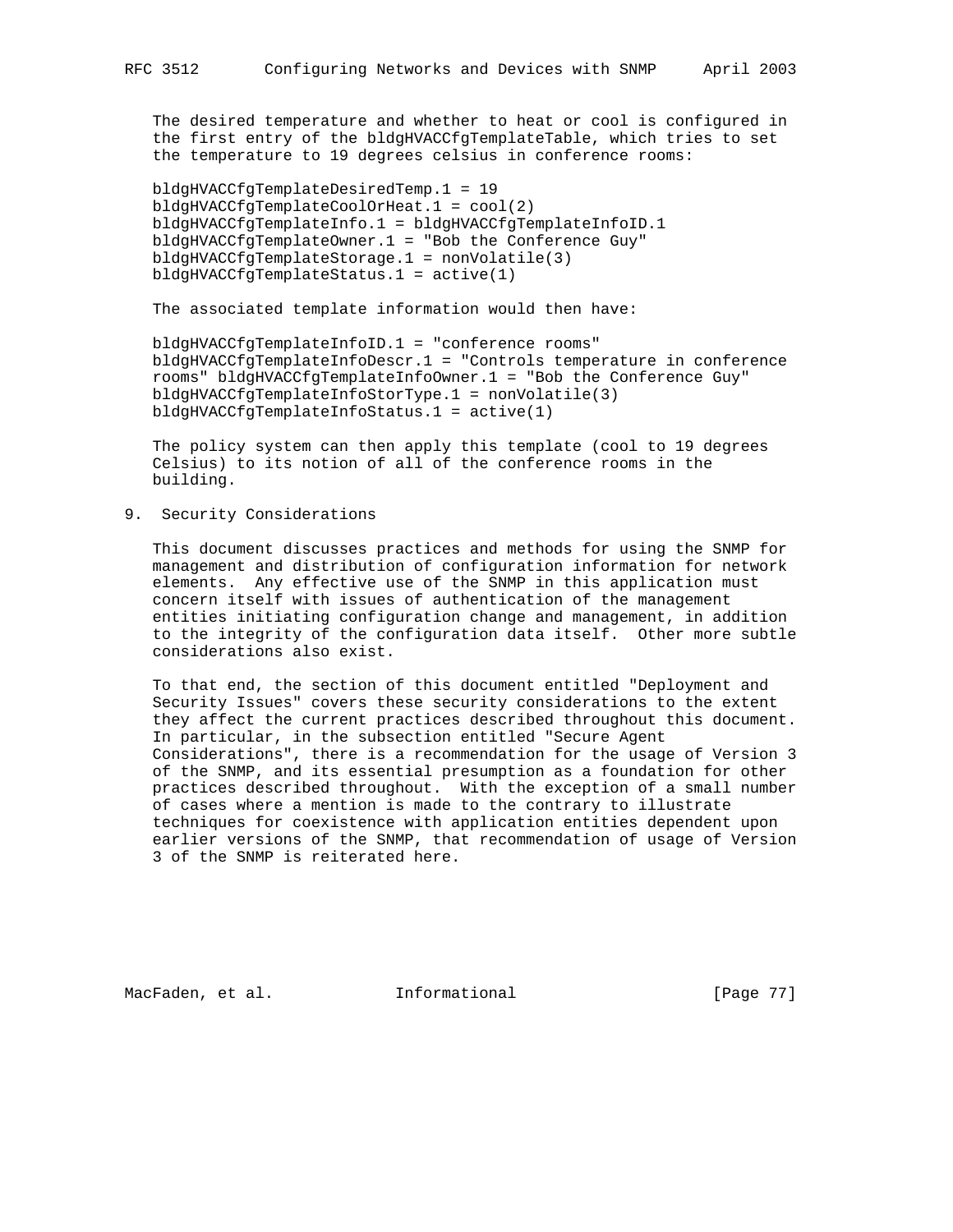## 10. Acknowledgments

 This document was produced by the SNMPCONF Working Group. In particular, the editors wish to thank:

 Christopher Anderson Andy Bierman Greg Bruell Dr Jeffrey Case Chris Elliott Joel Halpern Pablo Halpern Wes Hardaker David Harrington Harrie Hazewinkel Thippanna Hongal Bob Moore David T. Perkins Randy Presuhn Dan Romascanu Shawn Routhier Steve Waldbusser Bert Wijnen

- 11. Normative References
	- [1] Harrington, D., Presuhn, R. and B. Wijnen, "An Architecture for Describing Simple Network Management Protocol (SNMP) Management Frameworks", STD 62, RFC 3411, December 2002.
	- [2] McCloghrie, K., Perkins, D. and J. Schoenwaelder, "Structure of Management Information Version 2 (SMIv2)", STD 58, RFC 2578, April 1999.
	- [3] McCloghrie, K., Perkins, D. and J. Schoenwaelder, "Textual Conventions for SMIv2", STD 58, RFC 2579, April 1999.
	- [4] McCloghrie, K., Perkins, D. and J. Schoenwaelder, "Conformance Statements for SMIv2", STD 58, RFC 2580, April 1999.
	- [5] Presuhn, R. (Ed.), "Transport Mappings for the Simple Network Management Protocol (SNMPv2)", STD 62, RFC 3417, December 2002.
	- [6] Case, J., Harrington D., Presuhn R. and B. Wijnen, "Message Processing and Dispatching for the Simple Network Management Protocol (SNMP)", STD 62, RFC 3412, December 2002.

MacFaden, et al. 1nformational 1999 [Page 78]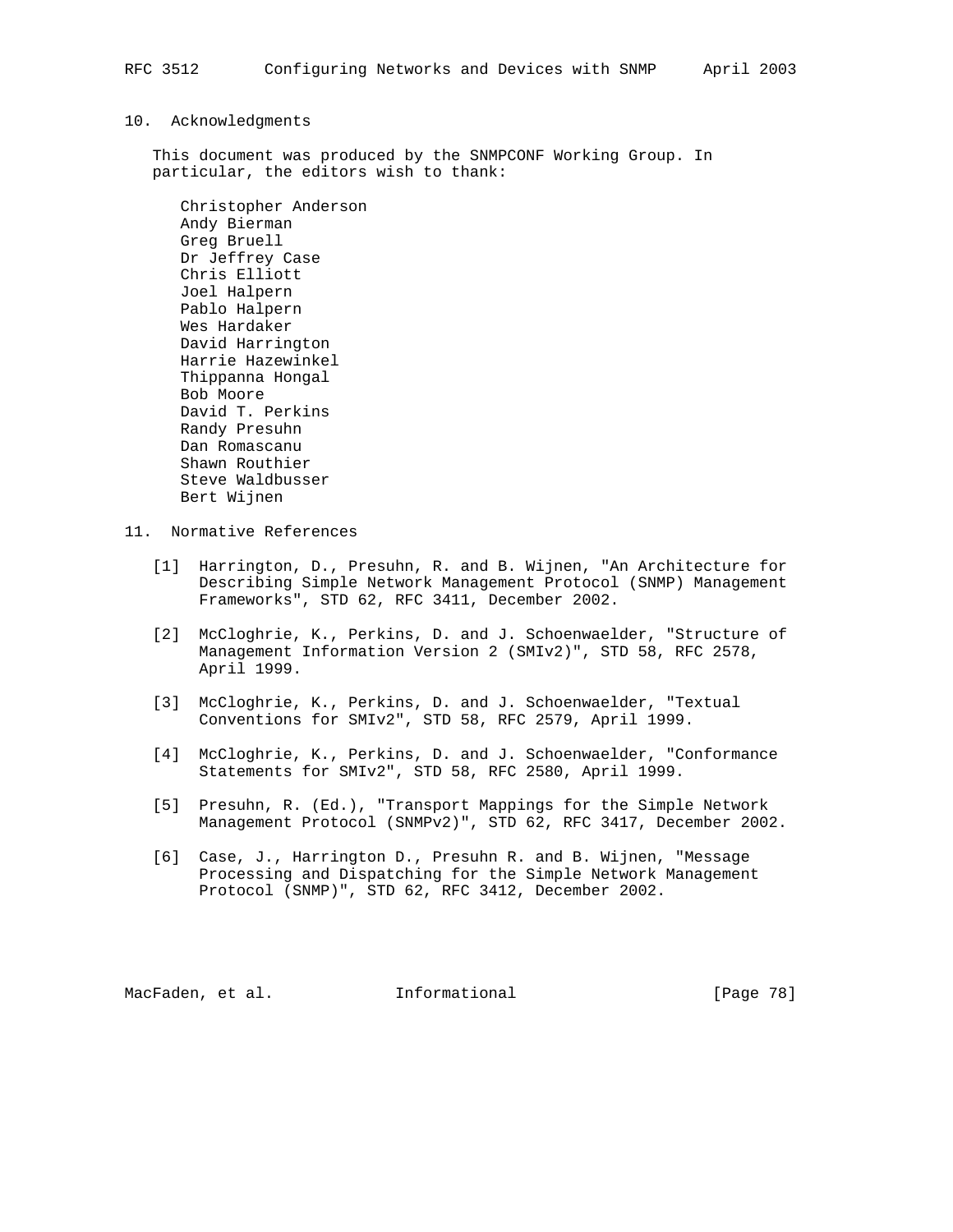- [7] Blumenthal, U. and B. Wijnen, "User-based Security Model (USM) for version 3 of the Simple Network Management Protocol (SNMPv3)", STD 62, RFC 3414, December 2002.
- [8] Presuhn, R. (Ed.), "Version 2 of the Protocol Operations for the Simple Network Management Protocol (SNMP)", STD 62, RFC 3416, December 2002.
- [9] Levi, D., Meyer, P., and B. Stewart, "Simple Network Management Protocol Applications", STD 62, RFC 3413, December 2002.
- [10] Wijnen, B., Presuhn, R. and K. McCloghrie, "View-based Access Control Model (VACM) for the Simple Network Management Protocol (SNMP)", STD 62, RFC 3415, December 2002.
- [11] Presuhn, R. (Ed.), "Management Information Base for the Simple Network Management Protocol (SNMPv2)", STD 62, RFC 3418, December 2002.
- [12] Case, J., Mundy, R., Partain, D. and B. Stewart, "Introduction and Applicability Statements for Internet-Standard Management Framework", RFC 3410, December 2002.
- [13] Daniele, M., Haberman, B., Routhier, S. and J. Schoenwaelder, "Textual Conventions for Internet Network Addresses", RFC 3291, May 2002.
- [14] McCloghrie, K. (Ed.), "SNMPv2 Management Information Base for the Internet Protocol using SMIv2", RFC 2011, November 1996.

12. Informative References

- [15] Rose, M. and K. McCloghrie, "Structure and Identification of Management Information for TCP/IP-based Internets", STD 16, RFC 1155, May 1990.
- [16] Rose, M. and K. McCloghrie, "Concise MIB Definitions", STD 16, RFC 1212, March 1991.
- [17] Rose, M., "A Convention for Defining Traps for use with the SNMP", RFC 1215, March 1991.
- [18] Case, J., Fedor, M., Schoffstall, M. and J. Davin, "Simple Network Management Protocol", STD 15, RFC 1157, May 1990.
- [19] Case, J., McCloghrie, K., Rose, M., and S. Waldbusser, "Introduction to Community-based SNMPv2", RFC 1901, January 1996.

MacFaden, et al. 1nformational 1999 [Page 79]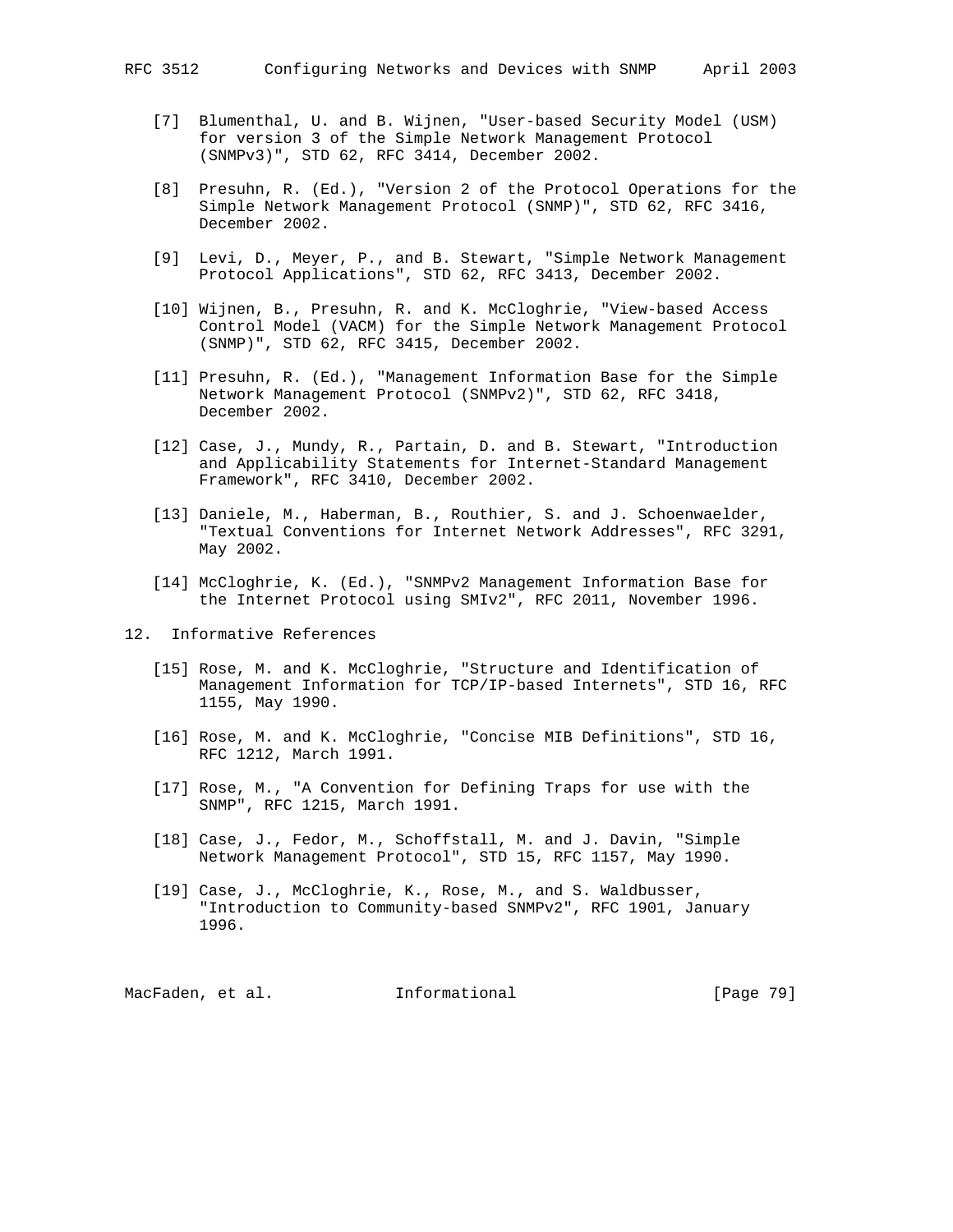- [21] Brown, C. and F. Baker, "Management Information Base for Frame Relay DTEs Using SMIv2", RFC 2115, September 1997.
- [22] Baker, F. (Ed.), "Requirements for IP Version 4 Routers", RFC 1812, June 1995.
- [23] Hawkinson, J. and T. Bates, "Guidelines for Creation, Selection, and Registration of an Autonomous System (AS)", BCP 6, RFC 1930, March 1996.
- [24] Decker, E., Langille, P., Rijsinghani, A. and K. McCloghrie, "Definitions of Managed Objects for Bridges", RFC 1493, July 1993.
- [25] Levi, D. and J. Schoenwaelder "Definitions of Managed Objects for Scheduling Management Operations", RFC 3231, January 2002.
- [26] Bell, E., Smith, A., Langille, P., Rijsinghani, A. and K. McCloghrie, "Definitions of Managed Objects for Bridges with Traffic Classes, Multicast Filtering and Virtual LAN Extensions", RFC 2674, August 1999.
- [27] Baker, F., "IP Forwarding Table MIB", RFC 2096, January 1997.
- [28] St. Johns, M. (Ed.), "Radio Frequency (RF) Interface Management Information Base for MCNS/DOCSIS compliant RF interfaces", RFC 2670, August 1999.
- [29] Baker, F. and R. Coltun, "OSPF Version 2 Management Information Base", RFC 1850, November 1995.
- [30] Blake, S., Black, D., Carlson M., Davies, E., Wang, Z. and W. Weiss, "An Architecture for Differentiated Services ", RFC 2475, December 1998.
- [31] Willis, S., Burruss, J. and J. Chu (Ed.), "Definitions of Managed Objects for the Fourth Version of the Border Gateway Protocol (BGP-4) using SMIv2", RFC 1657, July 1994.
- [32] Waldbusser, S., "Remote Network Monitoring Management Information Base", RFC 2819, May 2000.
- [33] McCloghrie, K. and G. Hanson, "The Inverted Stack Table Extension to the Interfaces Group MIB", RFC 2864, June 2000.

MacFaden, et al. 1nformational [Page 80]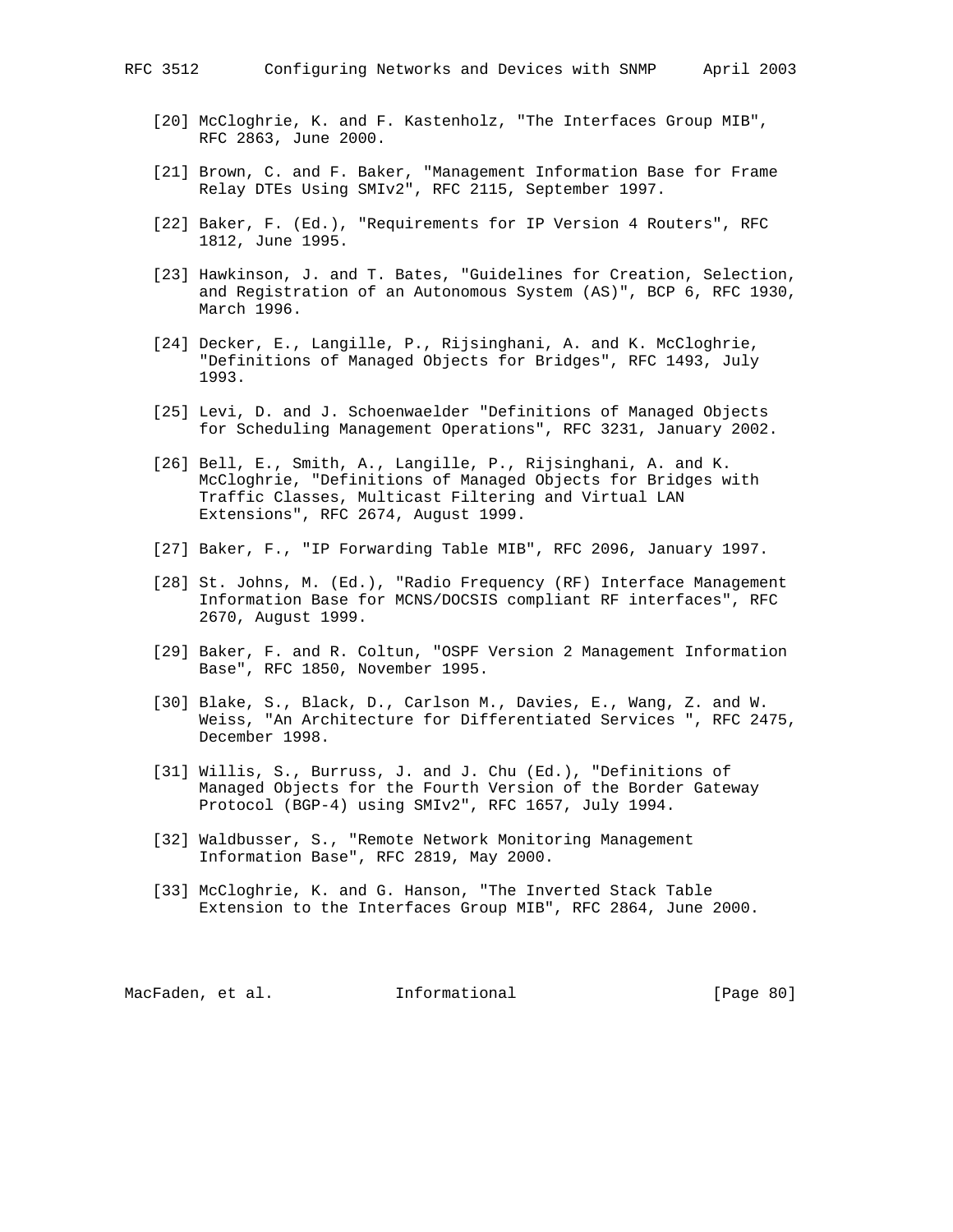- [34] McCloghrie, K. and A. Bierman, "Entity MIB (Version 2)", RFC 2737, December 1999.
- [35] ITU-T,, Recommendation M.3010., PRINCIPLES FOR A TELECOMMUNICATIONS MANAGEMENT NETWORK. February, 2000.
- [36] Waldbusser, S., Saperia, J., and Hongal, T., "Policy Based Management MIB", Work-in-progress.
- [37] Heintz, L., "SNMP Row Operations Extensions", Work-in-progress.
- [38] Zeltserman, D., "A Practical Guide to Snmpv3 and Network Management", Prentice Hall, 1999.
- [39] Noto, M., Spiegel, E. and K. Tesink, "Definitions of Textual Conventions and OBJECT-IDENTITIES for ATM Management", RFC 2514, February 1999.
- [40] Kassaveri, R., Editor, "Distributed Management Expression MIB", RFC 2982, October 2000.
- [41] St. Johns, M., "DOCSIS Cable Device MIB Cable Device Management Information Base for DOCSIS compliant Cable Modems and Cable Modem Termination Systems", RFC 2669, August 1999.
- [42] Westerinen, A., Schnizlein, J., Strassner, J., Scherling, M., Quinn, B., Herzog, S., Huynh, A., Carlson, M., Perry, J. and S. Waldbusser, "Terminology for Policy-Based Management", RFC 3198, November 2001.
- [43] http://wwww.cisco.com/univercd/cc/td/product/software/ios113ed/ 11ed\_cr/secur\_c/scprt/scacls.pdf.
- [44] Waldbusser, S., "Remote Network Monitoring Management Information Base Version 2 using SMIv2", RFC 2021, January 1997.
- 13. Intellectual Property

 The IETF takes no position regarding the validity or scope of any intellectual property or other rights that might be claimed to pertain to the implementation or use of the technology described in this document or the extent to which any license under such rights might or might not be available; neither does it represent that it has made any effort to identify any such rights. Information on the IETF's procedures with respect to rights in standards-track and standards-related documentation can be found in BCP-11. Copies of claims of rights made available for publication and any assurances of licenses to be made available, or the result of an attempt made to

MacFaden, et al. 1nformational 1999 [Page 81]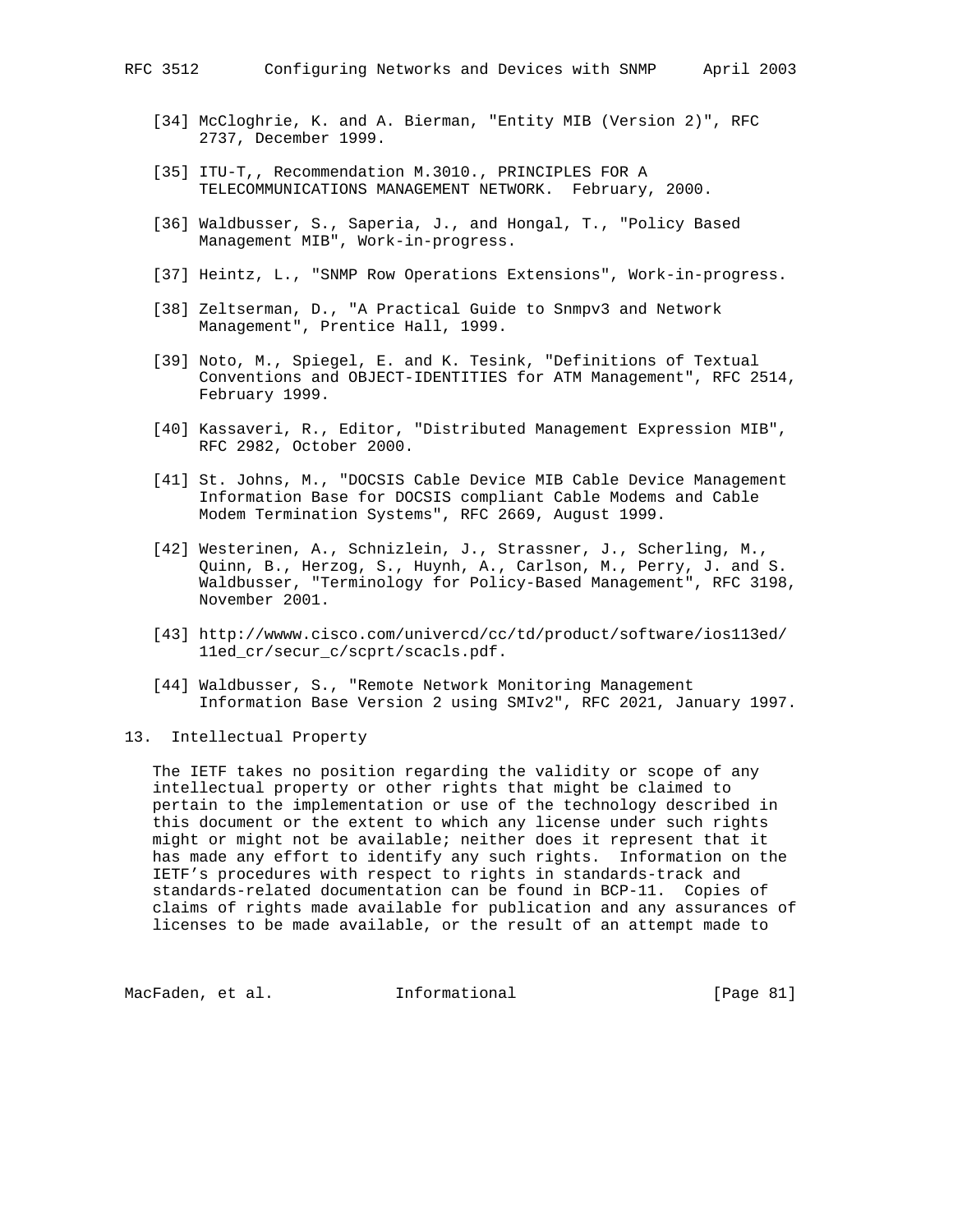obtain a general license or permission for the use of such proprietary rights by implementors or users of this specification can be obtained from the IETF Secretariat.

 The IETF invites any interested party to bring to its attention any copyrights, patents or patent applications, or other proprietary rights which may cover technology that may be required to practice this standard. Please address the information to the IETF Executive Director.

# 14. Editors' Addresses

 Michael R. MacFaden Riverstone Networks, Inc 5200 Great America Parkway Santa Clara, CA 95054

EMail: mrm@riverstonenet.com

 David Partain Ericsson AB P.O. Box 1248 SE-581 12 Linkoping Sweden

EMail: David.Partain@ericsson.com

 Jon Saperia JDS Consulting 174 Chapman Street Watertown, MA 02472

EMail: saperia@jdscons.com

 Wayne F. Tackabury Gold Wire Technology 411 Waverley Oaks Rd. Waltham, MA 02452

EMail: wayne@goldwiretech.com

MacFaden, et al. 1nformational 1999 [Page 82]